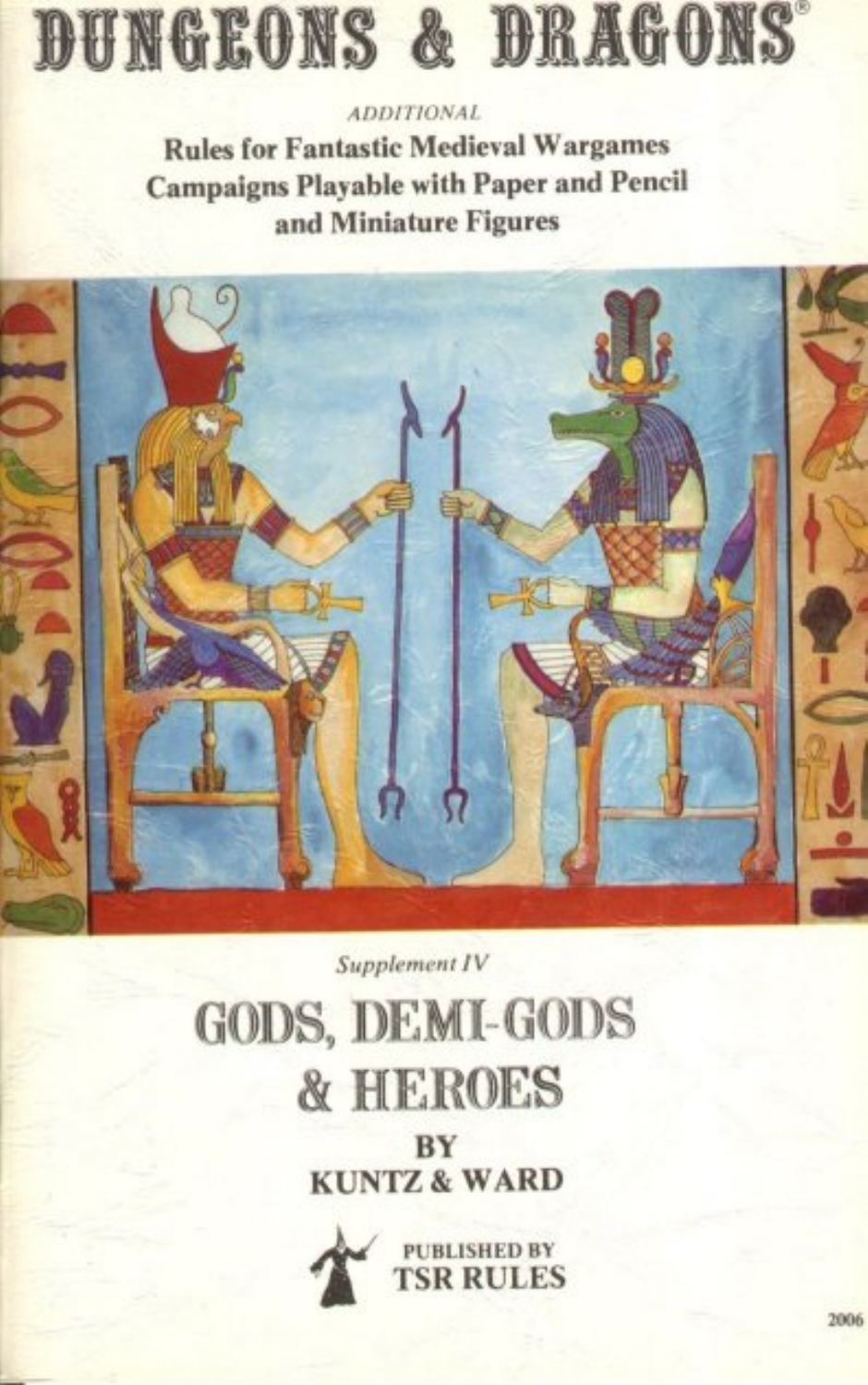

*Supplement IV*

# GODS, DEMI-GODS

### & HEROES

**by Robert Kuntz & James Ward**

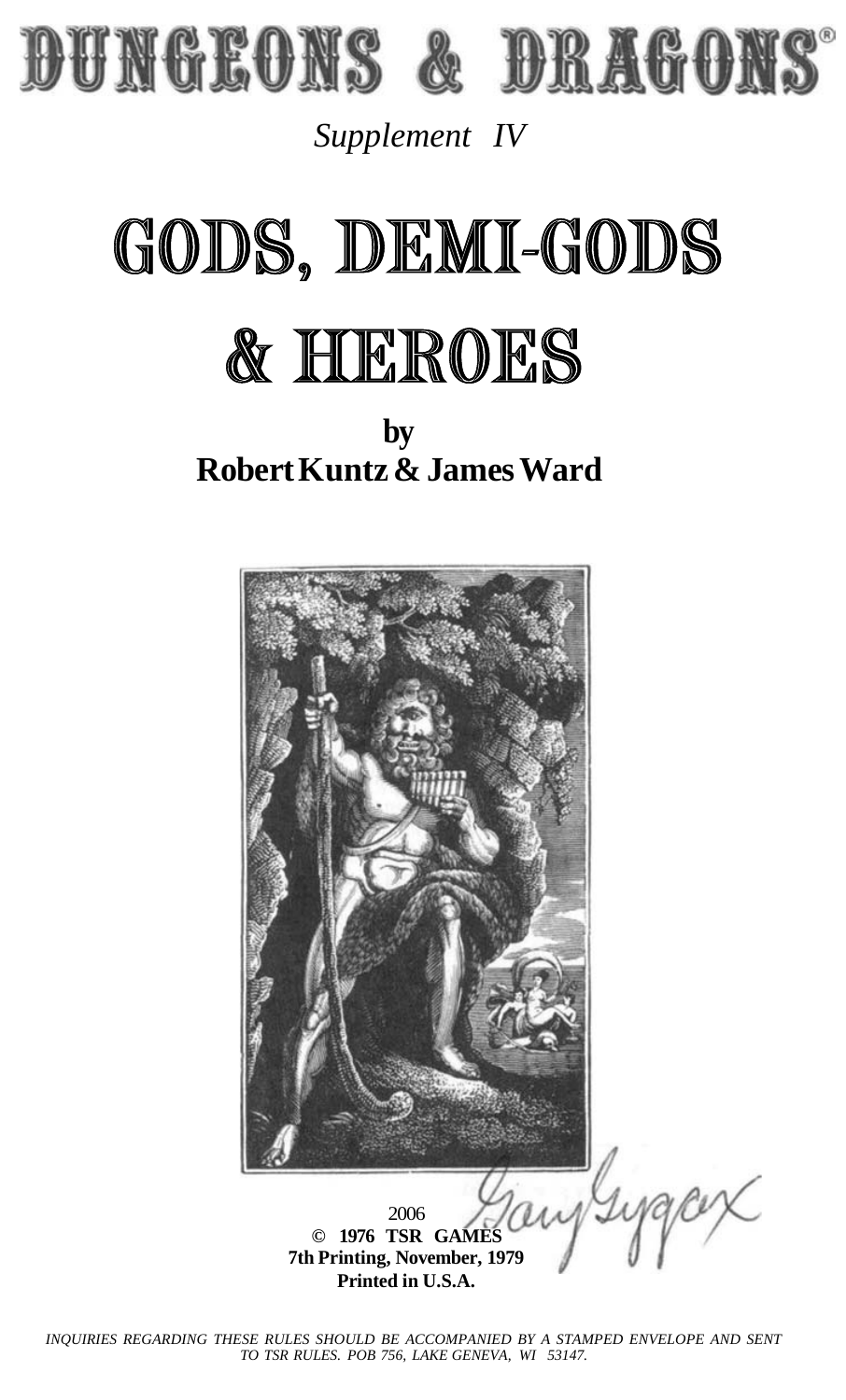### Foreword

Well, here it is: the last D&D supplement. It is with a strange mixture of sadness and relief that I tell you this. My first assignment, fresh out of college, was BLACK-MOOR. I came to regard it with a mixture of love and loathing, that has gradually seen the love win out. The loathing grew out of the educational trip that it was for me. They don't teach you in college what to do when the press breaks down, or your manuscript gets mysteriously misplaced; you just have to wing it.

Well, the same applies to D&D'ers everywhere: we've told you just about everything we can. From now on, when the circumstances aren't covered somewhere in the books, wing it as best you can. As we've said time and time again, the 'rules' were never meant to be more than guidelines; not even true 'rules.'

What the authors have done in this volume is to attempt to set down guidelines that will enable you to incorporate a number of various mythologies into your game/campaign. They make no claims that any of this material presented is exhaustive, or even infallible. Mythology is defined as 'a body of myths, especially: the myths dealing with the gods, demi-gods and heroes of a particular people, usually involving the supernatural.' Myth is defined as a legend. Obviously, when dealing with material of this sort, there is a lot of latitude in interpretation. This is what the authors have presented: their interpretations. These interpretations are the result of months of painstaking, arduous research. As earlier defined, mythology is legend, and hundreds of volumes have been printed, each with its own interpretation. Further research and reading is recommended into all of the mythos presented herein. This is the merest of outlines, presented in D&D terms.

This volume is something else, also: our last attempt to reach the "Monty Hall" DM's. Perhaps now some of the 'giveaway' campaigns will look as foolish as they truly are. This is our last attempt to delineate the absurdity of 40+ level characters. When Odin, the All-Father has only(?) 300 hit points, who can take a 44th level Lord seriously?

This volume does not herald the end of new D&D material. There will always be new material; 'tis the nature of the beastie. There were many myths that couldn't be squeezed into this. Keep looking for new stuff in the future in the pages of our periodicals, those that didn't fit, as well as those aborning at this very moment. Just don't wait with baited breath for another supplement after this one. May you always make your saving throw.

Timothy J. Kask TSR Publications Editor Lake Geneva, Wisconsin 4 July 1976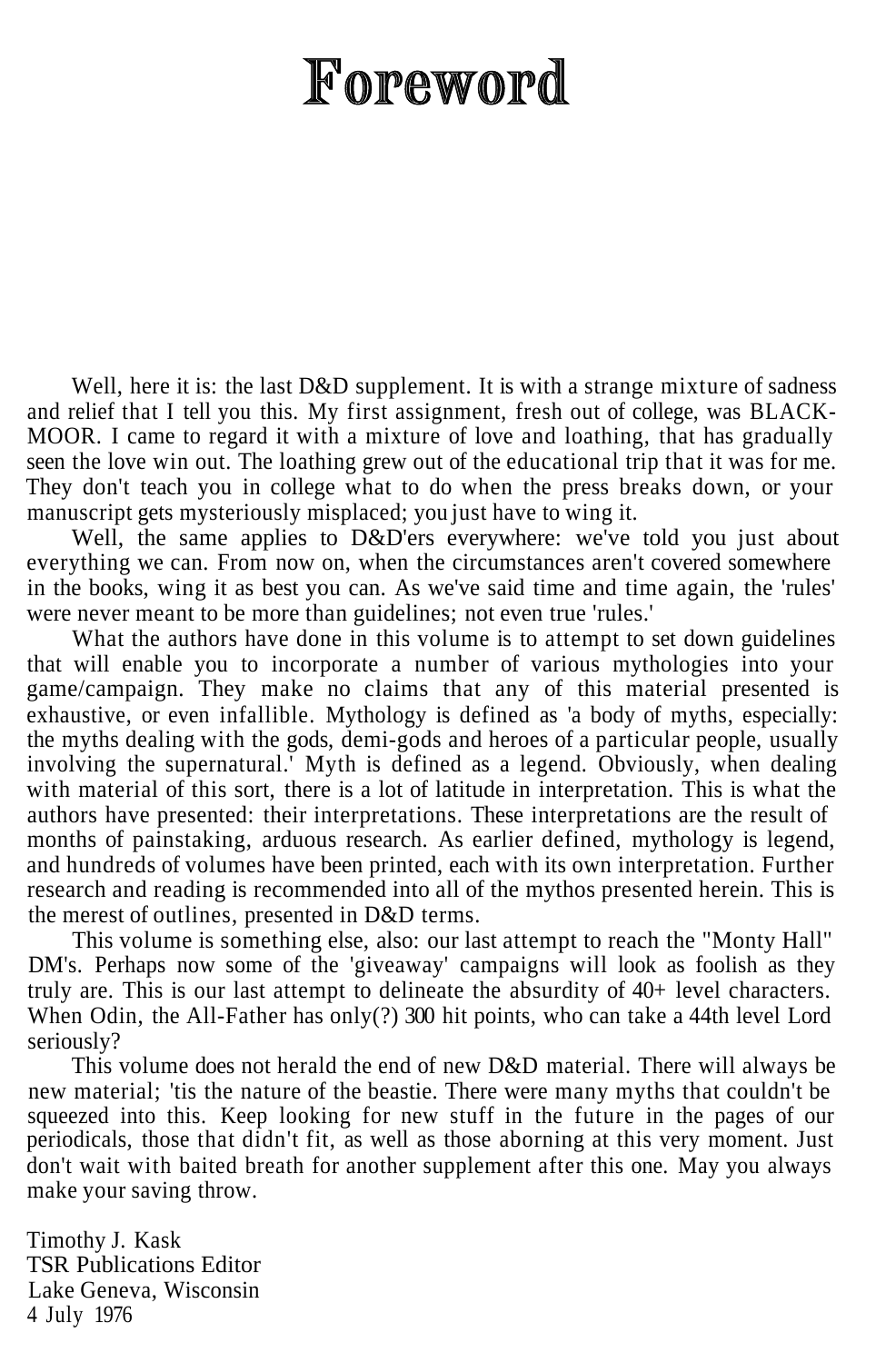#### **Gods Psionic Abilities: (per class)**

| <b>Class</b>   | <b>Psionic Attack Strength</b> |            | <b>Attack Modes</b> Defense Modes |
|----------------|--------------------------------|------------|-----------------------------------|
|                | 350                            | All        |                                   |
| っ              | 300                            | All        | All                               |
| $\overline{3}$ | 250                            | All        | All                               |
|                | 200                            | All        | All                               |
| 5              | 100                            | A, B, C, E | F.G.H                             |
| 6*             |                                |            |                                   |

\*Gods or Demi-Gods listed as class 6 cannot use psionics and are invulnerable to any type of psionic attack.

#### **NOTE:**

Unless specifically noted otherwise all Gods and Demi-Gods pre-rolled abilities (strength, intelligence, etc.) are considered to be 20. Heroes or otherwise nonGod types are either listed or will have to be pre-determined by the respective judge.

#### **EGYPTIAN MYTHOLOGY**

The ancient Egyptians had a culture lasting over 3,000 years. It is only natural that their faith would undergo a change. Their Gods aged with Ra starting as the ruler and growing senile and Osiris taking over after being killed by Set. The pantheon presented is one with Ra in prominence only because there are more Gods in this early group.

#### **RA SUN GOD KING OF THE GODS**

| Armor Class $-3$ | Magic Ability: (See Below)  |
|------------------|-----------------------------|
| Move: $24"$      | Fighter Ability: 16th Level |
| Hit Points: 300  | Psionic Ability: Class 6    |

Ra appears with a giant hawk's head and the body of a muscular man. He has the power to shoot twin rays of searing heat from his hands for 4-40 points per ray. He can also shapechange, has a permanent antimagic shell around him, can cast an area of full daylight anywhere, flies, his eyes cast death rays, and he can raise the dead.

He rides through the air in a huge war galley, made of part of the sun. It travels 24" per turn and is immolated for 40 points and never affected by magic.

#### **SHU GOD OF THE DESERT AND LIGHT**

| Armor Class — 2 | Magic Ability: (See Below)  |
|-----------------|-----------------------------|
| Move: 12"       | Fighter Ability: 12th Level |
| Hit Points: 225 | Psionic Ability: Class 6    |

Brother twin to Tefnut, this God appears as a man. His main power is the ability to wither to death anything he touches (magic saving throw applicable). He can also levitate, is not affected by any form of heat, can shapechange, create the light of day as Ra, and call forth 1-4 air elementals per day. He wears plus 5 armor made of phoenix feathers enabling him to immolate for 25 points of heat. He uses a double strength Staff of Wizardry in battle.

#### **GEB GOD OF THE EARTH**

| Armor Class $-3$ | Magic Ability: (See Below)  |
|------------------|-----------------------------|
| Move: $10"$      | Fighter Ability: 17th Level |
| Hit Points: 275  | Psionic Ability: Class 6    |

Geb appears as a heavily muscled man and he is unaffected by any weapon as long as he stands on the ground. He can also shape-change, nullify any spell involving earth, can find anything touching the earth, and can call upon 1-10 earth elementals to fight for him.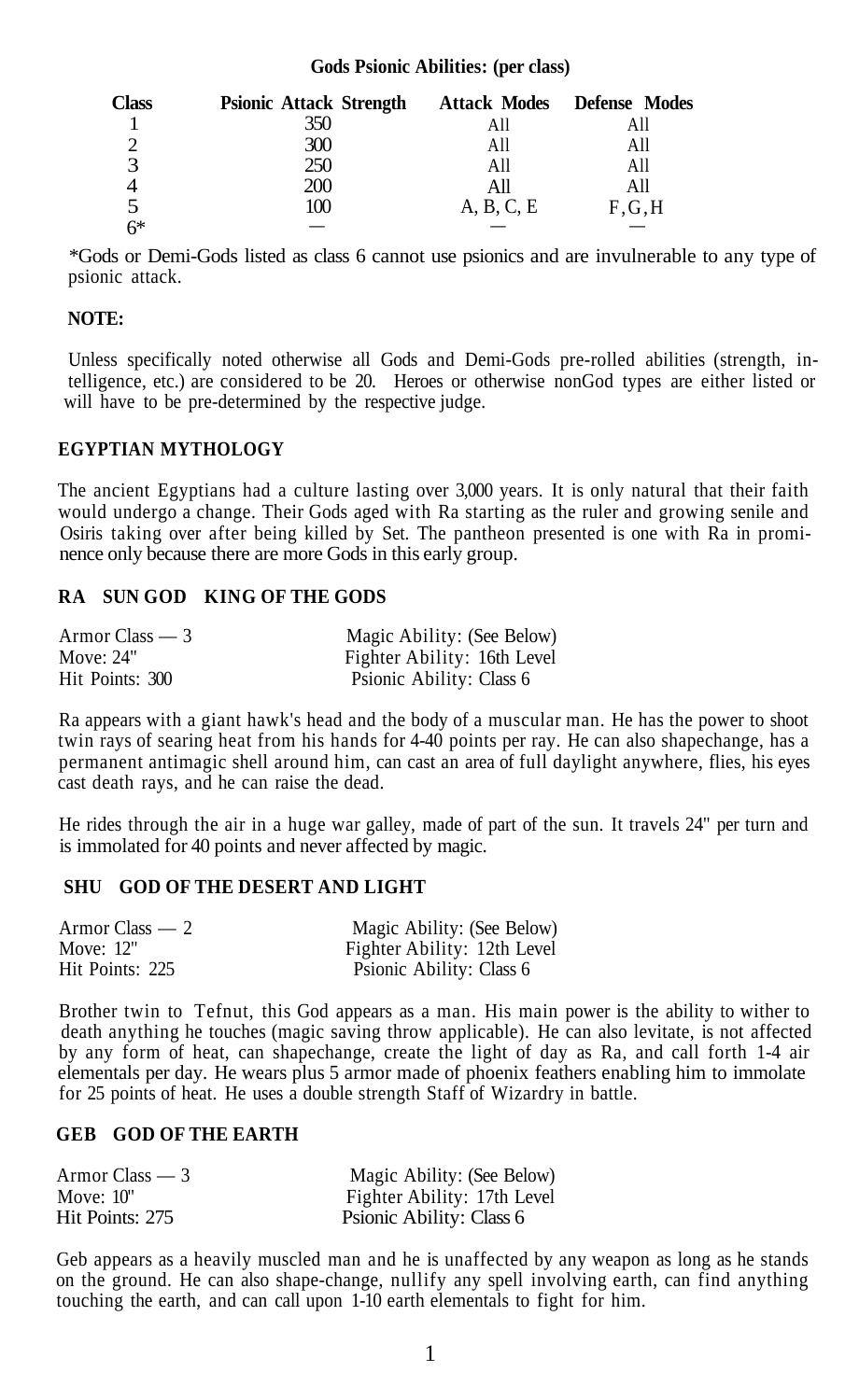He uses 2 magical devices that he is never without. The first is a crown that can summon random monsters to fight for him once per day. The second is a staff that regenerates lost hit points for the holder at the rate of 25 per melee round and drains 5 energy levels from any enemy it hits.

#### **THOTH GOD OF KNOWLEDGE**

| Armor Class — 2 | Magic Ability: (See Below)  |
|-----------------|-----------------------------|
| Move: 12"       | Fighter Ability: 15th Level |
| Hit Points: 225 | Psionic Ability: Class 6    |

Thoth appears as a man with the head of an ibis. His main power is to be able to negate any magical or physical force after being exposed to it once. He can also shapechange, use the reverse gravity spell, and use any magical device or weapon even if that device is supposed to be used only by the owner.

He has 2 magical devices: a scepter which works as a death spell at a touch, and a "life Scepter" explained later.

#### **SET GOD OF EVIL AND THE NIGHT**

| Armor Class $-4$ | Magic Ability: (See Below)  |
|------------------|-----------------------------|
| Move: 18"        | Fighter Ability: 17th Level |
| Hit Points: 275  | Psionic Ability: Class 6    |

Set is a scaled humanoid with the head of a fierce jackal. He is totally dedicated to the spreading of evil and has attributes to match. He can change any being's alignment from neutral and lawful to evil (saving throw applicable) these changed beings becoming Minions of Set. He can shapechange, make all light turn to darkness, and call on 2-200 Minions of Set. He enters battle with a Javelin of Darkness. This night black shaft has a plus 4 hitting ability and does 9-90 points of damage.

There is a 5% chance that Set is watching when a being does a highly evil act (judge's option) and if he is he will give the being 2-20 Minions of Set with no strings attached being confident that the being will only do evil with them.

#### **MINIONS OF SET**

| Armor Class — 2 | Magic Ability: (See Below)  |
|-----------------|-----------------------------|
| Move: 12"       | Fighter Ability: 10th Level |
| Hit Points: 25  | Psionic Ability: Class 6    |

Minions are able to transform themselves into giant snakes. They also fight as 10th level lords. They appear in plate armor and use a broadsword. They are fully intelligent and often act as gobetween for Set and man. These beings never check morale.

#### **OSIRIS GOD OF NATURE AND THE DEAD**

| Armor Class $-2$ | Magic Ability: (See Below)  |
|------------------|-----------------------------|
| Move: 12"        | Fighter Ability: 16th Level |
| Hit Points: 275  | Psionic Ability: Class 5    |

Osiris appears as a muscular man and his main attribute is the power to raise the dead. Anyone touching his body with anything dies, magic saving throw applicable. He can shapechange, teleport, control all forms of vegetation, make it grow or shrink, and use any weapon even if it is tied to its master.

He has a crown with the power to see all illusions for what they are, negate all fourth or lower spells, and make invisible objects appear before his gaze. He uses a Scepter in battle that acts as a Rod of Cancellation with unlimited charges.

This God is very aware of his priestly worshipers and if one does a great deed for the religion (judge's option) the priest is given a wish.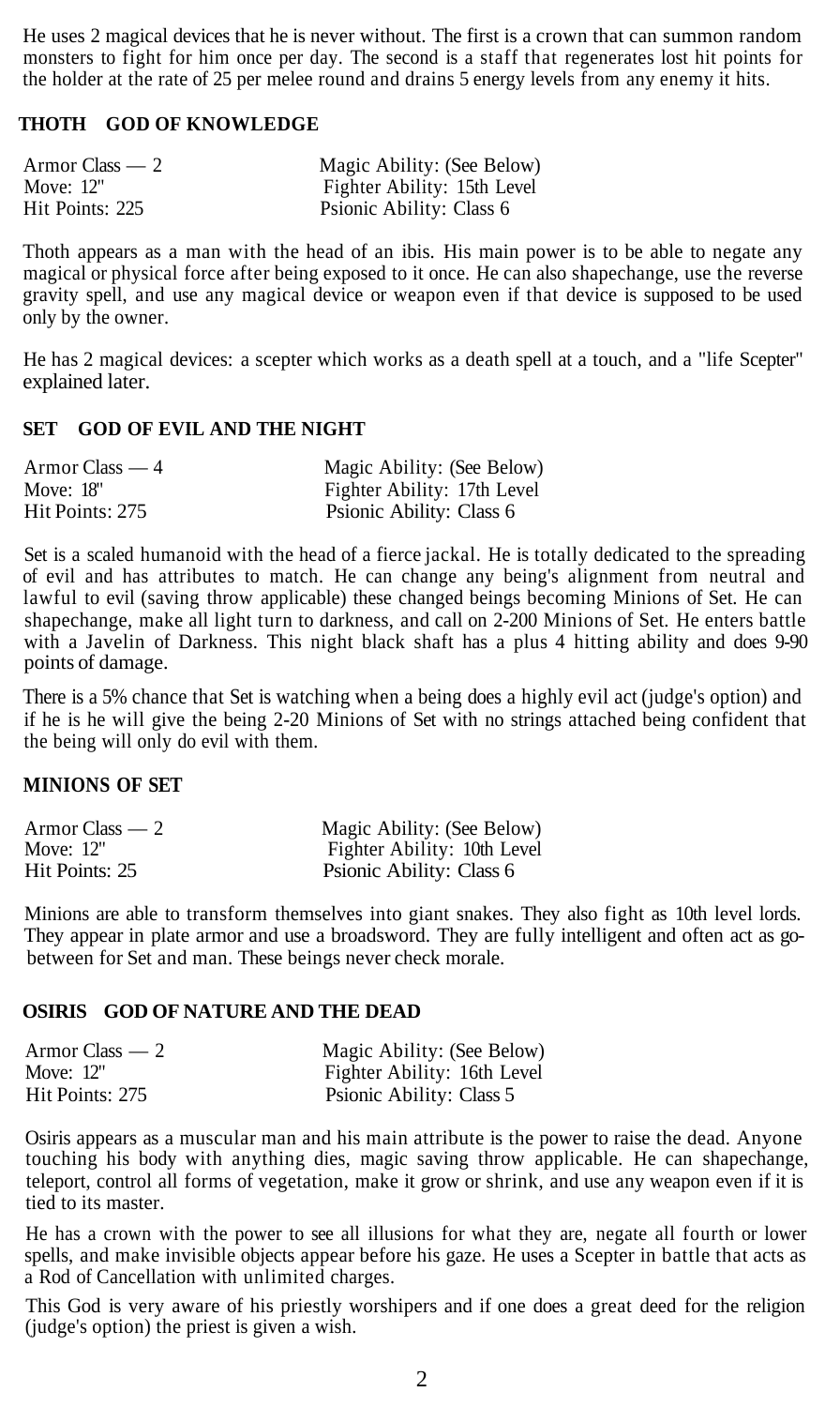#### **ANHUR GOD OF WAR**

| Armor Class — 2 | Magic Ability: (See Below)  |
|-----------------|-----------------------------|
| Move: 15/24     | Fighter Ability: 20th Level |
| Hit Points: 290 | Psionic Ability: Class 6    |

Anhur is unusually tall and always appears as a human. He negates his enemies' strongest ability (no saving throw applicable). He can also shapechange, fly, and teleport. He commonly fights in plus 4 armor, with a plus 5 mace whose head is a piece of the sun. This mace kills all undead within SO yards of it and hits for 6-60 points of damage.

#### **PTAH GOD OF OUTER SPACE "OPENER OF THE WAYS"**

| Armor Class — 5 | Magic Ability: (See Below)  |
|-----------------|-----------------------------|
| Move: ?         | Fighter Ability: 18th Level |
| Hit Points: 200 | Psionic Ability: Class 6    |

Ptah is said to have existed before the Gods. He stands 10 feet tall, with a humanoid shape, jet black skin, and eyes that seemingly appear invisible but upon closer inspection are really pools of outer space. He can force beings into a nameless void with the look of his eyes (magic saving throw applicable). Sending one being per melee round into this void, only he can bring them out again. He is not affected by magical weaponry, and there is no known limit to the speed he can travel on land or in the air. In combat he never uses armor and fights with the Scepter of the Gods. This weapon tells its user of the strong points of any enemy faced, is able to nullify one of any type spell used against it per melee round, can also do this with the powers of other magic items used against it, and hits for 1-100 points of damage.

Ptah enjoys new ideas and devices. When a being creates a device that is highly useful (judge's option) there is a 10% chance that the God will reward that being with a **Thet.** This device is an amulet geared to do one of two things: it can project an antimagic shell around the user which does not affect the user's ability to cast spells, the second allows the wearer to go ethereal once a week.

#### **SEKER GOD OF LIGHT**

| Armor Class $-2$ | Magic Ability: (See Below)  |
|------------------|-----------------------------|
| Move: $24"$      | Fighter Ability: 15th Level |
| Hit points: 200  | Psionic Ability: Class 6    |

Cousin to Shu, Seker appears as a rather ordinary man. This God is relentless in his efforts to destroy all evil on the earth. He always hits with at least one of the two weapons he uses every melee turn, he also shapechanges, casts shafts of light from his hands that kill 1-25 undead within 50 yards of his body, and can use all his powers when shapechanged as opposed to all the other Gods who cannot. He uses a halberd weapon hitting for 3-30 points of damage and a plus 3 mace with a disrupter power able to work on anything not making its magic saving throw and doing 2-24 points of damage otherwise.

#### **HORUS SON OF OSIRIS "AVENGER"**

| Armor Class — 2 | Magic Ability: (See Below) |
|-----------------|----------------------------|
| Move: 12"       | Fighter Ability: 19th      |
| Hit Points: 250 | Psionic Ability: Class 6   |

Horus appears as a muscular man with the head of a falcon. His main attribute is (he ability to triple the power of any weapon or magic item he uses. A fireball wand in his hands shoots an 18 die fireball. He can also summon as the 9th level spell, shapechange, project illusions, and he is never affected by the first blow of any weapon used against him.

He fights with a 30 foot lance with the power to slay at a touch anything fighting Horus while shapechanged, otherwise doing 2-24 points of damage. He also has a plus 3 sword able to nullify all spells of the l-5th level used against him, that kills undead at a touch, and can summon as the 8th level spell.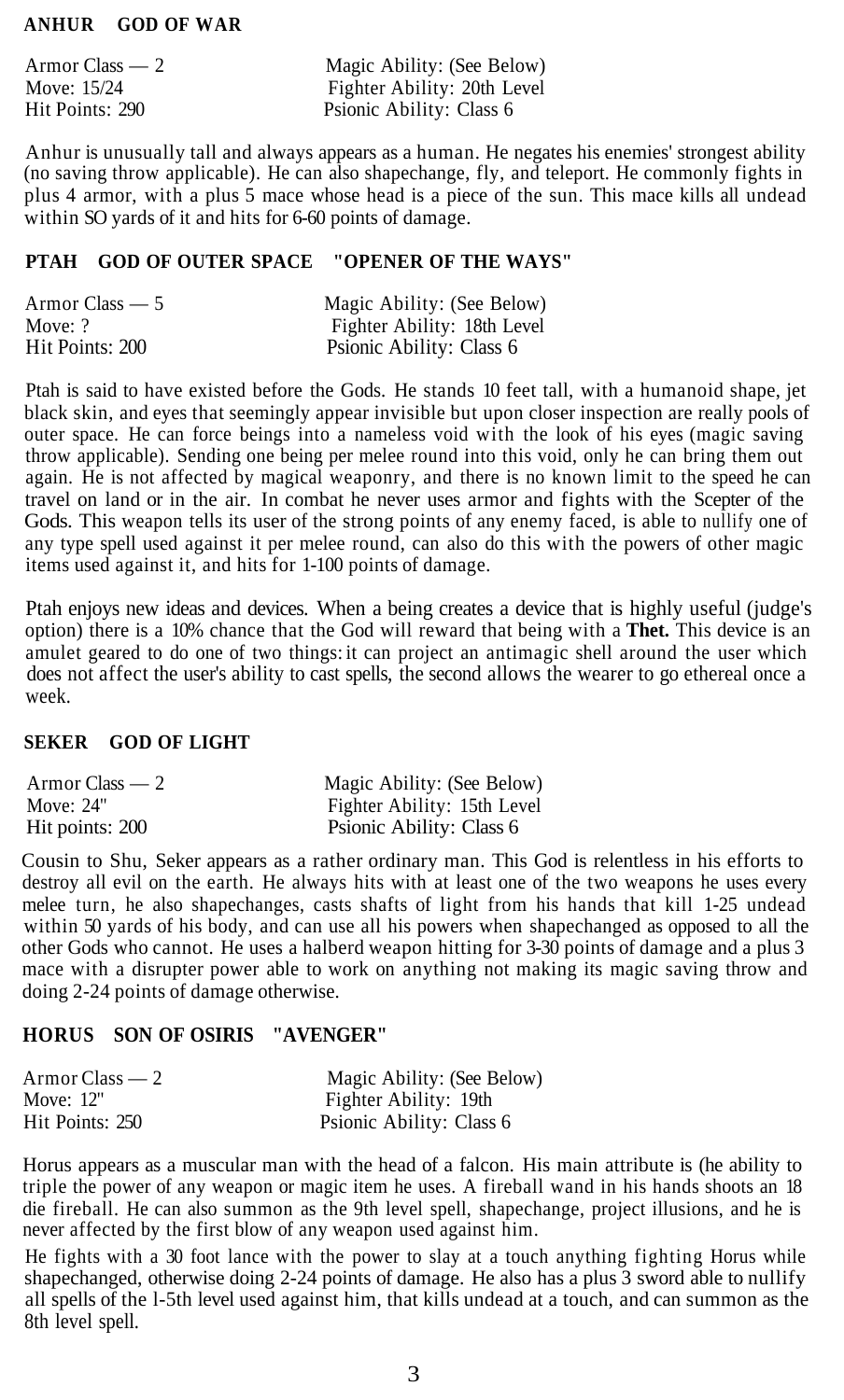Horus is very aware of any avenging person. If a lawful person seeks revenge there is a 15% chance that the God will aid by increasing the being's categories to 18's until revenged.

#### **BES GOD OF LUCK**

| Armor Class — 3 | Magic Ability: (See Below)  |
|-----------------|-----------------------------|
| Move: $6"$      | Fighter Ability: 10th Level |
| Hit Points: 190 | Psionic Ability: Class 6    |

Bes appears as a mountain dwarf straight out of D&D. He has luck as only a God can have it. He always makes his saving throw, he always hits with his weapon, and weapons striking him must have a roll of 17 or more no matter what the plus. He can shapechange, fight invisible, and teleport. He commonly fights with a broadsword striking for 4-24 points of damage.

Bes looks favorably upon all gambles and the greater the risk the better he likes it (judge's option). There is a 5% chance that the God will, if really pleased, give the being a luck stone, no strings attached.

#### **ISIS GODDESS OF MAGIC**

| Armor Class — 2 | Magic Ability: (See Below)  |  |
|-----------------|-----------------------------|--|
| Move: $12"$     | Fighter Ability: 10th Level |  |
| Hit Points: 150 | Psionic Ability: Class 6    |  |

Isis usually appears as a well proportioned woman. She can use any spell any time she wishes and is unaffected by any weapon. She wears a magical headdress that puts her in contact with any God any time she wills.

She understands the fashioning of magical charms as no other being and is able to form these so that they resist the effects of one spell only. She gives these to any being she favors of the lawful or neutral alignment. The giving of this charm does not depend on any action, just her whimsical nature.

#### **TEFNUT GODDESS OF STORMS AND FLOWING WATER**

| Armor Class $-2$ | Magic Ability: (See Below) |
|------------------|----------------------------|
| Move: $20"$      | Fighter Ability: 8th Level |
| Hit Points: 125  | Psionic Ability: Class 6   |

Tefnut is the twin to Shu and woe be unto the being that tries to hurt a hair on her head, as Shu will seek immediate revenge and Horus might come to help too! She appears as a well proportioned woman with the head of a lioness. Hers is the power to call up wind storms twice the power of a Staff of Wizardry, or cast lightning bolts two at a time for 24 points apiece. Tefnut can also shapechange, speak with the dead, and summon 3-24 water monsters to aid her.

#### **NEPHTLYS GODDESS OF WEALTH**

| Armor Class $-2$ | Magic Ability: (See Below)  |
|------------------|-----------------------------|
| Move: $12"$      | Fighter Ability: 10th Level |
| Hit Points: 100  | Psionic Ability: Class 6    |

Nephtlys appears as a woman and has the powers of death, decay, and weakness. She casts 2 death rays from her eyes, anyone coming within 30 feet of her body is made so weak that they cannot lift a weapon or cast a spell (magic saving throw applicable). Finally, she can affect all ferrous material as a rust monster. She can find any amount of gold in any given 1 mile area, can shapechange, become invisible, and cast a double area darkness spell.

#### **ANUBIS GUARDIAN OF THE DEAD**

| Armor Class $-2$ | Magic Ability: (See Below)  |
|------------------|-----------------------------|
| Move $12"$       | Fighter Ability: 12th Level |
| Hit Points: 200  | Psionic Ability Class 3     |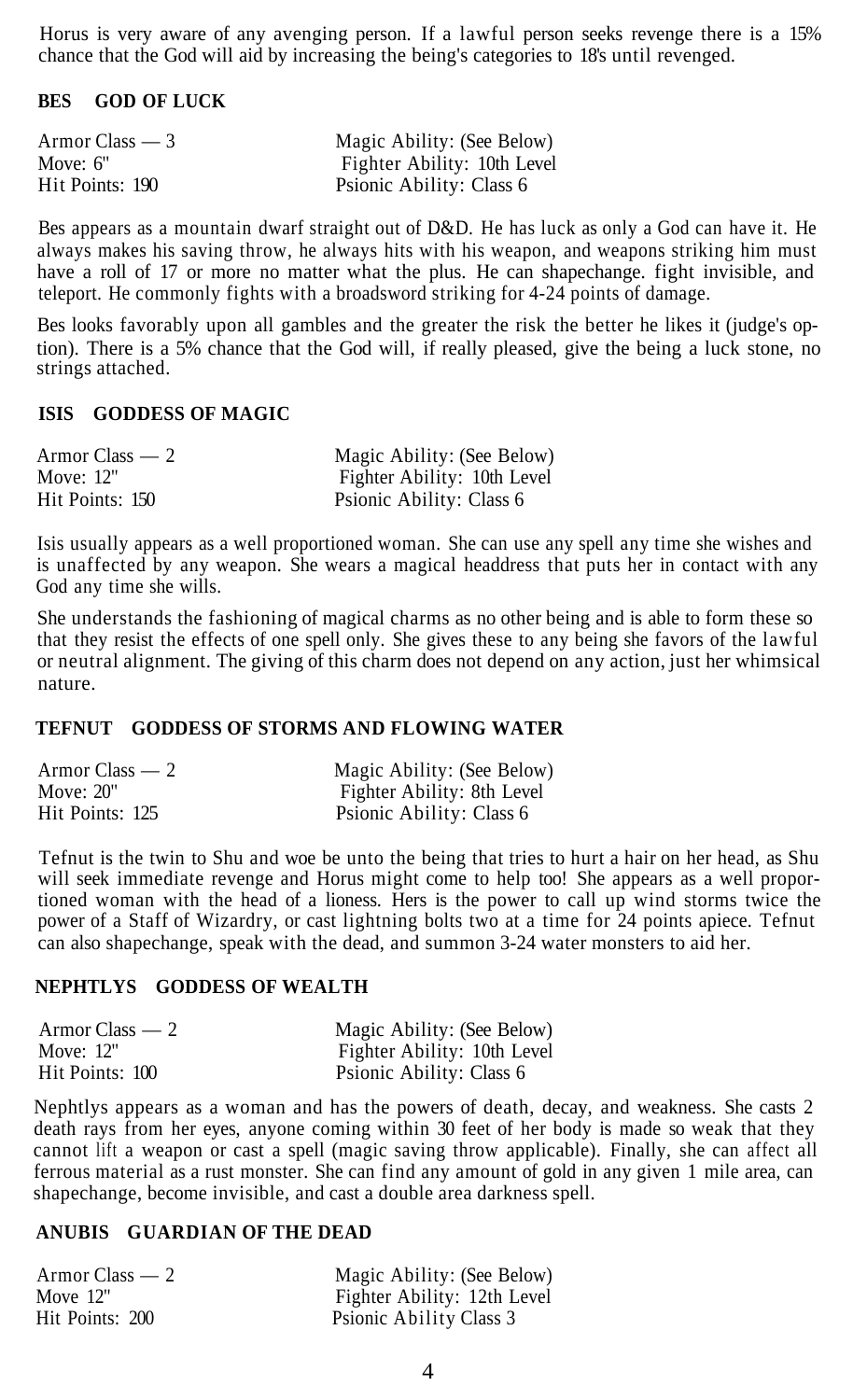Anubis looks like a man with the head of a dog. He can animate any statue of himself, cast 2 charm person or monster spells at the same time, shapechange, and use a limited teleport (as a blink dog). The God hates all thievery of any type and when a tomb is being robbed there is a 5% chance that he will come and kill the robber. If one of his statues is in the tomb there is a 25% chance he will appear.

#### **BAST CAT GODDESS**

| Armor Class — 2 | Magic Ability: (See Below)  |  |
|-----------------|-----------------------------|--|
| Move: 24"       | Fighter Ability: 10th Level |  |
| Hit Points: 200 | Psionic Ability: Class 2    |  |

Bast looks like a very muscular woman with the head of a black leopard. Her main attributes are: the ability to break any weapon hitting her 75% of the time upon contact with her body, she is never surprised, and her hand claws hit for 5-50 points per hand. She is the bitter enemy of Set and when fighting evil she can shapechange. teleport, and sense the presence of evil within 100 yards of her.

She is the protector of all cat kind and there is a 40% chance that she will see a being killing one of the cat race. When this happens she does one of 2 things: either she comes and kills the slayer, or. if the being is very powerful she demands that he or she raise the cat to life and devote one half the rest of their life to Bast.

#### **RENENET GODDESS OF GOOD FORTUNE**

| Armor Class $-2$ | Magic Ability: (See Below)         |
|------------------|------------------------------------|
| Move: $12"$      | Fighter Ability: As a Normal Woman |
| Hit Points: 100  | Psionic Ability: Class 6           |

Renenet looks like an ordinary woman and when looking upon another being gives them the Luck of the Gods. The being will make their saving throw every time, will always hit their enemies, and will never be struck by their foes. She never fights in battle, but will stand in astral form above a fight using her power on any lawful being she favors.

#### **AMSET GOD OF THE SOUTH**

| Armor Class — 2 | Magic Ability: (See Below)  |
|-----------------|-----------------------------|
| Move: 12"       | Fighter Ability: 10th Level |
| Hit Points: 150 | Psionic Ability: Class 6    |

Amset looks like an extremely short man. His main power is to be unaffected by anything sent at him from a southerly direction. This power also lets him turn any force directed at him from the South back at its sender, double force. He also shapechanges.

#### **HAPI GOD OF THE NORTH**

| Armor Class $-2$ | Magic Ability: (See Below)  |
|------------------|-----------------------------|
| Move: 12"        | Fighter Ability: 10th Level |
| Hit Points: 150  | Psionic Ability: Class 6    |

Hapi is an extremely short dwarf right out of D&D. His main power is to be unaffected by anything sent at him from a northerly direction. This power also lets him turn any force directed at him from the North back at its sender, double the force; he too can shapechange.

#### **TUAMAUTEF GOD OF THE EAST**

| $Armor Class - 2$ | Magic Ability: (See Below)  |
|-------------------|-----------------------------|
| Move: $12"$       | Fighter Ability: 10th Level |
| Hit Points: 150   | Psionic Ability: Class 6    |

Tuamautef has the same powers as his 2 cousins of the North and South working in an easterly direction. He appears as a man with a crocodile head.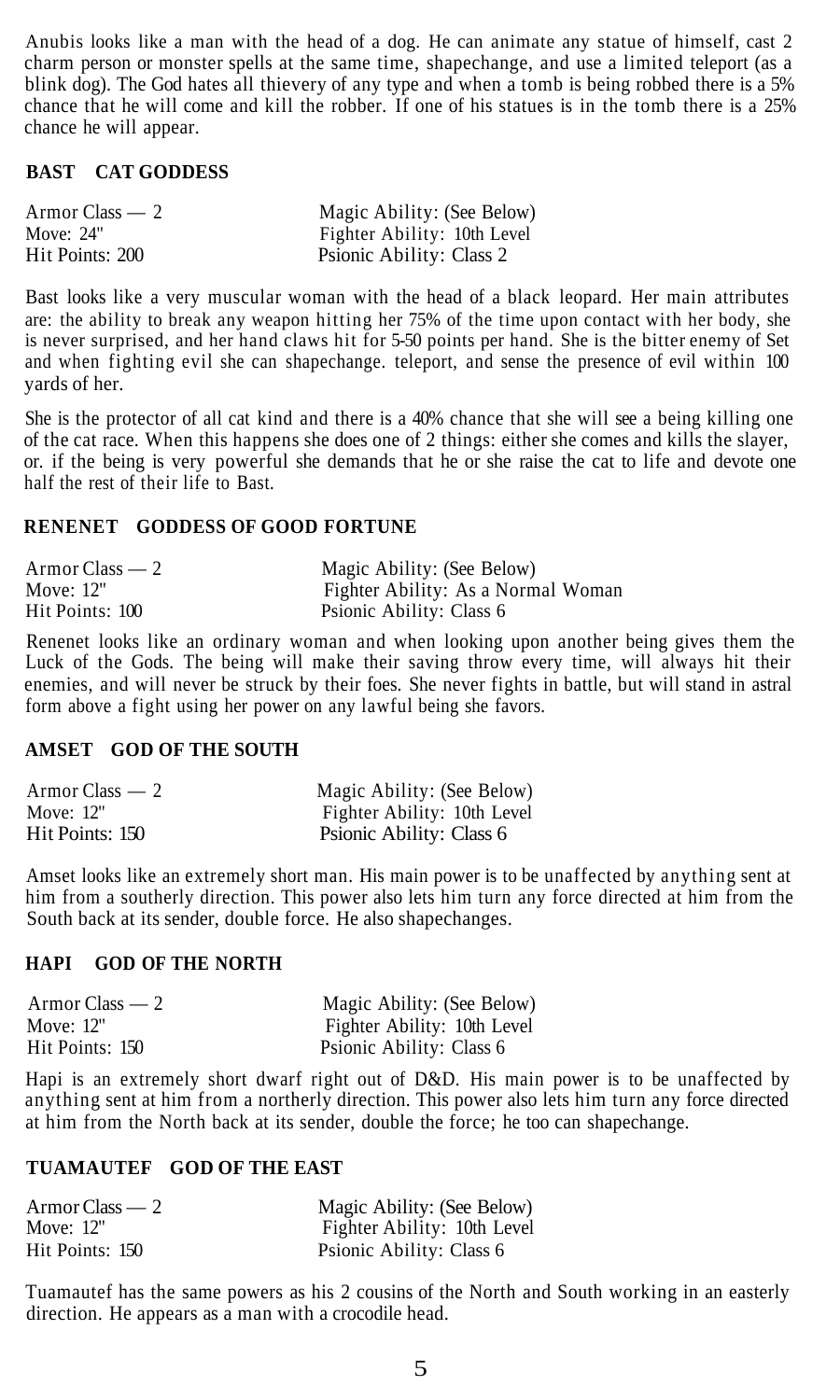#### **QEBHSENNUF GOD OF THE WEST**

| Armor Class $-2$ | Magic Ability: (See Below)  |
|------------------|-----------------------------|
| Move: $12"$      | Fighter Ability: 10th Level |
| Hit Points: 150  | Psionic Ability: Class 6    |

Qebhsennuf looks like a man with a hippo's head. He has his cousins' directional powers and can shapechange.

#### **APESH GOD OF GREED AND EVIL**

| Armor Class: 2  | Magic Ability: (See Below)  |
|-----------------|-----------------------------|
| Move: $9"$      | Fighter Ability: 11th Level |
| Hit Points: 250 | Psionic Ability: Class 6    |

Apesh looks like a dragon turtle straight out of D&D. Its main attribute is the power to summon 1-4 of any evil creature per day to fight for it. In battle it relies on its shapechanging power to kill its enemies. It is very fond of allowing maps to its many treasures to be found by lawful beings and then taking a personal hand in killing them when they try to take the gold.

#### **SPHINX**

| Armor Class: 3  | Magic Ability: (See Below)          |
|-----------------|-------------------------------------|
| Move: 12/24     | Fighter Ability: 20th Level Monster |
| Hit Points: 150 | Psionic Class: Class 6              |

A sphinx is one of the most powerful of all Egyptian magical beasts. It has the body of a lion and the head of a woman, sometimes having wings, but not always. While it is very short tempered and likes the taste of human blood, it is also curious and will spare a person with a good story (judges option). If fights with its 2 front paws, hitting for 4-40 points per paw. Its saving throw against everything is O2 and it loves riddles.

#### **APSHAI GOD OF INSECTS**

| Armor Class: 3  | Magic Ability: (See Below)  |
|-----------------|-----------------------------|
| Move: $20"$     | Fighter Ability: 10th Level |
| Hit Points: 180 | Psionic Ability: Class 6    |

Apshai is a giant praying mantis able to always hit his enemy. His bite is worth 6-60 points of damage, he can shapechange, and call an insect plague on a person, town, or country at will.

#### **FIRE SNAKE**

| Armor Class: 2 | Magic Ability: (See Below)         |
|----------------|------------------------------------|
| Move: $2"$     | Fighter Ability: 5th Level Monster |
| Hit Points: 20 | Psionic Ability: Class 6           |

Fire snakes appear as a small harmless grass snake and are very fond of sitting on piles of treasure. It is capable of breathing for 35 points of fire damage 5 times per day. It is 85% magic resistant and because of its small size is very hard to hit.

#### **WINGED SERPENT**

| Armor Class: 2 | Magic Ability: None                |
|----------------|------------------------------------|
| Move: $3/15$   | Fighter Ability: 6th Level Monster |
| Hit Points: 25 | Psionic Ability: Class 6           |

These snakes are about 1 foot long with 2 foot long wings. It flies about its treasure and has only one power; it can spit a contact poison that will seep through even armor at a distance of 30 yards. This snake will try not to close with an attacker, spitting every melee round.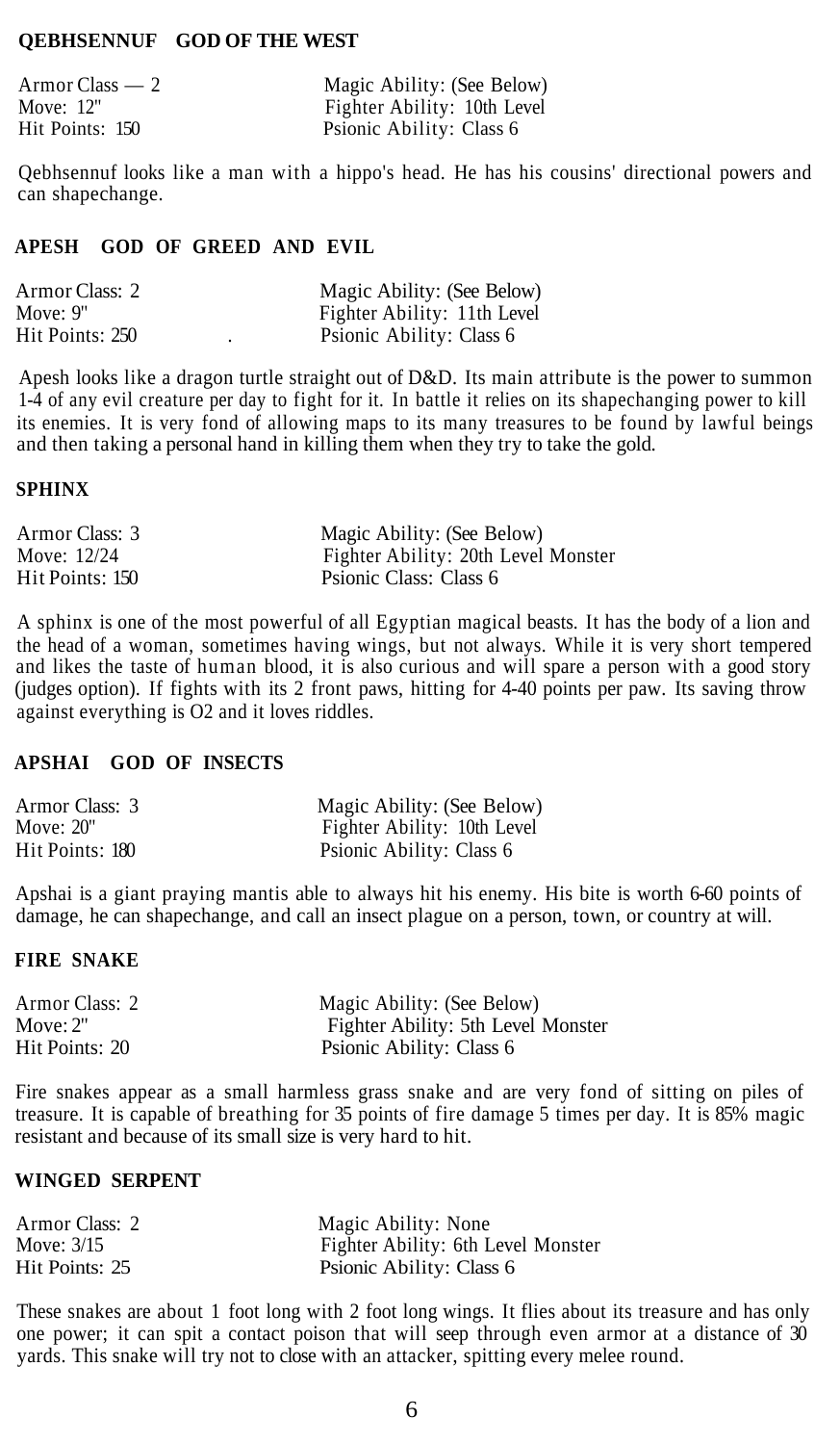#### **LIFE SCEPTER**

A magical weapon found only in the hands of Gods. Its main power is the ability to make the being holding it unkillable. It acts like the magic jar spell but it holds the hits points of the being. The holder can be hacked at forever with no harm because whenever he wishes he can return his hit points to his body. It is made out of a woody material and is easily affected by anything that affects wood and destroying it destroys the user. It is not used often by the Gods except Thoth because he is able to negate all the forms of damage inflicting wood.

#### **PHONEX (Phoenix)**

Armor Class: 3 Move: 12/24 Hit Points: 50 Magic Ability: Fighter Ability: Psionic Ability: Class 6

A roc sized bird constantly bathed in flame. This flame damages anything within 10 yards for 25 points even if the being has a resistance to heat or flame. Any plus 3 weapon or less when hitting the bird's body melts. It regenerates 5 points per melee round and no magical spell affects the bird.



#### **GODS OF INDIA:**

#### **INDRA**

| Armor Class $-2$ | Magic Ability: (See Below)  |  |
|------------------|-----------------------------|--|
| Move: 18"        | Fighter Ability: 14th Level |  |
| Hit Points: 300  | Psionic Ability: Class 3    |  |

First ruler of the Gods, he appears as a heavily muscled man. His main strength is the ability to control any form of weather. He also has an ESP range of 100 yards, shapechanging power, and the ability to control humans, animals, and vegetation as a staff of commanding. Indra wears plus 4 armor and shield into battle and uses a bow made out of rainbows called Vajra, which shoots lightning bolts at a rate of 1 per melee turn, doing 3-30 points of damage, with the range of a long bow.

**INDRA'S ELEPHANT:** a white beast standing 50 feet tall, able to move at 18" on the ground and fly 24" per melee turn. The creature takes 75 hit points and stomps its enemies for 5-50 points of damage.

#### **AGNI GOD OF FIRE**

| Armor Class — 2 | Magic Ability: (See Below)  |
|-----------------|-----------------------------|
| Move: 18"       | Fighter Ability: 15th Level |
| Hit Points: 275 | Psionic Ability: Class 6    |

Agni is 10 feet tall, has 3 heads made of blue-white flames, and a humanoid trunk with 3 legs and 7 arms. His main attribute is the control of all forms of fire. He is able to control any number of fire creatures, all of the fire spells as a 50th level wizard, cure any sickness, remove any curse, make anything evil reverse its alignment, make a dense cloud of smoke as a double darkness spell, and his voice is as a human control spell. Agni has a breath weapon useable 3 times a day that shoots a flame up to 30 yards for 5-50 points of damage and he immolates for 25 points of fire. When he is immolated all weapons of plus 4 or less melt on contact with his body. He disdains the use of armor and fights with a shaft of flame that hits for 3-30 points of damage and kills minor demons at a touch.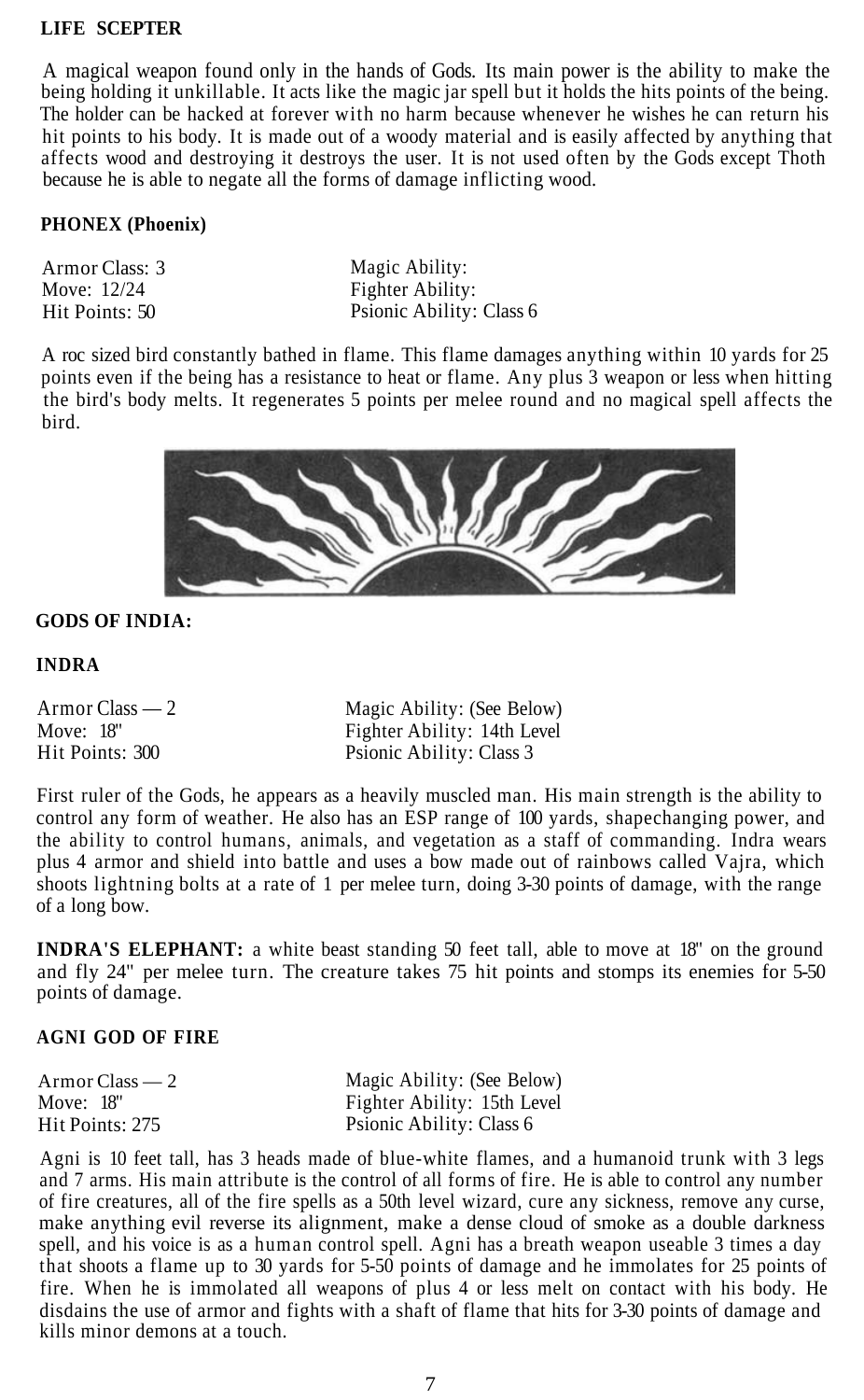RED CHARIOT OF AGNI: this chariot, whose wheels are made of the 7 winds, is pulled by 2 giant red horses. On the ground it travels 36" per melee turn, when in the air it travels 48" per melee turn. The vehicle casts heat in a 30 foot area about itself for 25 points of damage. The horses take 50 points of damage and only respond to telepathic direction.

#### **SHIVA GOD OF THE BEASTS**

| Armor Class — 4 | Magic Ability: (See Below)  |
|-----------------|-----------------------------|
| Move: $16"$     | Fighter Ability: 16th Level |
| Hit Points: 290 | Psionic Ability: Class 6    |

Shiva is 10 feet tall, with tiger striped skin, 5 human-like heads. 3 eyes in each head, 4 arms, and a humanoid trunk. His main attribute is the complete control of any number of nonhuman nonmonster type creatures within 50 yards of his mind. He can impart the damaging ability of a Storm Giant to any creature or being, with this power lasting a day. He is also known as master of illusions, his third eyes shoot beams of white fire a maximum distance of 15 yards for 30 hit points of damage once per day. The Gods refer to him as the "destroyer" because of his skill at killing the more powerful demons. He normally has 3 large poisonous snakes wrapped around his body that are trained to strike his enemies. These snakes have the ability to regenerate 2 points of their 30 total hit points per melee turn. He uses a special bow called Ajagava which shoots a curse spell (saving throw applicable) for a distance of 200 yards. Other weapons he owns are: a plus 3 sword capable of raising a wind as a staff of wizardry, a trident called Pinaka whose purpose is to slay minor demons, a club called Khatunanga with a skull of a demon lord on the lop hitting for 10-100 points and he owns a set of plus 4 armor that he wears into battle.

#### **SURYA (SALILRI) THE SUN GOD**

| Armor Class — 3 | Magic Ability: (See Below)  |
|-----------------|-----------------------------|
| Move: 18"       | Fighter Ability: 16th Level |
| Hit Points: 250 | Psionic Ability: Class 6    |

Surya appears 10 feet tall, has dark red skin, long golden hair. 3 eyes in his semihuman head, and 4 arms on his humanoid trunk. His main power is the ability to sleep any number of 20th level or less beings (no saving throw applicable) and he can sleep higher level beings who are given a saving throw. He can see anything with light on it, teleport, shapechange, and is triple hasted. He disdains the use of armor and fights with a shaft of light that cannot be grasped by anyone. This shaft strikes with a plus 4 and does 4-40 points of damage. It also destroys any illusions within 100 yards of the God regardless of whether he is aware of the illusion or not.

**SURYA'S CHARIOT:** this device is made of a piece of the sun pulled by 7 magical horses, each a color of the rainbow. The vehicle is not corporal unless Surya rides it. The chariot travels with no limit to the speed it can attain. The horses are always noncorporeal. never affected by magic, and take 25 hit points apiece.

#### **VISHNU GOD OF MERCY AND LIGHT**

| Armor Class — 2 | Magic Ability: (See Below)  |
|-----------------|-----------------------------|
| Move: $18"$     | Fighter Ability: 17th Level |
| Hit Points: 250 | Psionic Ability: Class 6    |

Vishnu is 6 feet tall, blue skinned, has a young man's face, and 4 arms on his humanoid trunk. His primary power is the ability to make any creature or being unable to commit violence of any type within 30 yards of his mind (no saving throw applicable). Vishnu can also make a double strength prismatic wall, as per **Greyhawk,** shapechange. and teleport. When he enters battle he uses 4 devices: a sea shell capable of sending the holder into an ethereal state, a disc weapon capable of shooting fire rays for 5-50 points of damage a maximum distance of 40 yards, a lotus flower capable of restoring all lost hit points at a touch, and a mace which disintegrates anything it touches not making its magic saving throw. He also has a bow of curses called Sarnge, and a plus 3 sword of demon slaying called Mandaka.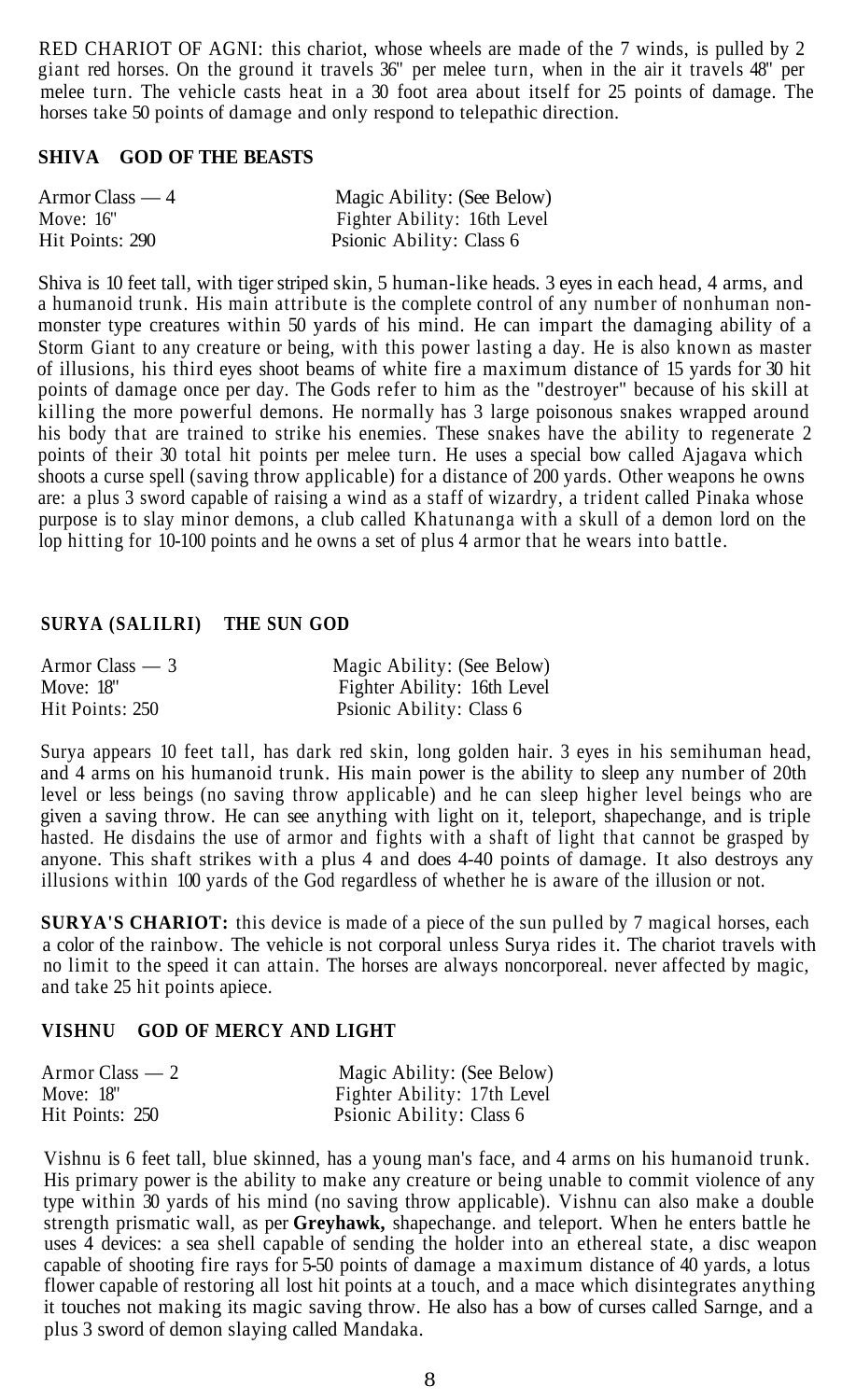Vishnu rides GARUDA. the king of all birds. This half man half bird hates all things evil with a mad passion. It moves 18" on the ground and 38" in the air per melee turn. It is 60 feet tall and strikes with its wings for 5-50 points of damage. It has 100 hit points and a saving throw of 03. The Garuda is said to be able to carry 5 Gods in full battle armor and not be slowed in its flight. The bird can sense any evil creature or thing in a 1 mile area.

#### **BRAHAMA "HINDU MYTHOLOGY'S RULER OF THE GODS"**

| Armor Class $-3$ | Magic Ability: (See Below)  |  |
|------------------|-----------------------------|--|
| Move: $18"$      | Fighter Ability: 19th Level |  |
| Hit Points: 300  | Psionic Ability: Class 6    |  |

Brahama commonly appears 10 feet tall, having blue skin. 4 arms, and 4 slightly human, more bestial heads. His power is the ability to break anything in his grasp. He can also teleport, shapechange. levitate himself, and is impervious to any type of heat damage. He has a bow of curses, a small clay jug that pours a liquid able to regenerate and restore anyone or anything to its original state by contact with this liquid. He has a set of beads in the form of a bracelet that allows him to wish 7 times a month. He never wears armor and fights as if hasted.

Brahama rides a 70 foot tall goose.

#### **BRAHAMA'S GOOSE**

Armor Class: 2 Move: 18/32 Hit Points: 75

This bird can carry 3 Gods in full battle armor and not be slowed down. His wings strike for 2-20 points of damage and its beak hits for 3-30 points. The bird is fully aware and will fight alone.

#### **RUDRA GOD OF ROBBERS AND THIEVES**

| Armor Class — 2 | Magic Ability: (See Below)  |
|-----------------|-----------------------------|
| Move: 18/24     | Fighter Ability: 18th Level |
| Hit Points: 200 | Psionic Ability: Class 5    |

Rudra appears as a normal man and his main attribute is the ability to use illusions that arc touchable and endurable past his concentrating on them. He is even able to make illusions that are not affected by the Sun God's power. He has the thieving abilities of a 30th level thief, he flies and teleports.

All of his treasure is stored in a dimension only he can reach. Aside from having an almost unlimited supply of gold, silver, and other trade metal, he has a portable hole device that opens into an area much the same size as the Grand Canyon, the skull of a sage that talks and can answer any question 75% of the time, and a large box that will automatically clone any piece of flesh or bone. This device only works 50 times.

#### **KALI THE BLACK EARTH MONSTER**

| Armor Class—3   | Magic Ability: (See Below)  |
|-----------------|-----------------------------|
| Move: 18"       | Fighter Ability: 20th Level |
| Hit Points: 250 | Psionic Ability: Class 4    |

Kali commonly stands 20 feet tall, with night black skin, tusks coming from her mouth. 3 eyes in her one head, and 4 arms ending in claws. She demands human sacrifices of her human worshipers on earth. She can shapechange. anyone facing her must make their fear saving throw every 5 melee turns, and her claws penetrate anything they touch hitting for 4-40 points of damage.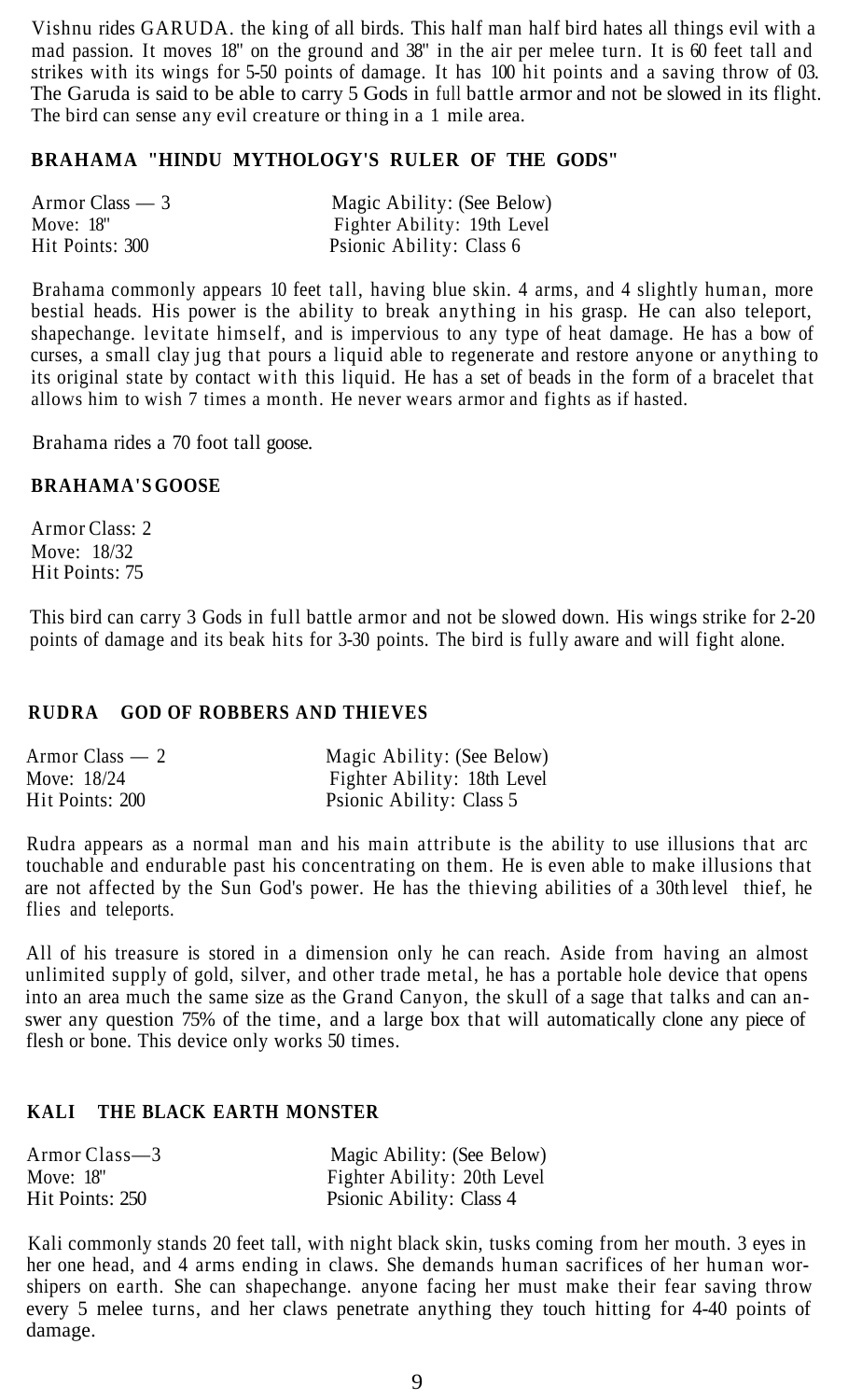#### **DEVI GODDESS OF ENERGY**

| Armor Class $-3$ | Magic Ability: (See Below)  |
|------------------|-----------------------------|
| Move: ?          | Fighter Ability: 12th Level |
| Hit Points: 200  | Psionic Ability: Class 6    |

Devi appears as a 10 foot tall woman with 10 arms. She is able to make any part of her body ethereal, shapechange, regenerate 10 points per melee round, and she shoots  $\overline{30}$  points of energy from her hands every melee round. She moves as a beam of light at any speed she wishes.

#### **LAKSHMI GODDESS OF GOOD AND BAD FORTUNE**

| Armor Class $-3$ | Magic Ability: (See Below)         |
|------------------|------------------------------------|
| Move: 18/75      | Fighter Ability: As a normal woman |
| Hit Points: 200  | Psionic Ability: Class 6           |

She appears as a golden skinned woman standing 6 feet tall. She always sits on a giant floating lotus. When she looks at a being with her right eye, they always make their saving throw or always hit their target, with her left eye the exact opposite happens. Her lotus travels at any speed she wishes and can teleport. She always makes her magic saving throw and no material object can hit her.

#### **SARASUATI GODDESS OF WATER AND KNOWLEDGE**

| Armor Class $-2$ | Magic Ability: (See Below)         |
|------------------|------------------------------------|
| Move: 12"        | Fighter Ability: As A Normal Woman |
| Hit Points: 200  | Psionic Ability: Class 6           |

She appears as a woman with white skin about 6 feet tall. She can, with a touch of her hand, heal all bodily damage and any question asked of her with a lawful purpose in mind will be answered.

#### **RATRI GODDESS OF THE NIGHT**

| Armor Class — 2 | Magic Ability: (See Below)  |
|-----------------|-----------------------------|
| Move: 18"       | Fighter Ability: 10th Level |
| Hit Point: 200  | Psionic Ability: Class 6    |

Ratri is a well proportioned woman standing 5 feet tall, always wearing black robes. She has the power to place anything in an area of darkness, as the spell, with the difference being this area moves with the enemy. She also will permanently blind anyone that crosses the path of her shadow.

#### **VASHA GODDESS OF THE DAWN**

| Armor Class $-2$ | Magic Ability: (See Below)  |
|------------------|-----------------------------|
| Move: 18/24      | Fighter Ability: 10th Level |
| Hit Points: 200  | Psionic Ability: Class 6    |

Vasha. a woman wearing red and gold robes, stands about 6 feet tall. She is capable of regenerating 30 points per melee round, can reincarnate anything into anything else, and can send a brilliant light from her body that will blind any being for 1-4 turns (no saving throw).

#### **YAMA DEMIGOD OF DEATH**

| Armor Class $-2$ | Magic Ability: None         |
|------------------|-----------------------------|
| Move: $16"$      | Fighter Ability: 12th Level |
| Hit Points: 150  | Psionic Ability: Class 6    |

Yama started life as a normal man but so impressed the Gods that they made him into a demigod. He appears to the world with green skin, copper eyes, standing 7 feet tall, and he always wears red robes. He enters battle with armor of etherealness, and uses a plus 5 noose and a plus 3 mace that hits for 5-50 points of damage. He rides a giant buffalo.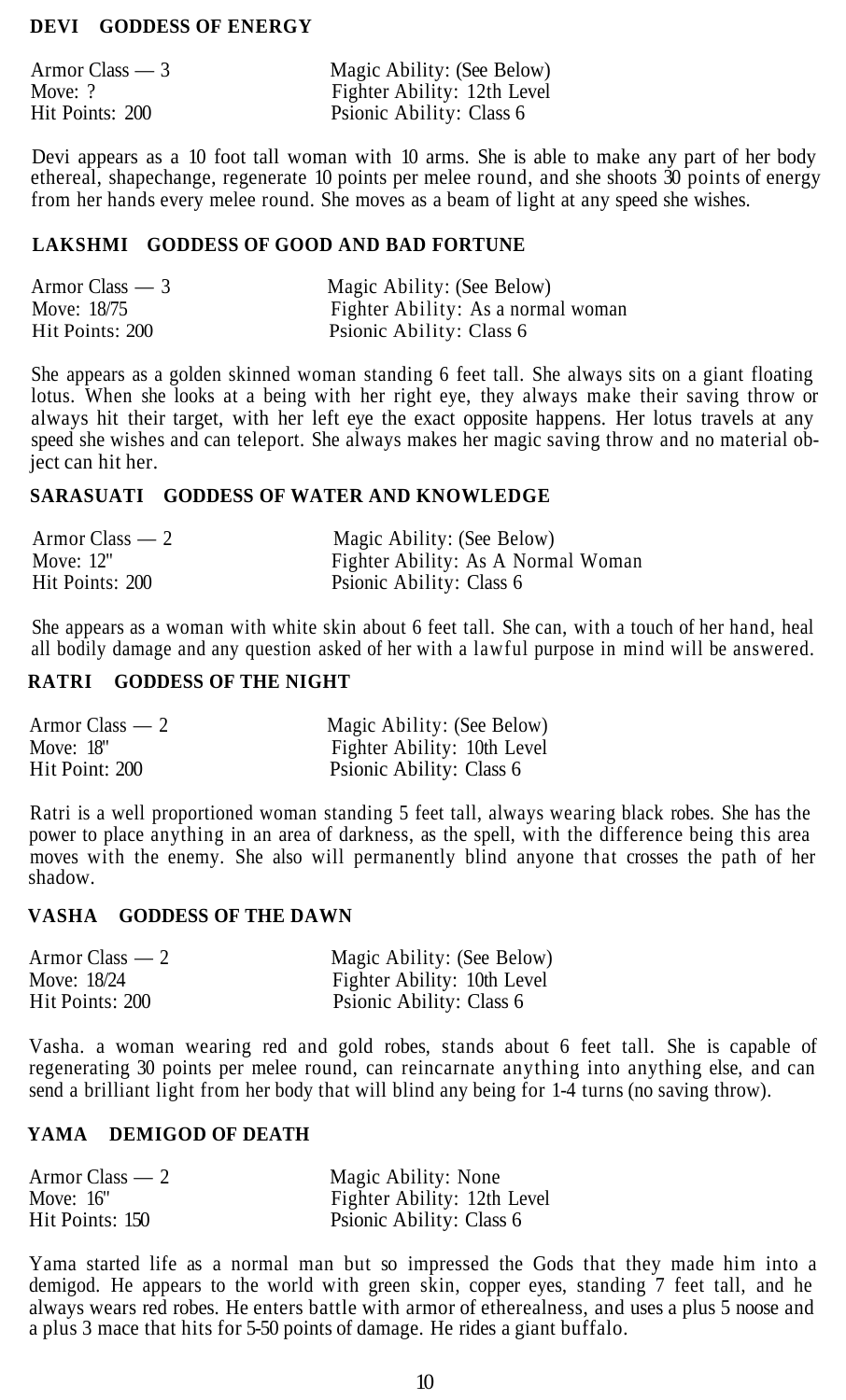#### **YAMA'S BUFFALO**

Armor Class — 3 Move: 18" Hit Points: 100

This beast is 10 feet tall and can carry 2 Gods dressed in full armor without strain. It travels in the air, land, or water and gores for 4-40 points of damage.

#### **VARUNA DEMIGOD OF COSMIC LAW AND JUSTICE**

| $Armor Class - 2$ |                             |
|-------------------|-----------------------------|
| Move: 16/24       | Magic Ability: (See Below)  |
| Hit Points: 150   | Fighter Ability: 14th Level |
|                   | Psionic Ability: Class 6    |

Varuna appears as a very ordinary man able to become ethereal at will, raise gusts of wind as a Staff of wizardry, and no missle or spell thrown in the air can affect him. He commonly wears plus 4 armor into battle.

#### **TVASHRI (VISVAKARMA) DEMIGOD OF WEAPONS AND SCIENCE**

| Armor Class $-3$ | Magic Ability: 20th Level   |
|------------------|-----------------------------|
| Move: $16"$      | Fighter Ability: 11th Level |
| Hit Points: 250  | Psionic Ability: Class 6    |

He, unlike the other demigods, changed his armor class. He appears as a normal man and designs weapons for the Gods. Tvashri understands all forms of magic and can toss a spell as a 20th level wizard. He regenerates lost hit points by taking pieces of the air and applying them to his body.

#### **KARTTEKEZA DEMIGOD OF WAR**

| Armor Class — 2 | Magic Ability: None         |
|-----------------|-----------------------------|
| Move: 18"       | Fighter Ability: 18th Level |
| Hit Points: 180 | Psionic Ability: Class 6    |

Karttekeza is 20 feet tall, with 6 heads, 12 arms, and black skin. He strikes with a lance for 5-50 points of damage and wears plus 5 armor into battle.

#### **PEACOCK OF KARTTEKEZA**

Armor Class — 2 Move: 24/36 Hit Points: 100

This bird stands 10 feet tall and its beak hits for 3-36 points of damage. It is fully aware and often fights alone.

#### **KRISHNA**

| Armor Class: As a normal man | Magic Ability: (See Below)  |
|------------------------------|-----------------------------|
| Move: 12"                    | Fighter Ability: 17th Level |
| Hit Points: 150              | Psionic Ability: Class 4    |

He was a man with 18's in all things except strength, which was 20, a gift of the Gods. He was able to cast illusions that could fool the Gods, and he could be in 2 places at once. He fought in plus 3 armor and shield and used a disc weapon. This weapon hits for 3-36 points of damage and was plus 3 in striking ability. It could also shoot fire a distance of 15 yards for 2-20 points of damage once per melee turn.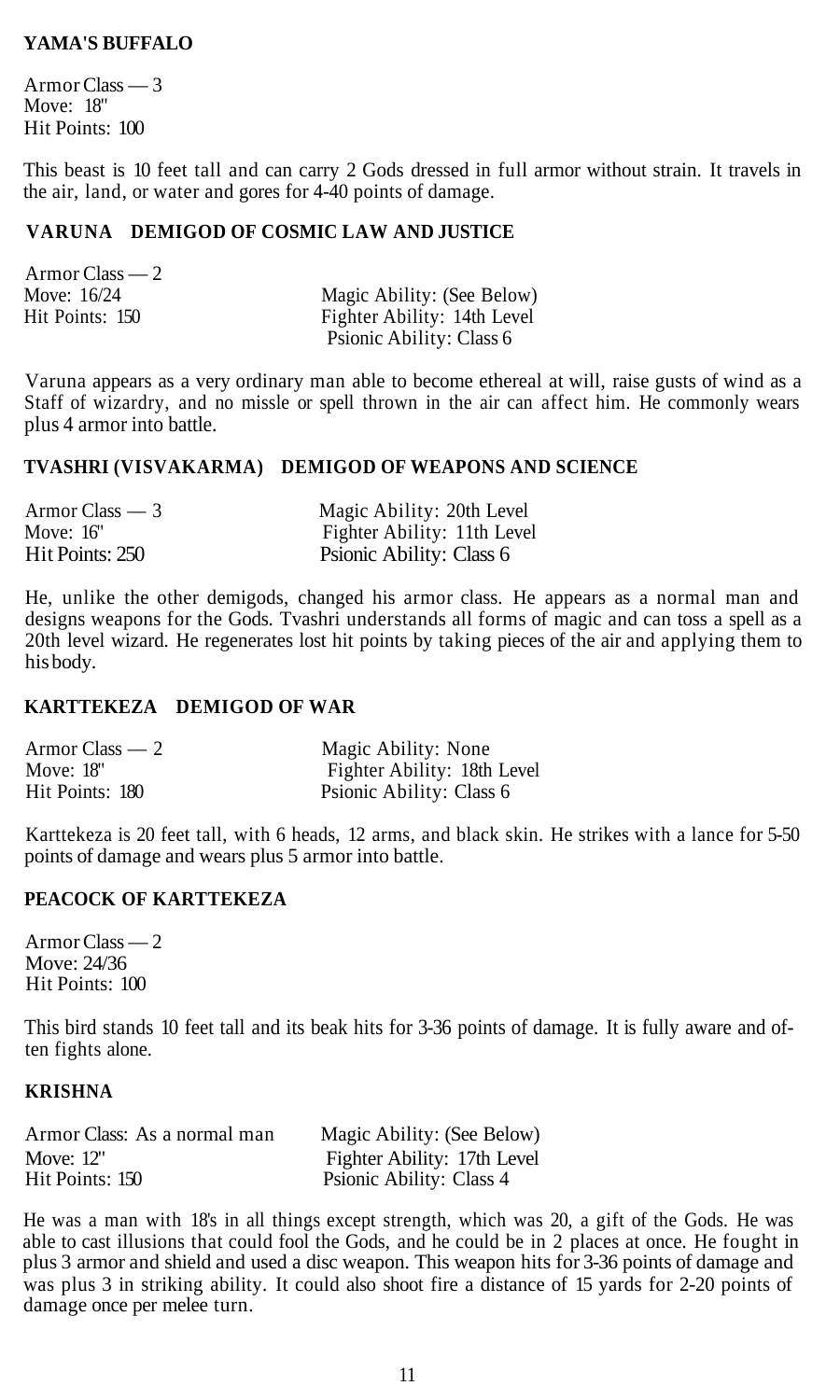#### **MARUTS WIND SPIRITS**

| Armor Class $-2$ | Magic Ability: None         |
|------------------|-----------------------------|
| Move: $9/12$     | Fighter Ability: 10th Level |
| Hit Points: 100  | Psionic Ability: Class 6    |

Maruts are humanoids wearing plus 2 armor and fighting with broadswords. They are able to ride the wind and were commonly used as shock troops by the Gods.

#### **RAKSHASAS DEMONS OF INDIA**

| Armor Class $-5$ | Magic Ability: (See Below)  |
|------------------|-----------------------------|
| Move: 18/36      | Fighter Ability: 15th Level |
| Hit Points: 200  | Psionic Ability: Class 6    |

These demons constantly fought man and Gods alike. Many of their leaders were so powerful that the Gods were forced to call a truce at times and give them concessions. All Rakshasas have these powers in common: shapechange, fight invisible except against Gods, all regenerate as a troll, crave the taste of human flesh, and cannot refuse a gambling bet. Some of the more powerful ones have complete control over forces of nature.

#### **YAKSHAS "WEAKER DEMONS OF INDIA"**

| Armor Class $-2$ | Magic Ability: (See Below)      |
|------------------|---------------------------------|
| Move: $9/24$     | Fighter Ability: As Stone Giant |
| Hit Points: 50   | Psionic Ability: Class 6        |

Similar to the Rakshasas but much weaker in power having the abilities of efreets and djinns as per D&D.

#### **NAGA**

| Armor Class $-5$ | Magic Ability: (See Below) |
|------------------|----------------------------|
| Move: $15"$      | Fighter Ability: 6th Level |
| Hit Point: 36    | Psionic Ability: Class 6   |

Naga are of 3 different types: the guardian Naga is a creature found in temples about 20" long and spits poison, bites, or constricts; Water Naga live deep below the surface of lakes and streams and use spells as a Thaumaturgist; the master Naga has 7 cowled heads and can use cleric and wizard spells as a 10th level magic user or cleric. This last snake can regenerate 5 points per melee round and wears all of its treasure in its cowl in the form of giant gems with the older the snake the more valuable the gems.

#### **RIBHUS**

As elves per D&D working only for the Gods.

#### **OGRES**

As D&D but the ogre of India can polymorph itself.

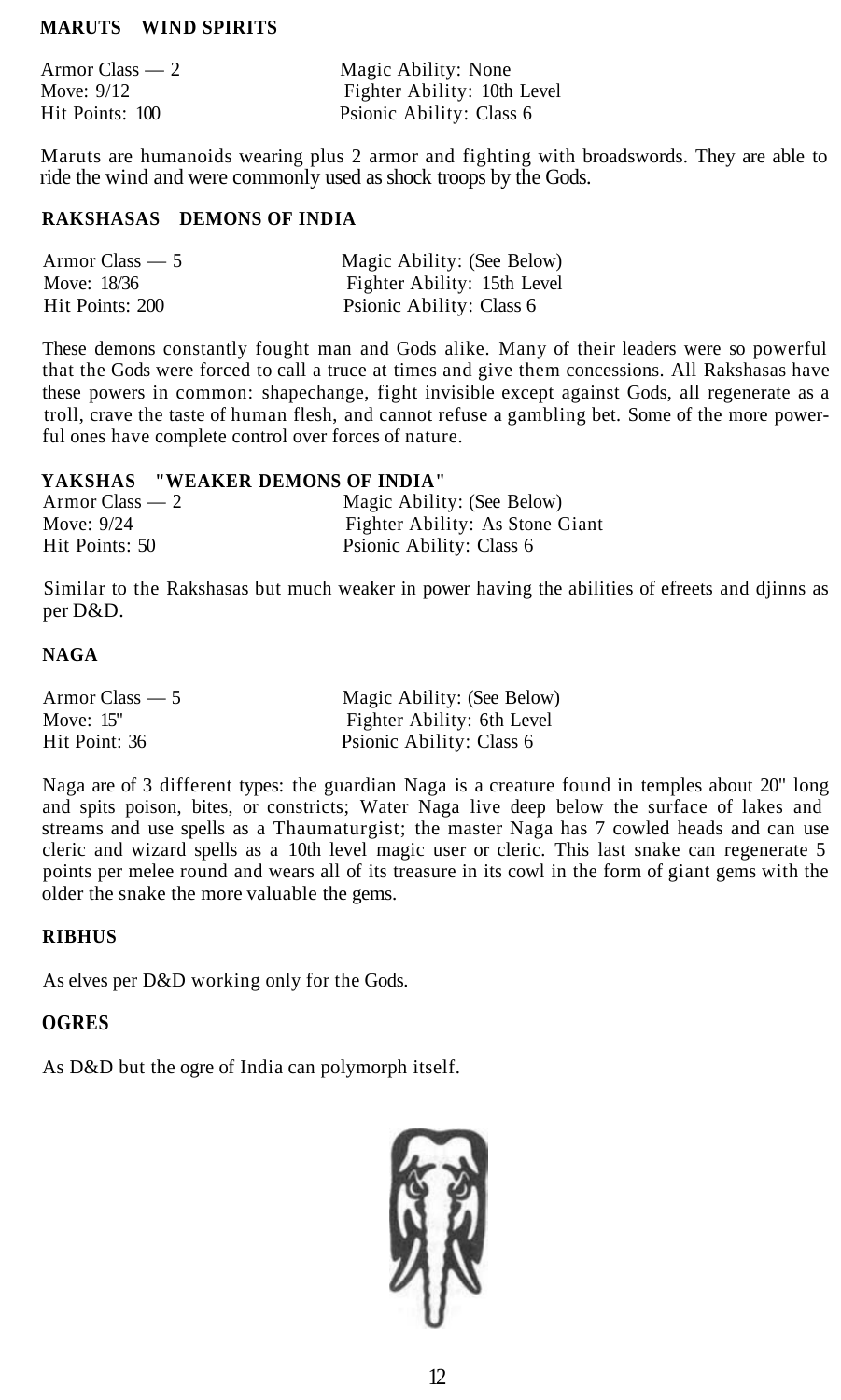#### **GREEK MYTHOLOGY**

The Greek assembly of Gods is much more familiar to us than all the rest of the groups in this work, because they were woven into a literature that has lasted down through the ages.

#### **ZEUS GOD OF THE AIR "RULER OF THE GODS"**

| Armor Class: 4  | Magic Ability: (See Below)  |
|-----------------|-----------------------------|
| Move: 18        | Fighter Ability: 17th Level |
| Hit Points: 300 | Psionic Ability: Class 2    |

This God appears as a human male of powerful physique. He is able to shapechange at will, has double the strength of a storm giant, his open wounds, when they spill blood, form sixth level monsters, one every melee turn, that fight for him. Finally, he has the power of divine awe. This power is unique among the mythos and only applies to a select number of Gods. When confronting a mortal of less than the twentieth level in this state, that mortal will be paralized (no saving throw) for as long as the God wills. It is necessary for the Gods with this power to use a limited shapechange to tone down their splendor. This God disdains the use of armor but will use a plus 5 shield in battle. A white eagle, a giant of this species, always appears at Zeus' side.

#### **WHITE EAGLE**

Armor Class: 2 Move: 9/21 Hit Points: 50

If Zeus takes a liking to being (judge's option) he will give that being a small marble image of an eagle which when thrown will turn into this eagle and strike for 2-20 hit points per melee round. It will disappear after the battle.

#### **POSEIDON GOD OF THE SEAS, OCEANS, AND STREAMS**

| Armor Class: 4  | Magic Ability: (See Below)  |
|-----------------|-----------------------------|
| Move: $18"$     | Fighter Ability: 13th Level |
| Hit Points: 275 | Psionic Ability: Class 2    |

This God appears as a humanoid, 30 feet tall. He is the controller of the water areas and therefore when he gives a command to any number of water dwellers they obey unto death. He can also shapechange, summon 2-20 of any water creature, and has the divine awe of the greater Gods. In battle he forms a watery haze about his body that has the effect of plus 5 armor. He uses a trident able to absorb any spell and return a like one. It has a plus 5 hitting ability and strikes for 4-40 points.

If this God takes a liking to a human (judge's option) he will give you a Paladin-quality horse. This beast may not be used in an act of cowardice.

#### **HADES GOD OF THE UNDERWORLD AND DEATH**

| Armor Class: 3  | Magic Ability: (See Below)  |
|-----------------|-----------------------------|
| Move: $10"$     | Fighter Ability: 15th Level |
| Hit Points: 275 | Psionic Ability: Class 6    |

Hades looks like a heavily muscled dark skinned man. He can shapechange, fight invisibly, has the divine awe power, and his touch or stare acts as a death spell. He has complete control over all things made of earth and can reform it.

#### **APOLLO GOD OF MUSIC AND LIGHT**

| Armor Class 3   | Magic Ability: (See Below)  |
|-----------------|-----------------------------|
| Move: $16"$     | Fighter Ability: 17th Level |
| Hit Points: 250 | Psionic Ability: Class 5    |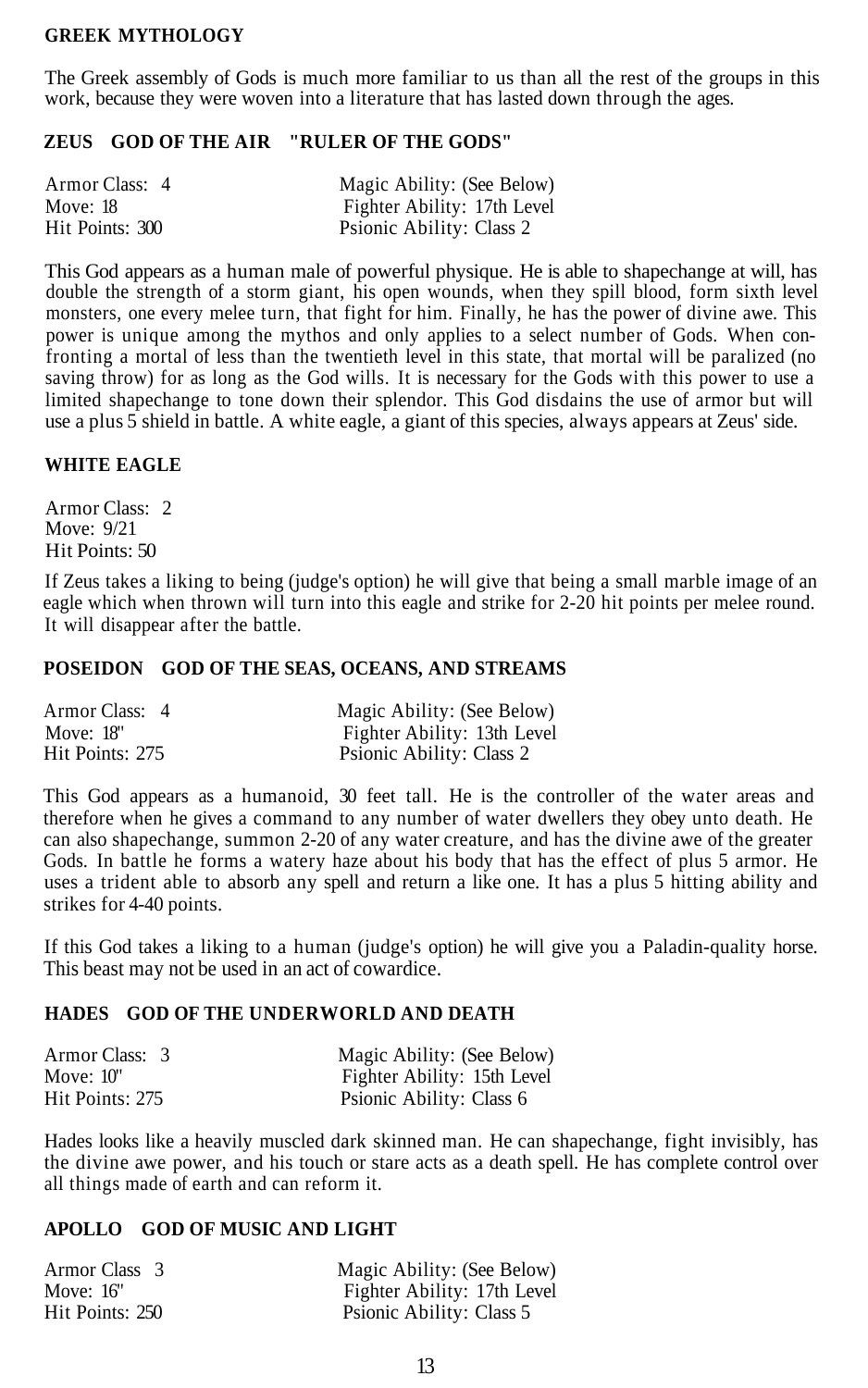Apollo enjoys appearing as a 20 foot tall, incredibly handsome man. He can shapechange, teleport, has the divine awe power, and can create a purple haze around anyone which acts like plus 5 armor. He commonly enters battle using a bow that shoots arrows with a plus 3 hitting ability; its range is whatever he can see. The arrows, made of adamant, hit for 5-20 damage points. He also has a harp having several magical properties. The harp can raise the listener's strength to that of a Storm Giant for as long as Apollo wishes, it can throw curses (magic saving throw applicable), and it can disintegrate as the spell.

If Apollo is especially fond of a human (judge's option) he will aid them once in battle or give them a bit of information proving very useful to them.

#### **ATHENE GODDESS OF WISDOM AND WAR**

| Armor Class: 2  | Magic Ability: (See Below)  |
|-----------------|-----------------------------|
| Move: 15/24     | Fighter Ability: 20th Level |
| Hit Points: 200 | Psionic Ability: Class 6    |

Athene usually appears as a well proportioned woman wearing a war helm and using a spear and shield. She can shapechange, use limited teleportation (as a blink dog), fly, and never misses her target. Her helm creates an antimagic shell around her. Her shield is plus 5 with a Medusa head emblazoned on it, looking at it is just like looking at a Medusa. The spear does 5-50 points of damage.

If this Goddess likes a human (judge's option) she will fight at his or her side for one battle.

#### **ARES GOD OF BATTLE**

| Armor Class: 2  | Magic Ability: (See Below)  |
|-----------------|-----------------------------|
| Move: 18/24     | Fighter Ability: 20th Level |
| Hit Points: 250 | Psionic Ability: Class 6    |

Ares appears as a normal muscular man. He is able to fly, use a limited teleport, never misses his target, can shapechange, and has the divine awe power of the Gods.

He wears plus 5 armor and shield into battle and his favorite weapon is a spear having 3 powers. The spear strikes for 5-50 points, any enemy within 10 yards of it must make their fear saving throw every 5 melee turns, and no one but Ares can pick the spear up. He also has a plus 5 sword that creates an antimagic shell around its master and makes him invulnerable to poison or being turned to stone.

#### **HERMES GOD OF THIEVES, LIARS AND GAMBLERS**

Armor Class: 3

|                 | Magic Ability: (See Below)  |
|-----------------|-----------------------------|
| Move: 18/36     | Fighter Ability: 15th Level |
| Hit Points: 225 | Psionic Ability: Class 4    |

Appearing as a handsome teenager, this God has all the thieving abilities of a 25th level master thief, as per **Greyhawk.** He teleports (as a blink dog), has the strength of a Fire Giant, and is always hasted. He uses a pair of winged sandals to fly, has a helm of invisibility, and a white staff that is able to absorb any magical or clerical spell of the first through seventh level and cast it back whenever Hermes wills.

He. will reward an unusually daring theft or an outrageous lie on a 5% chance after the action (judge's option). This reward is in the form of raising that being's lowest category (intelligence, strength, etc.) by 3 points.

#### **HERA GODDESS OF INTRIGUES**

| Armor Class:    | Magic Ability: (See Below)  |
|-----------------|-----------------------------|
| Move: $12"$     | Fighter Ability: 10th Level |
| Hit Points: 200 | Psionic Ability: Class 6    |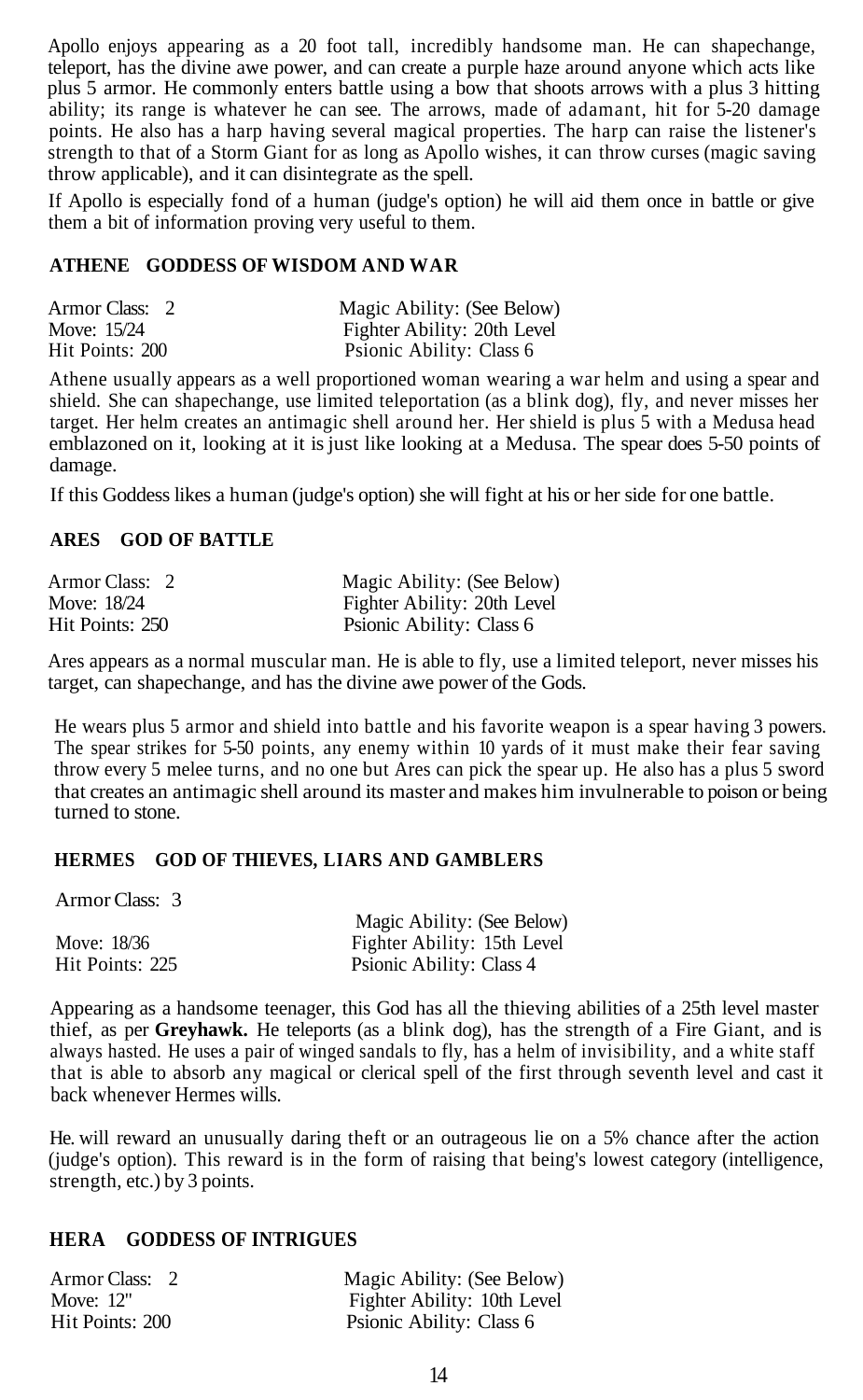Hera looks like a very tall woman. She can shapechange, teleport, throw curses as a spell, and her voice can become so rasping that it causes 20 points of damage to all those who hear.

*While the Titans of Greyhawk are powerful, they are only weak cousins to the original Titans who were strong before the Gods came to rule over man.*

#### **CRONOS FORMER RULER OF THE WORLD AND THE TITAN OF TIME**

| Armor Class: 4  | Magic Spell Ability: (See Below) |
|-----------------|----------------------------------|
| Move: 18"       | Fighter Ability: 17th Level      |
| Hit Points: 300 | Psionic Ability: Class 6         |

Cronos is very fond of appearing to all as a 100 foot tall extremely handsome giant. His eyes can place any being or creature in a time stasis (magic saving throw applicable) from which they cannot move or be touched. He can also shapechange, create lava balls that he hurls for 4-40 points of damage, and he can use all 8th level spells as a 20th level wizard.

In battle Cronos uses a plus 5 sickle made of adamant, that strikes for 5-50 points of damage and when it hits it always cuts off a body part.

#### **COEUS TITAN OF FEAR**

| Armor Class: 2  | Magic Spell Ability: (See Below) |
|-----------------|----------------------------------|
| Move: 17"       | Fighter Ability: 16th Level      |
| Hit Points: 200 | Psionic Ability: Class 6         |

Coeus appears as a Storm Giant with the power to kill by fear. When first coming within 20 yards of him, a magic saving throw must be made or the being dies of fright. Following that, this saving throw must be made every 5 melee turns or the being runs away in fear for 10 full turns. He can also shapechange and use all fourth level spells as a 15th level magic user. Coeus has a plus 4 sword that does 5-30 points of damage per hit.

#### **PROMETHEUS "LIGHT BRINGER" ALSO KNOWN AS FORETHOUGHT**

| Armor Class: 3  | Magic Spell Ability: (See Below) |
|-----------------|----------------------------------|
| Move: 16/24     | Fighter Ability: (16th Level)    |
| Hit Points: 275 | Psionic Ability: Class 6         |

Prometheus is as the titan of Greyhawk in appearance. His main attribute is the power to create any living mortal thing out of clay in only 2 melee turns. He can also use all the first through fifth level spells as a 15th level wizard.

He is very fond of mankind and if a being does a difficult act unusual for a human (judge's option) there is a 15% chance that Prometheus will reward the being with a clay ball which can be made into any creature the person desires. This creature will serve the being until it or the being dies.

#### **EPIMETHEUS "KNOWN AS AFTERTHOUGHT"**

| Armor Class: 3  | Magic Spell Ability: (See Below) |
|-----------------|----------------------------------|
| Move: 15/19     | Fighter Ability: 12th Level      |
| Hit Points: 225 | Psionic Ability: Class 6         |

The bumbling brother of Prometheus, this titan means well but is not very careful with his creations. He can create as does Prometheus, but there is a 45% chance that all the creatures he makes will fight him! He can also use the first through third level spells as a 12th level wizard.

He also likes mankind and if a being does a difficult act (judge's option) there is a 10% chance that the God will reward the being as does his brother. There is a 60% chance that the creature will try to kill the person making it.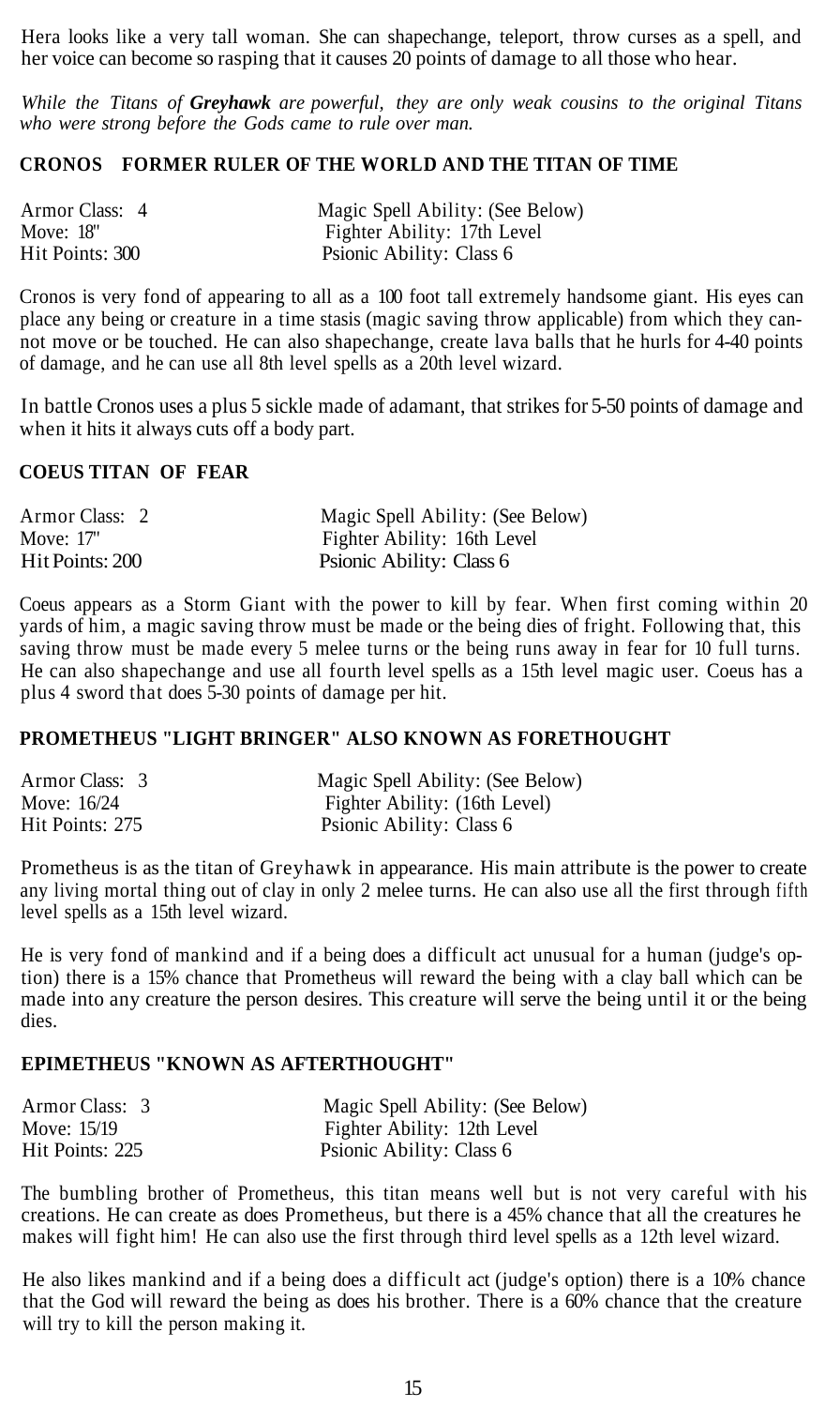#### **ATLAS**

Armor Class — 3 Magic Ability: (See Below)<br>Move: 12" Fighter Ability: 19th Level Move: 12" Fighter Ability: 19th Level<br>
Hit Points: 250 Festival Psionic Ability: Class 6 Psionic Ability: Class 6

This titan is 100 feet tall and very massively built. His main attribute is his great strength. He strikes for 9-90 points of damage, he can lift anything in the universe except Ares' spear, and once grasped he can break anything. Magical spells have no effect on him and once he has given his word he will never break it.

#### **OCEANUS TITAN OF THE SEA AND WATER AREAS**

| Armor Class — 3 | Magic Ability: (See Below)  |
|-----------------|-----------------------------|
| Move: 18"       | Fighter Ability: 15th Level |
| Hit Points: 290 | Psionic Ability: Class 6    |

A titan standing 100 feet tall; always has a green shimmery haze around him that acts like plus 5 armor. He is able to raise hurricane wind with the motion of his hand, create waves of great force where there is no water, his hand strikes for 7-70 points of damage, and he can use all 7th level spells as a 30th level wizard. All things of the water must obey his commands even over the orders of any other God.

#### **CRIUS TITAN OF DENSITY AND GRAVITY**

| Armor Class $-3$ | Magic Ability: (See Below)  |
|------------------|-----------------------------|
| Move: $24"$      | Fighter Ability: 16th Level |
| Hit Points: 290  | Psionic Ability: Class 6    |

He appears as a 100 foot tall giant. His powers include the complete mastery of gravity and mass. He can make any one thing so heavy that it cannot be moved, or weightless (no saving throw given). He can make this effect permanent if allowed to work on the object for 10 melee turns, undisturbed, otherwise the effect wears off in 1-4 melee turns. When in battle he can work on any object once per melee turn. Atlas is the only one able to lift an object Crius has affected.

#### **NIKE GREEK GODDESS OF TOTAL VICTORY**

| Armor Class $-4$ | Magic Ability: (See Below)  |  |
|------------------|-----------------------------|--|
| Move: 24/36      | Fighter Ability: 20th Level |  |
| Hit Points: 250  | Psionic Ability: Class 6    |  |

This unusually stubborn Goddess appears as a woman of very tall stature. She always uses her divine awe power and cares nothing for the lesser beings that might be affected. This Goddess' main power is the ability to destroy any device used against her (magic saving throw applicable). She can also shapechange and use any 6th level spell of a clerical or magic nature.

#### **HECATE GODDESS OF MAGIC**

| Armor Class — 2 | Magic Ability: (See Below)     |
|-----------------|--------------------------------|
| Move: $12"$     | Fighter Ability: As Wizardress |
| Hit Points: 175 | Psionic Ability: Class 2       |

Hecate appears as a beautiful woman and is able to use any spell anytime she wishes as if she was a 20th level wizardress. She has twin spheres of annihilation (as per **Greyhawk)** with her at all times. In the darkness she can cast 2 spells at once.

#### **HEPHAESTUS BLACKSMITH OF THE GODS**

| Armor Class — 5 | Magic Ability: (See Below)  |
|-----------------|-----------------------------|
| Move: 8"        | Fighter Ability: 12th Level |
| Hit Points: 200 | Psionic Ability: Class 4x   |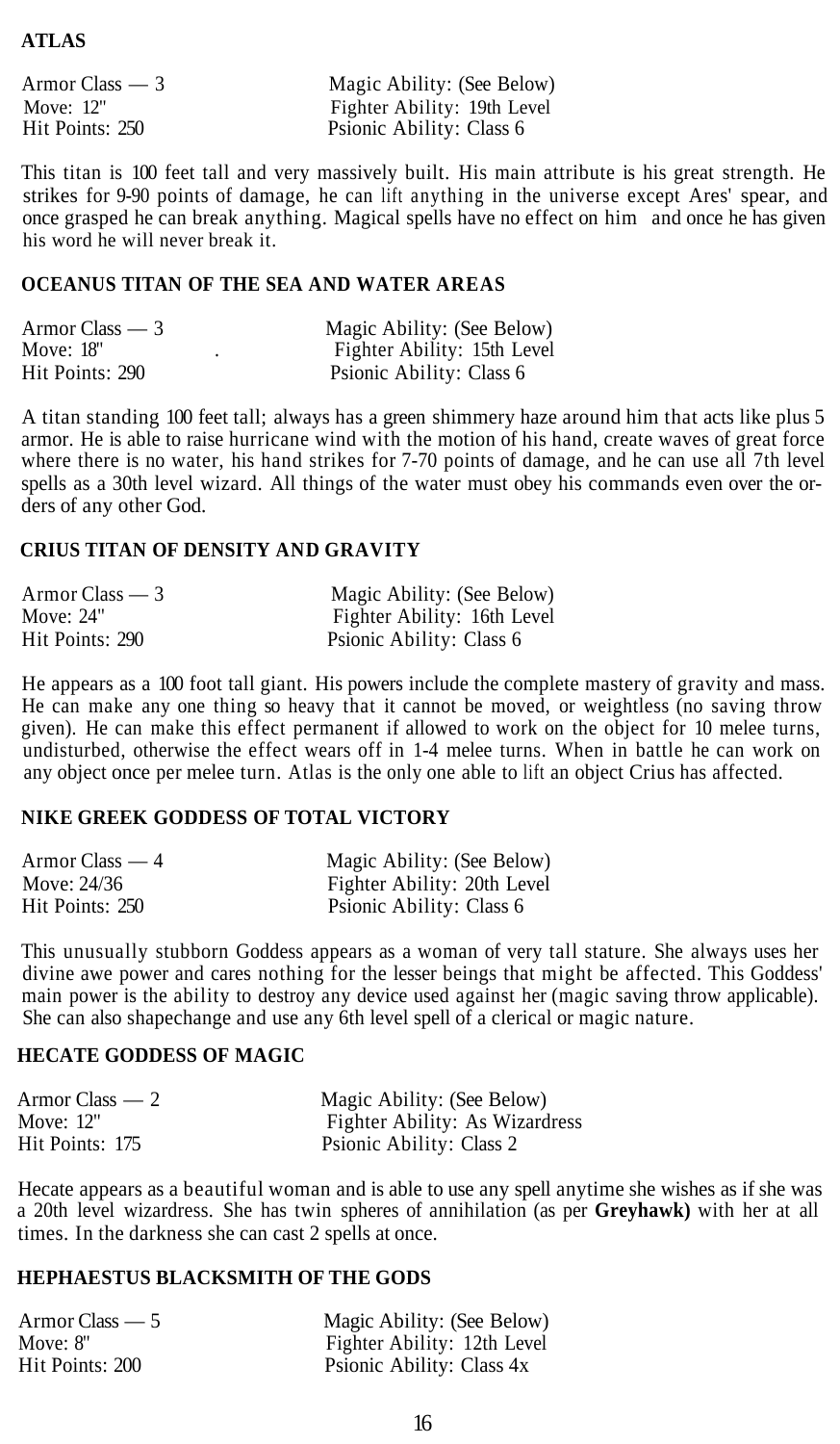Hephaetus looks like a 20 foot tall humanoid with a humped back and a club foot. He is the only being able to work the extremely hard metal adamant into weapons and armor and he has double the strength of a Storm Giant.

The God has so few worshipers that any being doing a great service (judge's option) for Hephaestus' religion on a 10% chance is given a plus 3 shield especially made to be useable by any class and not hamper them in the slightest.

#### **ERINNYES FURIES (ALECTO, TISIPHONE, MEGAREA)**

| Armor Class — 1 | Magic Ability: (See Below)  |
|-----------------|-----------------------------|
| Move: 18/24     | Fighter Ability: 15th Level |
| Hit Points: 100 | Psionic Ability: Class 6    |

These 3 ladies are the punishment force of the Gods. They appear as old crones carrying metal barbed whips. They have the strength of a Fire Giant, are not affected by magical spells, and they have the power to find anything or anyone not hidden by magical means. Their whips, when striking, subtract 1 from every category a being has (intelligence, strength, etc.).

#### **PAN GOD OF NATURE**

| Armor Class $-2$ | Magic Ability: (See Below)  |  |
|------------------|-----------------------------|--|
| Move: 18"        | Fighter Ability: 13th Level |  |
| Hit Points: 250  | Psionic Ability: Class 6    |  |

This fun loving deity has the trunk of a human with small horns on his head and his legs *&* hooves are like those of a large goat. His main power comes from the sound of his voice. It can act as a rod of beguiling as per **Greyhawk,** and it can cause a being to be feared as the spell (magic saving throw applicable). In times of great danger the God can shout and cause anyone facing him to be stunned for 1-4 melee turns (no saving throw given). His first strikes for 3-30 points of damage and he can call on 1-20 Satyrs to aid him.

#### **CYCLOPES ONE EYED GIANTS**

| Armor Class $-3$ | Magic Ability: (See Below)      |
|------------------|---------------------------------|
| Move: $18"$      | Fighter Ability: As Storm Giant |
| Hit Points: 72   | Psionic Ability: Class 6        |

These giants have all the powers of a Storm Giant, but they are much more intelligent. They usually build their forges underwater near the shore. They are able to make plus 3 armor and shields and lightning bolt javelins with a varying damage power of 10 to 40 points.

If a mortal brings them gifts they can use, there is a 10% chance that they will give him a gift.

#### **SATYRS**

| Armor Class $-1$ | Magic Ability: None         |
|------------------|-----------------------------|
| Move: $12"$      | Fighter Ability: 10th Level |
| Hit Points: 75   | Psionic Ability: Class 6    |

These are creatures of the wood and appear much the same way Pan does. They will attack any being harming creatures of the wood. They strike for 2-20 points of damage once per melee turn.

#### **CERBERUS**

| $Armor Class - 4$ | Magic Ability: None      |  |
|-------------------|--------------------------|--|
| Move: $10"$       |                          |  |
| Hit Points: 100   | Psionic Ability: Class 6 |  |

This 30 foot tall, 3 headed dog has the intelligence of a human. It is not affected by any type of magic, each head is able to bite for 3-30 hit points, and it regenerates 5 points per melee turn.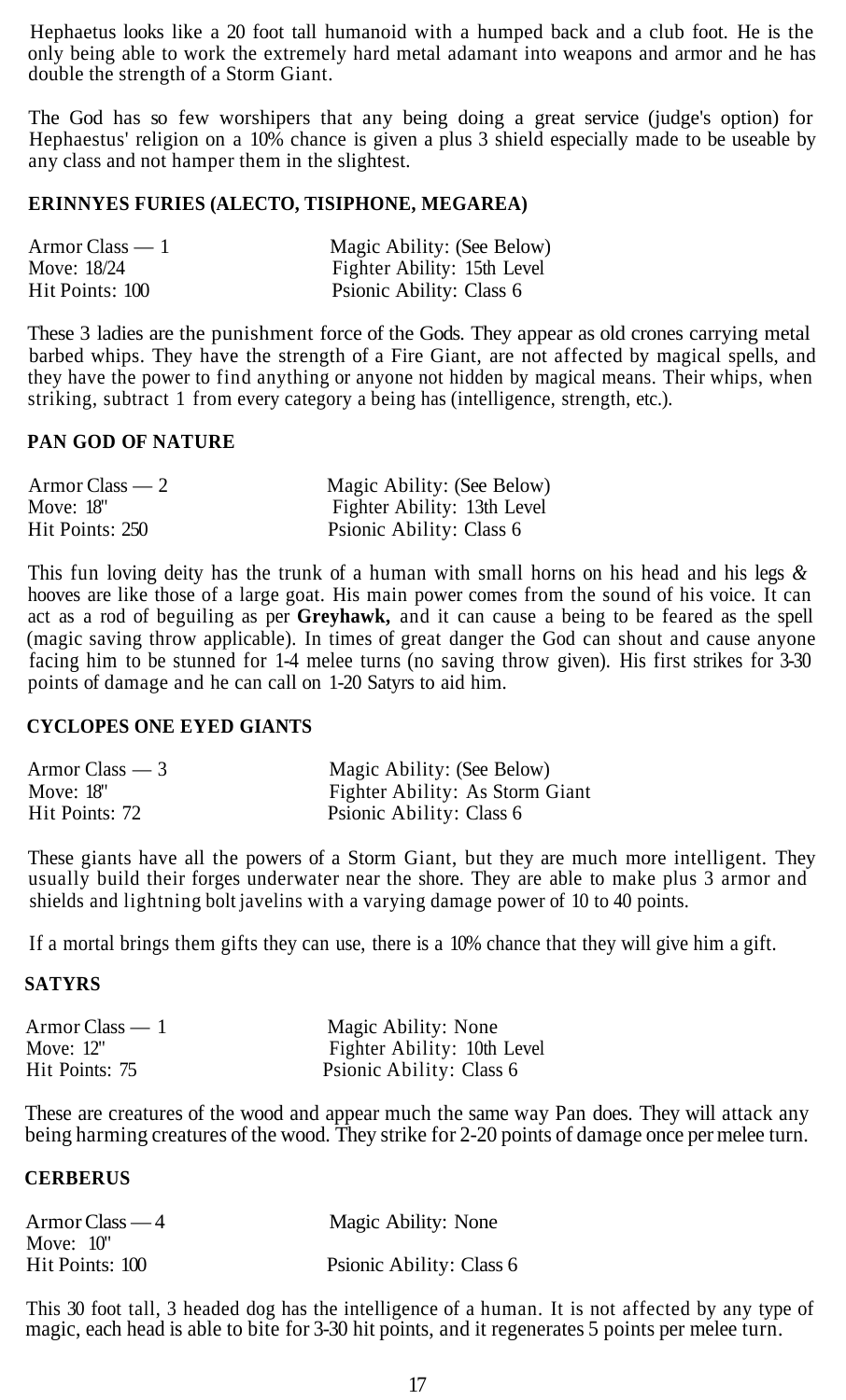#### **THE HUNDRED HANDED ONE**

Armor Class — 3 Move: 24" Hit Points: 150

Magic Ability: None Fighter Ability: 20th Level Psionic Ability: Class 6

This being stands 100 feet tall and has 100 arms. Its intelligence is on the moronic level, but it displays an unusually high manual dexterity. Its favorite battle tactic is to throw 100 rocks at its enemy which acts as a meteor swarm as per spell. If the creature decides to grab a person, an 18 strength will give that captured person a 10% chance of escaping the creature's hold. If for some reason the creature serves a being, it will remain faithful to this one person until it dies.



### **The Celtic Mythos**

The Celtic mythology is by no means confined to the English Isles. The Gods are all in human form as opposed to some of the other pantheons mentioned. They all have spheres of influence given for each God. These spheres are areas of control for the Gods and any manipulation of them by humans or other life forms causes the Gods to take an interest.

#### **DAGHDHA "DOZEN KING"**

| $ArmorClass - 2$  | Magic Ability: (see below)  |
|-------------------|-----------------------------|
| Move: 12"         | Fighter Ability: 18th Level |
| Hit Points $-300$ | Psionic Ability: Class 2    |

Daghdha is the ruler of a very loose pantheon of Gods. His 2 primary attributes are the ability to separate himself into 12 distinct entities with all 12 fully aware and mobile; 11 are ethereal in nature and roam the earth with unlimited range, constantly supplying information to Daghdha. He has a strength that enables him to break anything in his 2 hands. He is very fond of walking the earth in the form of a shabbily dressed man with a large club (noted below), His other abilities include unlimited shapechanging, ESP, and teleportation.

Daghdha's club has 2 powers: the large end. when touched, acts as a death spell to the thing touched, the small end is able to raise the dead no matter how long the being has been dead. When it is used as a wielded weapon the club does 5-50 points of damage.

He has a cauldron able to brew any nonmagical liquid and a sentient harp that talks in the common tongue, and can control weather as the spell once a day.

#### **MANANNAN MAC LIR "SEA GOD"**

| $ArmorClass -2$ | Magic Ability: (see below)  |
|-----------------|-----------------------------|
| Move: $12"$     | Fighter Ability: 16th Level |
| Hit Points: 250 | Psionic Ability: Class 6    |

Manannan Mac Lir appears as a large bearded man. He commonly goes into battle wearing plus 5 armor made out of what seems to be sea shells. He uses a trident which has the power to draw out all the moisture in a being's body when it hits. This will cause the being to lose one third of his hit points everytime he is hit; a magic saving throw is applicable. His main attribute is the power to call on any creature of the sea to fight by his side.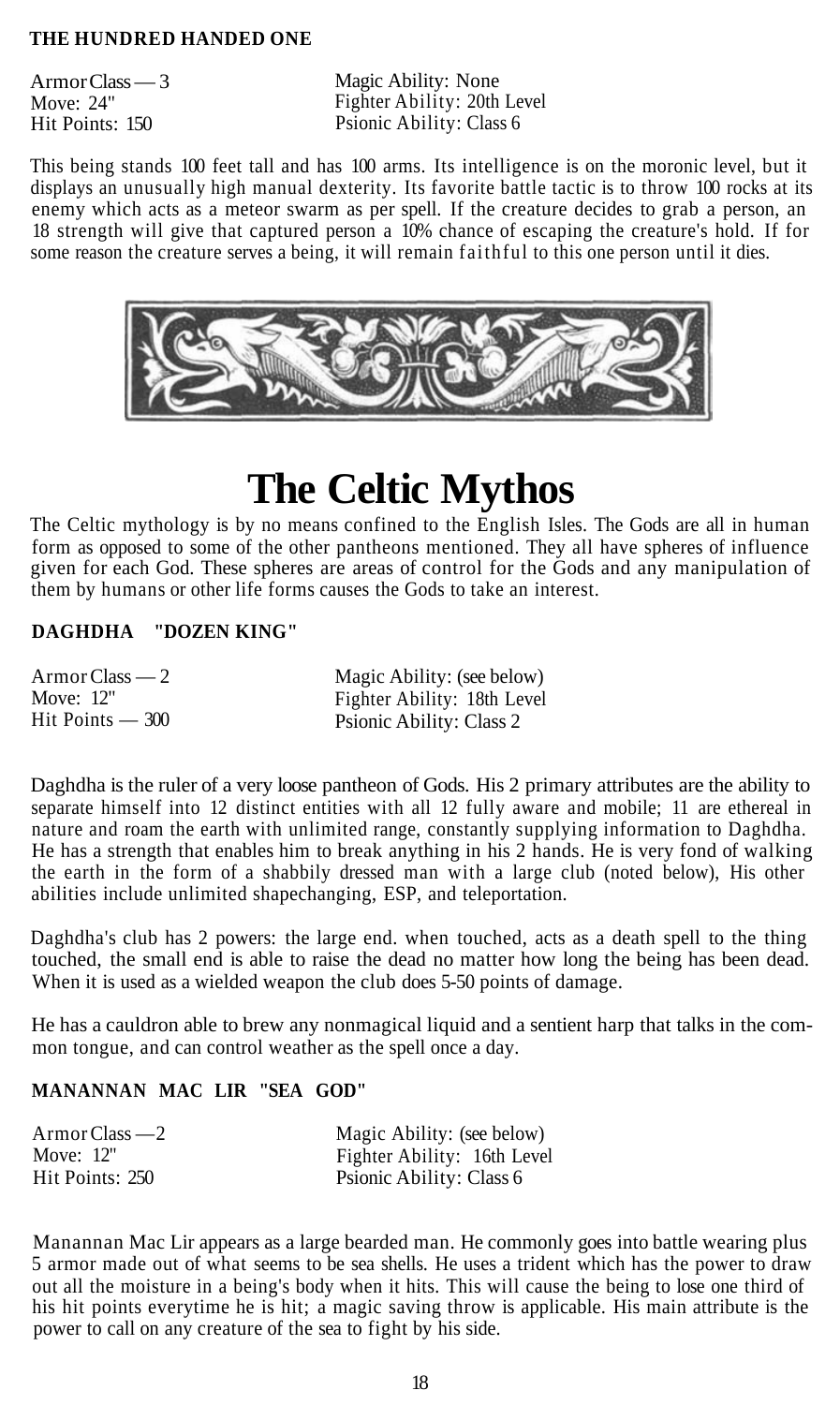He has 2 magical spears called Yellow Shaft and Red Shaft that he rarely uses and likes to lend out. These spears act as dancing swords in battle, as per **Greyhawk.** He has a helm with 2 magical gems embedded at the top. A red gem heals any wound if not fatal, and a yellow gem makes him invisible even in battle. He has a large war galley called "Wave Sweeper" able to sail itself 24" per turn even in the absence of wind.

#### **DONN GOD OF THE DEAD "THE DARK ONE"**

| Armor Class —2 | Magic Spell Ability: (see below) |
|----------------|----------------------------------|
| Move: 15"      | Fighter Ability: 17th Level      |
| Hit Points—200 | Psionic Ability: Class 6         |

Donn appears as a normal man and lives upon an island in the sea that only the dead can find. His main attribute is the ability to flash 2 death spells from his eyes anytime he wills. Anyone striking him with a material weapon dies and he is able to use any spell of the third level as a 15th level magic user. Donn will appear if someone restores to life a being he wants to stay in his domain and either fight for the dead man or offer a substitute from the vast ranks of the dead.

#### **OGHMA GOD OF KNOWLEDGE "THE BINDER"**

| Armor Class $-2$    | Magic Ability: (see below)  |
|---------------------|-----------------------------|
| Move: 12"           | Fighter Ability: 14th Level |
| $Hit$ Points $-200$ | Psionic Ability: Class 4    |

Oghma looks like an aged, white-haired man. He has 2 main powers: the ability to answer any question after a period of study, with the more difficult the question the longer it takes (judge's option on time) and he knows the secret name of any creature. In Celtic mythology everything has a name it gives the world and another secret name that links it to its soul. If any being knows this secret name he can control the creature or being or simply make them die (magic saving throw applicable). He commonly uses plus 4 armor in battle and fights weaponless, relying on his naming power to defeat his foes.

#### **GOIBHNIE BLACKSMITH OF THE GODS**

| Armor Class —5      | Magic Ability: (See below)  |
|---------------------|-----------------------------|
| Move: $9"$          | Fighter Ability: 12th level |
| $Hit$ Points $-250$ | Psionic Ability: Class 6    |

Goibhnie appears as a hugely proportioned man. His main attribute is the ability to make weapons and amulets of great power. The weapons never fail to hit and the amulets have the power of nullify one spell of any type.

#### **SILVANUS GOD OF THE FORESTS AND NATURE**

| Armor Class—2     | Magic Ability: (see below)  |
|-------------------|-----------------------------|
| Move: $18"$       | Fighter Ability: 13th Level |
| Hit Points $-200$ | Psionic Ability: Class 6    |

Silvanus looks like a man with very long legs, standing 7 feet tall. He can control any number of animals and creatures of the forest. He has the power to make plants grow and/or shrink.

He wears armor made of leaves that acts like plus 5 armor and uses a wooden plus 5 mallet. This mallet strikes for 5-50 points.

A giant wolfhound fights at his side, taking 50 hit points and regenerating 5 points per melee turn. It is so fast that no matter how many beings strike at his master the dog will take the hits. It is necessary to kill the animal before the master can be hit. The hound fights as a dire wolf.

Silvanus has a drinking jug from which any liquid desired flows endlessly.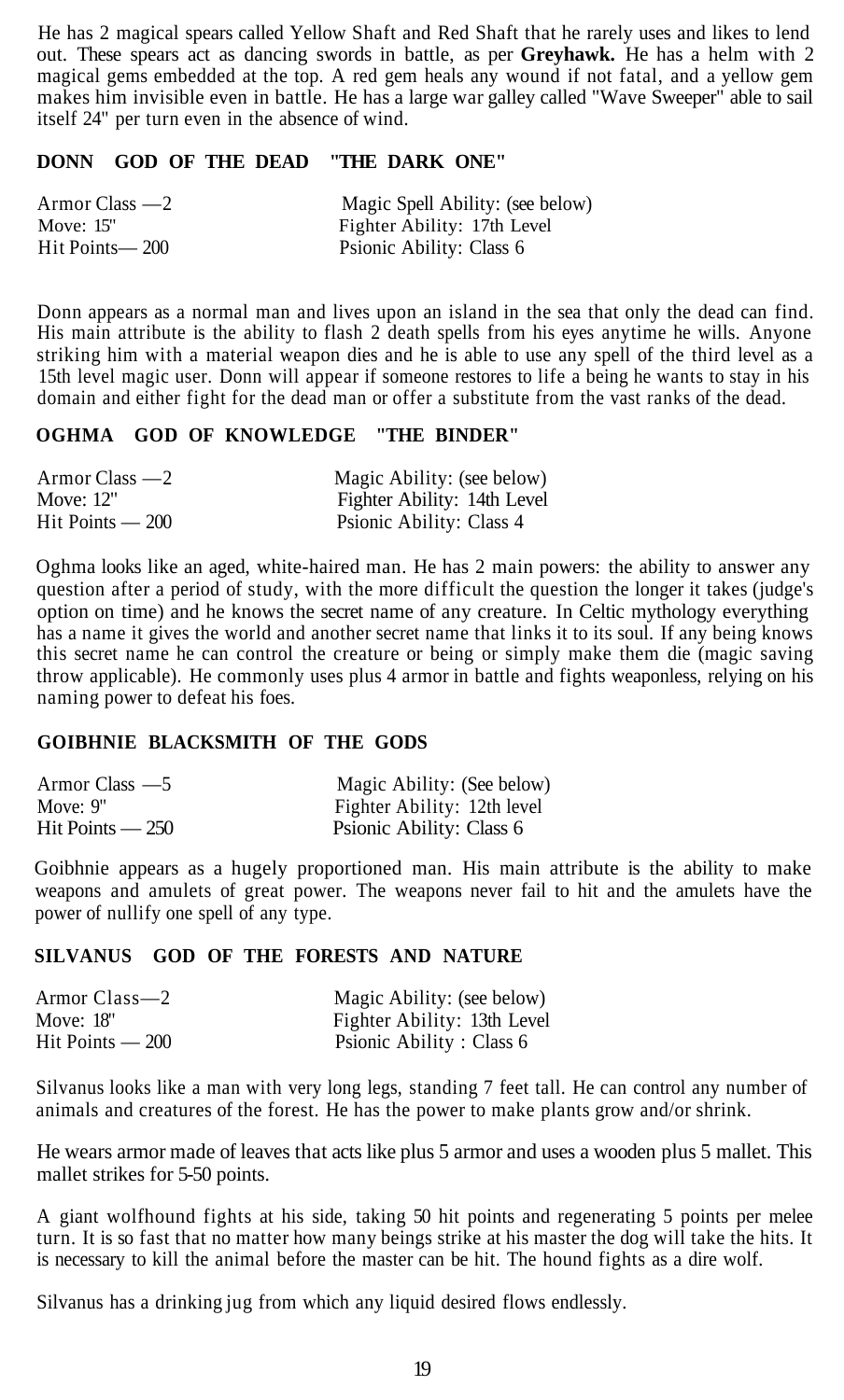#### **DUNATIS GOD OF THE MOUNTAINS AND PEAKS**

| Armor Class $-2$    | Magic Ability: (see below)  |
|---------------------|-----------------------------|
| Move: $24"$         | Fighter Ability: 18th Level |
| $Hit$ Points $-175$ | Psionic Ability: Class 6    |

Dunatis appears as a normal man. His main attribute is the power to raise a giant mountain from any flat plain or make a giant mountain turn into a flat plain. He goes into battle using plus 4 armor and shield and his weapon are boulders he forms out of thin air hitting for 8-80 points per melee round.

#### **NUADA GOD OF WAR "GOD OF THE SILVER HAND"**

| Armor Class —2      | Magic Ability: (see below)  |
|---------------------|-----------------------------|
| Move: $15$ "        | Fighter Ability: 20th Level |
| $Hit$ Points $-250$ | Psionic Ability: Class 6    |

Nuada appears as a man with an artificial silver hand. He has the ability to make any weapon he holds plus 3 in hitting power and double in damaging power. When in battle and hard pressed he detaches his hand of silver and it will enter battle as a dancing sword, hitting for 6-36 points. He commonly uses plus 4 armor and a plus 5 sword that has the power to fend off any 3 weapons used against its master no matter how powerful the weapons.

#### **DIONCECHT PHYSICIAN OF THE GODS**

| Armor Class: 2  | Magic Ability: (See Below)  |
|-----------------|-----------------------------|
| Move: $10"$     | Fighter Ability: 14th Level |
| Hit Points: 200 | Psionic Ability: Class 6    |
|                 | Sphere: "Healing"           |

Dioncecht appears as a young man. He can heal any wound or restore any dead being, no matter how long dead, even if the head has been removed. He never fights in battle, but has fought with Donn over some of his dead men. In these battles Dioncecht has always won because his other power is to be unaffected by any type of magic.

#### **GIT GODDESS OF FIRE AND POETRY**

| Armor Class: 2  | Magic Ability: (See Below)  |
|-----------------|-----------------------------|
| Move: $12"$     | Fighter Ability: 12th Level |
| Hit Points: 200 | Psionic Ability: Class 6    |
|                 | Sphere: "Fire and Poetry"   |

Brigit appears as a tall woman with fire colored hair. She can use any fire spell once per melee round and her fireball is of 35 dice. She immolates for 30 points and all plus 3 weapons or less melt when striking her. She has plus 5 armor in the form of tongues of flame. She loves to hear poetry sung in battle and there is a 5% chance that she will favor a singer by raising him 1 level during the battle.

#### **MEDHBH WAR GODDESS**

| Armor Class: 5  | Magic Ability: (see below)  |
|-----------------|-----------------------------|
| Move: $15"$     | Fighter Ability: 20th Level |
| Hit Points: 250 | Psionic Ability: Class 6    |
|                 | Sphere: "War"               |

This Goddess appears as a well built woman with a hideous face. She has the power to deprive all who face her of their courage (magic saving throw applicable). She uses 2 spears in battle that never miss and strike for 3-36 points each. Medhbh can fight invisible, see clearly over 15 miles, and travel on land at any speed she wishes to catch her foe. It is said that she will strike dead anyone who runs away from a battle she watches.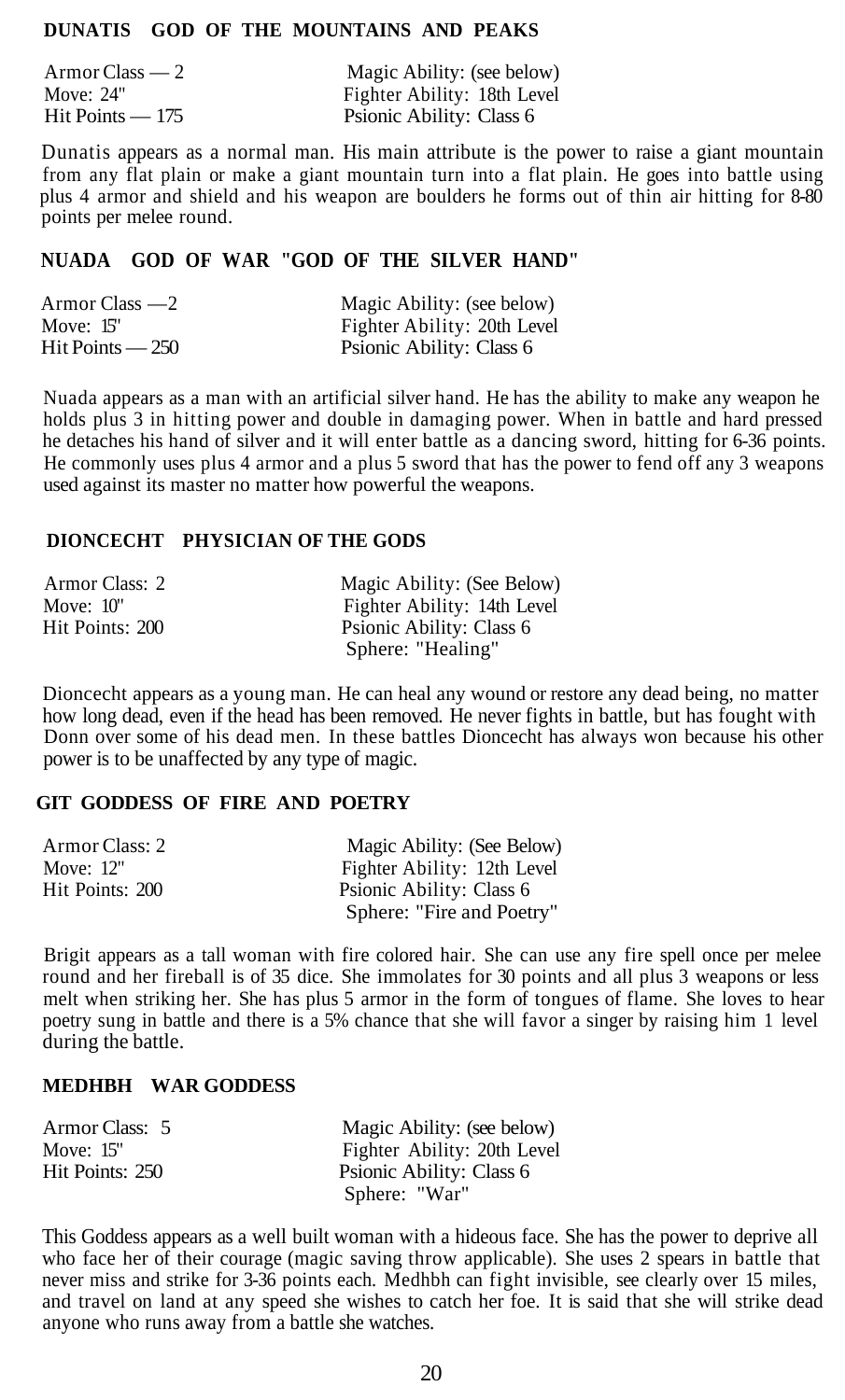#### **LIEGH "LONG HANDED"**

Armor Class: 5 Magic Ability: (See Below)<br>Move: 12" Fighter Ability: 19th Level Move: 12" Fighter Ability: 19th Level<br>
Hit Points: 225 Fisionic Ability: Class 6 Psionic Ability: Class 6 Sphere: "None Known"

Liegh is unique among the Gods in that he can use any one attribute of any of the other Gods. He appears as a tall man with very large hands. He never uses armor and in battle he depends on his one power to defeat his foe.

#### **CU CHULAIN DEMIGOD OF WAR**

| Armor Class: 4  | Magic Ability: (See Below)  |
|-----------------|-----------------------------|
| Move: 12"       | Fighter Ability: 15th Level |
| Hit Points: 150 | Psionic Ability: Class 6    |

Cu Chulain in battle shines with a brilliance that makes it impossible for his mortal enemies to look directly at him. He can control weather as the spell, and he has the strength of a Storm Giant. He uses plus 3 armor and shield and a spear called Gae Bolg made out of the bones of a sea dragon. This spear is plus 4 in hitting and strikes for 4-40 points of damage. When holding this weapon he can never be surprised.

#### **MATH NEUTRAL WIZARD**

| Armor Class: 5  | Magic Ability: (see below)            |
|-----------------|---------------------------------------|
| Move: $9"$      | Fighter Ability $-$ as 30th Level M-V |
| Hit Points: 100 | Psionic Ability: Class 6              |

Math is the greatest of all the legendary wizards in Celtic myth. He has 18's in all his categories and has given himself the power to hear anything said in a breeze anywhere in the world. He is a thirtieth level wizard and has done so much for the Gods that he has been given a "Torc of the Gods" (explained later). Math also has a rod of power that turns any being touched by it into a pool of water permanently, (saving throw applicable)

#### **BALOR**

| Armor Class: 2  | Magic Ability: (See Below) |
|-----------------|----------------------------|
| Move: $0$       | Fighter Ability: None      |
| Hit Points: 100 | Psionic Ability: Class 6   |

Once a huge monster, this creature is now nothing but a 30 foot tall head. When the eyes of this head are forced open, all beings looking at it will die (no saving throw applicable).

#### **TORC OF THE GODS:**

A magical device made by Goibhnie that allows the holder to shapechange at will. It appears as a short rod with a large gem of any type at the top.

#### **TATHLUM:**

A weapon of war with magical properties easily made by anyone. Cut off the head of an enemy and coat it with lime allowing several coats to dry to a rock hard ball. When thrown at friends of the former owner of the head, it will have a chance of damaging up to one fourth of the hit points of the person hit. If the person hit is a relative one half of the hit points are taken away. This weapon is useable only once.

#### **DRUIDS:**

For an excellent description of these beings see **Eldritch Wizardry,** Supplement III to D&D.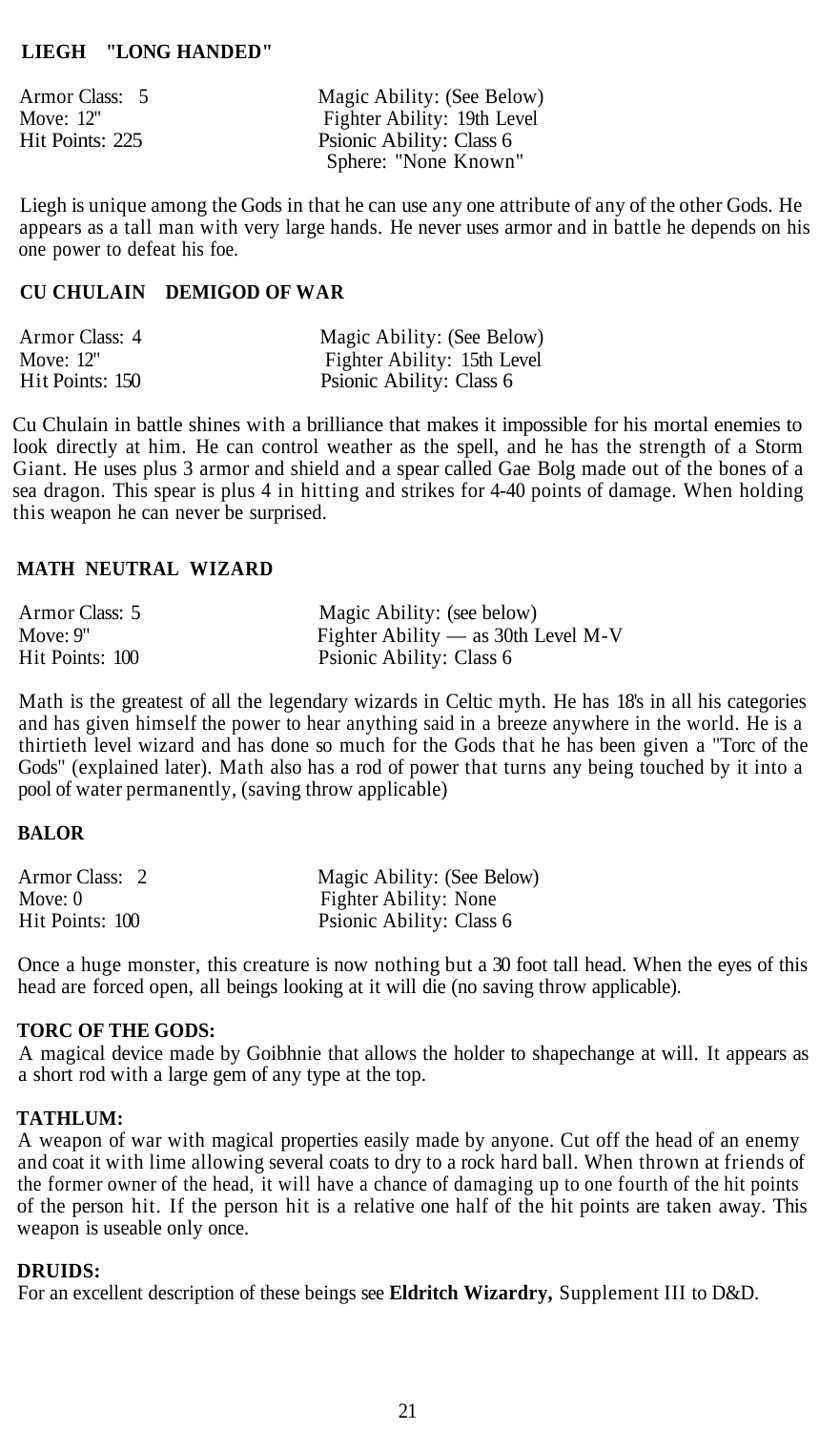#### **THE NORSE GODS:**

*An asterisk —* \* — *After the movement distance indicates other forms of locomotion possible.*

| Odin:           |                                  |
|-----------------|----------------------------------|
| Armor Class: 2  | Magic Spell Ability: (See below) |
| Move: $12*$     | Fighter Ability: 18th Level      |
| Hit Points: 300 | Psionic Ability: Class 1         |

Odin is supreme among this class of Gods and has many special abilities or innate powers because of his standing. Among them are:

- 1. The ability to shape change into any animal (normal sized) or to become dragon or humanoid in appearance.
- 2. Being also the God of full understanding and knowledge. Odin knows of all intentions for or against him and can weed out truths by use of natural E.S.P. and telepathy powers. Range of both powers is 240".
- 3. He may use any or all spells of magical and clerical nature. Clerical spells, though, conform **mainly** to Law, and Odin may not use any Raise Dead spells.
- 4. Odin inspires berserker rage in all of those whom he desires near him. Persons within a 20' radius gain 4 levels fighting capability for as many full turns as their level, (i.e., A second level fighter would become a sixth level for **two** turns)

#### **The Odin Eye:**

Those persons of the 9th level or below that view an enraged Odin squarely in his one remaining eye are automatically paralized. Those of the 12th level or below are confused for 18 **full** turns and those from 13th level to 25th level, including 1st - 6th level **Demons** are merely transfixed physically for 9 full turns. Count 1-4 possibilities of someone viewing Odin when confronted by him. Odin needs not hold his gaze to effect a person.

#### **Odin's Weaponry:**

Gungnir is Odin's spear (+5). This spear, when used in battle, always points to the strongest member of the opposition. Furthermore, all adversaries within a 20' radius of it when Odin holds it aloft are stricken with fear (as a fear symbol). Those that Odin allows to touch Gungnir (usually before a battle) will be blessed with a double effect bless spell for the duration of the battle or adventure. All enemies that dare touch Gungnir fare much for the worst since this spear is treated as an artifact as outlined in  $D & D$ , volume  $\# 2$ .

**Odin's Bow:** Treat as a +3 composite recurve as far as range and additional accuracy is considered. This weapon fires a total of  $10! +3$  arrows each turn that never miss their mark!

#### **Odin's Rune Wand:**

This wand is golden with etched Nordic Runes of Power upon and around its surface. Every time this wand is used the particular Rune that represents the power being used will shine. The wand's many powers are:

- 1. Acts as a **Rod of Rulership** (see "Greyhawk")
- 2. Summons the Elements. (1-4 Elementals of the All Fathers' choice)
- 3. Conjure or Dispel Demon. (See "Eldritch Wizardry" for listed Demons- He may summon or dispel a demon once a month.
- 4. Emanates a continual Anti-Magic Spell. Odins' magic **can** work through this 'shell.'
- 5. Stores 12 spells of Odin's choice.
- 6. Drains 6 energy levels or 100 points for every melee round it is held by any other God than Odin.
- 7. Causes instantaneous death to any mortal or non-god that handles it.
- 8. It is an artifact and as such it can not be detected by **detect magic spells** etc.

#### **Corselet of Mail:** +5

**Helm:** +5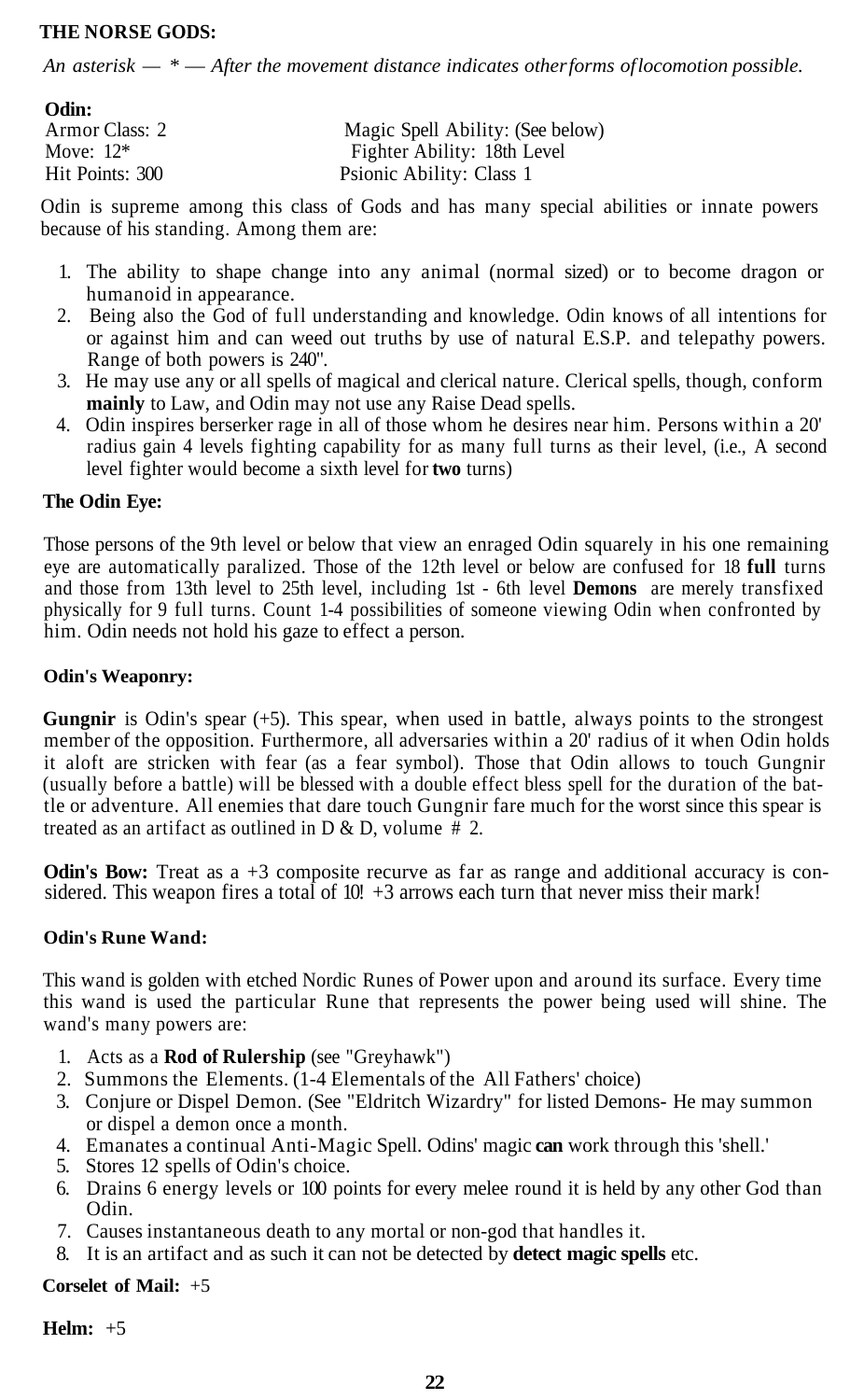**Ring, Draupnir:** Although not a weapon this artifact produces a similar ring (golden) of 10,000- 60,000 gold piece value every night. Odin often gives these away to his faithful servants, the Einheriar, or those others that please him.

Odin also keeps in his possession two ravens (names — Hugin & Munin), two wolves (Freke & Gere) and a horse (Sleipner). **Hugin and Munin** (thought and memory) are constantly bringing the All-Father news of the outside world. Treat these Ravens as normal birds for attack though they are **very intelligent** and are rarely forced to do any fighting due to their cleverness.

Treat **Freke and Gere** as Werebears for attack/defensive abilities adding the capability of the Hell-hounds sensing.

**Sleipner** is Odin's personal eight-legged steed. This horse is truly the most marvelous "item" in that it flies (24" a turn), may cross water at a full gallop and perform in all other respects as a **Paladins** horse. Also, it may teleport itself and its "burden" once per day at the rider's command. Only Odin may mount Sleipner though there is a very good chance that the horse (which is very intelligent) would save some Lawful or deserving person or creature in need of help by transporting them.

Those actually gaining the favor of the All-Father may be advanced a level, gain monetary or magical rewards, strength, wisdom points etc., or get the ultimate reward and pleasure of battling at Odin's side at Ragnarok! A treasure unparalleled!

Lastly, Odin's halls and lodgings are numerous, among them **Valhalla;** Odin's council hall — (as it is all of the other God's hall) is **Gladsheim** and finally Odin's palace **Valaskialf** where is located **Hlidskialf,** his magical "All Seeing" throne. (Treat as an unlimited duration crystal ball with clairvoyance.)

#### **Thor:**

| Armor Class: 2  | Magic Spell Ability: none   |
|-----------------|-----------------------------|
| Move: $15"$ *   | Fighter Ability: 20th Level |
| Hit Points: 275 | Psionic Ability: Class 6    |

The Thunder God is second in importance only to his father Odin. His capabilities are as follows:

- 1. To change shape at will into a Falcon or Dragon.
- 2. Those unfortunate enough to battle Thor that are within 4" of him automatically lose 1-6 levels of experience for 2-8 **full** turns. Lower levels to begin with merely fight at a minus 1 or 2 etc.
- 3. Those servants of Thor within the same  $4<sup>n</sup>$  range of him gain  $+2$  on all attack dice and they will never tire due to the strains of combat.
- 4. Those using any type of lightning or weather spell on the same battlefield or area in which the Thunder God is present have a 50% chance of that spell reversing upon them. Any person that is foolhardy enough to direct a spell of the same type at Thor himself may have it rebound upon him for double damage/effects if he doesn't make the proper saving throws.
- 5. When not using his magical Belt or Gloves, Thor's strength matches that of a Hill Giant.

#### **Thor's Weaponry:**

**Mjolnir:** The magical Hammer of Thor. This hammer, when wielded by the Thunder God, will slay **any** giant it hits, and it never misses! Commonly the hammer is thrown and returns to Thor. Its range is not restricted as is the dwarves' +3 hammer and as long as there is a target in sight the hammer will hit. When used in any other capacity besides the slaying of giants, the hammer will cause 10-100 points of damage. Another property of Mjolnir is that of throwing, up to sighting distance, a bolt of lightning with a varying strength from 2-24 **eight**-sided dice of damage. The intensity of the bolt is controlled by Thor himself. Lastly, the hammer shines a light blue color, thus warning Thor of imminent danger within 10-60 yards of himself.

Only beings with a strength equal to a Frost giant may pick up and carry this item of power, (And that at -50% speed) and only Thor himself may use Mjolnir.

**Megingjarder:** The magical belt of power. Combined with his magical gloves these items give Thor the comparable strength of a Storm Giant. When used by itself the belt merely raises the Thunder god's strength to that of a Fire Giant.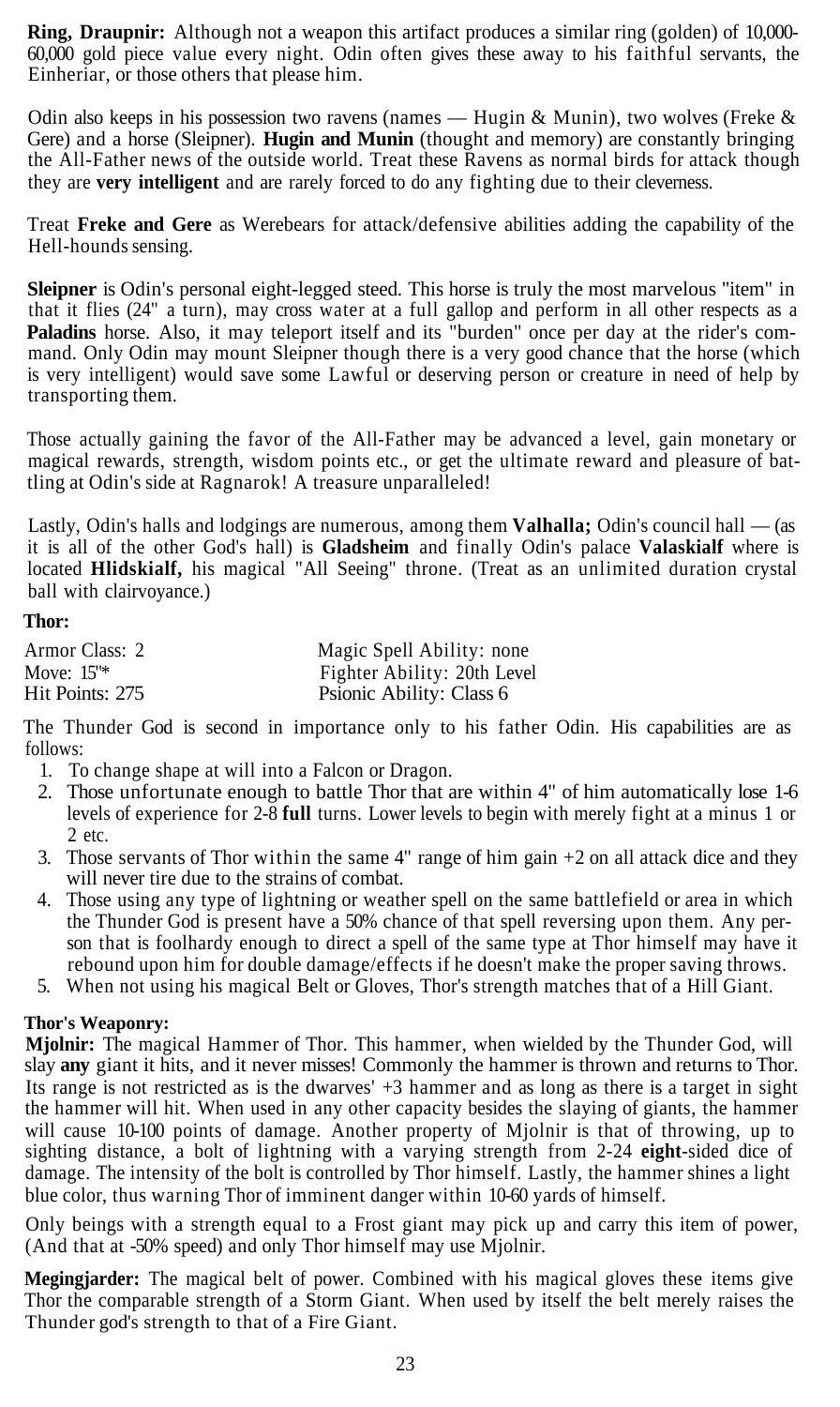**Thor's Magical Gloves of Power:** These unnamed items, when worn separately from **Megingjarder,** give Thor the proportionate power of a Stone Giant. As mentioned above, when the gloves are worn in concert with **Megingjarder,** Thor's strength is increased to that of Storm Giant!

**Tanngjost & Tanngrisner:** The two magical goats of Thor. These beasts obediently serve the Thunder God by pulling his "Air Chariot" 24" a turn across land or through the sky! They also serve as formidable opposition in battle (4 6-sided dice each, Armor class:  $\overline{3}$ , attacks = 2 hooves for 1-10 each and two horns for 1-4 each) These goats also make a good meal for Thor whenever he likes, for the next day (if no bones were broken), these goats are as good as new and ready once more to serve their master.

#### Thor's sons are **Magni** and **Modi.**

Thor's realm is **Thrudheim** where he dwells in his palace **Bilskinir.** He occupies a seat amongst the "twelve" in Asgard.

#### **Tyr:**

Armor Class: 2 Magic Spell Ability: None Move: 12" Fighter Ability: 19th Level Hit Points: 250 Psionic Ability: Class 6

This one-armed God of War was overshadowed by Thor muchly and had very little to do with Norse Mythology. Tyr though is the **only** God capable of approaching the Fenris wolf with any success. He inspires a berserker type fighting (similar to Odin, but with only 50% effectiveness) in his followers rage. His dwelling place is not mentioned nor are his sons. He does occupy a seat amongst the twelve at Asgard and it is assumed that he dwells there most of the time.

#### **Bragi:**

| Armor Class: 2  | Magic Spell Ability: None  |
|-----------------|----------------------------|
| Move: $12"$     | Fighter Ability: 7th Level |
| Hit Points: 100 | Psionic Ability: Class 6   |

Being the God of Poetry, Eloquence and Song, he inspires such. All those persons not content or having bad intentions on their mind will be overcome by this god's song or verse if they approach within hearing distance. Persons so affected will lose all of their former intentions and join this God for song and revelry until Bragi is satisfied that they have learned their lesson, whereupon he will set them free. Bragi rewards those that actually seek out his fine arts with genuine interest and he may bestow upon them a great legend (from a poem or song of course). Also, all those hearing Bragi play upon his Harp of Calm will cease fighting, quarrelling etc.

Bragi's house is not mentioned and he has no sons. He sits amongst the twelve Gods at Asgard.

#### **Balder:**

| Armor Class: 2  | Magic Spell Ability: 1st-4th level clerical                                           |
|-----------------|---------------------------------------------------------------------------------------|
| Move: 12"       | Fighter Ability: 10th Level                                                           |
| Hit Points: 100 | Psionic Ability: Class 6                                                              |
|                 | Ralder is the God of <b>Reauty</b> His main attribute is that of granting people more |

er is the God of **Beauty.** His main attribute is that of granting people more beauty, which he does by raising their charisma. (Since beauty is not necessarily considered all that there is to high charisma, Balder may raise any person's charisma by two points only.)

Those mortal females that look upon this God become immediately "enchanted" with his beauty and must roll on the table in  $D \& D$ , volume 1 for their own reaction if the God asks that person to serve him. He will only ask those females of a 15 charisma or higher to do so and there is a *+2* chance that the desired person will comply.

Balder cannot be harmed in any form or way except by the use of mistletoe fashioned as a weapon.

His son is Forseti.

Balder abides in **Breidablik** and has a seat amongst the "twelve" in Asgard.

#### **Heimdall: (The Bright God)**

| Armor Class: 2  | Magic Spell Ability: Shape Change Spell                                                          |
|-----------------|--------------------------------------------------------------------------------------------------|
| Move: $15"$     | Fighter Ability: 16th Level                                                                      |
| Hit Points: 200 | Psionic Ability: Class 3                                                                         |
|                 | Guardian of the Bifrost Bridge is the God's main function, keeping it secure from all those that |
|                 | would have evil thoughts in mind for Asgard or from those that did not have any business in that |

would have evil thoughts in mind for Asgard or from those that did not have any business in that city. (The Frost Giants are a classic example) Heimdall can never be surprised and likewise always surprises his opponent (excluding

other Gods). He is also gifted with exceptional eyesight, which gives him the attributes of an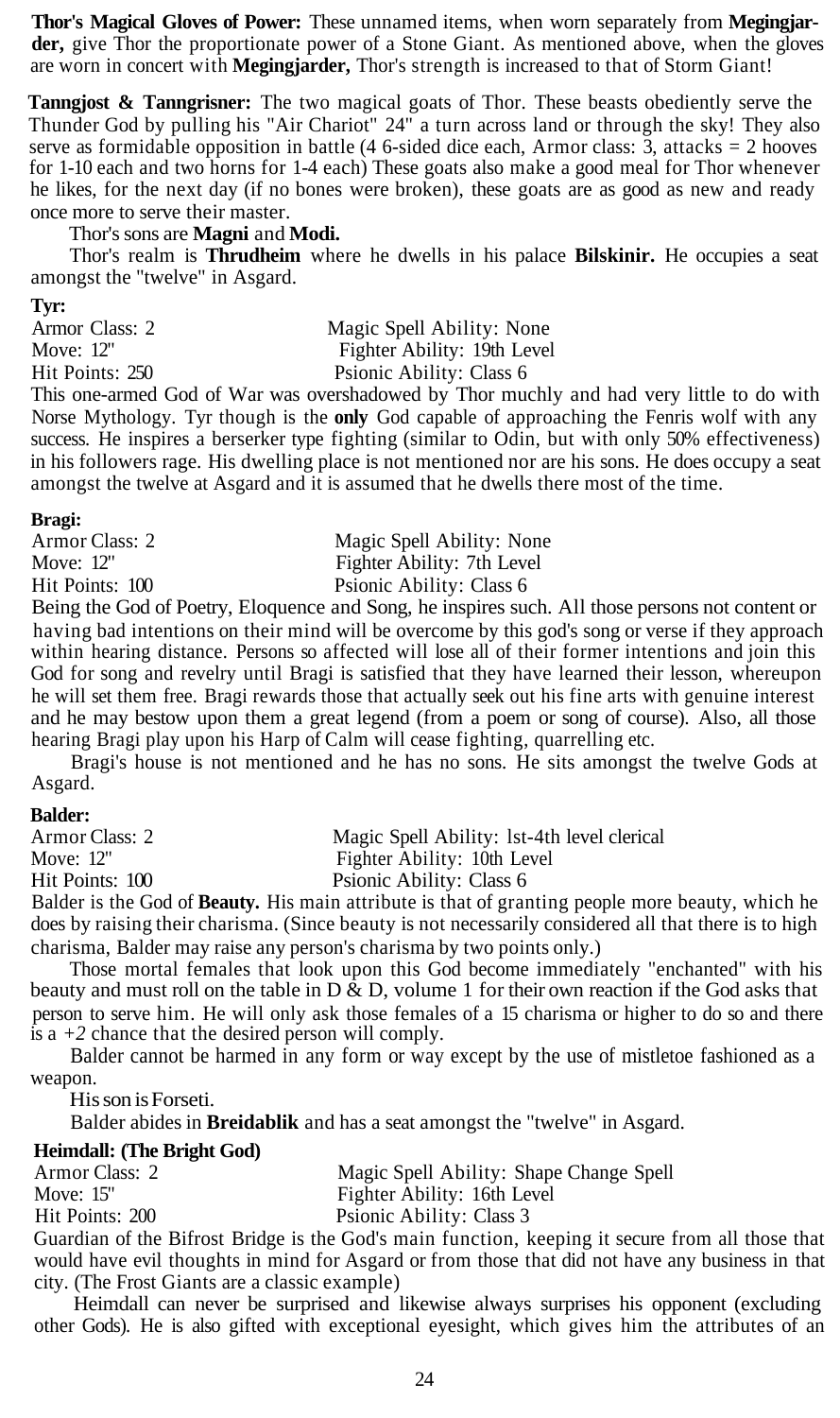unlimited range and duration clairvoyance spell. Since it is also quoted that "Heimdall could here the wool growing upon sheep [sic)" he may clairaudience with no duration or range penalties.

#### **Heimdalls Weaponry:**

**Sword:** (Hofud or translated 'head')

This sword combines two abilities when wielded by The Bright God.

- 1. It slays Frost Giants with but a single hit.
- 2. It has the Vorpal blade ability as described in "Greyhawk" but with the absence of the anti-magic circle.

#### **Armor:**

Heimdalls armor is pure white in color and adds the following abilities when worn.

1.  $+3$ 

2. Works as a Gem of Brightness as outlined under the miscellaneous magic section in "Greyhawk": Supplement 1 to D & D.

#### **Horn:**

Heimdall's horn **Gjaller** is the alert system for Asgard as much as Heimdall is the alerter. Heimdall will blow a blast upon it to announce the coming of the Frost Giants and the Gods and their hosts will issue out to fight the last battle at Ragnarok. This horn also is blown to proclaim a visitor.

Heimdall's horse is named **Gulltop** and is treated as a Paladin's horse in all respects.

Heimdall had no sons residing in Asaheim but had many on earth proper that became great kings (mostly in Denmark).

Heimdall's house is **Himinbiorg** located at the highest point of the Bifrost Bridge. He has a seat with the twelve gods at Asgard.

**Hoder:** Armor Class: 2 Magic Spell Ability: None Move: 9" Fighter Ability: 7th level Hit Points: 100 Psionic Ability: Class 6 This blind god had very little to do with Norse mythology except that he accidentally slew his brother Balder. He talks very little and does not involve himself too much, although he has a seat amongst the twelve.

#### **Vidar:**

| Armor Class: 2 |      | Magic Spell Ability: None                                                                  |
|----------------|------|--------------------------------------------------------------------------------------------|
| Move: $12"$    |      | Fighter Ability: 14th Level                                                                |
| Hit Points:    | 150. | Psionic Ability: Class 6                                                                   |
|                |      | Vidar is strength personified and he shows his strength continually throughout the Mythos. |

#### **The Iron Shoe of Vidar:**

Vidar cannot be toppled when wearing this shoe for it holds him firm to the earth in those types of emergencies. Likewise any object, or person for that matter, that Vidar steps upon will be trapped beneath the shoe. In the mythology, for instance, Vidar slew the Fenris wolf by placing his iron-bound foot upon the jaw of Fenris and at the same time lifting upwards with all of his strength upon the upper extremities of the wolf thus ripping Fenris asunder!

Vidar also dons +3 armor and wields a +3 two-handed sword. Vidar is one of Odin's sons and he sits with his father and the other gods in Gladshiem.

#### **Vali:**

Armor Class: 2 **Magic Spell Ability: None**<br>Move: 12" Fighter Ability: 12th Level Fighter Ability: 12th Level Hit Points: 150 Psionic Ability: Class 6 Vali is the God of Eternal Light besides being the best archer in all of the nine worlds. Vali is impregnable to any type of shot or hurled missile, magical or otherwise.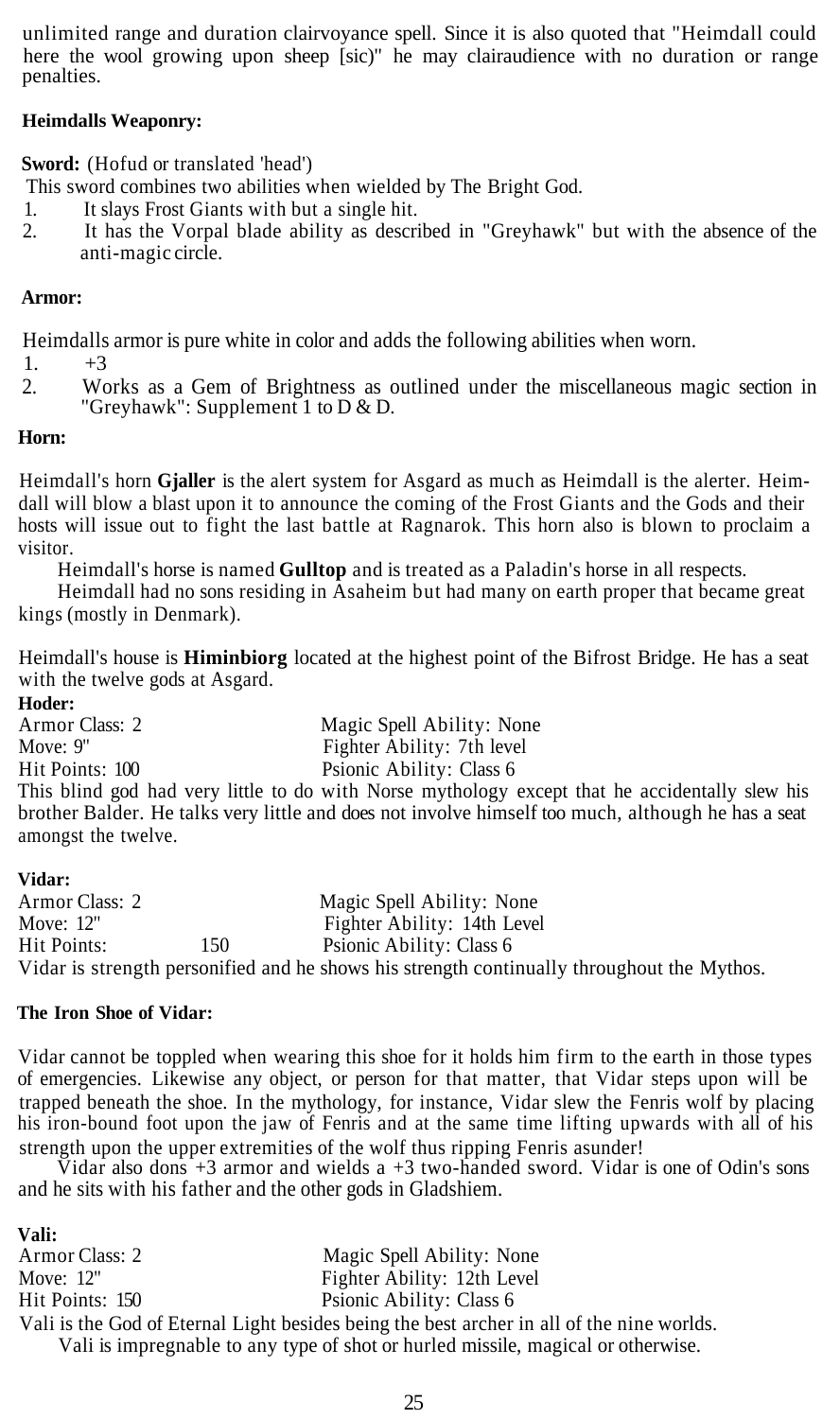#### **Valis' Bow:**

His +4 Shortbow fires a number of different arrows, as listed:

1. Arrow of lightning, (as Javelin of Lightning except 15" range)

2. Slay Monsters.<br>3. Slav Giants.

Slay Giants.

4. Arrow of Flight. (+3 with 30" range)

Vali will always have a quiver of there specialties. This god ranks amongst the twelve and shares his father's dwellings in Valaskialf.

#### **Uller:**

| Armor Class: 2  | Magic Spell Ability: None   |
|-----------------|-----------------------------|
| Move: $24"$ *   | Fighter Ability: 15th Level |
| Hit Points: 200 | Psionic Ability: Class 6    |

This is the God of Hunting and Archery, Uller is also considered one of the strongest Gods and second only to Odin himself. [This author does not agree with this contention] Uller did very little except to usurp Odin's throne and cause disharmony amongst the Gods until Odin returned and deposed him, Uller then fleeing into the wilderness. For this reason, if these two gods cross paths, they will automatically fight. Since he is the God of the Hunt and Chase he has an increased movement rate of 24" and all followers that worship Uller receive a permanent 2" bonus to all movement. Uller may control any weather that is cold or wintry. He tracks as a 13th Level Ranger-Lord and Uller ignores the effects of cold, including blasts from cold wands, etc.

For hunting purposes Uller is armed with  $a +3$  bow of yew wood and a quiver full of arrows to slay animals.

Uller's wife is Skadi and their abode Ydalir will be found somewhere upon Asaheim amongst a vale of yew trees.

#### **Forseti:**

Armor Class: 2 **Magic Spell Ability: None**<br>Move: 12" Fighter Ability: 7th Level Fighter Ability: 7th Level Hit Points: 100 Psionic Ability: Class 6

Forseti's title is 'Peacemaker'. He is also God of Justice. Forseti has little ability in the magical or fighting fields, but is one of the twelve main gods seated at Gladshiem. His dwelling place is Glitner made of silver & gold. He is the son of Balder.

#### **Loki:**

| Armor Class: 2  | Magic Spell Ability: 1st-6th Level |
|-----------------|------------------------------------|
| Move: $12"$     | Fighter Ability: 10th Level        |
| Hit Points: 200 | Psionic Ability: Class 3           |
| T 1'' 1 0 1 0   |                                    |

Loki is the God of supreme mischief and strife. He is the bringer of many pangs to Asgard and at the end will fight against the other Gods on the side of the Giants and their minions. He is the adopted son of Odin, though, and will remain immune to punishment until Ragnarok.

Loki's varied powers are:

- 1. Treat Loki as a 15th level Master Thief.<br>
2. He may Shape Change into any object c
- He may Shape Change into any object or creature.
- 3. Those that are not Gods that converse with Loki for more than three melee rounds will come under Loki's control until he revokes the situation.
- 4. Spells thrown by this God will be treated as 20th level for effect.

#### **Loki's Magical Boots:**

These boots combine the powers of: — Waterwalking

— Flying

— Travelling

— Speed

Loki's first offspring were from his wife, Glut. They were named Eisa and Einmyria.

Loki's second wife (a giantess named Angur-boda) bore him Hel, Jormungandr and the wolf Fenris, all three of which will be dealt with in detail later.

Loki's last wife, Sigyn, bore him two sons, Narve and Vali. Loki is seated as one of the twelve gods at Asgard but no other dwelling place is mentioned.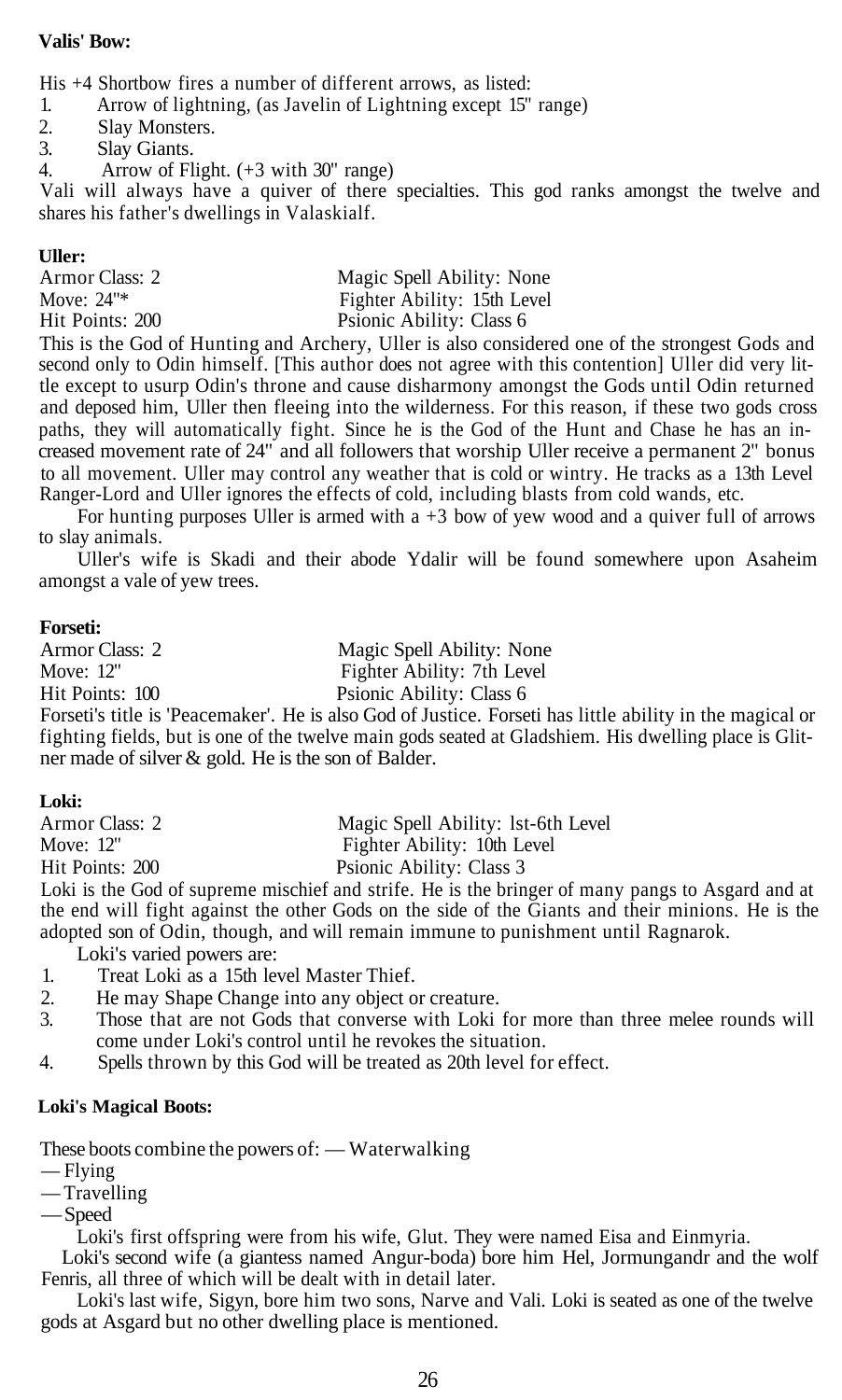**Frey:** Armor Class: 2 Magical Spell Ability: See below Move: 12" Fighter Ability: 12th Level Hit Points: 200 Psionic Ability: Class 6 Frey is not an Aesir. being the son of Njord and Nerthus, but he is a Vanir, the other interrelated class of Gods in the Norse mythology. He is the God of Fairyland and has at his command all of the Fairies (elves) of that land. He is also the God of Sunshine and Summer Showers, and thus is able to control weather to that degree.

#### **Frey's Magic:**

Sword: This sword slays fire giants as Heimdall's sword slays Frost Giants. Against other giants, it merely adds +5 to damage done. It has no basic plus chance to hit.

**Frey's Ship:** This was a gift from the dwarves (as was most of the Gods magic weaponry, etc., was) and when in use can hold all of the Gods and their horses. It can travel 60" a turn on water or through the air and when not in use it may be folded up into a one by one inch cube and placed in Frey's pocket!

**Golden Bristles:** Another gift from the dwarves to Frey was a gigantic golden boar. This 'monster' is very attentive to Frey's needs and wants. Golden Bristles attacks as a 10th level monster (2 tusks for 2-12 per), its armor class is 3 and it may take 8-12 sided dice of damage. This boar runs 20" a turn and charges 24". It may fly 32" a day and it never tires.

Frey's other steed is Blodug-hofi which corresponds to a paladin's horse in all respects and with one addition in that itself and anyone mounted upon it can never be harmed by fire in any amount or form.

Frey's most trusted servant is Skirmir (9th level fighter) who wields a Vorpal Blade.

Frey lives and rules in Alf-heim (Fairyland) with his wife Gerda. Their son is Fiolinir.

#### **Njord:**

Armor Class: 2 Magical Spell Ability: See Below Move: 12" Fighter Ability: 14th Level Hit Points: 200 Psionic Ability: Class 6

Frey's father is represented as a mild god. Those peoples that are normally found at sea (Vikings, pirates, buccaneers, etc.) are very likely to worship this god or call upon him to calm the seas, in time of storms. Njord has full control of all types of sea creatures within a 100" X 100" Area around him. He controls weather and is the Ruler of the Water Elementals. He may **windwalk** at any time. He is immune to the effects of storms (except those conjured up by the Thunder God).

Njords wife is Nerthus, and his children, Frey and Freya. He dwells at the palace Noatun in Asaheim.



#### **THE NORSE GODDESSES:**

#### **Frigga:**

Armor Class: 2 Magical Spell Ability: None<br>Move: 12<sup>"\*</sup> Fighter Ability: 7th Level Fighter Ability: 7th Level Hit Points: 200 Psionic Ability: Class 2

Queen of the Gods, and Wife of Odin, are Frigga's major titles. She is also the Goddess of the atmosphere. Frigga is said to hold all secrets but not reveal them. She shares Hlidskialf with the All-Father and she is always (or almost always) outwitting her husband. Frigga's necklace will charm anyone she wishes within sight of her. Frigga can fly and teleport at will. Frigga also delivers people from peril. She has many servants, in fact, too many to discuss at length here but some of their names are : Fulla, Gna, Lofu, Gefjon, Eira, Holda. Gna has a horse that traverses air and water at 24" a turn.

Frigga dwells equally in Asgard or Vingolf where the Goddess' palaces are located. Frigga's palace is Fensal.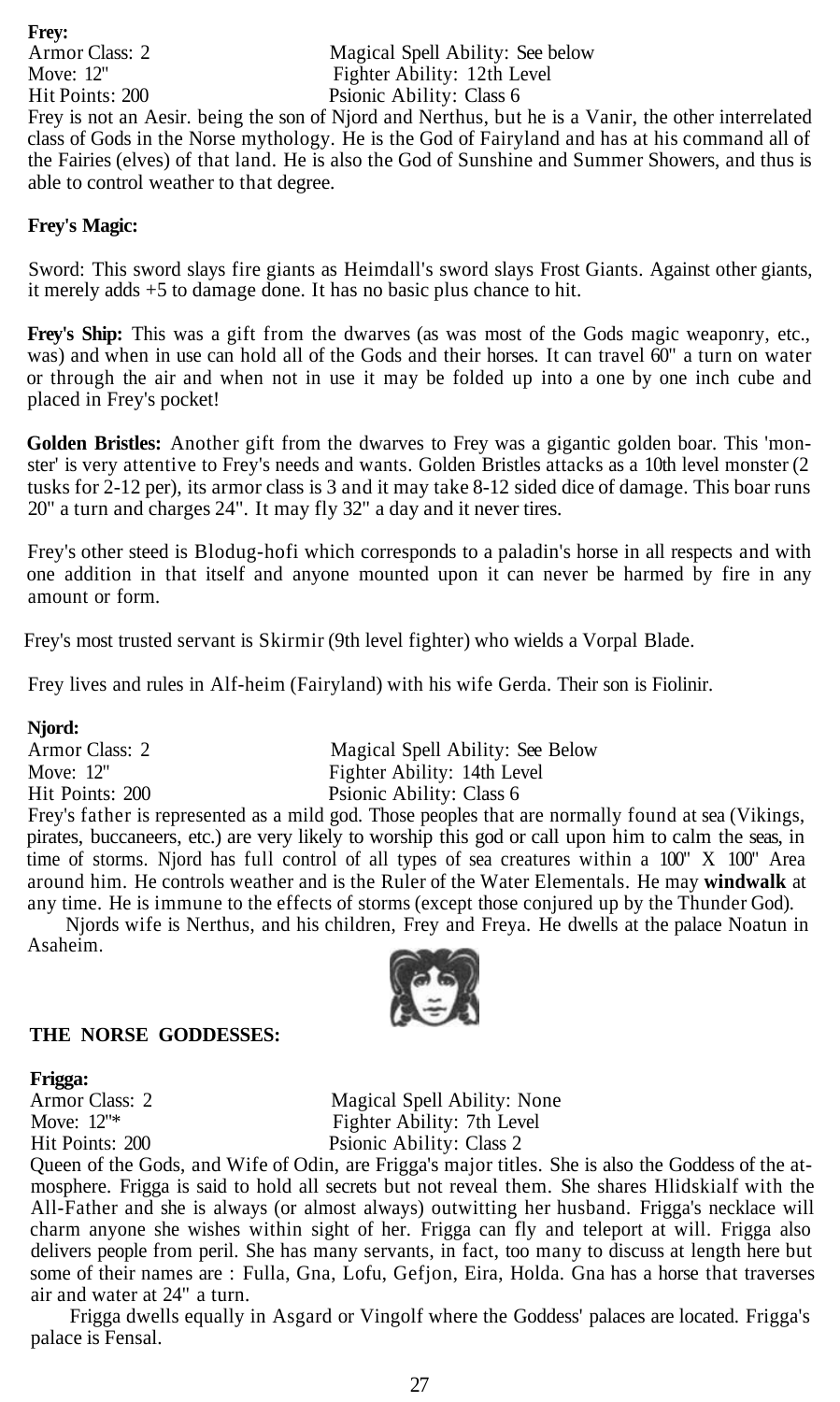**Freya:**<br>Armor Class: 2

#### Magical Spell Ability: None Move:  $12^{1*}$  Fighter Ability: 7th Level Hit Points: 150 Psionic Ability: Class 6

Goddess of Love and Fertility. Freya is Frey's sister, daughter of Njord and Nerthus. Freya commands fire and is adept at removing curses. She often travels in falcon guise but she can shape change into any bird (large or small). When travelling in 'person' she goes by chariot pulled by two gigantic cats, (Armor class 5. move 18" a turn, hit points 30 each, and three attacks per turn for 1-8 per claw and 2-12 for the bite). Freya possesses the necklace Brisingamen. a piece of jewelry of fantastic value. She also has a cloak of falcon feathers that allows her to fly at 24" a turn.

Freya's husband is Odur. Freya dwells at Folkvang in Vingolf.

#### **Idun:**

**Aeger:**

**Ran:**

The goddess of Spring and Eternal Youth. Idun keeps the Apples of Youth that the gods partake of everyday to keep their longevity. Her dwelling place is the Groves of Brunnaker in Vingolf.

#### **OTHER NORSE DIVINITIES:**

| дечег:          |                                                   |
|-----------------|---------------------------------------------------|
| Armor Class:2   | Magical Spell Ability: All water connected spells |
| Move: $45"$     | Fighter Ability: 15th Level                       |
| Hit Points: 280 | Psionic Ability: Class 6                          |

God of Storms and the sea. This god takes delight in overturning ships and dragging them down to his realm under the sea. Since this god is not of the Aesir or Vanir but of an older (unmentioned) line he cares not for either of the aforementioned and if his realm is invaded by either of the above he will attack. His wife is Ran who is described next. His brothers are Kari and Loki. Aeger dwells under the sea near the island Lessoe in the Cattegat.

| Kall.           |                                 |
|-----------------|---------------------------------|
| Armor Class: 2  | Magical Spell Ability: As Aeger |
| Move: $40"$     | Fighter Ability: 12th Level     |
| Hit Points: 200 | Psionic Ability: As Aeger       |

A cruel goddess, Ran's favorite pasttime is lurking near dangerous reefs where she lures mariners to their doom. She is equipped with a large net which she also uses to drag the ships under with. Ran is sometimes called the Goddess of Death. She has a great affection for gold and if seatravellers take the proper precautions by dumping some gold into the deeper regions of the sea as tribute to Ran she might not attack. Then again ... as a final note, these two "gods" despise anyone using fire or worshipping a fire using God.

| Hel:            |                                               |
|-----------------|-----------------------------------------------|
| Armor Class: 2  | Magical Spell Ability: 17th Level Anti-Cleric |
| Move: $24"$     | Fighter Ability: 12th Level                   |
| Hit Points: 250 | Psionic Ability: Class 6                      |

Although Ran has some small claim towards the title. Hel is undoubtedly the Goddess of Death. Hel controls diseases, plagues and pestilences. Hel's abode is Nifl-heim where Odin hurled her and gave her power over the nine worlds. To get to her dwelling is a task indeed! First one must travel to the crystal and golden gate that is guarded by a 30th level Lich whose name is Modgud. This Lich requires a toll of blood before the adventurer may pass. Next is the Gialler bridge which is enveloped in flames. Should the person(s) pass this successfully, they venture through Ironwood (trees with iron leaves) where nothing dwells and will find themselves at Hel-gate guarded by Garm, a gigantic dog with blood-stained fur. (This monster will be dealt with separately). The only way to pass is to appease the dog with Hel-cake. Within, the adventurers will pass many streams among which are Leipter. where solemn oaths are sworn, and Slid, where swords continually roll down its flowing waters. Finally the hall of Hel, **Elvinder.** (And you best have a good reason for coming!)

Hel will often travel about on her three-legged white horse spreading famine and plagues. Hel is the daughter of Loki.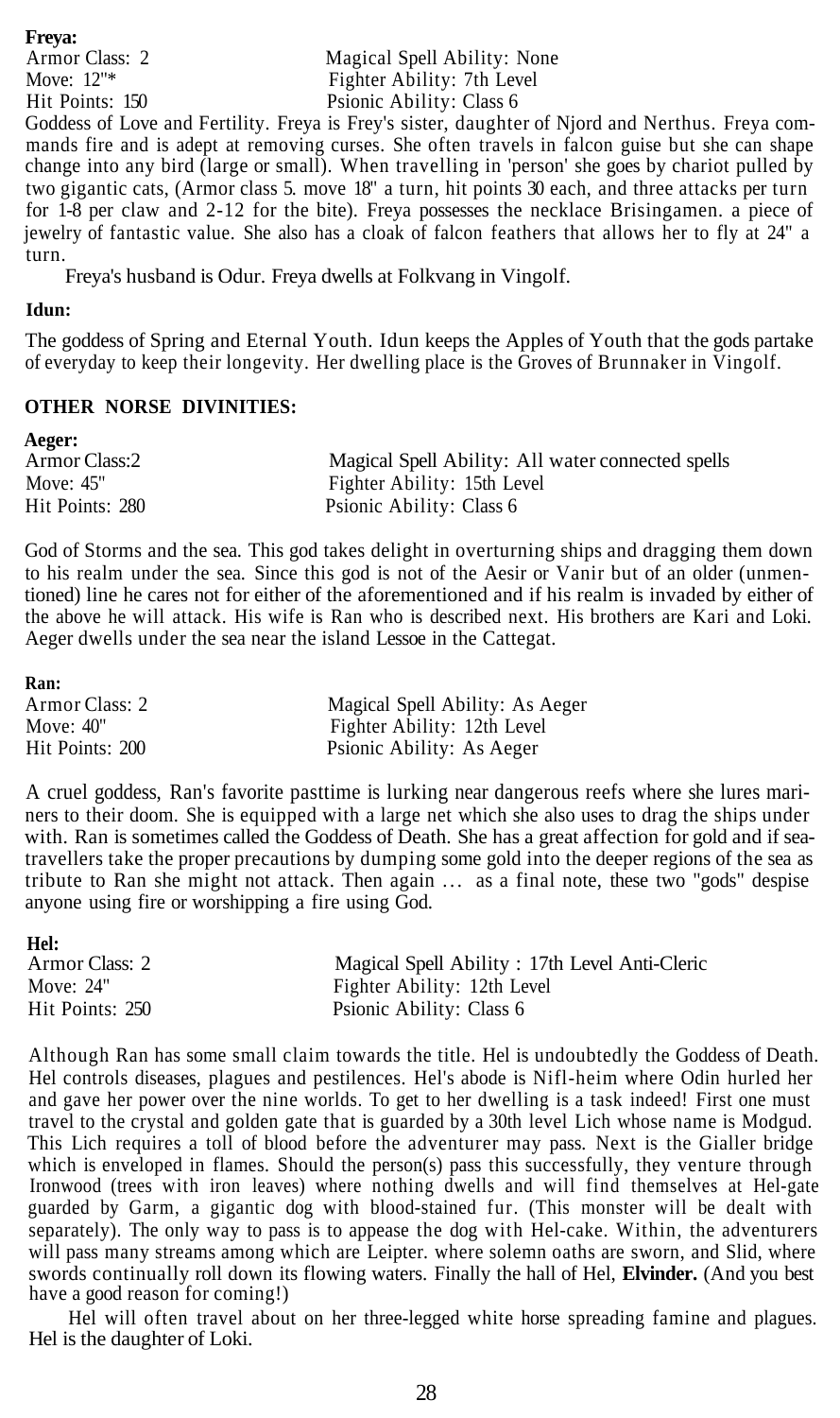#### **The Norm:**

The goddesses of fate. The Norns (of which there were principally three being Urd, Verdandi, and Skuld) represent the past, present and future, respectively. These goddesses are ever diligently questioned by the Gods (particularly Odin) about the future as it pertains to themselves. The Norns will not let it be known what fate awaits the Gods, although they are willing to answer most any other question. They often travel as swans. Besides the three principal Norns, there are many less powerful and less important ones that attach themselves as guardian spirits and frequently give tokens (magic, monies, etc.) to the one they have chosen. These Norns are adept in the art of polymorph and invisibility and may appear in varying forms.

Their abode is near the Urdar fountain where they keep watch over the tree of life allowing only Idun to pick the apples from its branches.

#### **The Valkyrs:**

These are the Warrior Maidens of Odin; Paladinesses belong to this group. These maidens are, of course, very beautiful (17+ charisma) and are required to be virgins. They are equally well skilled in the arts of battle also, and nine of them will be of the 7th level in regard to fighting ability. Three others are of the 8th, 9th and 10th levels. These maidens sport +2 armor, shields and swords, all with Paladin-type horses. They own swan plumage in which they can float down to earth, but if the plumage is taken from them, the new owner may do with the Valkyrs as he so wishes for nine years, after which the Valkyrs may leave. These maidens go about the battlefields choosing the dead that will enter Valhalla.

#### **The Einheriar:**

These are the special guests that have been chosen from among the dead to stay in Valhalla and fight on the Gods' side at Ragnarok. They are usually of the 7th level or above, although there may be exceptions. It is the Valkyrs' job to choose those that fought and died the most valiantly of all and then transport them to Asgard. They fight and eat and if killed they are magically ressurrected to fight once again.

#### **Messenger of the Gods:**

Hermod is Odin's son and was employed mainly as the messenger for all of the Gods. Besides Odin, he was the only one which could ride Sleipner, Odin's steed. Treat Hermod as a 9th level for combat. Hermod is armed with a sword of Cold and a wand of Dispel Magic which functions as the spell **Dispel Magic** with the effect of a 18th level magic-user. It does not need to be recharged.

Below is a list and brief description of some of the minor Gods and Goddesses:

Hoenir: Brother of Odin. Meile: Son of Odin. Saga: Goddess of History. Sjofn: A minor goddess of Love. Vor: Goddess of Marriages. Snotra: Goddess of Virtue. Eir: Goddess of Healing.<br>
Magni: Thors son. Personification of strength. Syn: Goddess of Truth.<br>
Thrud: Daughter of Thor and Sif. Magni: Thors son. Personification of strength. Modi: Thors son. Personification of Courage. Ve: Brother of Odin. Sif: Thors wife.

#### **THE MONSTERS OF NORSE MYTHOLOGY:**

Note: The monsters have no psionic abilities

#### **The Giants:**

As a general rule, giants are among the most magically gifted beings in all Norse mythology. Fire and Frost giants have the ability to change shape, polymorph objects, control weather to a certain extent, use illusions (count 10% as solely illusionists) and use fire and cold respectively. Another interesting characteristic is that these giants are not stupid as legend often informs us that they are. Also, some of them equal the gods for beauty. Listed among the other giants that reside in Jotunheim (Giantland) are Storm giants. Rock giants and Stone giants, though these groups are not as banded together as the Fire or Frost giants are. Giants have class H treasures. If not detailed, giants take 100 Points of Damage and their armor class is 3.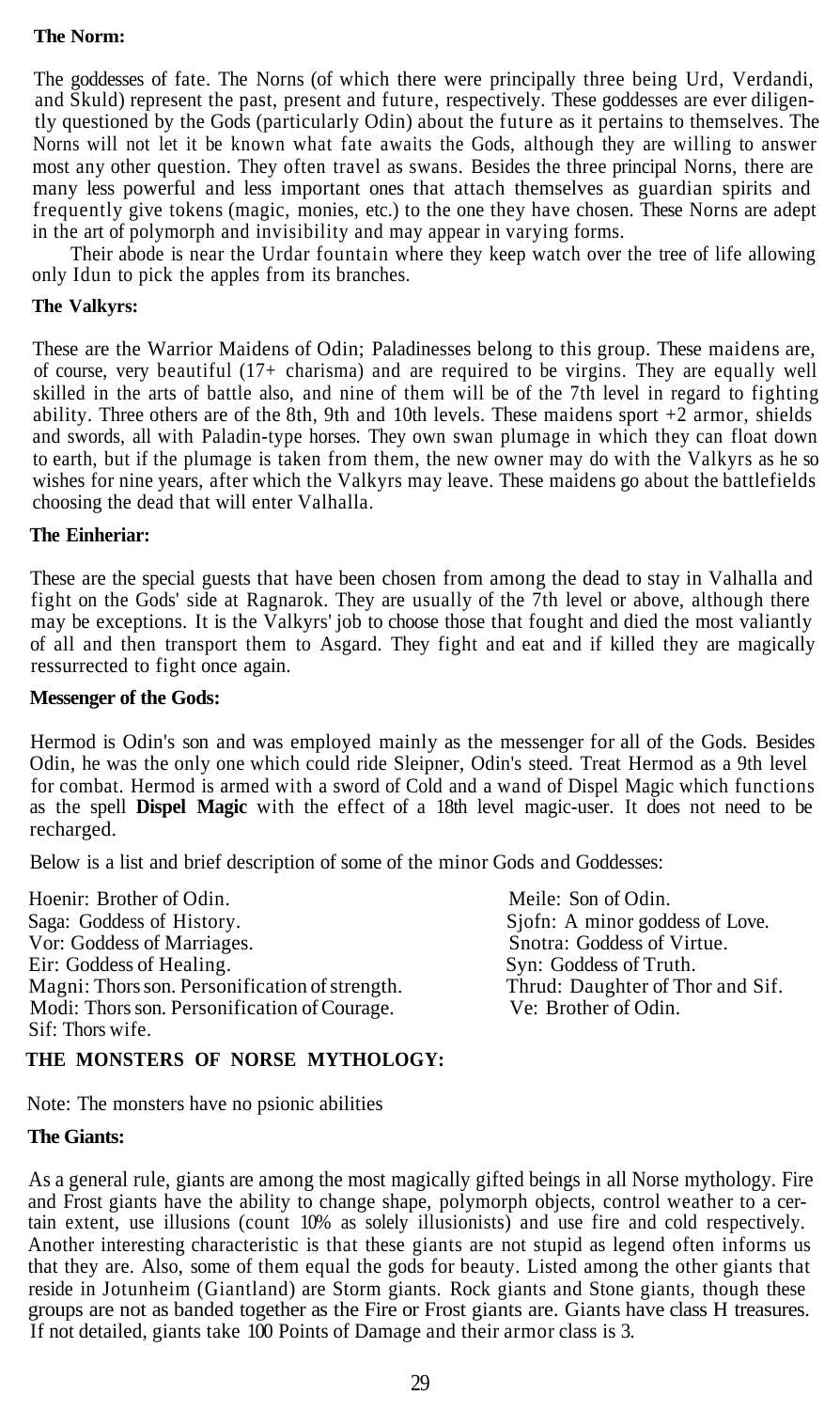**Hyrm:**<br>Armor Class: 2 Hit Points: 250

#### Magical Spell Ability: lst-6th Level Move: 15" Fighter Ability: 20th Level Monster

Hyrm is the King of the Frost giants. He is magically protected so that only weapons with a *+3* to hit or better can score damage upon him. Cold has no effect and fire (as from a wizards fireball or such), if it is above 12th level in origin, will destroy Hyrm if he doesn't make the proper saving throw. Hyrm will have from 2-24 White Dragons at his beck and call. Hyrm is also served by his 10 brothers who can take 150 points of damage, use lst-3rd level spells and attack as 15th level monsters.

#### **Surtur:**

Hit Points: 250

Armor Class: 2 Magical Spell Ability: 1st-4th Level Move: 12" Fighter Ability: 18th Level

Surtur is King of the Fire Giants. As is Hyrm, he is gifted with protection from weapons up to +4 in hitting ability. Holy Swords are the only exception to the rule and they will score double damage upon Surtur while Swords of Cold will inflict triple the damage done. Cold has the same effect on Surtur as fire has upon Hyrm. Surtur is armed with a normal iron sword of flame (a Flaming Sword) which burns continuously. Anyone struck by this blade will take 2-20 points of normal damage and 2-8 dice of fire damage. Frost giants are automatically slain if this blade hits them, and other creatures of Coldness, of the snows, etc., will flee in terror before this blade. Surtur is served by 3-18 Red Dragons and he may call upon six Class 6 fire demons a year to do his will.

#### **Other Giants:**

**Mimir:** A very wise giant that was befriended by the Aesir. Mimir guards the Well of Wisdom from which he has let only Odin drink.

**Sterkodder:** This giant has six arms thus allowing three attacks (clubs) per turn since he is intelligent and uses three shields. Treat hits as those of a storm giants for damage.

**Hymen** This is a Frost Giant of 200 points damage with armor class 3 in the body and -6 in the head. He has at his command 20 other Frost Giants. His wife has 900 heads!, and her daughter is the beautiful mother of Tyr.

#### **Vafthrunder:**

This giant proclaimed he was the wisest living being on all of the nine worlds. With the exception of Odin, and possibly the Norns, this is true.

**Skyrmir:** This giant was actually an illusion created by Utgard-Loki (one of the principal Fire Giants) to deceive Thor and his companions.

**Mokkerkalfe:** A clay Giant. Treat this being as a clay golem with increased speed and all other abilities of giants.

#### **Other Giants Names:**

Hrothjof, Hrungner, Orvandel, Gymer and Thjasse.

**Garm:** Armor Class: 0 Magical Spell Ability: None Move: 18" Fighter Ability: 11+ Monster Hit Points: 200 Garm serves Hel by guarding Hel-gate, the entrance to Hel's domain. This dog attacks only once a turn. (Bite = 6-60 points) When loose and wandering, all below the 6th level will flee before this hound. He brings with him 3-24 wolves of six dice value or better.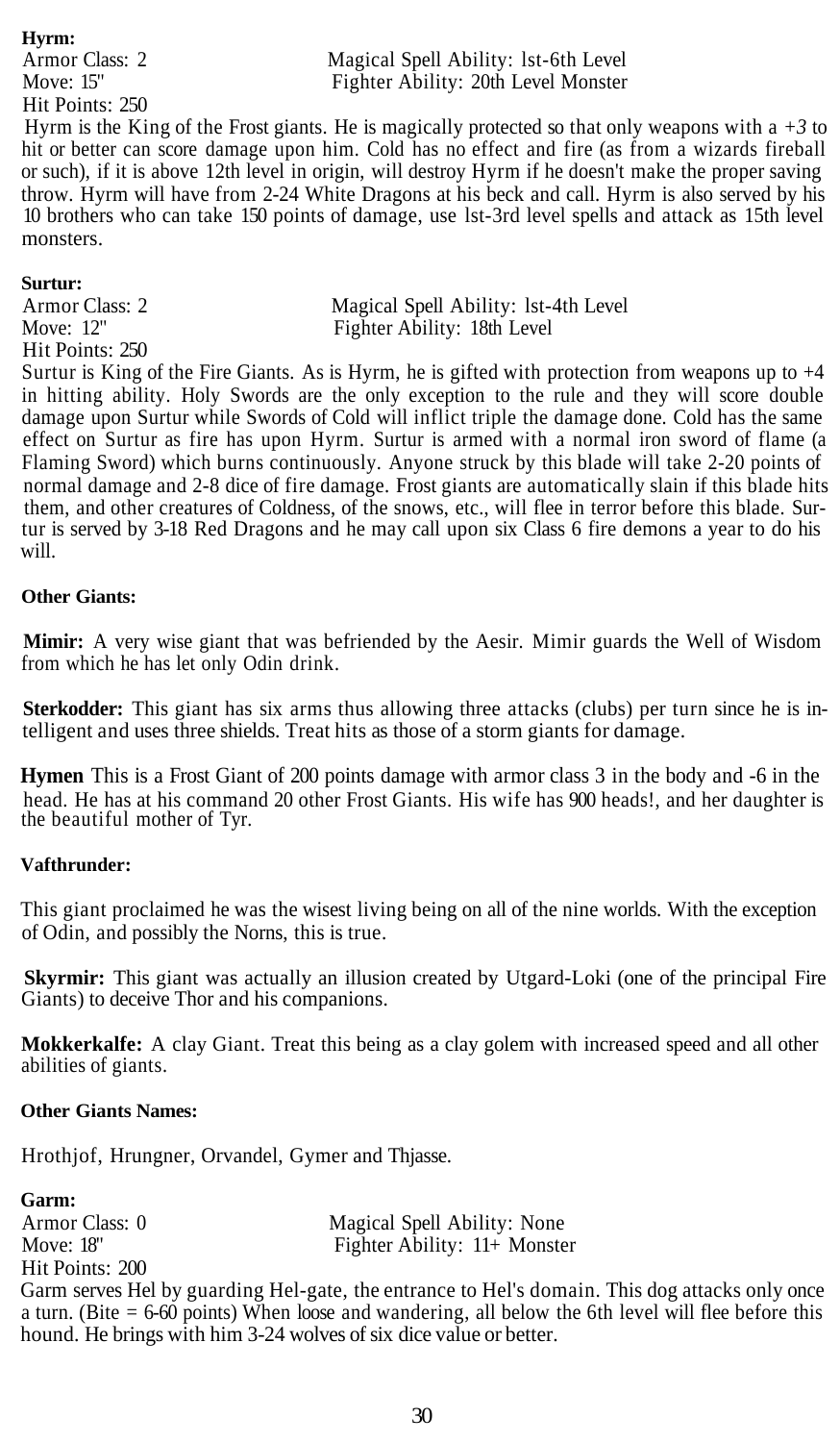**The Fenris Wolf:**

Hit Points: 300

Armor Class:  $-2$  Magical Spell Ability: None Move: 24" Fighter Ability: 11+ Monster

Fenris was the offspring from Loki's second marriage with a giantess wife. This wolf is held in Asgard by the magical "chain rope" that the dwarves supplied the Gods with which to bind Fenris. The only god that Fenris ever trusted and allowed to feed him was Tyr. When loose (this monster will break its bond at Ragnarok) it attacks once much like a purple worm for if it scores a hit which is four points higher than what it requires it has swallowed its prey. Otherwise it deals 10-80 points of damage. Its resistance to magic is 100%.

#### **The Midgard Serpent:**

Hit Points: Body-infinite\*

Armor Class:  $0/\overline{-}4$  Magical Spell Ability: None<br>Move: 40" Fighter Ability: 11+ Monst Fighter Ability: 11+ Monster

Its Norse given name is Iormungandr and its body encircles the earth where it dwells beneath the waves. This serpent is the last mentioned offspring of Loki in this booklet and it is the fiercest of all Norse encountered monsters. As noted above, its body can sustain any amount of damage but its head will sustain only one mightly blow from Thor's hammer. It remains otherwise impervious to any other form of attack. The Midgard Serpent rarely rises from the depths to attack but if it does it may breathe its poison gas for which there is no saving throw or antidote. The gas spews forth from both nostrils forming a cloud of 100" X 100" area. It may also choose to bite treating its bite as that of a purple worm.

#### **Dragons:**

Most of the Dragon's abilities in this Mythos will conform to those of  $D \& D$ . There are only three types present, White, Red and Green. Some dragons of note are:

Fafnir: This dragon was slain by Sigurd. When its blood is consumed it bestows the person with the ability to understand all types of bird languages. It guards a hoard of a double H treasure.

Nidhug: This dragon dwells below the tree Ygdrasil where it gnaws relentlessly at its roots. Ofnir: This dragon helps Nidhug in his duties.

#### **The Dwarves:**

The dwarves were thought of as trolls in Norse mythology and are referred to as such (along with their proper name) throughout the Mythos. Dwarves will be found living underground in their traditional caves trying to keep as far away from mankind as is possible. Dwarves hate noise and are acute listeners. They are the friends of the Gods but are sometimes at odds with them. (Thor out of spite, kicked a meddlesome dwarf onto Balders funeral pyre). Dwarves are fond of making magic and there is much self esteem and competition amongst their ranks as to who can make the best magic. The two principal races of the dwarves are Modsogner and Durin. The dwarf kingdoms are divided into four parts. Those of the North rules by **Nordre,** the South by **Sudri,** of the East by **Austre,** and that of the West rules by **Vestri.** Use the tables out of D & D for numbers appearing and, if they are found in their lair, they will always have magic. Their king at some points in the mythology was Sindre although the four "kingdoms" stayed divided. A note worthy dwarf mentioned in the Mythology was:

**Fjalar:** This dwarf slew a giant. Treat him as a Super-hero for combat purposes.

#### **The Light Elves:**

These elves will be straight out of D & D. Their ruler is Frey whom they fanatically serve. Their home is Alf-heim upon Ljosalfaheim.

#### **Dark Elves:**

These elves dwell beneath the earth and cause trouble for anyone wandering through their territories. They live and cause evil upon Svartalfaheim.

#### **Nissies:** (brownies)

These beings look like dwarves and dress in gray with a pointed red cap. They avoid all outside contact. Use the dwarves tables in  $D \& D$  for determination of numbers, etc.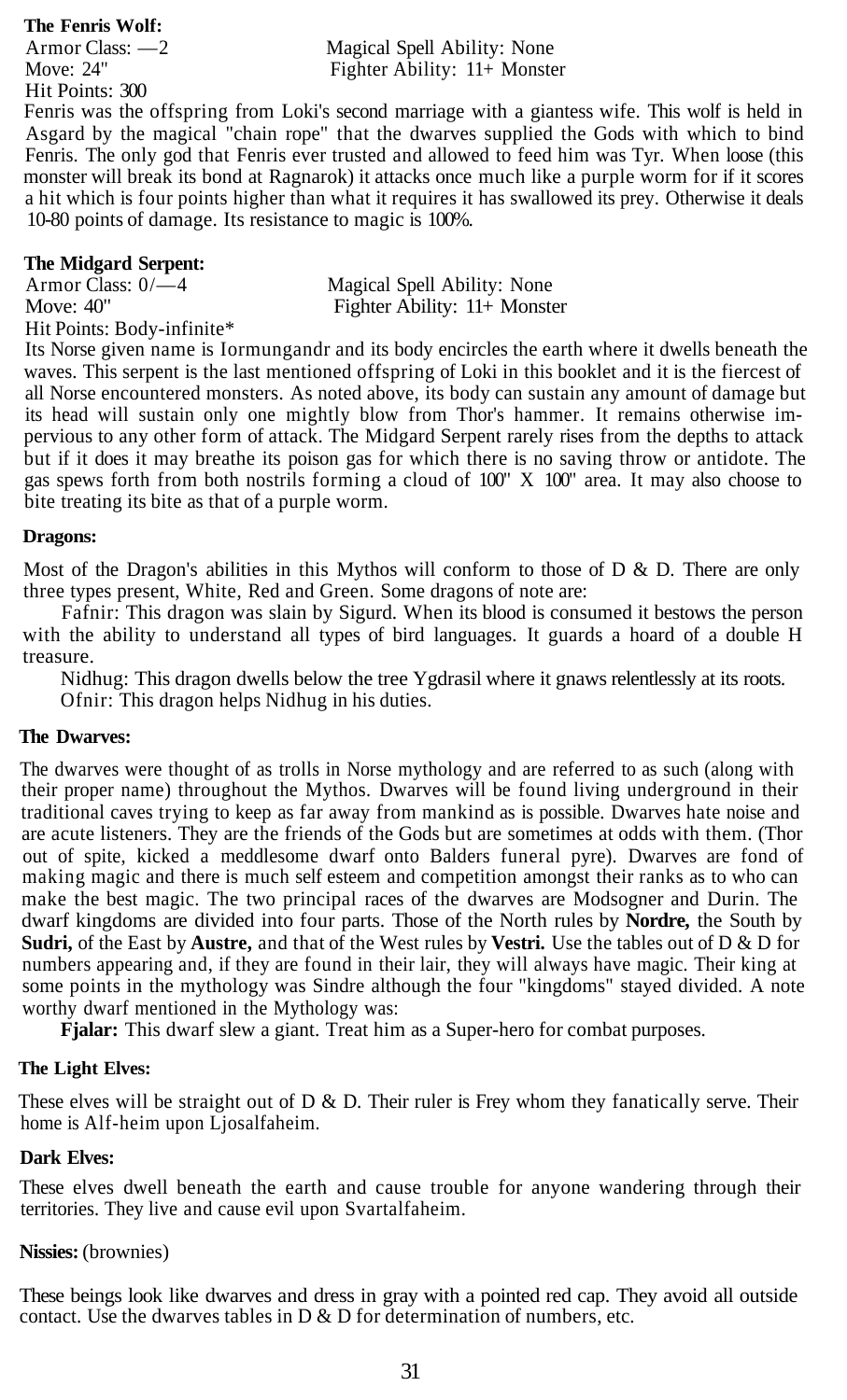#### **Neck:**

These creatures are a mixture of the Nixie, for they dwell in water, and of the Harpy, since they lure people to their imprisonment through singing. Use all appropriate  $D \& D$  Nixie statistics for determination of numbers, etc.

#### **Merman: (As D & D.)**

#### **Fossergrims:**

Another water dwelling people that live in waterfalls.

#### **The Sigurd Saga:**

*This saga contains much of interest to D & D players. However, only some of the highlights are listed here. Further reading is recommended.*

#### **Sigurd:**

Sigurd was the hero of the Saga. To make a long story short (for there is not enough room in this booklet to add extraneous material) treat Sigurd as a 12th level lord for purposes of combat and as a 7th level ranger for tracking capabilities. Reign made Sigurd a sword that actually cut the anvil it was made on in half! Treat this sword as a mithril (+4) Vorpal Blade.

#### **Hauberk of Gold:**

+4 armor.

#### **Helm of Dread:**

Treat as drums of panic (with no sound) if anyone approaches within a 50' radius of Sigurd. This helm will affect anyone under 6th level.

#### **Dwarf Andvari:**

This dwarf does many special things. First, he is a 10th level fighter and a 7th level magic user; secondly, he may polymorph himself into a fish; and he may turn invisible at will. Andvari holds the ring Anvaranaut which has magnetic abilities plus the power to locate metal and gems.

#### **Hreidmar:**

A wizard of the 12th level is this man. He has three sons by the names of Odder, Fafner, and Reign. Besides being a wizard Hreidmar was King of all the dwarf folk.

#### **Odder:**

Treat Odder as a 7th level fighter with the ability to change shape into any river dwelling creature.

#### **Fafner:**

Treat Fafner as an 8th level fighter with the ability of changing shape into a dragon. (After gloating over his fathers treasure Fafner killed Hreidmar and took the treasure for himself).

#### **Reign:**

Reign is not a fighter but a smith of the highest degree for he can forge magical weapons. It will be left up to respective judges, though, as to how many and what type of magical weapons Reign can forge.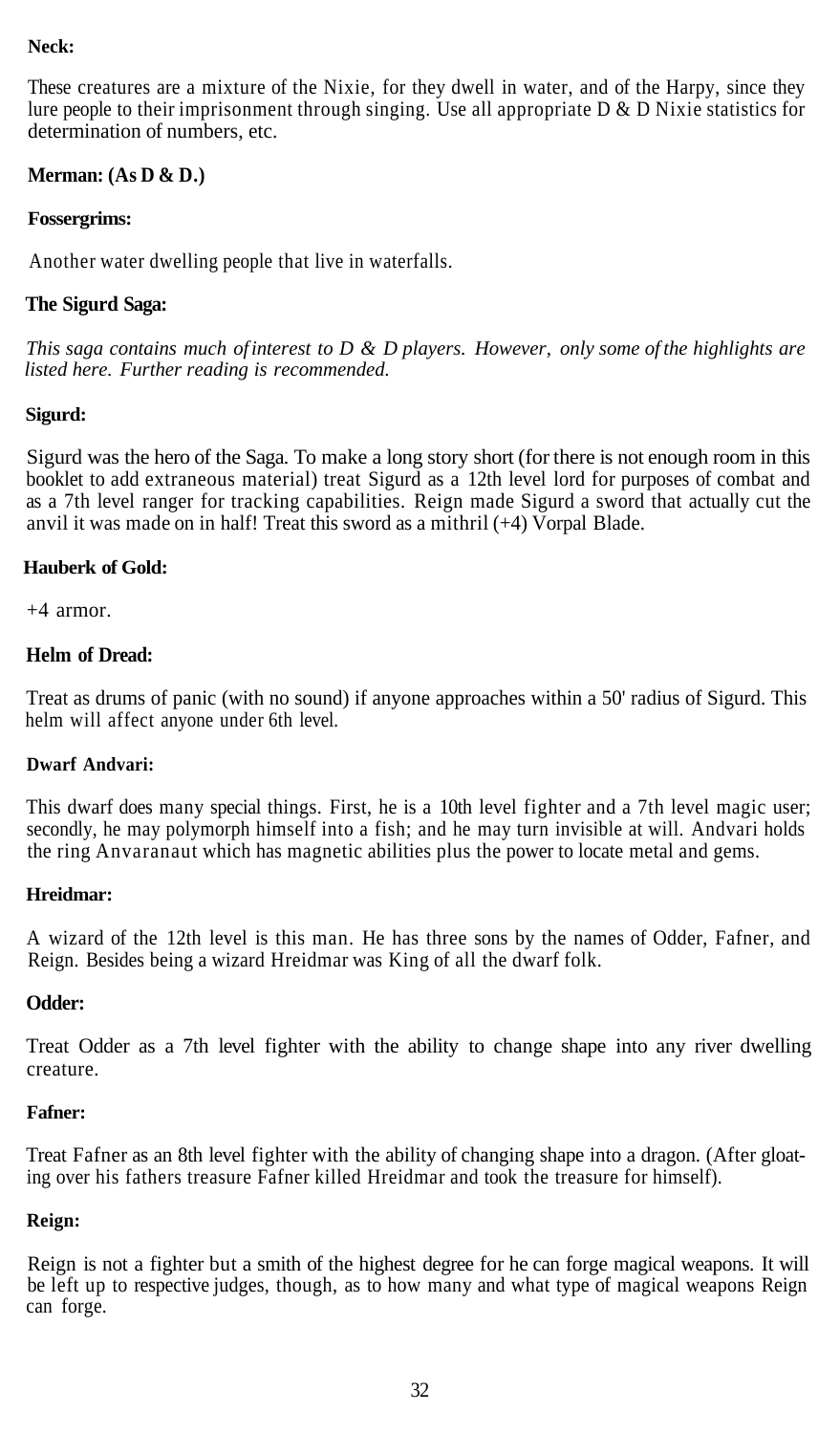#### **A Final Note on Norse Mythology:**

Unless otherwise stated Gods can assume any shape or size they wish, up to Titan height and their clothes and weapons will conform to any new height. Also, curses were often used and it is suggested that any magic-using being be allowed a dying curse or if he has been unjustly wronged. The power of the curse will be judged by how high a level magic-user the being was who cast it. It is highly suggested that if the reader wishes to incorporate these additions into his or her campaign that 'he' do some further study and research into Norse Mythology. Books on this subject may be obtained at your public or school libraries. It will add much realism to the game.



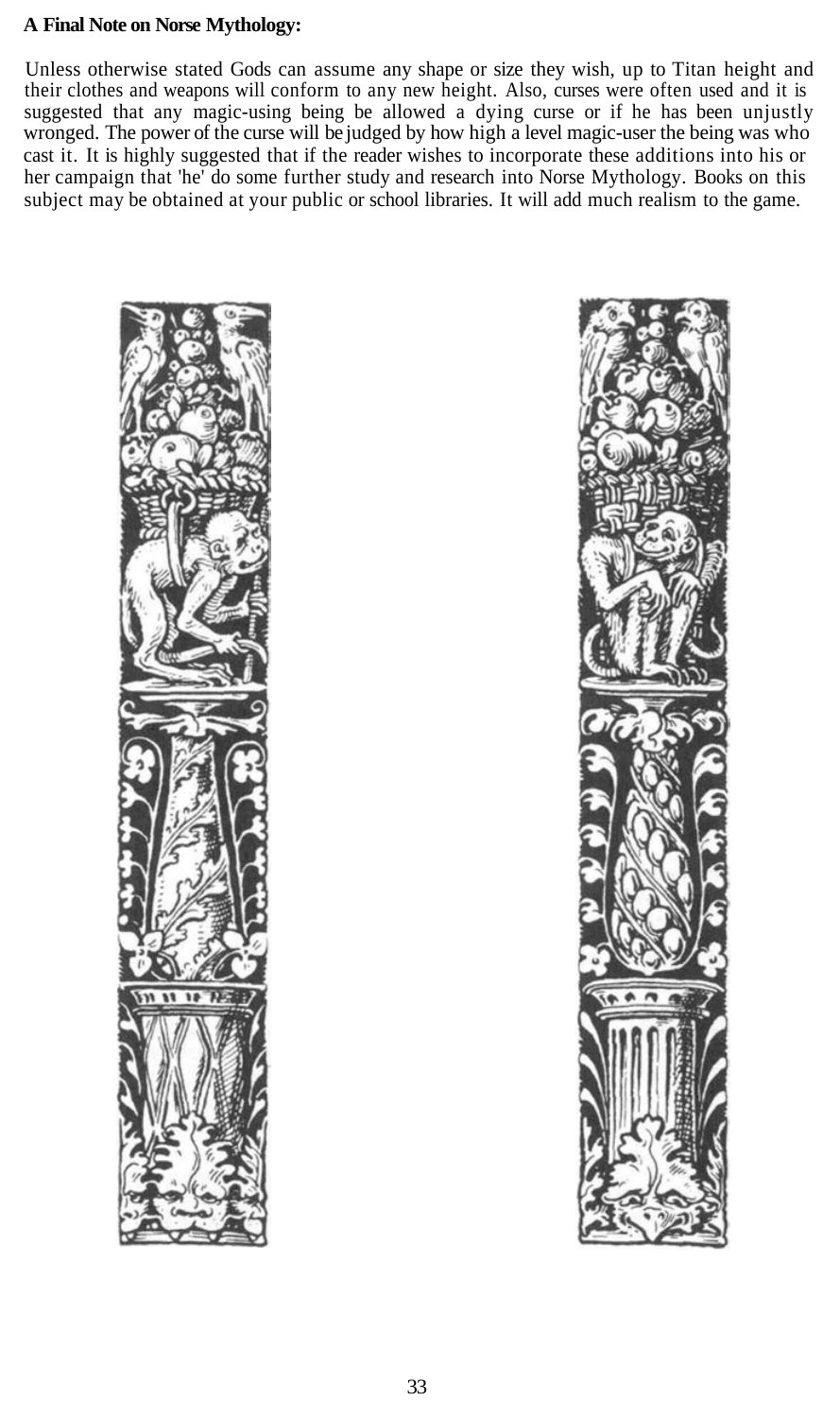# **THE FINNISH GODS AND HEROES**

*Introductory Note:*

*The action here takes place in Lapland and its environs, including Pohjola "a dark, dismal country north of Lapland. " Unlike other mythologies, the heroes are the powerful ones here. If you have read the Malevella you will know what I mean. And for those out there in D & D land that like ordering Gods around this is your 'piece of cake.' The double asterisk behind a magical power indicates that it is new to D & D, and is explained at the end of the section.*

## **THE FINNISH HEROES:**

## **Vainamoinen:**

| Armor Class: 2  | Magic Spell Ability: See Below |
|-----------------|--------------------------------|
| Move: 12"       | Fighter Ability: 20th Level    |
| Hit Points: 250 | Psionic Ability: Class 6       |

This **vigorous** old man is called the Son of the Wind, Virgin of the Air. He is a great culture hero and minstrel. His mother is Ilmatar. He dwells in Vainola.

#### **Vainamoinen's Powers:**

Speaks with Plants and Animals Immunity to all disease Rock to Mud Cause Earthquakes Shape Change Summon\*\* Enchant Boats\*\* Heal wounds (Light and Serious) Heal Iron wounds\*\* Polymorph self Polymorph others Detect Evil Protection from Evil Dispel Magic Control Weather Cure Disease Reverse Magic\*\* Knock Forlorn Incistment\*\* Not affected by spells or items that would control or charm him. Consider all of these powers innate to Vainamoinen and re-usable over and over again.

#### **Vainamoinens Magic: Kantele: (Finnish Harp)**

This instrument when played by Vainamoinen, will summon to him all those lawful (including Gods) in nature within hearing distance. Let it be noted that the music will travel throughout Lapland in a period from 2-8 days and any hearing it will have to come. Also, alt evils that hear this will automatically fall asleep for 1-4 days. Only in special situations will Vainamoinen play his kantele.

## **Magic Crossbows:**

Vainamoinen is supposed to have hundreds of magical crossbows! Among the ones he has are Speed, Distance and Accuracy. His special crossbow is almost alive for it floats through the air, fires itself and reloads and continues hunting. All crossbows are considered +3 and the bolts +2.

## **Boats:**

Vainamoinen has many different magical boats. Of those there are ones (canoe sized) that hold as a **portable hole** does and those that are not affected by storms and high winds. All of his boats move twice as fast as normal.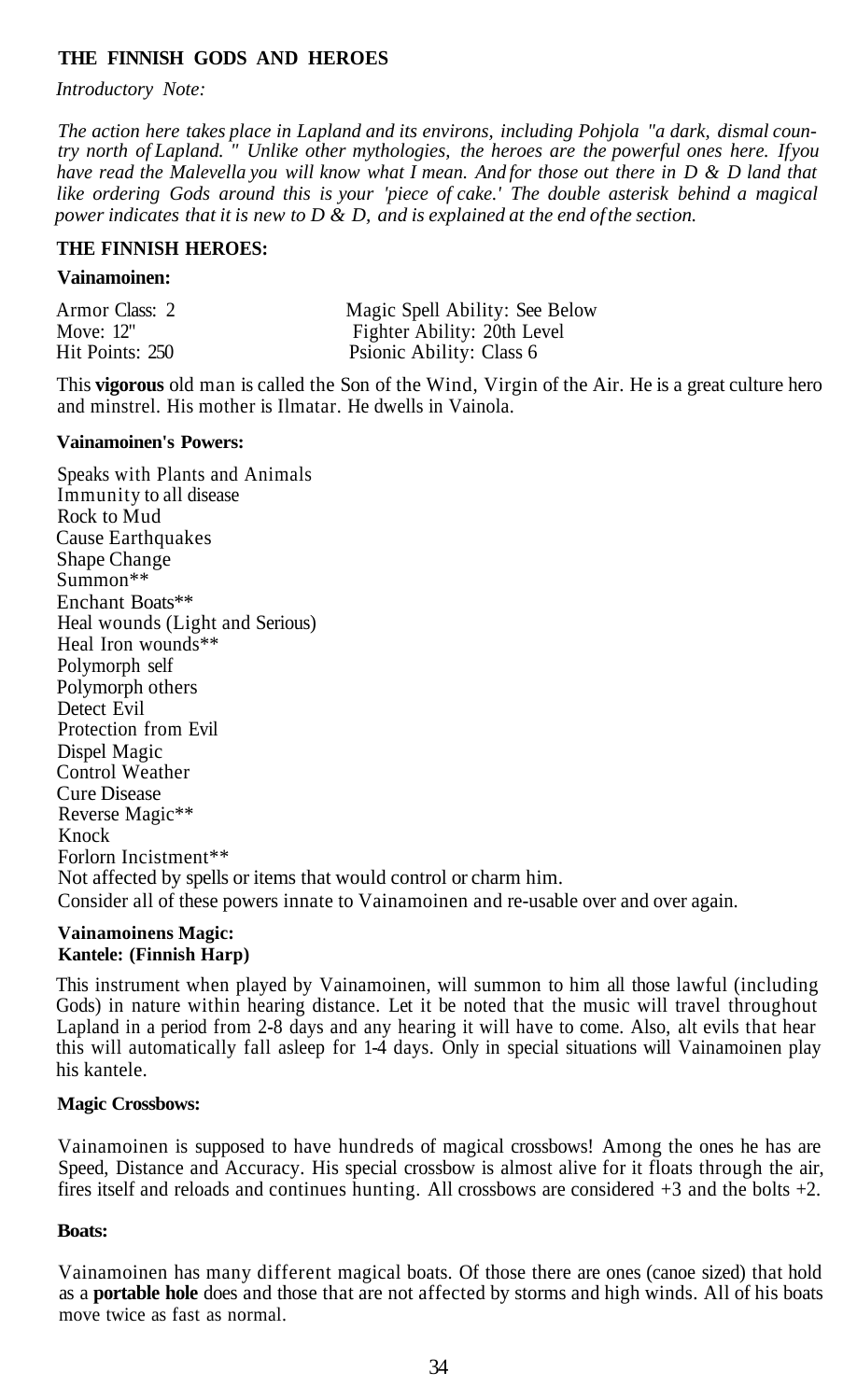# **Belt:**

This gives him Cloud Giant strength.

# **Axe:**

 $Is+5$ .

Knife of Sharpness:

Treat as a sword of sharpness but with only  $a + 1$  chance to hit.

# **Armor:**

 $+4$ 

# **Sword:**

This sword has a 12 intelligence and 12 ego, talks, slays monsters, throws a fear spell per turn, and with all of this has sharpness (as a sword of. . .) as one of its abilities. Its basic chance to hit is+3.

# **Horse and Sledge:**

Customarily people travel throughout Lapland with horse and sledge (sleigh). Vainamoinen's horse travels 24" a turn with sledge in tow and it may walk upon water. This horse will bear any load up to 3,000 g.p. in weight, including full mount.

# **Vainamoinen's Tears:**

When and if Vainamoinen cries he will spill from 2-20 tears that turn into 5,000 g.p. value blue pearls. You will not find them just lying around Lapland though, for he collects these "gems."

# **Lemmikainen:**

| Armor Class: 2  | Magic Spell Ability: See Below |
|-----------------|--------------------------------|
| Move: 12"       | Fighter Ability: 18th Level    |
| Hit Points: 225 | Psionic Ability: Class 6       |

Lemmikainen is described as jovial and reckless, constantly getting himself into serious scrapes.

# **Lemmikainen's Powers:**

Death (as death spell in  $D & D$ ) Bears and wolves do not attack him Sleep Finger of Death & Sleep at once (-2 on all saving throws) Reverse Magic\*\* Silence Shape Change Polymorph self Polymorph others Summon Gods (as Gate spell in "Greyhawk") Speak with Animals & Plants Protection from Evil Polymorph any Object Animate Statues Forlorn Incistment\*\* Control Weather Dispel Magic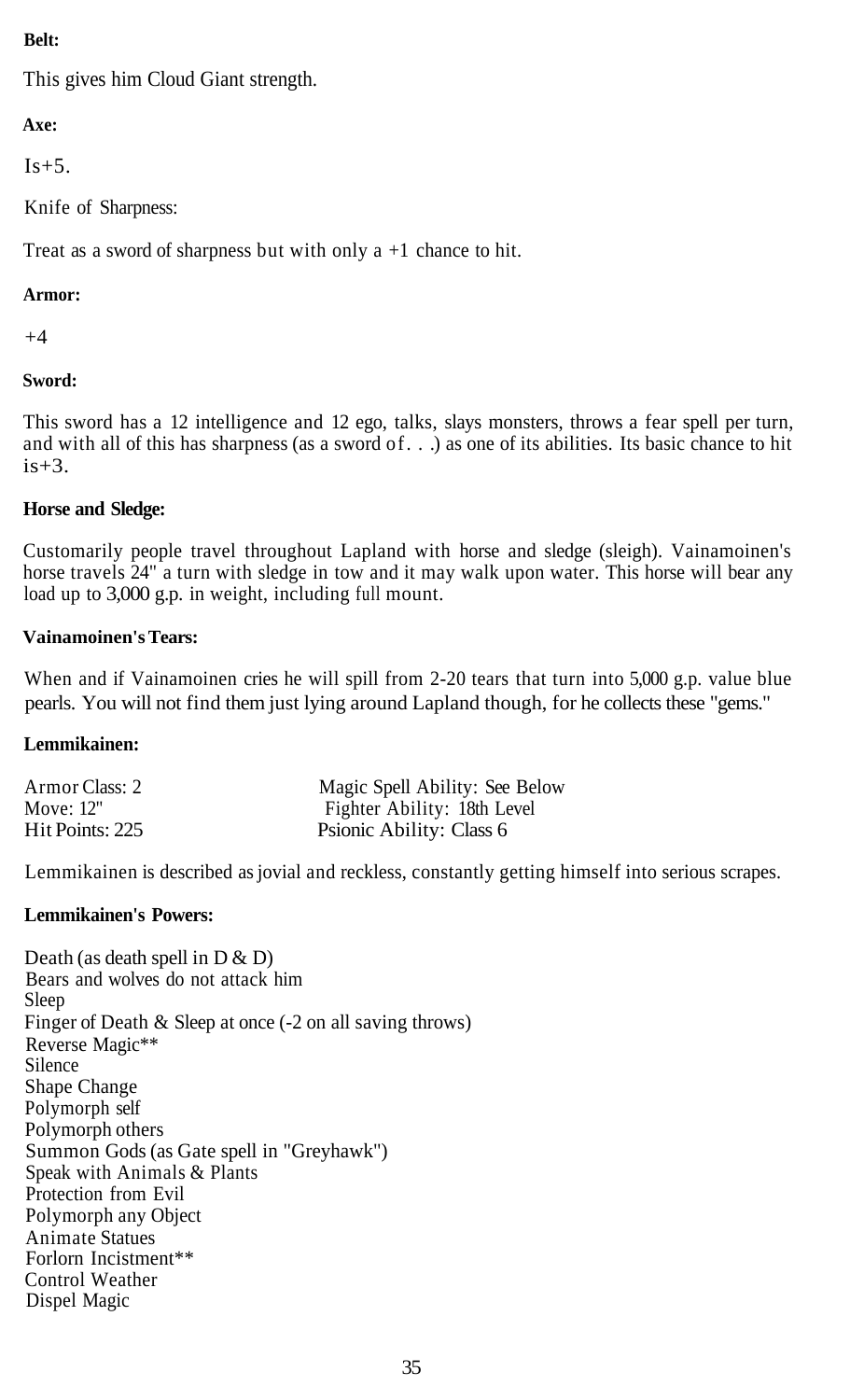-2 on saving throws against poison from snakes Hears noises as Master Thief Lemmikainen uses his powers as does Vainamoinen, over and over, with no necessity for 'reading up' on spells.

# **Lemmikainen's Magic:**

# **Sword:**

This sword is +5 with both sharpness and flaming abilities combined.

# **Dagger:**

+3

# **Belt:**

This is a girdle of Frost Giant strength.

# **Armor:**

Lemmikainen usually suits himself with +4 chainmail.

# **Javelin of Distance:**

Range of this weapon is 9" with a  $+3$  chance to hit.

# **Bow & Arrows:**

Lemmikainen is armed with  $a +3$  bow and a quiver full of Animal Slaying arrows.

# **Snowshoes of Speed and Traveling:**

These shoes allow Lemmikainen to travel tirelessly at *24"* per turn across snow-laden ground.

## **Magical Bush:**

This bush was left at home and it bled (noticeably) if Lemmikainen were in trouble, thus warning his mother.

## **Horse and Sledge:**

Treat this combination as that of Vainamoinen's except that the horse may bear loads totalling no more than 2,000 g p. in weight.

Lemmikainen's comrade in arms is Tiera, a 9th level fighter. He is armed with a +3 spear.

# **Kullervo:**

| Armor Class: 5  | Magical Spell Ability: See Below                  |
|-----------------|---------------------------------------------------|
| Move: $15"$     | Fighter Ability: 19th Level with 18 (00) strength |
| Hit Points: 200 |                                                   |

Kullervo is described as a hulking brute who always misuses his enormous strength.

# **Kallervo's Powers:**

Walk on Water Fire does not affect him Shape Change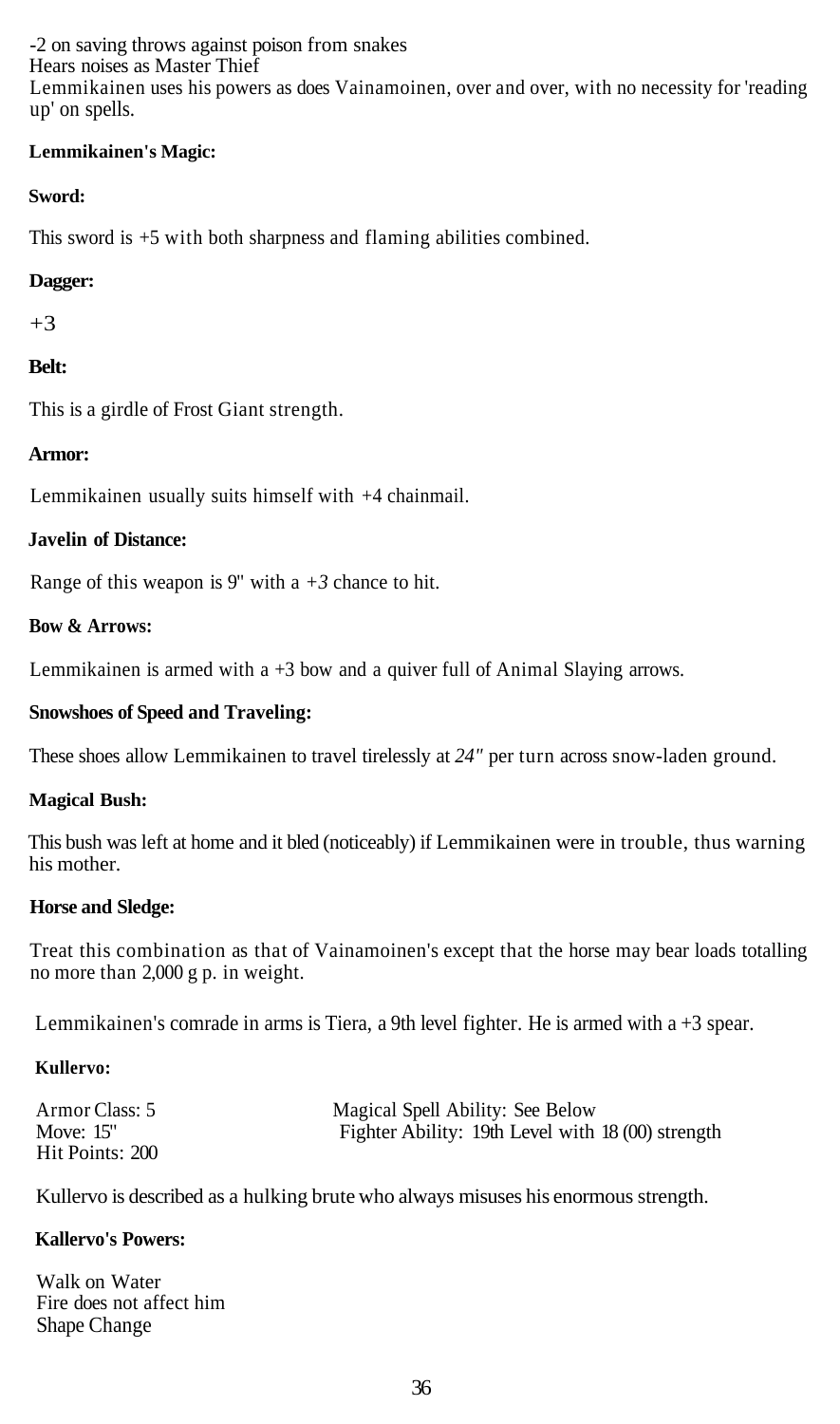Polymorph others Polymorph self Speak with Animals Summon Gods (as Gate spell)

# **Kullervo's Magic:**

# **Axe of Cutting:**

This axe is  $+2$  with sharpness ability.

## **Sword:**

Kullervo's sword has a basic +3 chance to hit and when it does hit it will slay any fighter. This sword communicates with Kullervo by talking.

# **Joukahainen:**

| Armor Class: 4  | Magical Spell Ability: See Below |
|-----------------|----------------------------------|
| Move: $12"$     | Fighter Ability: 16th Level      |
| Hit Points: 175 | Psionic Ability: Class 6         |

Joukahainen is described as a minstrel and wise in the arts of magic. His domain is Joukola.

# **Joukahainen's Powers:**

Reverse Magic\*\* Detect Magic Detect Evil Forlorn Incistment\*\* Polymorph others Polymorph self Shape Change Dispel Magic Summon Gods (as Gate spell)

## **Joukahainen's Magic:**

## **Crossbow:**

This weapon combines  $a + 3$  chance to hit with that of a crossbow of speed. It fires non-magical poisoned bolts.

# **Boats:**

Joukahainen has two boats. One is light and may go an additional 4" per turn. One is small and holds a lot. (Treat it as Vainamoinen's boat of "holding".)

# **Horses and Sledge:**

Joukahainen's golden sledge (value in gold = 50,000) is pulled by an eerie horse of reddish brown color. This horse moves (pulling the sledge) 20" a turn and it attacks as does any other heavy horse does but with one addition in that it can breathe Fire (as a 7 die Hellhound)! Joukahainen has one other steed that can pull the sledge 18" a turn.

## **Joukahainen's Golden Helm:**

This helms intrisic value is 10.000 in gold plus it warns this magic-user of magic being performed upon him by throbbing against his forehead.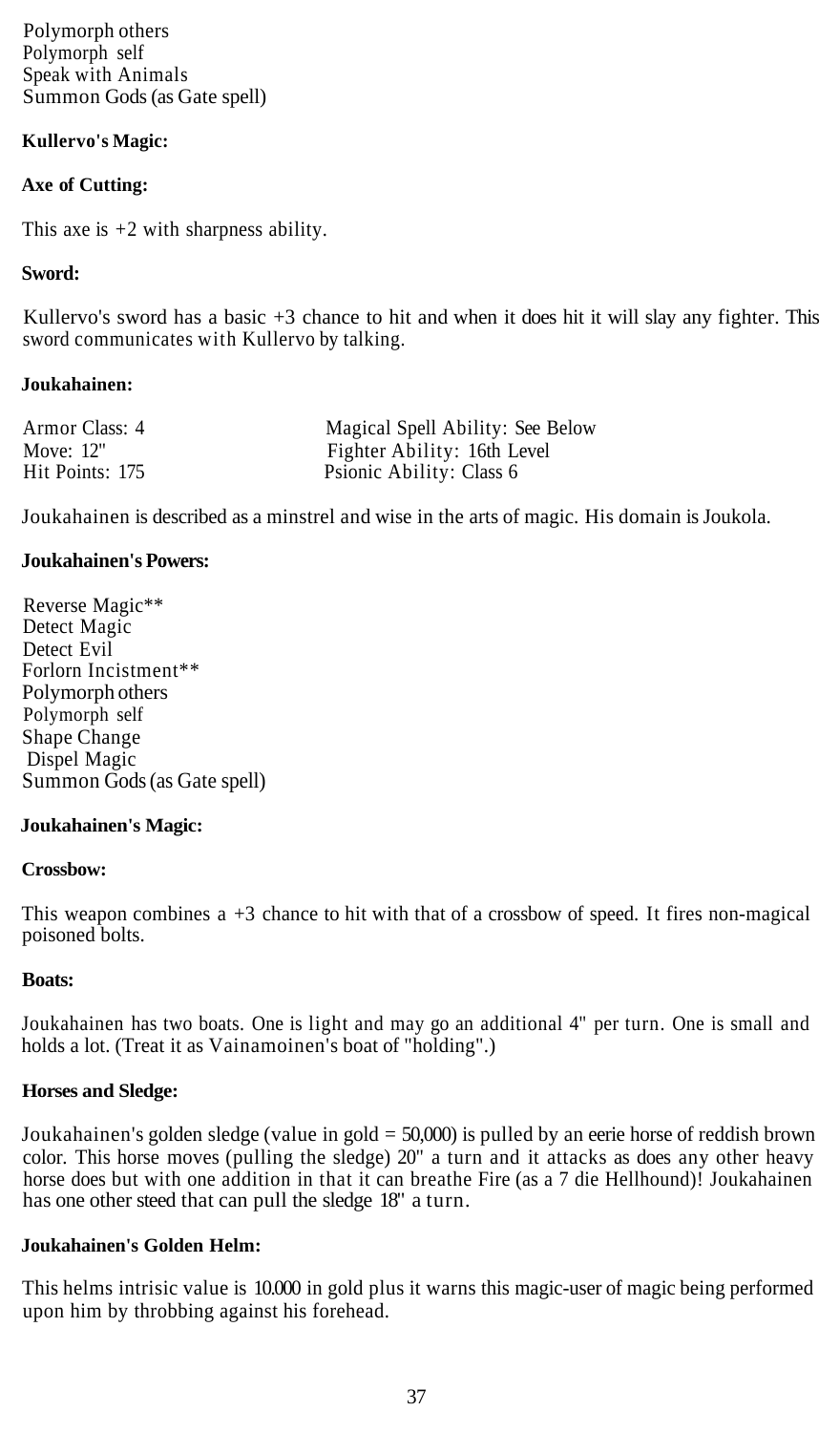#### **Ilmarinen**

Armor Class: 2 **Magic Spell Ability: See Below**<br>Move: 12" Fighter Ability: 14th Level Move: 12" Fighter Ability: 14th Level<br>
Hit Points: 200 Fighter Ability: Class 6 Psionic Ability: Class 6

Ilmarinen is described as a great smith and craftsman. He is the brother of Vainamoinen and is said to be very handsome (18 charisma). Ilmarinen forges the Sampo and all magic items. He lives and works at his homestead Ilma.

#### **Ilmarinens Powers:**

Reverse Magic\*\* Control Weather Heal Iron Wounds\*\* Windwalk Shape Change Polymorph self Polymorph others Speak with Animals Summon Gods **Horse and Sledge:**

Ilmarinen's red colored sledge is pulled by his very fast steed at 22" a turn.

#### **Ilmatar:**

Armor Class: 4 Magical Spell Ability: See Below Move: 12" or 24" per turn flying Fighter Ability: 10th Level Hit Points: 250 Psionic Ability: Class 4

Ilmatar is Vainamoinen's mother. She is described as the Creatrix of the World, Daughter of the Air.

### **Ilmatar's Powers:**

Protection from evil 20' radius Control Weather Dispel magic Shape Change (only into flying creatures) Fly (as noted above) Ilmatar will also have all powers under the sub-heading "Mothers."

Ilmatar's Magic:

Ilmatar has a hand-sized ball that she carries in a copper box. This ball has written upon it all of the legends of creation and the world that were procured from the earth, skies and the waters.

## **Horse and Sledge:**

Ilmatar's horse can pull her and her sledge through the air or upon the land at 24" a turn.

## **Louhi:**

| Armor Class: 4  | Magical Spell Ability: See Below |
|-----------------|----------------------------------|
| Move: 12"       | Fighter Ability: 9th Level       |
| Hit Points: 100 |                                  |

Louhi is one of the minor heroines of Finnish mythology. Her castle's name is Pohjola2.

## **Louhi's Powers:**

Polymorph self Cause Disease Invisibility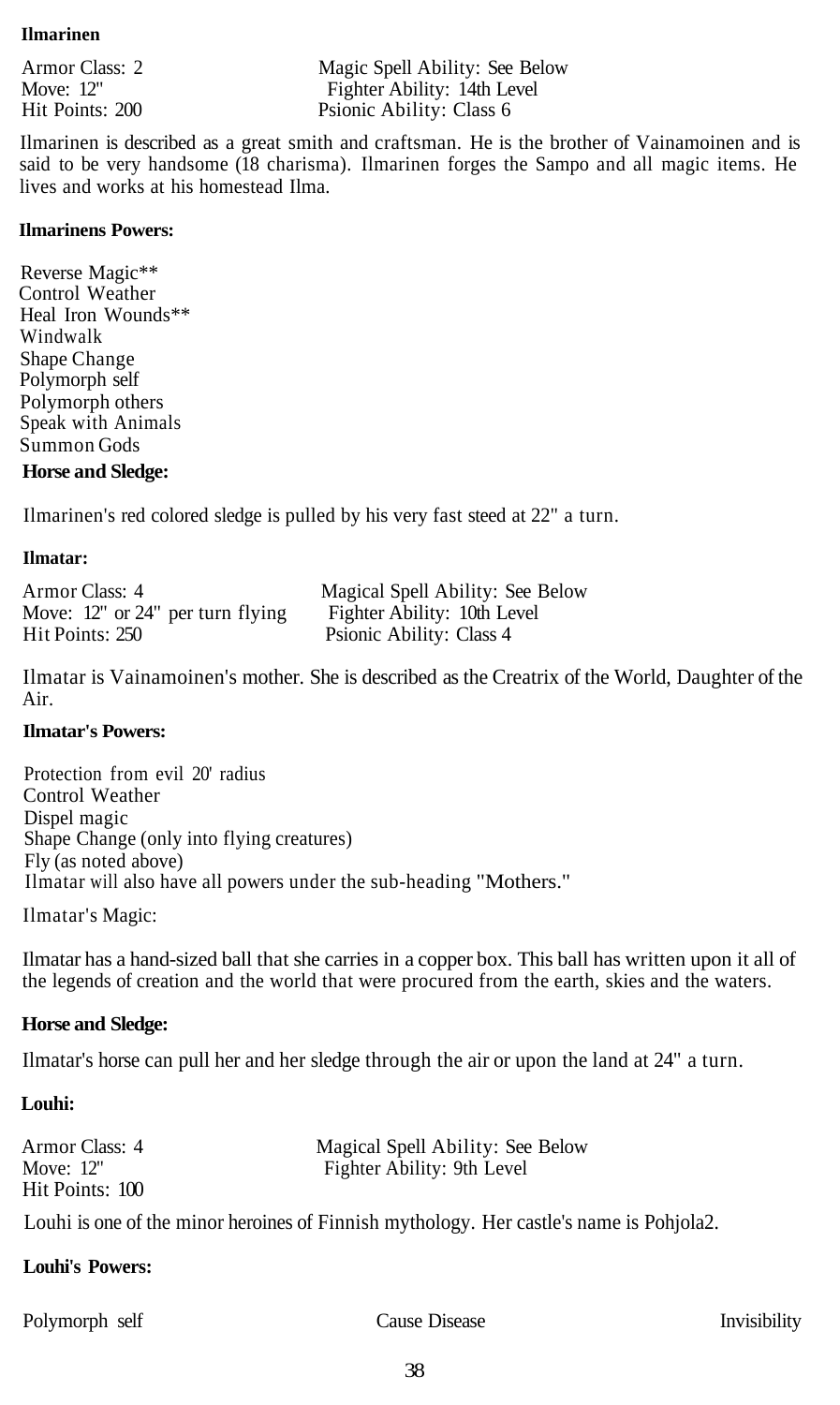#### **Water Hero: (Thumb Height Man)**

| Armor Class: 0   | Magical Spell Ability: None  |
|------------------|------------------------------|
| Move: $48''/1''$ | Fighter Ability: Storm Giant |
| Hit Points: 300  | Psionic Ability: Class 6     |

This enigma appeared to Vainamoinen as a 1 inch (actual height) man. His purpose was to fell the great tree that was blotting out the sun's rays. When Vainamoinen scorned him for his height and ridiculed his possibilities of felling as as great a tree the one that this grew into, this water hero proceeded to grow to above 200 feet in height. He went about his duties as an astonished Vainamoinen looked on and with his axe felled the tree with three strokes!

#### **Thumb Height Man's Magic:**

His axe seems to be the only magic item, it being  $a + 3$  flaming axe. When it hits anything it will cause from 20-80 points of regular damage and if the person in question does not make his saving throw versus magic he will be burned to a cinder. All of his accouterments are of copper. (Helm, Belt, Axe, Gauntlets, and Boots)

#### **Sampsa Perlervoinen:**

| Armor Class: 4  | Magical Spell Ability: None |
|-----------------|-----------------------------|
| Move: $15"$     | Fighter Ability: 10th Level |
| Hit Points: 150 | Psionic Ability: Class 6    |

Sampsa is a small person who goes about Lapland planting trees, flowers, etc. He has five maidens that help him do his work. He is the friend and servant of Vainamoinen.

#### **Sampsa's Powers:**

Speak with Plants and Animals Control Weather Massmorph Commune with Nature (see Supplement III "Eldritch Wizardry") Summon Nature Gods (as Gate but only those Gods strictly pertaining to nature)

#### **Sampsa's Magic:**

**Axe:**

Sampsa's axe is made of gold with a copper hah. When Sampsa carries this axe all evil animals (those with evil intent, etc.) will flee before him. Also, any trees, briars, etc. that were placed to either block or ambush living things will be dispelled on contact with this axe.

#### **Water Hero: (Old Man)**

| Armor Class: 2  | Magical Spell Ability: None  |
|-----------------|------------------------------|
| Move: $24"$     | Fighter Ability: Cloud Giant |
| Hit Points: 250 |                              |

This water hero had an iron fist and was iron colored. He bore stone helm, shoes and a knife of gold with copper haft. He is usually sent by the Water Gods.

#### **Tounelea:**

| Armor Class: 9 | Magical Spell Ability: As 11th Level Wizardress |
|----------------|-------------------------------------------------|
| Move: $9"$     | Fighter Ability: As a Wizardress                |
| Hit Points: 30 |                                                 |

This was an evil witch type that was opposed to Vainamoinen.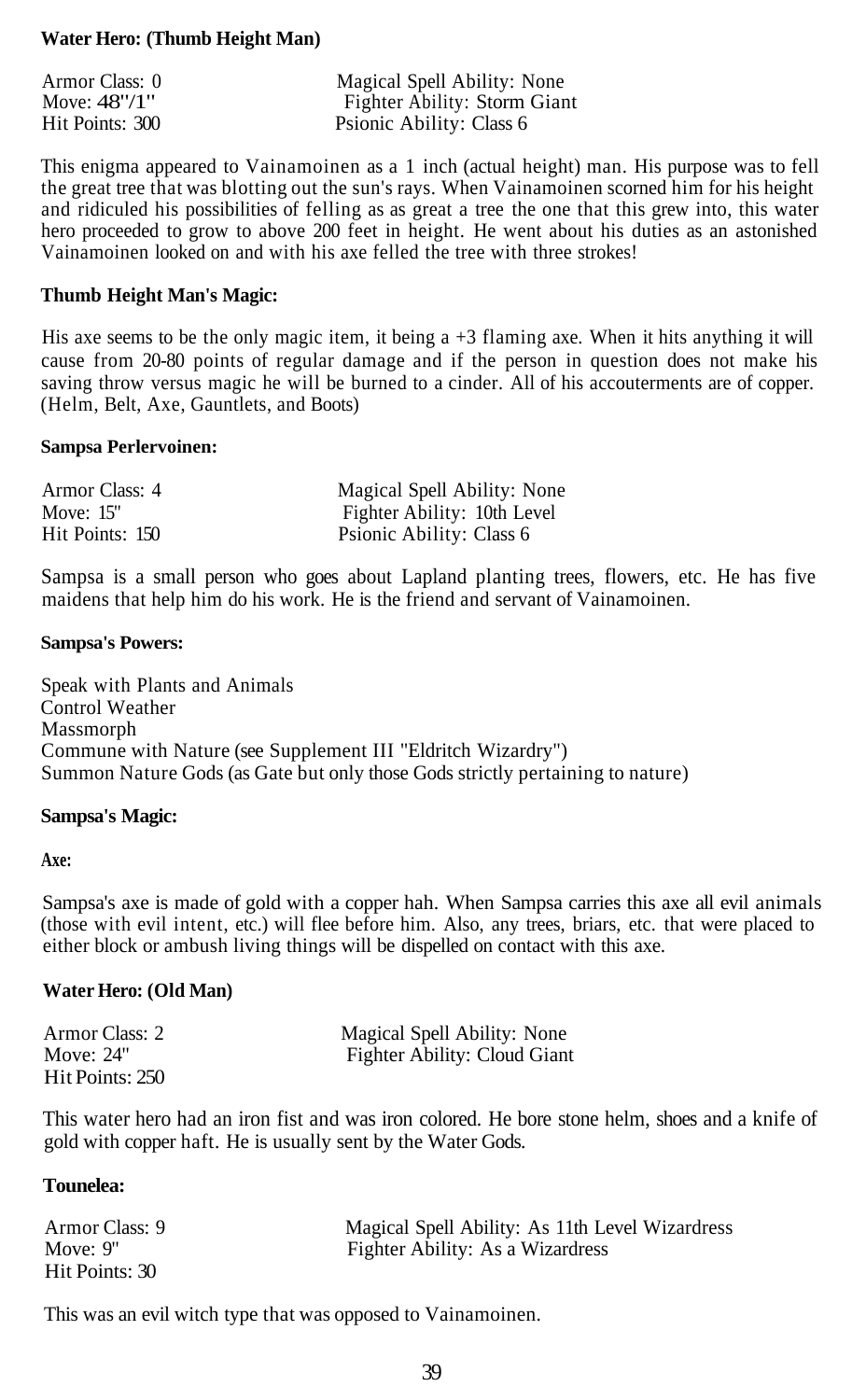#### **Old Crone of Pohjola:**

| Armor Class: 9 | Magical Spell Ability: As 15th Level |
|----------------|--------------------------------------|
| Move: $6"$     | Fighter Ability: As normal women     |
| Hit Points: 20 | Psionic Ability: Class 6             |

Pohjolai opposes Lapland and all of its heroes. Eventually it is destroyed and the Sampo regained.

# **Old Crone's Powers:**

Summon Invisible Fighters (4-6th levels and 10-100 at a time)

#### **Old Crone's Magic:**

She has many potions of poison and sleep. Also she has wood that if placed in a fire when strangers are approaching will bleed if these are unwanted or of evil intent, or shed water if the adventurers are friendly.

#### **Son of Pohja:**

| Armor Class: 4  | Magical Spell Ability: See Below |
|-----------------|----------------------------------|
| Move: $12"$     | Fighter Ability: 10th Level      |
| Hit Points: 100 |                                  |

This person battled and lost to Lemmikainen.

#### **His Powers:**

Control Weather Create Water Summon Animals (See "Eldritch Wizardry")

## **Maiden of Pohja:**

| Armor Class: 8 | Magical Spell Ability: As 7th Level Cleric |
|----------------|--------------------------------------------|
| Move: $9"$     | Fighter Ability: As normal women           |
| Hit Points: 50 |                                            |

Wherever this woman went a rainbow stayed above her head. She **Communes with Nature** as an added attribute (See D & D Supplement III) and may talk freely with plants and animals.

# **THE FINNISH GODS:**

#### **Ukko:**

| Armor Class: 2  | Magical Spell Ability: See Below |
|-----------------|----------------------------------|
| Move: Infinite  | Fighter Ability: 20th Level      |
| Hit Points: 300 |                                  |

Ukko is represented as an old man. He is the supreme God of this mythos and Ukko has special authority over the clouds. He is very helpful to the majority of the heroes when he is called upon to lend assistance.

#### **Ukko's Powers:**

Ukko, in a nutshell, can use any of the spells contained in the **"Greyhawk"** supplement and any new spells appearing in this particular mythology. This includes **both** cleric and Magic-users spells and he is considered 18th level clerical and 24th level magical for effect of his spells. They are re-usable over and over again and Ukko does not have to read any books or such to regain spells used.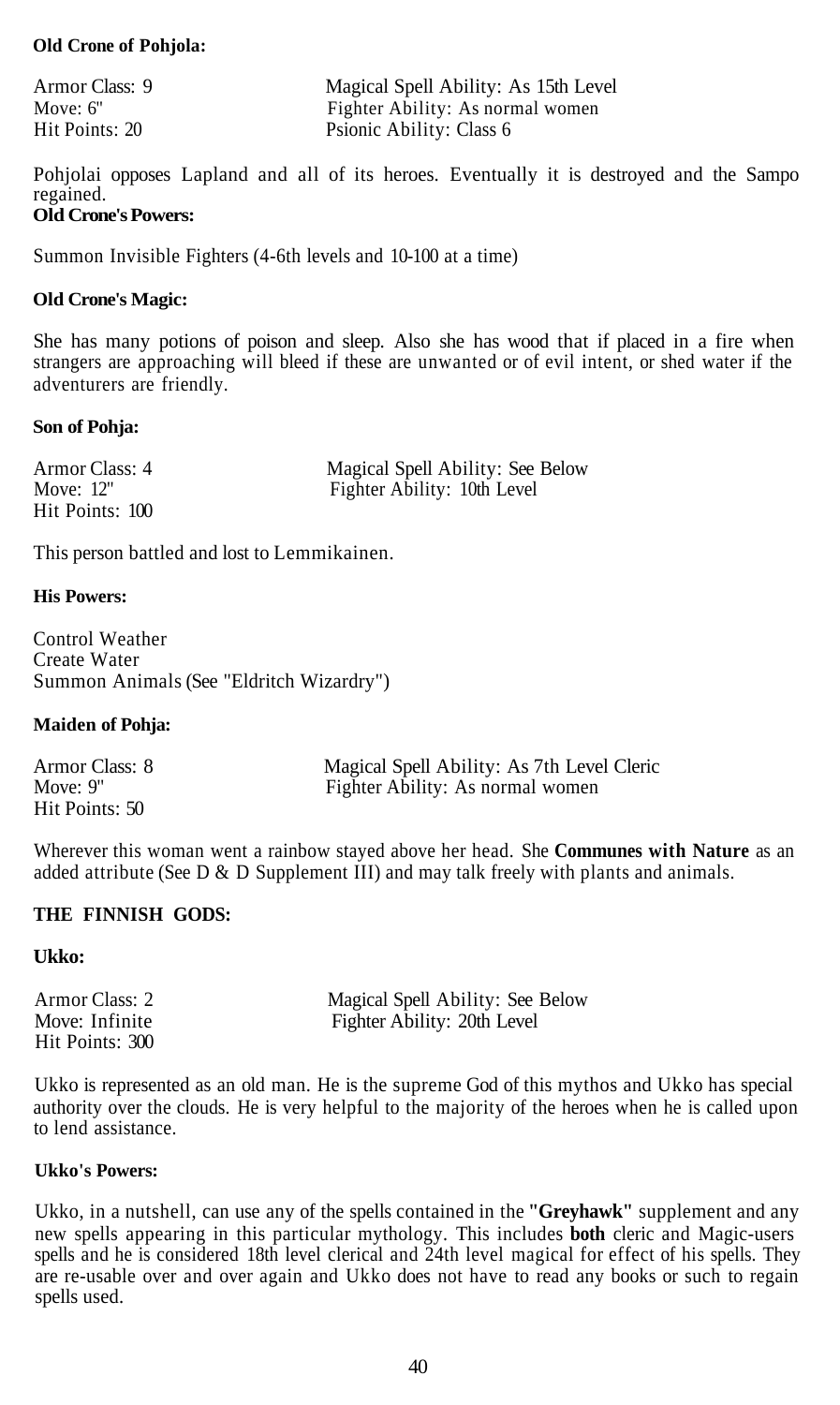# **Ukko's Magic:**

Ukko's magic is limited to a flaming sword which slays anything it hits! He rarely uses it though unless it is to recreate a facsimile to give to some hero who wants a sword. Besides this "gem" he has no other magical items. [But I'm sure he could twist Ilmarinens arm to make a few for him if he wanted ...]

## **Ahto:**

| Armor Class: 2     | Magical Spell Ability: See Below |
|--------------------|----------------------------------|
| Move: 18"/Infinite | Fighter Ability: 12th Level      |
| Hit Points: 200    | Psionic Ability: Class 4         |

Ahto is the God of the Seas and the Waters. Like most of the Gods, he remains inconspicuous all throughout the mythology. His realm under the 'Seas' is Ahtola. His spouse is Vellemo.

## **Ahto's Powers:**

Controls all Sea weather Commands all Sea creatures Speaks to all Sea dwelling animals, birds, and fishes May summon Water Elementals (2-8 per week) Breathes Underwater Moves 18" per turn on land

Ahto hoardes the riches of the seas and like most of the Gods isn't particularly interested in worship by humans. If Ahto is called upon to help a Hero, he will send either of the two previously mentioned water heroes or his own personal water dwarf. This dwarf is classed as a 16th level Lord with the appropriate hit points and a 17 strength. He is armed with a crossbow of accuracy and armored in +4 chainmail.

Other Gods that did not contribute much but their names to Finnish mythology are listed below.

## **Minor Gods and Goddesses:**

Elelatar: Goddess of the South Wind Hiisi: An evil God who dwells in Hiitola. Lemmikainen called upon him once. Hongatar: Goddess of Fir Trees Kankahatar: Goddess of Weaving Kanteletar: Daughter of the Heart Katajatar: Nymph of the Juniper Kiputytto: Maiden of Pain Kivutar: Daughter of Pain Kuutas: Daughter of the Moon Loviatar: Mother of the Plague Mana: God of Hades. His daughter is Manalatar Melatar: Goddess of the Rudder Mielikki: Mistress of the Forrest Paivatar: Daughter of the Sun Panu: Son of the Sun Pihlajatar: Nymph of the Mountain Ash Tree Sinetar: A nymph that colors flowers blue Sotko's Daughters: Nymphs that protect the ducks Suonetar: Nymph of the Veins Surma: God of Death Suvetar: Goddess of Summer Tammatar: Goddess of the Oak Tree Tapio: God of the Forests. Tellervo is his daughter. Terhenetar: Goddess of the Clouds Tuometar: Goddess of the Bird Cherry Untamo: God of sleep and dreams. His dominions are Untamola.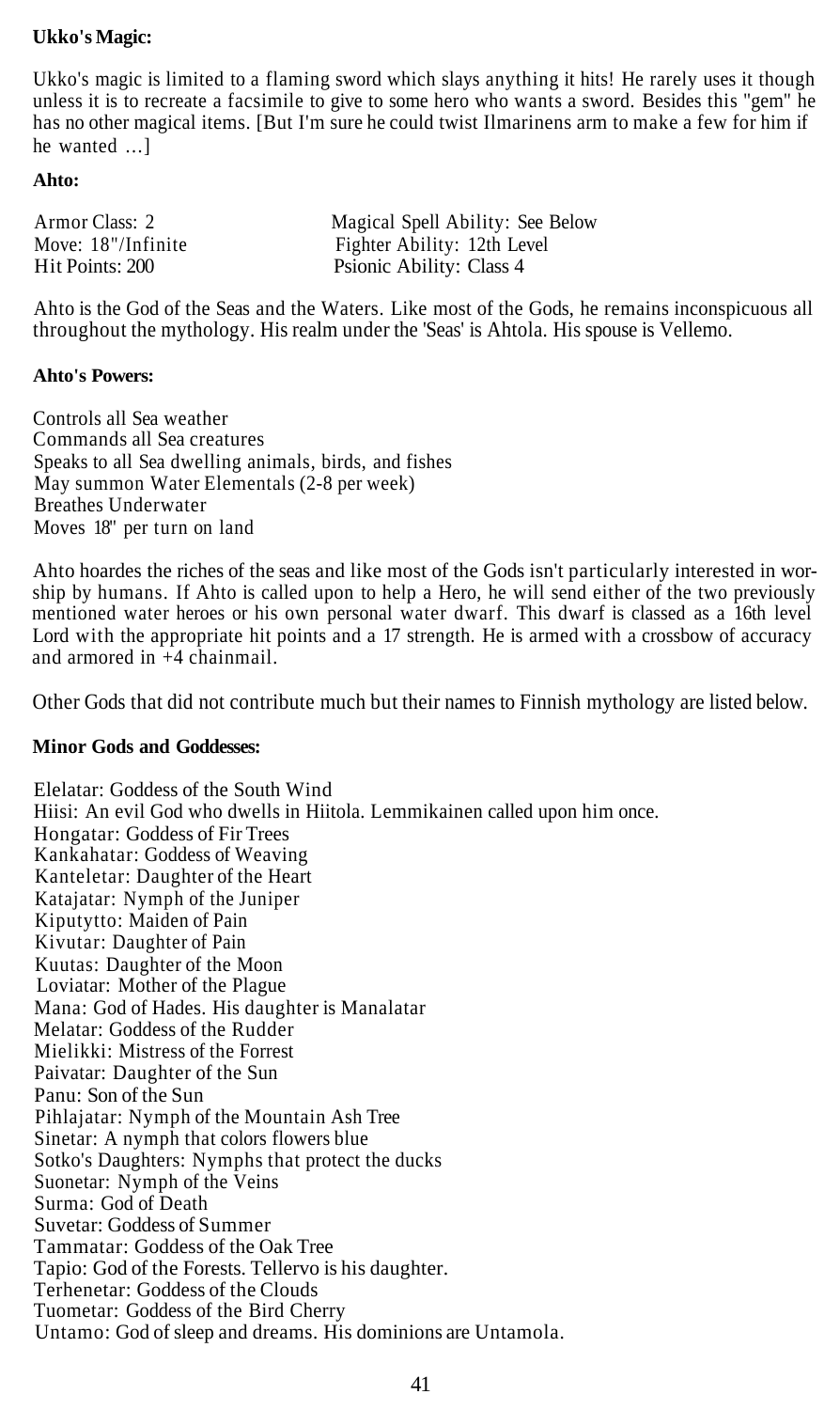# **THE MONSTERS OF FINNISH MYTHOLOGY**

*None of these monsters have any psionic abilities.* **Iku-Turso:**

This being was referred to as a Water Giant but class him as a Storm Giant that can breathe under water. He has a double A water treasure.

# **Syojatar:**

An ogress that has control over all snakes and 4 large green dragons as her pets.

# **Eagle 1:**

Armor Class: 3 Fighter Ability: As 11+ Level Monster Move: 32" flying Hit Points: 150

This eagle spreads fire from its wings as it spans the skies. If attacked by this creature, persons will take damage as if a Balrog had immolated upon them. The bird also has three other attacks:  $(2 \tanh/1 \text{ peak} - 2 - 12 \text{ and } 2 - 16 \text{ respectively}).$ 

# **Eagle 2:**

This eagle was created by Ilmarinen and will obey his commands. Its characteristics conform to those of the above eagle.

# **Otso:**

A 12 die werebear. He is of neutral alignment.

# **Antero Vipunen:**

| Armor Class: 3  | Magical Spell Ability: See Below         |
|-----------------|------------------------------------------|
| Move: $20"$     | Fighter Ability: As $11 +$ Level Monster |
| Hit Points: 200 |                                          |

Antero is a very intelligent Giant. He is so intelligent that he knows and may use all spells found on the "Greyhawk" magic-users spell tables as well as all new spells contained within the Finnish portion of this booklet.

Antero's special powers are:

# **Summon the Earth Queen (Queen of the Earth Elementals):**

Armor Class: -3 Fighter Ability: 11+ Monster Move: 9" Hit Points: (32- 8 sided dice)

This creature attacks as an Iron golem (See "Greyhawk") and only +4 weapons or better can affect this monster. Spells have only a 25% chance of functioning when thrown at "her" and she still gets her saving throw (as a 16th level magic-user).

Antero may also summon — 100 6th Level Fighters (10 per melee round)

- 1000 Heroes (100 per melee round)
- Ahto's wife Vellamo
- Ilmatar

If threatened with imminent death Antero will ransom himself by teaching his "newly found friends" 1-4 spells of their choice. Each spell will take a week per level to learn, i.e. a wish spell would take 9 weeks to teach a person. The learner of the spell need not be a magic-user to learn it.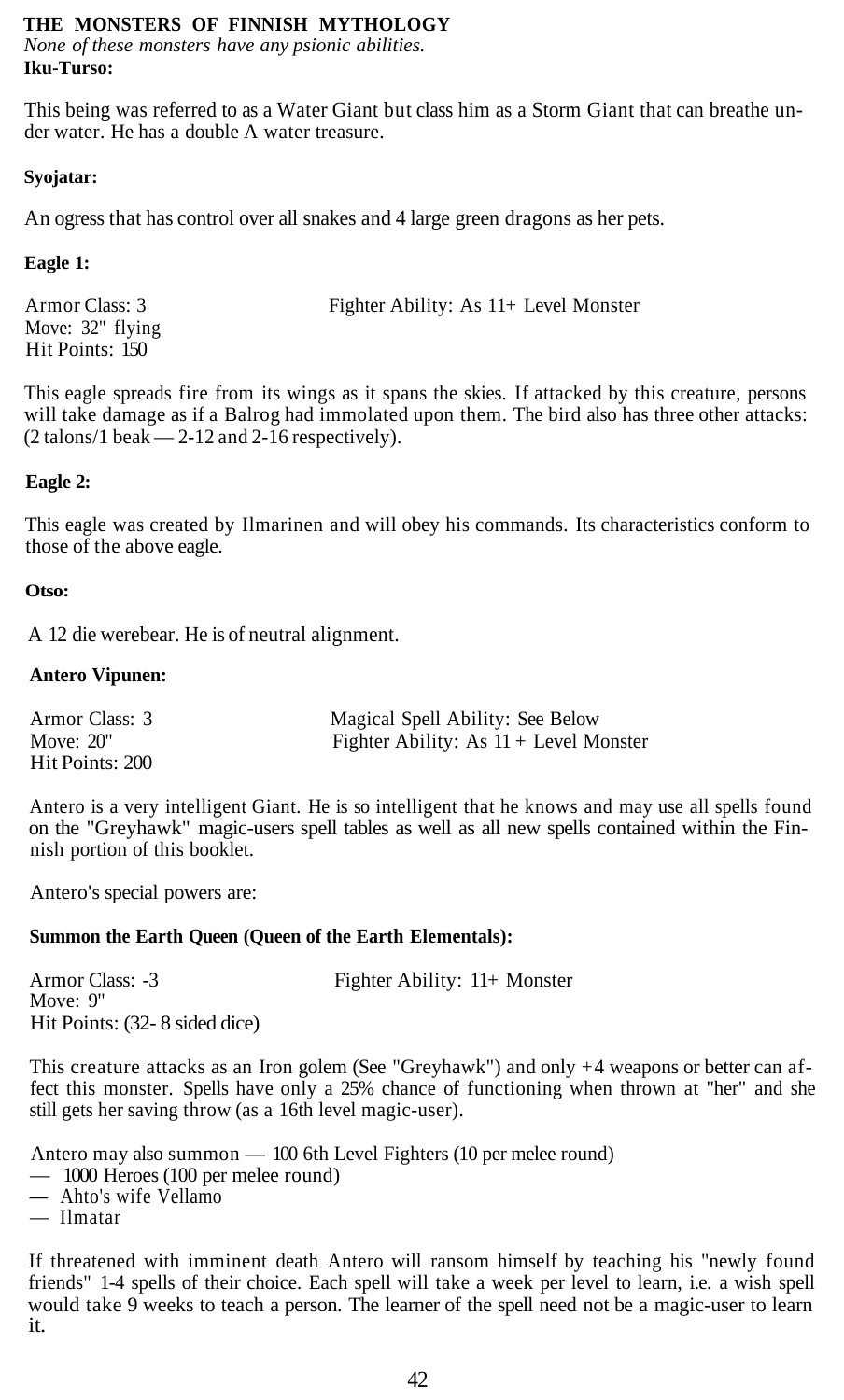#### **Black Snake:**

Hit Points: 75

Armor Class: 4 Magical Spell Ability: None<br>Move: 12" Fighter Ability: As 9+ Level Fighter Ability: As 9+ Level Monster

This snake's venom is very poisonous (-4 on respective saving throws) and this creature can shoot its spittle up to 30' distance. Lemmikainen encountered this beast and found it highly magic resistant, so treat this black serpent as a Balrog in this respect. This monster will be found guarding difficult terrain features such as a chasm with only one way over it, etc.

## **A Final Note on Monsters:**

Most monsters are enlargements of normal animals, birds or fishes. Many a giant Pike will be found in waters and packs of bears and wolves are encountered all throughout Lapland.

#### **Mothers:**

Unless otherwise specifically noted, all Mothers will conform to the following statistics.

| Armor Class: 8 | Magical Spell Ability: See Below   |
|----------------|------------------------------------|
| Move: $9"$     | Fighter Ability: As a normal woman |
| Hit Points: 50 | Psionic Ability: Class 5           |

Mothers (those mothers of the named heroes) looked after their sons very well and helped get them out of scrapes, etc.

#### **Their Powers:**

Clairvoyance (no range limitations) Clairaudience (no range limitations) **ESP** Summon Gods (as Gate spell) Detect Evil Telepathy Commune (up to 12 questions) Speak with Animals and Plants Commune with Nature (See supplement III) Heal Wounds (Light and Serious) Cure Disease Heal Iron Wounds\*\* Knows when someone is lying to them. **Instantly** Can use Lightning bolts (12th level) — Once a day only Can use fireballs (10th Level) — Once a day only

# **FINNISH MAGICAL ITEMS:**

A lot of the magic has already been covered since each separate personality seems to have at least one item. The remaining few items that were unattached are listed as follows:

## **Rake of Iron:**

This item appears 3' in length but because of its magical origin and purpose it can elongate to as far as the user wishes it to. This rake was used by Lemmikainen's mother in recovering his body which was deep under water. There is a 10% chance per turn of "raking" out the desired item (if it is around).

## **Whip of Summoning:**

This whip, when cracked, summons a Super-Hero dwarf in mithril armor with a +3 hammer. He appears in a puff of smoke and will serve the wielder of the whip until his mission is considered completed or when he is killed. He may polymorph himself and if he dies the whip is no longer functionable.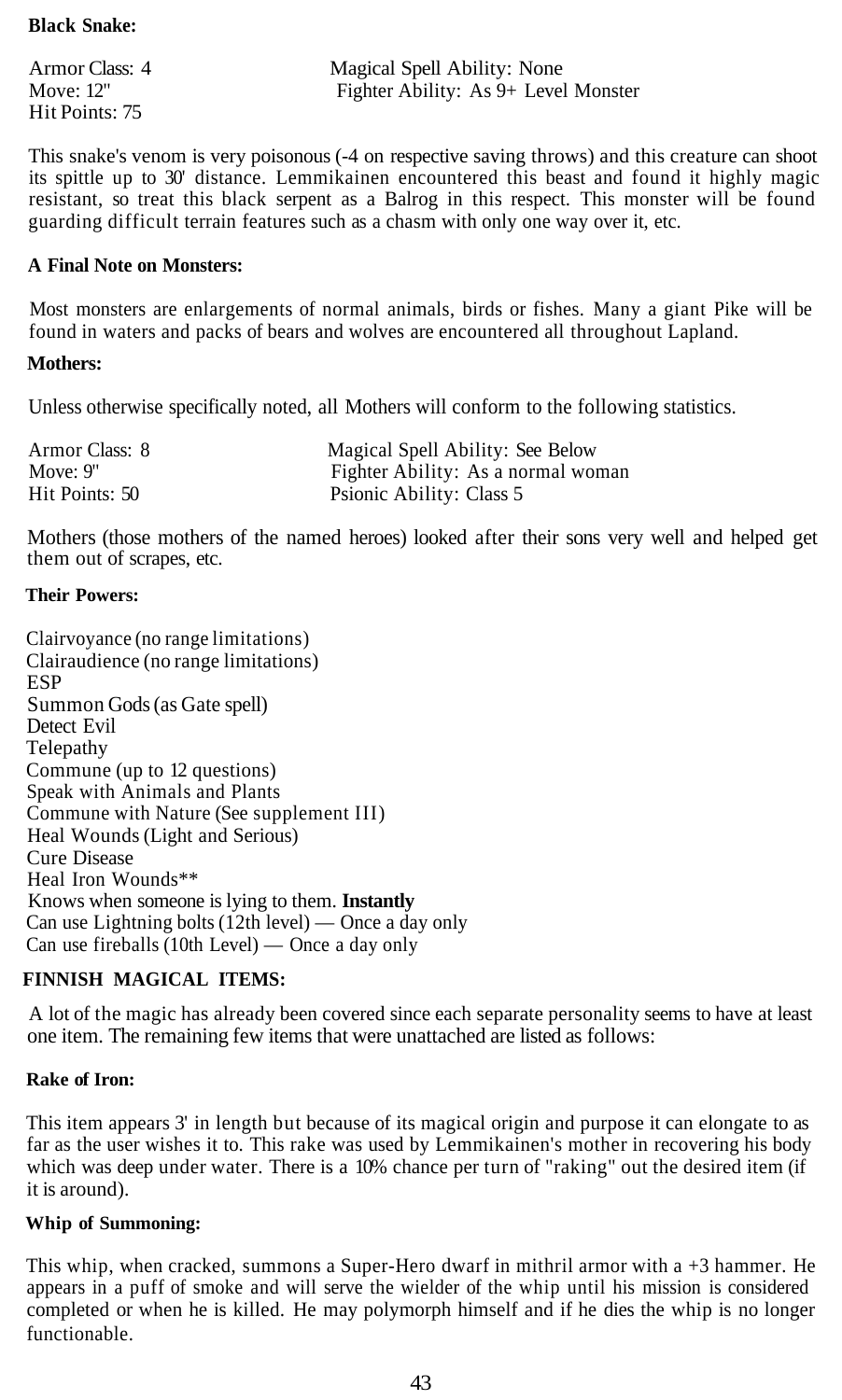# **Salve of Healing:**

This salve is very important for it is the only other means (besides finding someone) to heal iron wounds. One application is good enough for all wounds. If a person is wounded by cold iron he will bleed to death unless he is healed within 3 turns.

## **The Great Tree:**

The fragments of this tree can make various magic items or are in themselves magical. The branches provide from 1-10 magic arrows or 1 sword when and if found.

#### **Manas Goblets:**

Any liquid poured into these goblets will produce a poison corresponding to the goblet's function:

- 1. Goblet of Sleep: Uninterrupted sleep for 1-4 days
- 2. Goblet of Death: A potent poison. (-2 on saving throws)
- 3. Goblet of Fixation: Paralysis

#### **Wool:**

If adventurers to Lapland contact the right people (judges option), they may have bestowed upon them some wool, which if rubbed, will produce a flock of sheep. This would sure solve provisioning people or even armies, depending on how much wool one procurred.

#### **Feathers:**

These magic feathers function the same way as the wool does except that it produces from 12-48 birds of the player's choice which will serve him for 1-4 weeks.

#### **The New Spells:**

#### **Summon:**

This spell summons any God or Hero if their respective names are known. Duration: 1 melee round.

#### **Enchant Boats:**

One who has this spell may enchant boats to go faster, carry heavier loads, etc. (See separate explanations of magical boats in this section). One boat may have one magical trait added to it per month.

#### **Heal Iron Wounds:**

## **See Salve of Healing.**

#### **Reverse Magic:**

When thrown, this spell will reverse the effects of an intended harmful spell, reversing that spell upon its caster. Range: 1". Duration: 3 melee rounds.

#### **Forlorn Incistment:**

This spell sinks the intended deep below the ground to be recalled later if so required. It does not otherwise harm the recipient, but escape from the cyst is not possible without outside aid. Range: 12". Duration: 1 melee round.

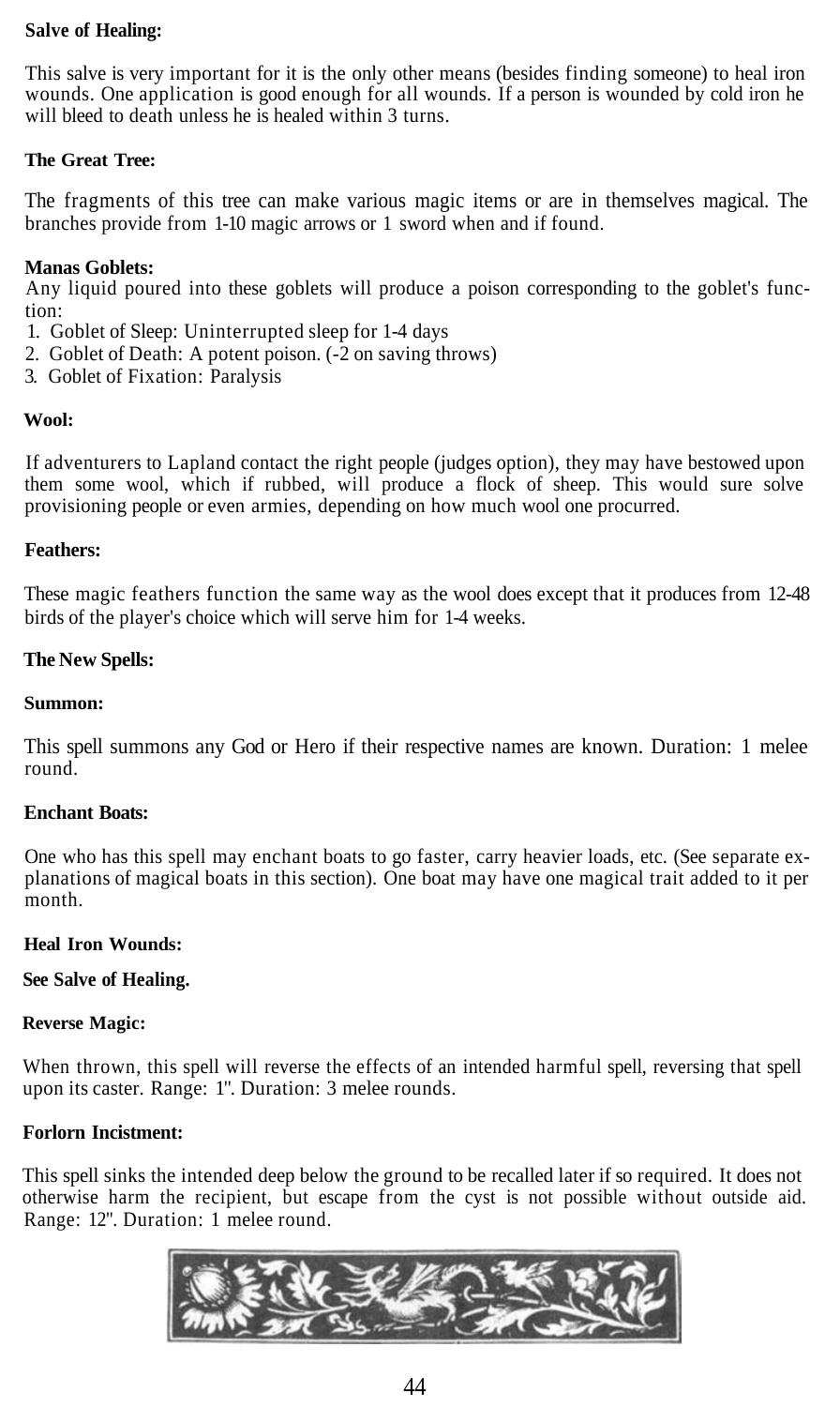# **ROBERT E. HOWARD'S HYBOREA**

# *Note: This mythos has no Psionic Abilities.*

Conan's world is very real in that Robert E. Howard went to great lengths to limit his magic and sorcery to firm up the believability of his stories. The Gods of his world are of many types and go from one extreme to the next in working, or leaving alone, mankind.

# **CONAN**

| Armor Class — As a normal man | Alignment: Neutral          |
|-------------------------------|-----------------------------|
| Move: 12"                     | Magic Ability: None         |
| Hit Points: 117               | Fighter Ability: 15th Level |

Strength: 18; Exceptional Strength: 100%; Intelligence: 16; Wisdom: 10; Constitution: 17; Dexterity: 18; Charisma: 15.

This mighty fighter of the 15th level also has thieving abilities of a 9th level thief as per **Greyhawk.** His animal instincts make it almost impossible to surprise him (roll of "1" on 12 sided dice) and his unusually keen perception allows only the most clever of traps to entangle him. With the new **Greyhawk** rules he receives a plus 4 on hit probability and a plus 6 on the damage he does. He opens all doors, and wizard-locked ones on a roll of 1-3, his thief abilities allow him to open locks 75% of the time, remove traps 70% of the time, pick pockets and move silently 75% of the time and hide in shadows 65% of the time.

## **CROM**

| Armor Class — 4 | Magic Ability: (See Below)  |
|-----------------|-----------------------------|
| Move: 18"       | Fighter Ability: 20th Level |
| Hit Points: 300 |                             |

Conan's diety, a grim savage human type presides over a great hall in the high mountains filled with powerful fighters. He hates any form of weakness and to call on him in this state is to bring dooms instead of help. He has the power to teleport and fights as a Storm Giant. He wears plus 4 armor and uses a plus 3 sword.

#### **MITRA**

| Armor Class $-4$ | Magic Ability: 40th Level   |
|------------------|-----------------------------|
| Move: 18"        | Fighter Ability: 10th Level |
| Hit Points: 300  |                             |

God of the Hyborians, this being has no known form, but his worshipers like to present him as a perfectly formed human male. Mitra is a 40th level magic/cleric type and uses the astral spell with no range limitation. He uses plus 3 armor and shield in battle and a plus 4 sword of cold.

## **SET**

The God of darkness and the Lord of Shadows. This being is wholly dedicated to evil. Take the information from the Egyptian section for his powers.

# **ASURA**

| Armor Class $-3$ | Magic Ability: 20th Level   |
|------------------|-----------------------------|
| Move: 18"        | Fighter Ability: 10th Level |
| Hit Points: 275  |                             |

Asura is able to polymorph himself into any of the human types of the world. He can use spells as a 20th level magic user/cleric and he will in times of need (judge's option) dispel any magic sent at his priest or worshipers. When fighting hand to hand, he uses a spear of light that hits as a plus 3 spear for 8 dice (6-sided).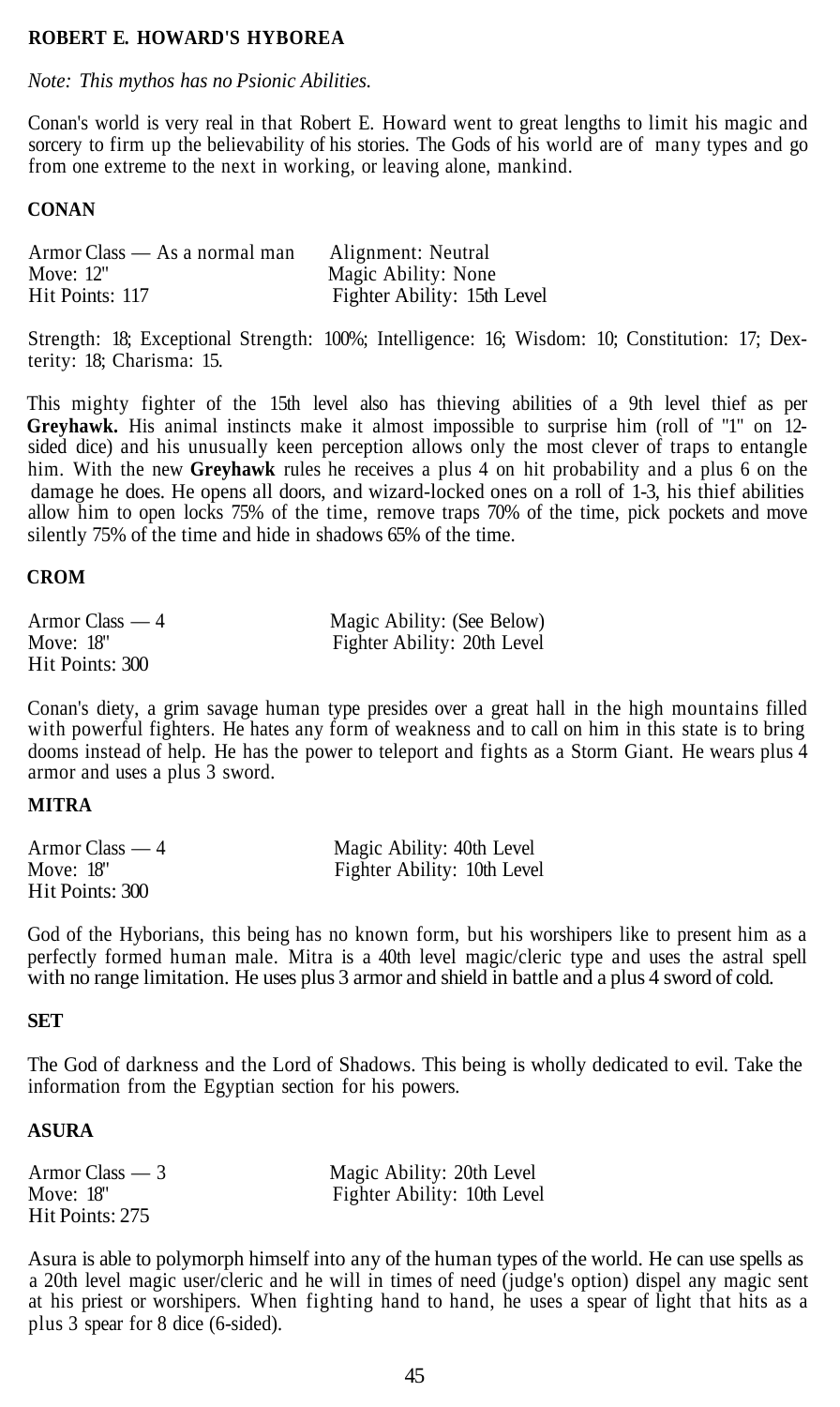## **TSATHOGGUS**

Hit Points: 275

Armor Class — 4 **Magic Ability: (See Below)**<br>Move: 12" Fighter Ability: 10th Level Fighter Ability: 10th Level

Tsathoggus is a diety with a frog's head and a man's body. It has 7 eyes and the power to animate its statues in any of its temples. This God is very fond of human sacrifices and will animate a statue in a temple at any opportunity to get one. He drains energy levels at the rate of 3 per turn no saving throw applicable.

#### **HANUMAN THE ACCURSED**

| Armor Class $-1$ | Magic Ability: None             |
|------------------|---------------------------------|
| Move: $10"$      | Fighter Ability: As Storm Giant |
| Hit Points: 200  |                                 |

Hanuman assumes a giant ape form when appearing on earth and strikes as a Storm Giant. His ancient religion of the East requires human sacrifices.

#### **YEZUD**

| Armor Class $-3$ | Magic Ability: (See Below)  |
|------------------|-----------------------------|
| Move: $16"$      | Fighter Ability: 12th Level |
| Hit Points: 225  |                             |

Yezud is a giant black spider able to consume energy levels, as does Stormbringer, and use all the powers of a phase spider. Its evil priests keep it in human sacrifices and for this is supplies them with tiny hand-size pearls.

These black pearls, upon a mental command, will turn into a poisonous spider, biting for 2 dice (10-sided) of damage. These pearls are usually placed in the center of a piece of jewelry that the priests give to high officials and other people of importance.

#### **BLOOD STAINED GOD**

| Armor Class — 3 | Magic Ability: None            |
|-----------------|--------------------------------|
| Move: 8"        | Fighter Ability: As Iron Golem |
| Hit Points: 250 |                                |

The God appears as a golden idol encrusted with red jewels that appear to be of great value. The being stands about 8 feet tall and seems to be made of gold. Only plus 3 weapons or better affect the monster and it is totally unaffected by magical spells. This deity will take its own sacrifices as it animates the idol and throws any greedy robbers into a chasm in its temple.

#### **YAMA**

| Armor Class $-3$ | Magic Ability: (See Below)      |
|------------------|---------------------------------|
| Move: $24"$      | Fighter Ability: As Stone Golem |
| Hit Points: 300  |                                 |

Yama can only manifest himself in the form of a huge, 60 foot tall, green stone idol of a man with many arms. The God can hypnotize 1-50 beings into motionlessness within 50 yards of its body (no magic saving throw applicable) and the only effective way to kill the God is to kill the summoning evil high priest. It has 8 arms that strike for 3-30 points of damage per arm.

*Note: There are other deities mentioned, but never explained: Bel God of Thieves, Old Ones, Jullah, Golden Peacock. Erlik, Macha, Lir. Baal, Malach, Ahriman. Ishtar, Xotli, Pteor, Decketo, Badb, and Tanil. Manannan was mentioned, has a deity and I am sure that the Celtic God of the same name can be used in this case. The Viking Gods were mentioned and these are dealt with in another section.*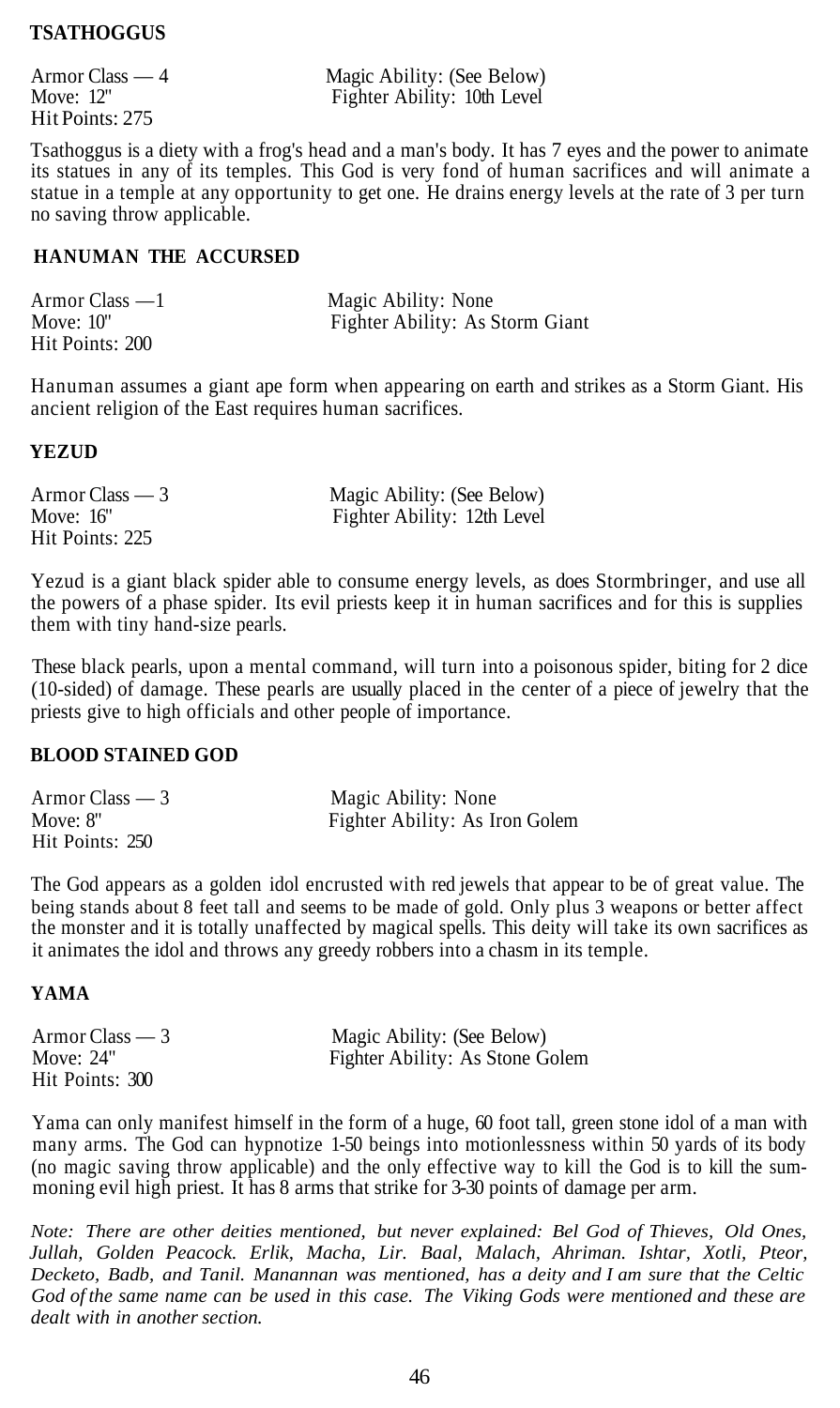# **PRIEST KING OF SET**

Armor Class — As a normal man Magic Ability: 30th Level Move: 7" Fighter Ability: 10th Level Hit Points: 63

Strength: 11; Intelligence: 18; Wisdom: 16; Constitution: 17; Dexterity: 12; Charisma: 11.

Thrgra Khotan, an evil wizard of the 30th level and an evil high priest of the 15th, was a bitter enemy of Conan. Khotan was able to call on Minions of Set to aid him. (Minions dealt with in another section).

# **THOTH AMON**

Armor Class — As a normal man Magic Ability: 20th Level Move: 8" Fighter Ability: None Hit Points: 56

Strength: 6; Intelligence: 17; Wisdom: 8; Constitution: 14; Dexterity: 12; Charisma: 9.

A wizard of the 20th level and an enemy of Conan, he had a ring of great magical power famed throughout the world.

#### **TOTH AMON'S RING**

A copper colored ring in the shape of a coiled serpent with 3 coils biting its tail. When in possession of this evil artifact, the magic user of the 10th level or more will raise 10 levels in experience. This ring would be valued by a jeweler at 4 copper pieces and when using a detect magic on it, none is shown. If the ring is put on by a magic user of less than the 10th level it acts as any artifact of an opposite alignment.

#### **KHITAN ASSASSINS**

Treat as assassins as per **Blackmoor.**

#### **THE BLACK SEERS**

Armor Class — As a normal man Magic Ability: (See Below) Move: As a normal man Fighter Ability: None

Hit Points per magic user

Tall men with shaven heads and a definite vulture look about them, these evil magic users live high in the mountains. From the second level onwards these magicians can cast illusions and hypnotize and from the 4th level onwards they are able to animate objects which they place all over their castles.

#### **EPEMSTREUS THE SAGE**

| Armor Class — ethereal | Magic Ability: (See Below) |
|------------------------|----------------------------|
| Move: $24"$            | Fighter Ability: None      |
| Hit Points: None       |                            |

Epemstreus was a powerful sage entombed 1500 years before Conan was bom. He was able, with the help of the Gods of Law and Neutrality, to contact Conan and advise him. If anyone is foolish enough to attack him treat him as a 40th level liche as per **Greyhawk.**

### **PICTISH SHAMAN**

Armor Class — As any normal man Magic Ability: (See Below) Move: 12" Fighter Ability: 6th Level Hit Points: as any cleric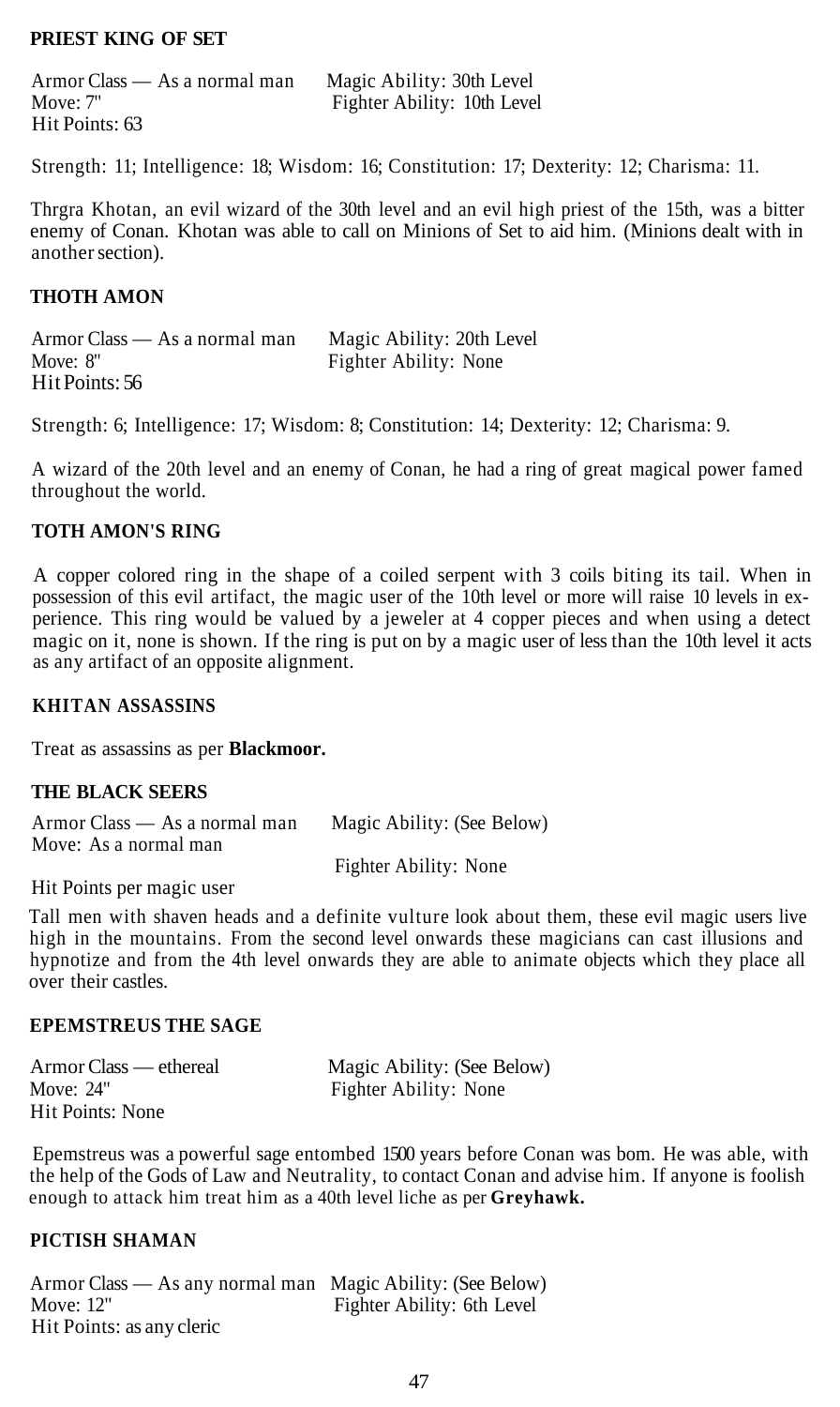These evil priests of the savage Pict race are only vaguely dealt with in the stories; treat them as Lamas per  $D \& D$ . They have one special power, the ability to make a captured foe exchange minds with a snake. This takes a day's preparation and the light of the full moon to accomplish. There is never more than one of these to a village of 800.

# **PRIESTS OF THE GOLDEN PEACOCK**

As a cleric

These evil priests never rise higher than Bishop as per D&D. They have the power from the third level on to hide in shadows as a master thief.

# **GIANT SLUG**

As per **Greyhawk.**

## **DEMON OF THE BLACK HANDS**

This is a triple strength Invisible Stalker.

#### **MOUNTAIN APES**

As per Ogres in **D&D**

# **BRYLUKAS**

| $Armor Class - 1$ | Magic Ability: None         |
|-------------------|-----------------------------|
| Move: 12/18       | Fighter Ability: 10th Level |
| Hit Points: 50    |                             |

Described as creatures neither man nor beast nor demon, but a little of all three: having near human intelligence, bestial cravings for human blood, and supernatural powers of endurance. These creatures appear as gargoyles, but that's where the resemblance ends. They have the strength of a hill giant with the intelligence to attack the strongest member of any party first. A strong light as in a light spell or pyrotechnics will cause the Brylukas to go blind for 1-4 turns and in this condition they will always retreat.

## **THAUG THE DEMON**

| Armor Class — 2 | Magic Ability: None         |
|-----------------|-----------------------------|
| Move: $9"$      | Fighter Ability: 10th Level |
| Hit Points: 70  |                             |

Thaug is a 10 feet tall frog-like being with very large extended eyes and long fangs that naturally like to eat human flesh. He bites for 7 (8-sided) dice of damage and is able to sense anything invisible.

## **OLLAM-ONGA**

Triple strength Zombie as per **D&D,** but with full intelligence.

## **KRAKEN**

| Armor Class $-2$ | Magic Ability: (See Below)  |
|------------------|-----------------------------|
| Move: 18"        | Fighter Ability: 15th Level |
| Hit Points: 100  |                             |

The Kraken comes to us fully described in A. Meritt's **Dwellers in the Mirage.** It is a giant octopus which is able to live on the land. This creature must be called from another dimension where it is imprisoned, and is constantly trying to leave. It feeds on human souls/energy levels and if the victim doesn't make his or her magic saving throw all his levels are drained. He can be called on by any evil priest knowing the spell.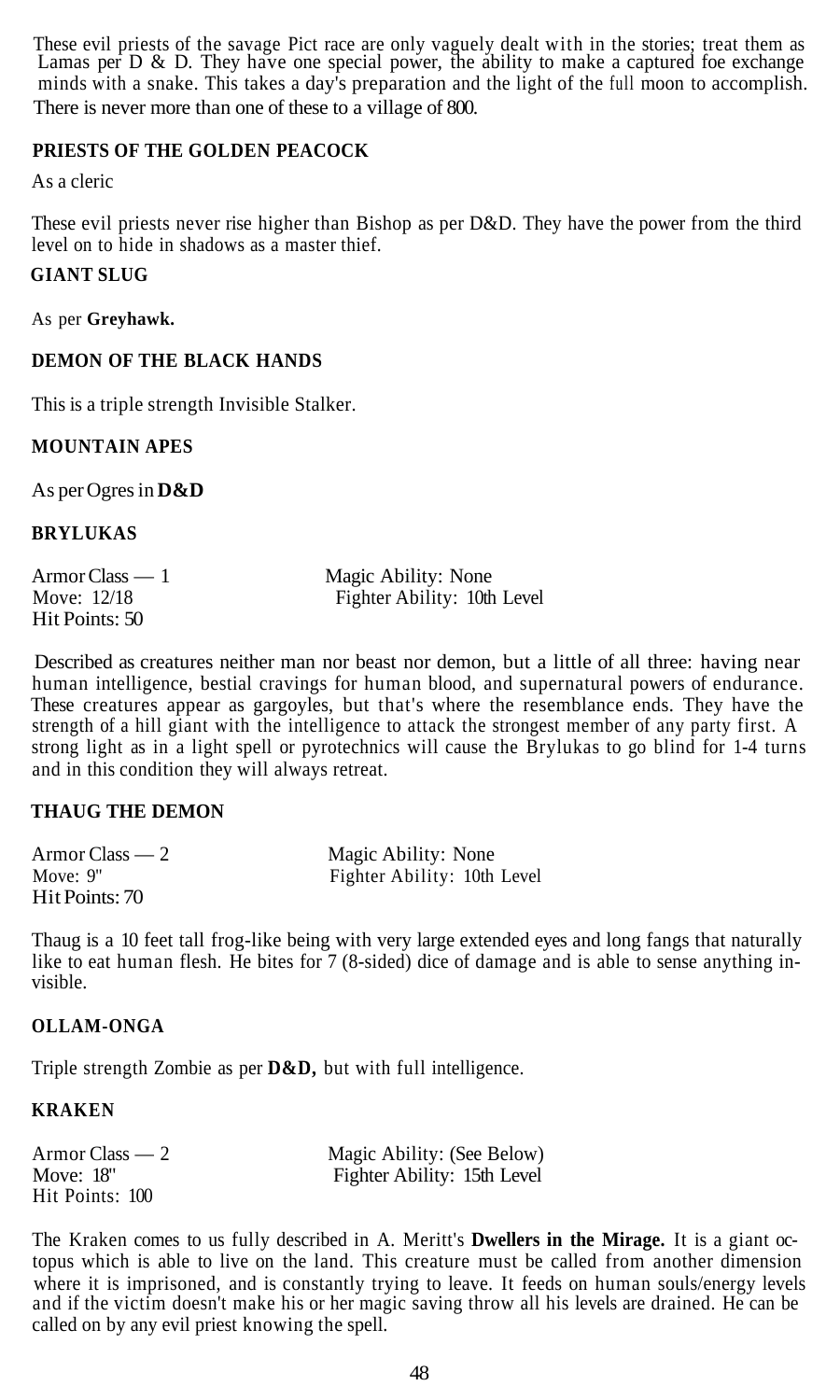## **RED SHADOWS**

As in **Greyhawk** these are "Shadows," but with the difference that these creatures can transmit information to a controlling master.

# **DRAGON LIZARD**

Treat as a Crocodile of **Greyhawk,** with 3 times the power.

# **KHOSATRAL KHEL THE DEMON**

In the form of a large man completely impervious to all earthly forces, this being was only affected by a knife made out of a falling star. Treat this being as an evil 20th level priest/wizard. Within 10 yards of the knife he has no magical ability, when hit with it he dies, and placing the knife in contact with his body and not stabbing causes the being to become unconscious until the knife is removed.

## **GHOULS OF YANAIDAR**

As Ghouls of **D&D,** but double the number usually appearing.

# **FROST GIANTS**

As in **D&D,** but these are much more intelligent.

## **ICE WORM**

Treat as a purple worm of D&D except for his special power. Within 10 feet of it, a hypnotic power causes a victim not making his magic saving throw to walk calmly into the mouth of the worm.

# **HEART OF AHRIMAN**

Device of great power able to work over any distance, which acts as an antimagic shell for 6 persons. It appears as a heart shaped gem, with a golden glow when in use.

#### **CHEST OF ZORATHUS**

A treasure chest made to be unbreakable. To open it an involved process must be gone through. It is necessary to press the 7 small skulls on the rim, one at a time, then press the head of the dragon, then press the sphere held in its claws. If the user doesn't know of the poison fang in the dragon's head he will die as the poison is so strong that no saving throw is given.

# **GIANT CARVED SERPENTS**

These are found in many of the stories always with the fear that they will animate themselves when the things they are guarding are disturbed.

# **WELL OF SKELOS**

A bottomless well found in the ruins of a city in the desert famed for the riches that an ancient race threw in.

## **VAMPIRE GORGON OF AKHLAT**

A female demon with the powers of a vampire of **D&D,** that used a large red mask with a magic gem in the center. This gem turned beings into stone as she drained the energy levels from them, no magic saving throw given.

#### **GIANT MAGNETS**

These are commonly found in wizards' rooms and are perfect when a savage warrior in plate mail comes charging in wanting the poor magic user's life.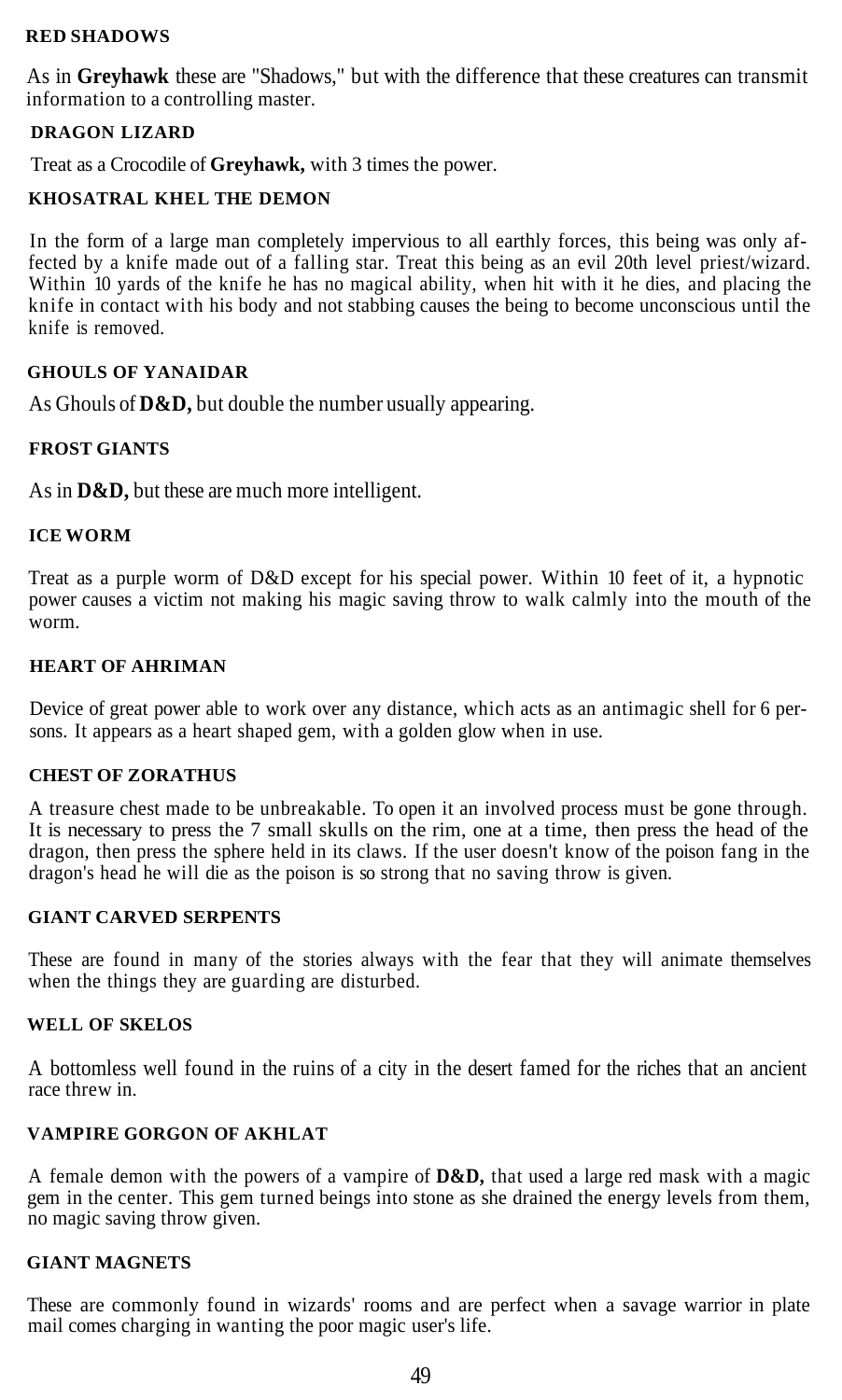# **STAR OF KHORALA**

This gem, set in a ring, gives anyone wearing it power over the opposite sex as a human control ring, no saving throw given.

# **FLAME KNIVE**

This symbol of the "hidden assassins" can be found cut into any of their victims.

# **BOOK OF SKELOS**

This rare volume combines the knowledge of the "Manual of Puissant Skill at Arms, Manual of Golems, Manual of Quickness. Book of Exalted Deeds, Book of Infinite Spells, and a Tome of Understanding" as per **Greyhawk.** This work will never disappear.

# **PURPLE LOTUS**

In powder form, one of these flowers induces a deep sleep which can last 1-12 days depending on the die. There is no saving throw for this dust.

## **ORICHALCUM**

Magic metal of Atlantis, this metal is used in any summoning spell. It acts as a Rod of Rulership on the being summoned. When the being has completed its task the metal will turn to silver and be useless for magical purposes.

## **DRAGON SHIPS**

A sailing ship in the form of a winged dragon. The wings of the ship are the sails, the front talons are used in grappling, the nostrils of the dragon shoot a type of greek fire, and the long neck and head serve as a boarding platform. In all things pertaining to sailing treat this vessel as a large galley with twice the speed.

## **GOLDEN SERPENT BELT**

One of the few magic items Conan used to fight his enemies, this time they were the Black Seers. The belt puts up an antimagic shell and dispels any lesser beings summoned with spells of the 7th level or under.

# **CLAW OF NERGAL**

An evil artifact of great power used to cast spells that take over the mind. It can affect only one being at a time over any distance if the being fails to make his saving throw.

## **COBRA CROWN**

A mind control device able to work on 1-1000 beings at once. The wearer cannot be surprised and can read minds at any distance.

# **YARA'S GEM**

A gem that shoots 100 points of heat damage, with an effective range of 25 yards, every full turn.

# **BLACK LOTUS**

Powder made from one of these flowers strikes the inhaler dead, no saving throw applicable. One flower will kill one being human or monster.

# **DREAD SCEPTRE OF MUNTHASSEM KHAN**

A Staff of Commanding from **D & D,** but this works through crystal balls, clairvoyance spells, and a gem of seeing.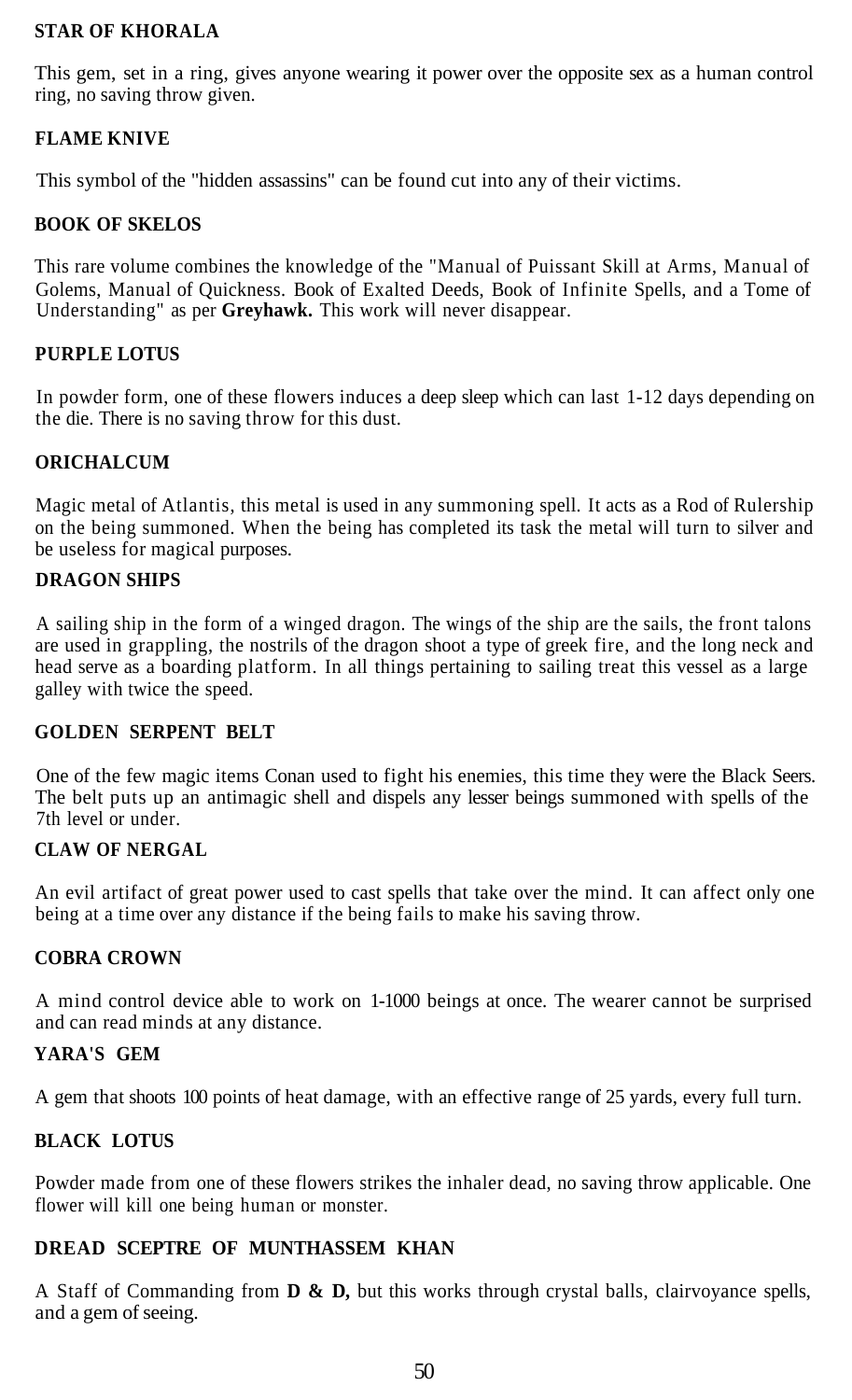### **HEART OF TAMMUZ**

A lawful artifact used to counter the effects of the Claw of Nergal. With this, the user can undo the action of the claw without knowing who the claw affected, merely by bringing the Heart within 500 yards of a victim.

# **PICTISH BAG OF DEMONS**

A magical device that summons 10-100 creatures from its interior. It is 16" by 30" and sealed with beeswax. These demons are half man half bird with 35 hit points. They are as strong as a Fire Giant and they will not attack anything lying flat on the ground.

#### **PURPLE LOTUS**

This powder, when mixed with any type of liquid and taken into the system through drinking or puncture of any type, causes instant paralysis. One flower makes one application which paralyzes for 1-12 days.

#### **MIRROR OF LAZBEKRI**

5 feet wide and 4 feet tall, this device appears as a broken jagged mirror, but when a magic user concentrates into it, it acts as a Gem of Seeing as per **Greyhawk.** The only difference is that others may look at the same time.

#### **RING OF RAKHAMAN**

A small ring made out of a strange dull blue metal. It's covered completely in hieroglyphs with a seal in a rhombic shape on top. The wearer of this ring, no matter what class, can defeat any summoned monster of the 8th level or less with one punch of the ringed hand. Summoned creatures will include Djinns. Efreets, Elementals, and those summoned in Monster Summoning spells.

#### **YELLOW LOTUS**

Powder made from one of these flowers causes a light unconsciousness from which the inhaler can easily be awakened by a loud noise or a sharp slap. Powder from 2 causes death.

#### **WHITE PUFF BALL SPELL**

This spell was used by the highest wizards of the Black Seers. It appears as a group of smoke clouds floating to the ground traveling at 15" per turn. Contact with anyone of the 30 clouds causes instant disintegration. The Seers are able to control these balls as a cloudkill spell.

### **OCTOPUS DEMON**

| Armor Class $-1$ | Magic Ability: None         |
|------------------|-----------------------------|
| Move: 8"         | Fighter Ability: 10th Level |
| Hit Points: 45   |                             |

Land creature with short stubby tentacles standing about 4 feet tall with its body appearing to be a mass of jelly having a fanged head in the center. Its tentacles hit for 3 dice (six sided) of damage, it has 8 of them.

#### **VAMPIRE VINE**

| Armor Class — 8 | Magic Ability: (see below)  |
|-----------------|-----------------------------|
| Move: $0$       | Fighter Ability: 10th Level |
| Hit Points: 50  |                             |

A vine with pointed leaves, crimson blossoms, and the ability to plant itself in the most severe environments. It grabs its victims and immediately begins to suck the blood out of them. This plant goes one step further in its play for survival in that it puts the victims in a stasis which keeps them alive. The plant can keep up to 4 beings at the same time.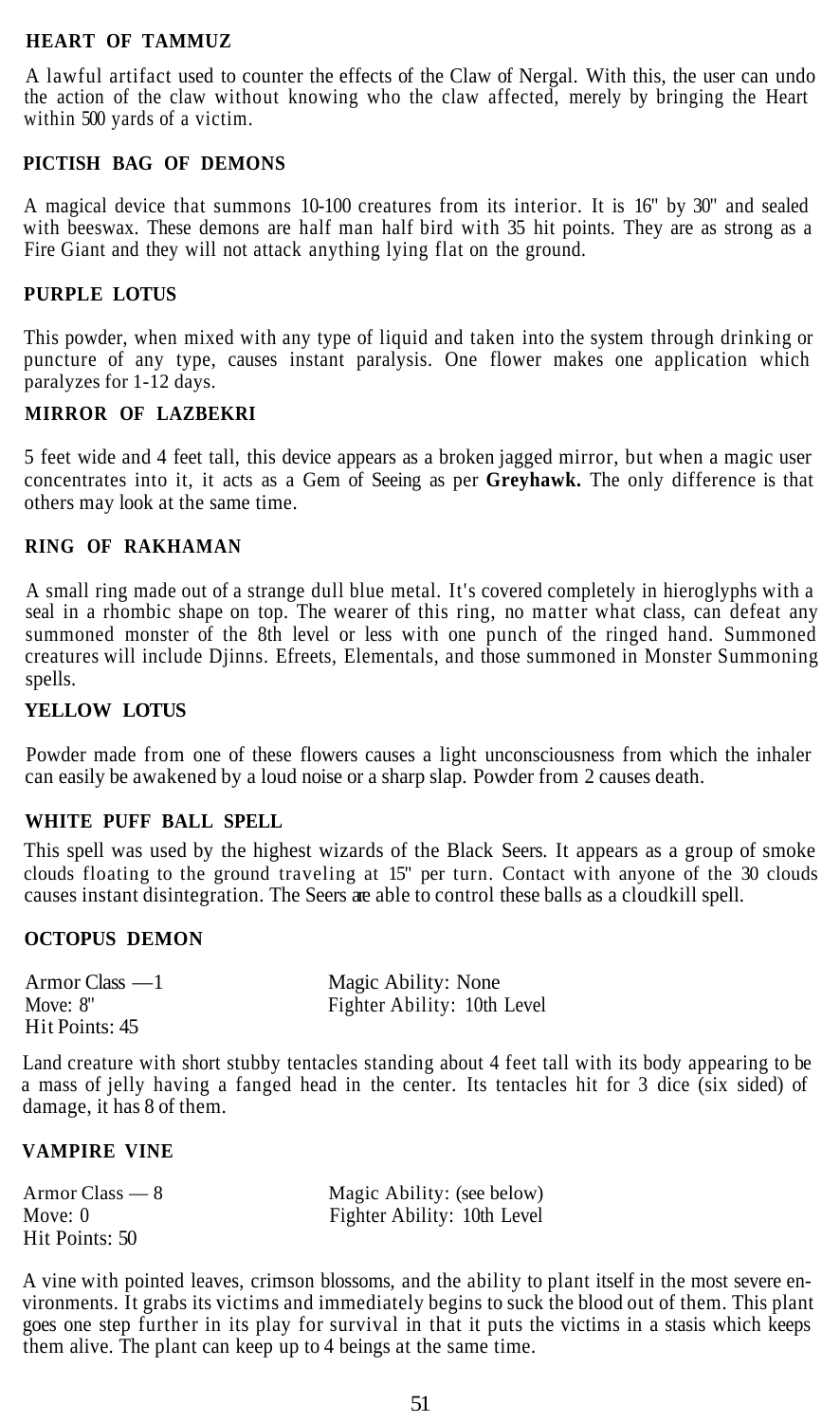# **YAG-KOSHA**

Hit Points: 100

Armor Class — 2 Magic Ability: 30th Level<br>Move: 9/18 Fighter Ability: 8th Level Fighter Ability: 8th Level

Creature with the body of a man, the head of a small elephant, and the wings of a gargoyle. It is green in color and has the power of a 30th level wizard.

# **CURSE OF LARSHA**

A gelatinous cube as per **Greyhawk.**





# **ELR1C AND THE MELNIBONE STORY LINE:**

*Note: Unless otherwise noted. Psionic Ability is Class 6*

## **ELRIC**

Armor Class — As per normal man — Alignment Chaos

Magic Ability: 19th Level Move: 8" Fighter Ability: 10th Level Hit Points: 45 Psionic Ability: Class 5

Strength: 9; Intelligence: 18; Wisdom: 17; Constitution: 8; Dexterity: 17; Charisma: 18.

Elric's being an albino causes him to be very weak and he must use artificial means to supplement his strength and constitution. He is a wizard of the 19th level and a fighter of the 10th. He employs a great many spells of an unusual nature as he has the studies of all his ancestors works in things magical to draw upon. He possesses 2 magical devices of great power that enable him to survive in a world very hard for his sort to live in.

## **RING OF KINGS**

This large ring made out of a single rare Actorious gem has 3 main functions. The ring acts as a ring of many spells storing, in which Elric can place any spell or spells he wishes. The ring is an opener of dimensional doors (gates) from which he is able to call on rulers of every type of earthly creature. The ring resembles the Rod of Rulership, as per **Greyhawk,** in that he can, after calling on these beings, ask for their assistance and expect to get it.

#### **STORMBRINGER:**

Chaotic in nature, this sword has an intelligence of 12 and an ego of 12, is plus 5 when hitting, in the presence of Mournblade is as a Dancing Sword, and drains energy levels.On a roll of 11-20 it will drain all the energy levels from a being if it hits, with a roll of  $\tilde{7}$ -10 allowing it to drain onehalf of the energy levels if it hits. The energy levels gained from the battle are transferred to Elric giving him an 18 strength, and a 100% on his exceptional strength. It also adds to his hit points by the method of rolling the proper die for the type of being hit. If a magic user is hit roll a 4 sided die and multiply the number gotten by the levels the magic user has. The same is done for all other classes and creatures. The sword becomes sated after draining off 300 energy levels, in which case after 10 melee turns Elric reverts back to his former strength and hit points. This sated state lasts for 50 full turns, at the end of which the sword will take another 300 levels.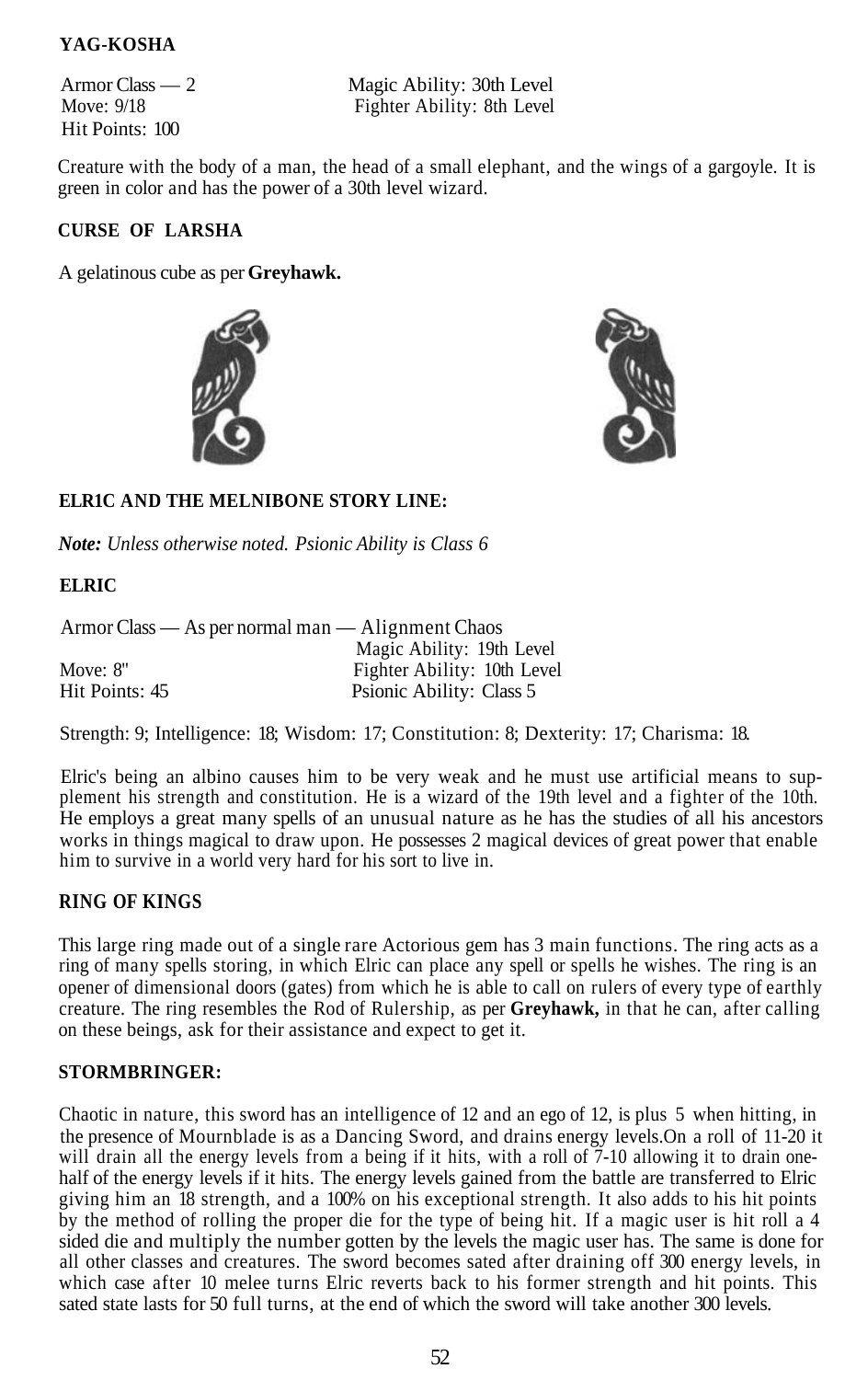## **MOONGLUM**

| Armor Class — As a normal man | Alignment Neutral           |
|-------------------------------|-----------------------------|
| Move: $12"$                   | Magic Ability: None         |
| Hit Points: 57                | Fighter Ability: 11th Level |
|                               | Psionic Ability: Class 6    |

Strength: 17; Intelligence: 11; Wisdom: 9; Constitution: 17: Dexterity: 18; Charisma: 15

Friend of Elric, this fighter of the 1lh level is also a thief of the 7th. He uses no magic weaponry, but his unusual fighting ability makes it impossible for anything less than a 9th level fighter to get past his guard. It should be mentioned that fear of Stormbringer makes most of their enemies attack Elric. giving Moonglum many openings at unguarded foes.

### **YYRKOON**

| Armor Class — As a normal man | Alignment: Chaos            |
|-------------------------------|-----------------------------|
| Move: $12"$                   | Magic Ability: 18th Level   |
| Hit Points: 95                | Fighter Ability: 15th Level |
|                               | Psionic Ability: Class 4    |

Strength: 16; Intelligence: 17; Wisdom: 13; Constitution: 17; Dexterity: 15; Charisma: 18

Elric's cousin, this evil 18th level wizard/15th level fighter, always tries to undermine the power of Elric. He uses a twin to Stormbringer called Mournblade. Yyrkoon can also use many unusual spells which his own ancestors have developed.

# **THELES KAARNA**

| Armor Class — As a normal man | Magic Ability: 15th Level |
|-------------------------------|---------------------------|
| Move: $9"$                    | Fighter Ability: None     |
| Hit Points: 44                | Psionic Ability: Class 6  |

Strength: 12; Intelligence: 17; Wisdom: 11; Constitution: 17; Dexterity: 15; Charisma: 7.

An evil Pan Tangian wizard of the 15th level, this man was able to call upon demons, elementals of unusual power, and Gods from other dimensions to aid him.

## **ARIOCH**

| Armor Class — 2 | Magic Ability: (See Below)  |
|-----------------|-----------------------------|
| Move: $18"$     | Fighter Ability: 15th Level |
| Hit Points: 250 | Psionic Ability: Class 6    |

This God of Chaos was Elric's private guardian until in the last book Elric kills him. He has the powers of: ESP, Telekenesis of nonmagical objects, shapechange, use of an astral form over any distance, and use of all the other 1-7th levels spells as a 30th level wizard. Disdaining the use of armor in battle, he fights with a sword with the power of a Rod of Cancellation.

Those beings that are able to summon Arioch from his home dimension can pledge themselves to him; promising human sacrifices will have Arioch when the mood fits him (judge's option) come and aid the person or give them advice.

## **LORD XIOMBERG**

| Armor Class $-2$ | Magic Ability: (See Below)  |
|------------------|-----------------------------|
| Move: $18"$      | Fighter Ability: 15th Level |
| Hit Points: 250  | Psionic Ability: Class 6    |

This God appears on earth as a slim young girl. He can shapechange, has the strength of a Storm Giant, and can use all the l-4th level spells as a 15th level wizard.

Those pledging themselves the same way beings pledge to Arioch receive his aid (judge's option). There are other Gods of Chaos mentioned, but not dealt with in the stories. Those wishing in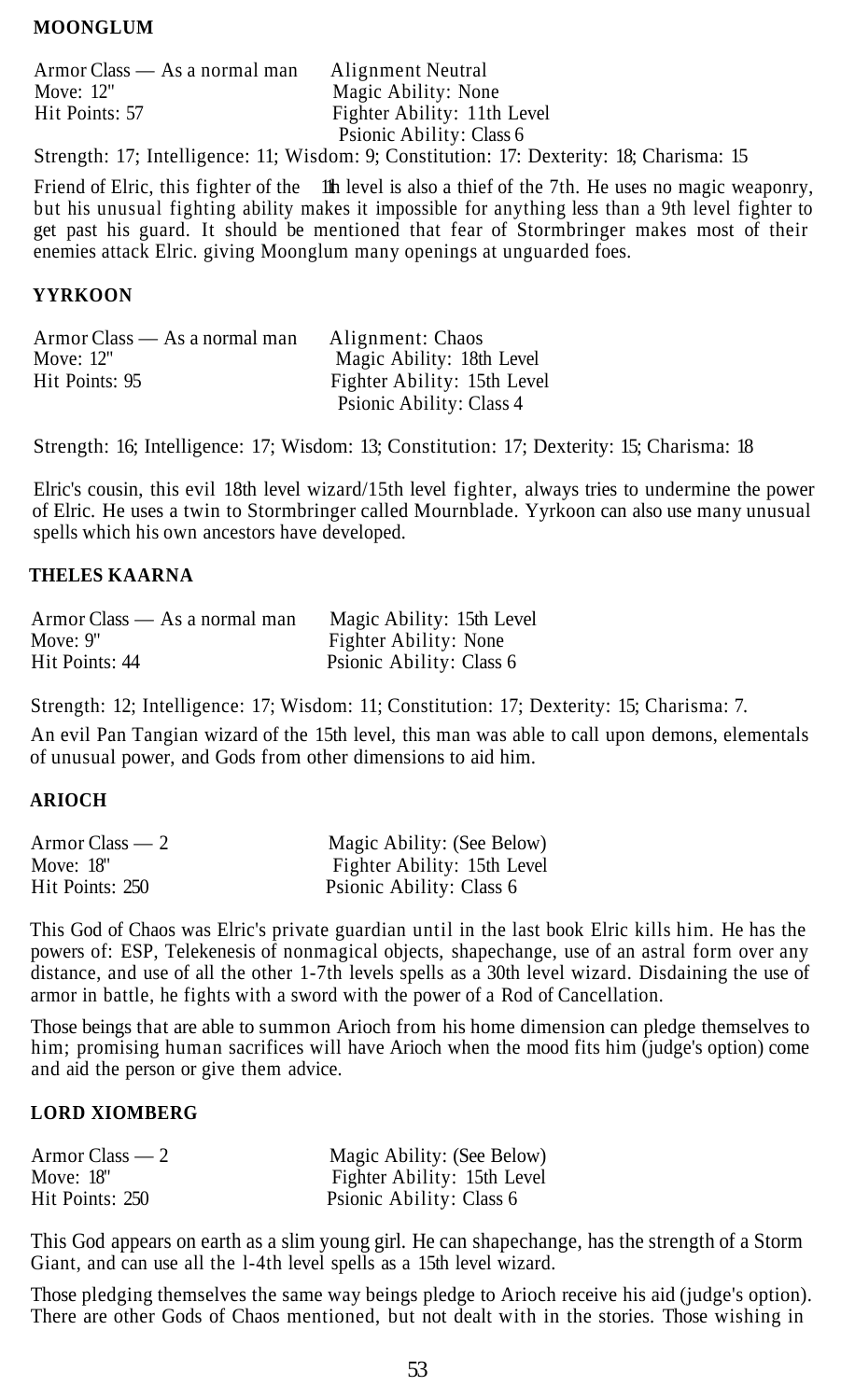their game to have these Gods must give them their own powers: Haborym, Balan, Maluk, Stortor the Old, Baloan, Marthim, Aesma. Alastor, Soebas, Verdelet, Nizilfkm, Balo the Jester, Checkalakh of the Flame Body.

The God of Chaos uses a symbol of many arrows radiating around a small circle, with all the arrows amber colored. The Law faction uses a single blood red arrow pointing upward.

The lawful Gods are even less described, with Donblas the Justice Maker the only one mentioned. They all appear as slim perfectly formed humans, dressed in beautiful silks and feather light armor, using slender weapons in battle.

## **ORUNLU**

| Armor Class — 4 | Magic Ability: None            |
|-----------------|--------------------------------|
| Move: 12"       | Fighter Ability: As Fire Giant |
| Hit Points: 41  | Psionic Ability: Class 6       |

Servant of the Gods, this creature is treated as a Fire Giant. It guarded the Dead Gods; Book, which was to contain great knowledge on all subjects. It turned out to be rather dry reading as it became dust at Elric's touch.

### **MORDAGZ**

| Armor Class $-4$ | Magic Ability: None             |
|------------------|---------------------------------|
| Move: $15"$      | Fighter Ability: As Storm Giant |
| Hit Points: 59   | Psionic Ability: Class 6        |

This being, a servant of Chaos, should be treated as a Storm Giant. It was his responsibility to guard the Shield of Chaos, a device proof against all the forces of Chaos. When using this device no blow, arrow, spell, or other magic item used by agents of Chaos will hurt the holder of the shield, but only if attacking from the front.

#### **FATE**

A being capable of looking like anything it wants. It was far beyond the power of the Gods of Law and Chaos. The only purpose in putting this being in a game format would be to give clues to the more powerful players thus having Fate make sure destiny was served.

#### **DEAD GODS**

Beings with godly attributes existing before the gods of Law and Chaos. Darnizhaan was the only one mentioned by name and no details were mentioned about him except to say that he was evil.

#### **MOUNTAIN GODS**

Beings with the attributes of Gods, they exist solely in the mountains and have rule over all mountain creatures. They are split among the Lawful & Neutral alignments.

#### **KAKATAL THE FIRE LORD**

| Armor Class — 2 | Magic Ability: (See Below)  |
|-----------------|-----------------------------|
| Move: 24"       | Fighter Ability: 15th Level |
| Hit Points: 189 | Psionic Ability: Class 6    |

An intelligent Fire Elemental, he is able to use all fire spells as a 30th level wizard. When this being is fighting hand to hand, he hits twice per melee turn for 5 (8-sided) dice of damage and he is the only fire elemental not affected by any amount of water. The heat of his body causes 8 (6 sided) dice of damage when within 2" of it and he can summon 1-10 of his kind whenever he wishes. There is no need for any type of fire when the special spell is known for summoning him.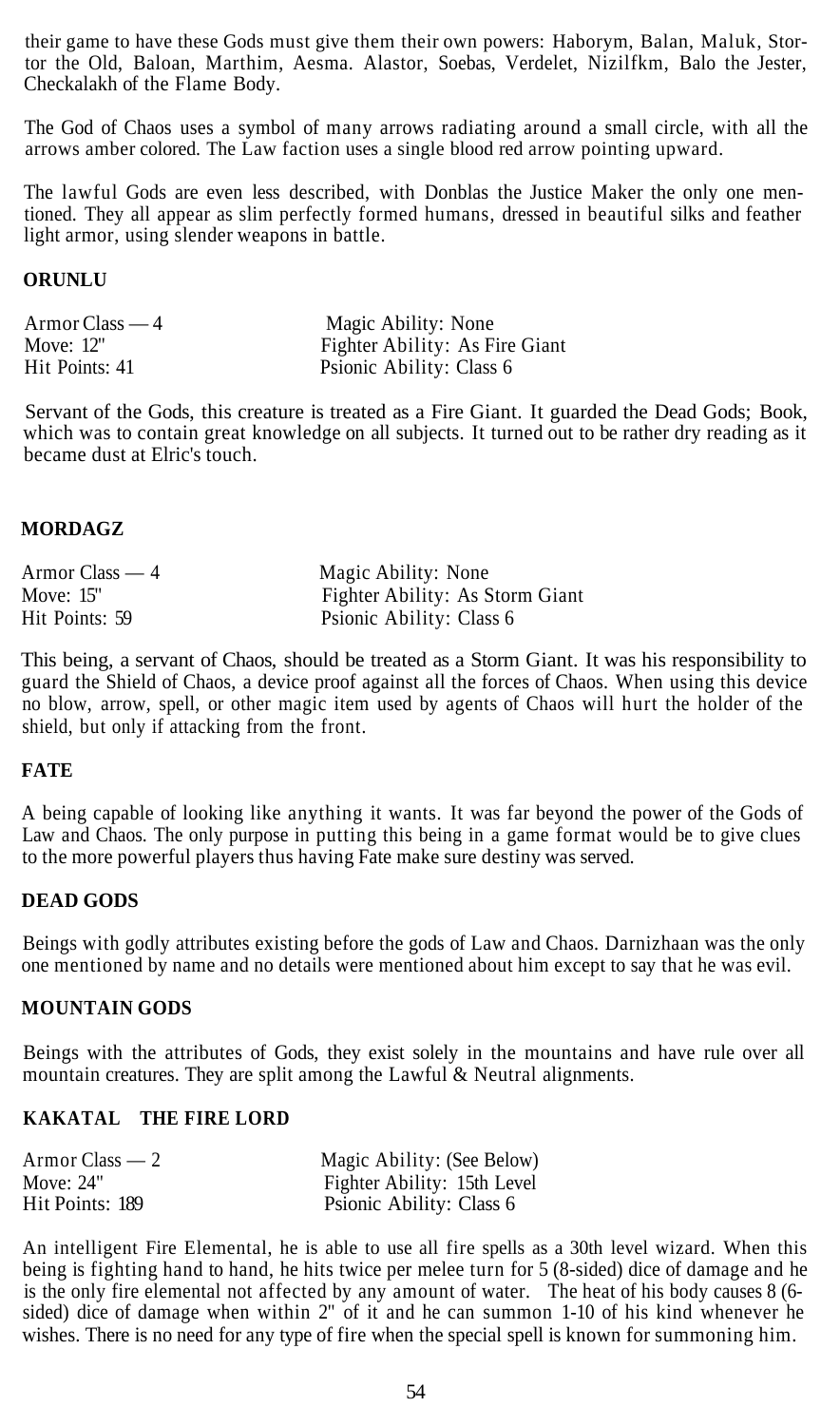## **STRAAASH LORD OF THE WATER ELEMENTALS**

Armor Class — 2 Magic Ability: (See Below) Move: 12 out of water, 36 in the water Hit Points: 189 Fighter Ability: 15th Level Psionic Ability: Class 6

An intelligent Water Elemental, he has the power to throw 2 water waves per melee turn, that hit for 8 (6-sided) dice of damage. He is the only Water Elemental not affected by heat in any way. Straaash hits as a double strength Water Elemental and can summon 3-18 of his kind in battle. There is no need for water when a being knows the spell to summon him.

#### **GROME LORD OF THE EARTH, KING OF THE LAND BELOW THE ROOTS**

| $Armor Class - 5$ | Magic Ability: (See Below)  |
|-------------------|-----------------------------|
| Move: 18"         | Fighter Ability: 15th Level |
| Hit Points: 235   | Psionic Ability: Class 6    |

An intelligent Earth Elemental, he can cross any body of water with no hesitation, hits for 11 dice (10-sided) of damage, and his battering ram effect will smash any portal, magical or otherwise. There is no need for earth when a being knows the spell to summon him.

#### **MISHA LORD OF THE WIND GIANTS**

| Armor Class $-1$ | Magic Ability: (See Below)  |  |
|------------------|-----------------------------|--|
| Move: 72"        | Fighter Ability: 15th Level |  |
| Hit Points: 189  | Psionic Ability: Class 6    |  |

Misha is an intelligent Air Elemental having the powers of all other members of his kind doubled. He is also not affected by anything launched in the air, and can summon 1-20 Air Elementals to aid him in battle.

## **MASTER TYPES**

These beings live in other dimensions called half-worlds. In these worlds every creature of earth has a ruler which is the most perfect specimen of his type. They are all neutral in alignment.

# **MEERCLAR LORD OF THE CATS**

| Armor Class $-2$ | Magic Ability: (See Below)   |
|------------------|------------------------------|
| Move: $30"$      | Fighting Ability: 15th Level |
| Hit Points: 132  | Psionic Ability: Class 6     |

A giant sabre tooth tiger, standing 20 feet tall and 30 feet long. Meerclar bites for 10 dice (10 sided) of damage, and each claw hits for 12 dice (6-sided), giving him 3 hits per melee turn. He is able to sense anything within the range of any feline, and can call on 1-100 tigers and 1-50 lions to do his bidding. This being, when called, will not appear himself; he will work through a cat on or near the area. If he is forced to come himself he will kill the caller.

# **HAAASHASSTAAK LORD OF THE LIZARDS**

| Armor Class $-3$ | Magic Ability: (See Below)  |  |
|------------------|-----------------------------|--|
| Move: $20"$      | Fighter Ability: 15th Level |  |
| Hit points: 197  | Psionic Ability: Class 6    |  |

A giant Tyrannosaurus Rex 60 feet tall. He bites for 75 points of damage and never misses. He is able to sense anything within the range of any lizard and while he is not intelligent in the sense that a human is intelligent, his instincts are so evolved that they perform much the same function. If, after calling him, the caller doesn't have the proper means to send him back he will eat the caller and then disappear. Returning him requires the power of 3 wishes.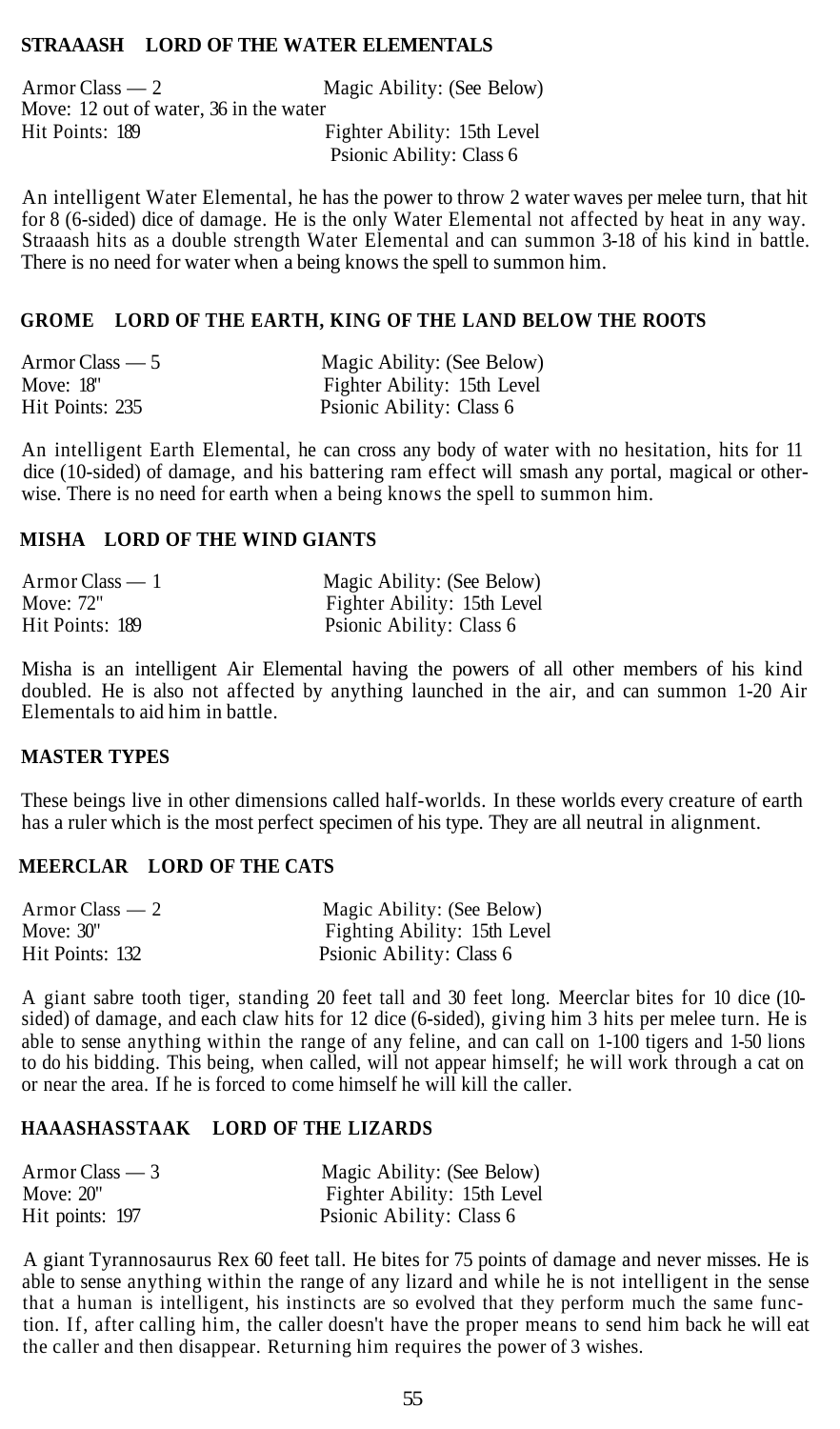### **ROOFDRAK LORD OF THE DOGS**

| Armor Class $-2$ | Magic Ability: (See Below)  |  |
|------------------|-----------------------------|--|
| Move: $18"$      | Fighter Ability: 15th Level |  |
| Hit Points: 97   | Psionic Ability: Class 6    |  |

Roofdrak appears as a giant wolfhound with an upright stance. He uses a mace in battle that hits for 15 dice (6-sided) of damage and he is able to sense anything within the range of a dog. He also can call on 1-100 dire wolves to aid him in battle.

#### **MURU-AH LORD OF CATTLE**

| Armor Class $-2$ | Magic Ability: (See Below) |  |
|------------------|----------------------------|--|
| Move: $12"$      | Fighter Ability: None      |  |
| Hit Points: 200  | Psionic Ability: Class 6   |  |

Muru-ah looks like a giant cow standing 20 feet tall and 19 feet long. He is totally pacifistic and its only function is being able to cure anything; death, sickness, wounds.

# **LILEET LADY OF THE BIRDS**

| Armor Class $-3$ | Magic Ability: (See Below)  |  |
|------------------|-----------------------------|--|
| Move: 18/96      | Fighter Ability: 15th Level |  |
| Hit Points: 176  | Psionic Ability: Class 6    |  |

Lileet is a 60 feet tall Condor with a wing span of 120 feet. She has the ability to sense anything seen by an avian type. Her beak strikes for 19 (6-sided) dice of damage and her wings beat for 10 (6-sided) dice. She can call on 1-100 of any type of predatory bird to aid her in battle.

#### **NNUUURRRR'C'C LORD OF THE INSECT FOLK, KING WITH WINGS**

| Armor Class — 3 | Magic Ability: None          |
|-----------------|------------------------------|
| Move: 12/72     | Fighting Ability: 20th Level |
| Hit Points: 124 | Psionic Ability: Class 6     |

A 40 foot tall mosquito with a wing span of 140 feet, this creature would fill any being with horror. Its stinger kills anything it hits no matter how tough the being or God. It hates to be called on and there is a 55% chance that it will kill the being calling it.

**ELENOIN** "a creature not of the half-worlds but another dimension"

| Armor Class $-1$ | Magic Ability: None         |
|------------------|-----------------------------|
| Move: 18"        | Fighter Ability: 10th Level |
| Hit Points: 75   | Psionic Ability: Class 6    |

Elenoin appears to be 6 feet tall women with flaming red hair and shark like teeth, They whirl swords over 5 feet long above their heads to deadly effect. Their fighting ability is that of a 10th level lord and they know no fear. They come in numbers from 10-1000 and stay after their task is completed.

# **GRAHLUK**

| Armor Class $-2$ | Magic Ability: None             |
|------------------|---------------------------------|
| Move: $16"$      | Fighter Ability: As Storm Giant |
| Hit Points: 113  | Psionic Ability: Class 6        |

Grahluks are mortal enemies of the Elenoin and will only appear from their home dimension in their presence. They appear as giant apes and have the strength of a Storm Giant. They use nets, shields, and ropes in battle and die after all the Elenoin are dead.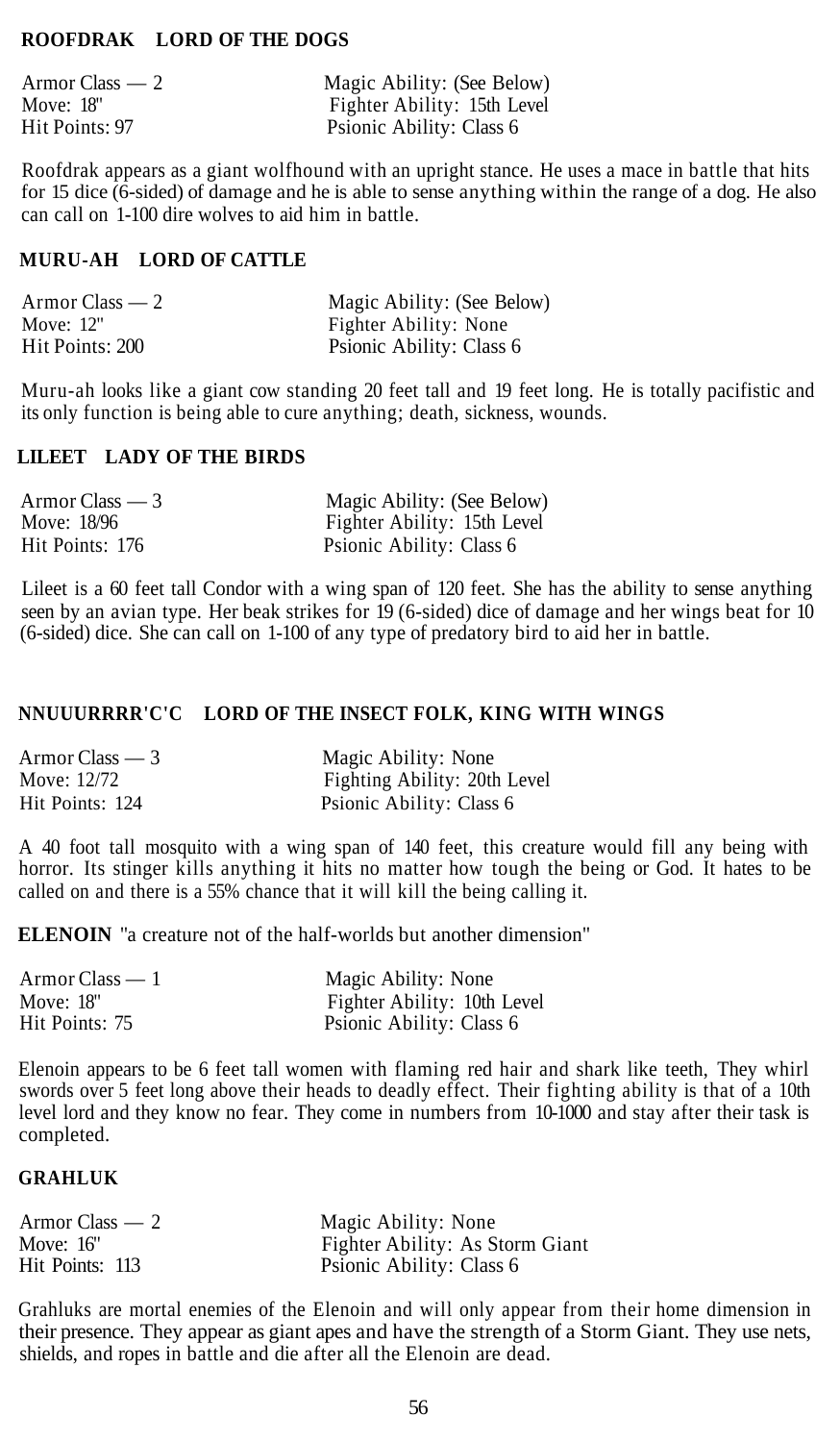## **PAN TANG WARRIORS**

Move etc. as men

An army of fighters all able to fight with the ability of a 10th level fighter. These humans never check moral and ride a 6 legged reptile which stands 15 feet tall and moves 20" per turn. **FIGHTING TIGERS OF TANG**

Hit Points

Armor Class — 4 Fighter Ability: As Tigers<br>Move: 19" Psionic Ability: Class 6 Psionic Ability: Class 6

These are 10 feet tall tigers able to bite for 4 (8-sided) dice of damage and claw for 3 (8-sided). They always appear beside the Pan Tang warriors, one to a mount.

## **MYYRRHM**

| Armor Class: As a normal man | Magic Ability: None        |
|------------------------------|----------------------------|
| Move: $12/24$                | Fighter Ability: 8th Level |
| Hit Points: 1-10 dice        | Psionic Ability: Class 6   |

Winged humanoids with hawk faces and a wing span of 10 feet. They use human swords and light armor giving them an armor class of 4. They are very fond of fighting in the air and do not like battling on the ground in the normal manner.

## **DRAGONS OF DRAGON ISLE**

#### As a red dragon of D&D

This reptilian race used in war by the Melnibonians was feared by all enemies of this race. They were able to spew forth a type of Greek fire almost impossible to put out. While they came in many colors they are still to be treated as mentioned above.

# **MIST GIANTS**

| Armor Class: 6     | Alignment: Chaos            |
|--------------------|-----------------------------|
| Move: 8"           | Magic Ability: None         |
| Hit Points: 6 dice | Fighter Ability: 10th Level |
|                    | Psionic Ability: Class 6    |

8 feet tall and almost as broad, these creatures are semi-intelligent and able to tell when best to attack. They have yellow eyes at the top of their body, having no head. It fights with 4 arms, striking for 3 dice (6-sided) of damage per arm and the lower portion of its body forms a giant snaky mass that slithers over the tops of bogs and water, easily supporting the more massive body. Its skin gives it invisibility in the dense fogs of the marsh areas, as it is chalky grey.

## **DHARZI HUNTING DOGS**

| Armor Class — 3    | Alignment Chaos             |
|--------------------|-----------------------------|
| Move: 16"          | Magic Ability: None         |
| Hit Points: 4 dice | Fighter Ability: As Monster |
|                    | Psionic Ability: Class 6    |

Created by a long dead race of wizards, these animals arc half bird and half dog. They have the legs and body of a wolf hound and the talons and head of a hawk. These creatures are faultless trackers, able to follow a scent days old. They normally travel in packs of 5-30 and when fighting bite for 3-18 points of damage.

# **CLAKARS**

| $Armor Class - 8$  | Alignment: Chaos            |
|--------------------|-----------------------------|
| Move: $6/18$       | Magic Ability: None         |
| Hit Points: 8 dice | Fighter Ability: As Monster |
|                    | Psionic Ability: Class 6    |

Winged apes, these creatures are perfect passage guards. They hit with 2 club like paws for 4 dice (8-sided) of damage per paw, and are fearless in battle.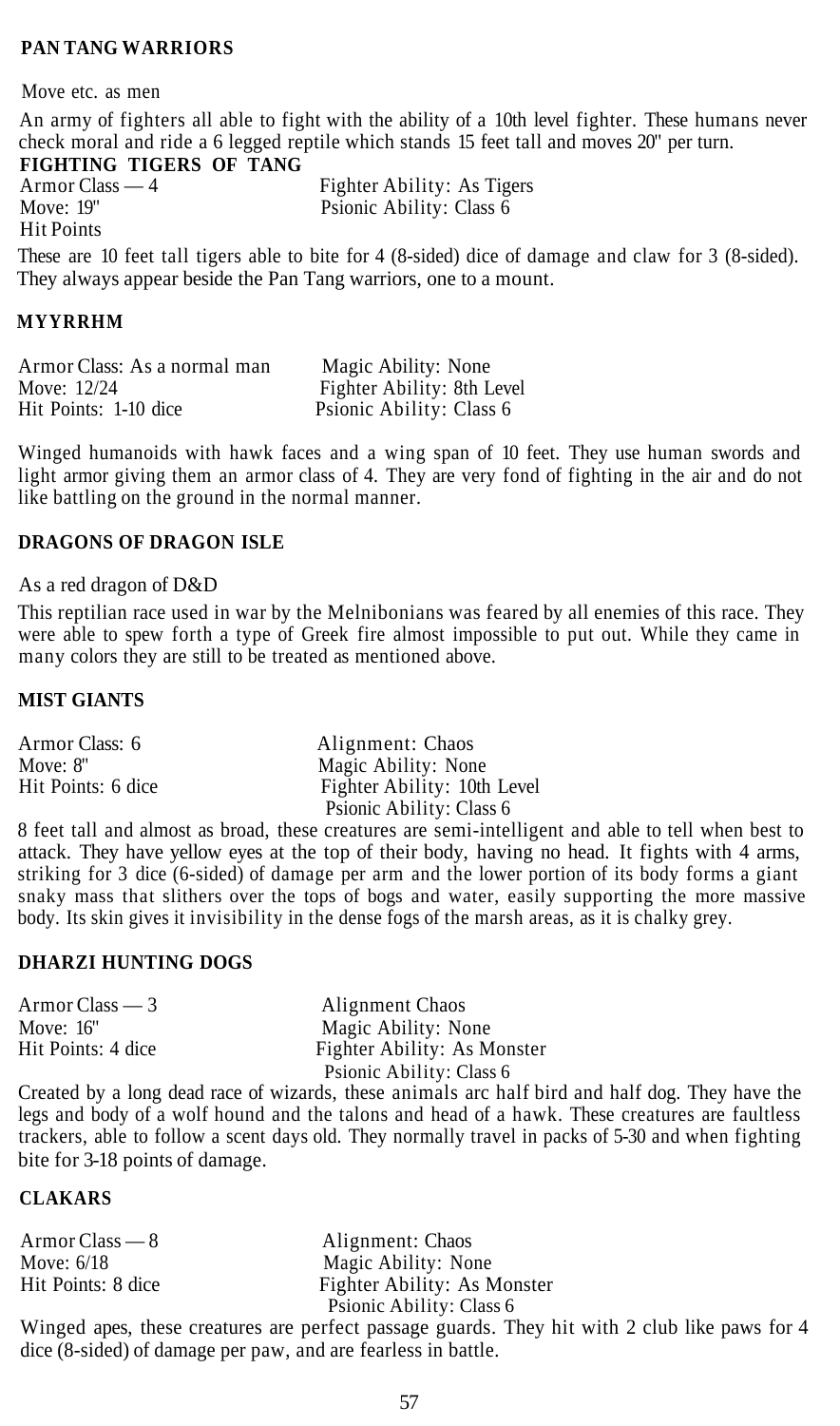# **QUAOLNARGN**

Armor Class — 2 **Alignment: Chaos**<br>
Move: 12" Magic Ability: (See Magic Ability: (See Below) Hit Points: 150 Fighter Ability: (See Below) Psionic Ability: Class 6

A giant toad-thing able to suck energy levels from any creature at the rate of 4 levels per melee turn (no saving throw applicable). It resists spells of transformation of any kind and has a saving throw of 03 for everything else. It must touch its prey to affect them.

#### **ASSASSINATOR OF THE GODS**

| Armor Class $-2$ | Magic Ability: None         |
|------------------|-----------------------------|
| Move: 12/24      | Fighter Ability: 18th Level |
| Hit Points: 100  | Psionic Ability: Class 6    |

A 9 feet tall humanoid with 50 foot web-like wings, it is covered in peacock-type feathers. Its talons hit for 9 (4-sided) dice of damage per melee round and it uses its wings to foul its enemies' weapons while it is attacking.

#### **GIANT OWL**

| Armor Class $-3$    | Alignment as any animal     |
|---------------------|-----------------------------|
| Move: 9/38          | Magic Ability: None         |
| Hit Points: 10 dice | Fighter Ability: As Monster |
|                     | Psionic Ability: Class 6    |

A 12 feet tall bird, this creature is the most hated enemy of the Myyrrhm race. It hits with its beak for 5 dice (8-sided) of damage.

## **DEMON WARDPACT**

An agreement between all the demons of the other dimensions concerning different types of mayhem. It states that if for instance a weapon of the sword type is used on a demon with a sword wardpact a sufficient number of demons will come to kill the sworder, with the more power the sworder the more demons coming. The demon with such a pact will inform the attacker in order to strike fear in his heart. The demon can be attacked by other means with no fear of coming demons.

#### **OONAI**

| Armor Class $-2$    | Alignment: Neutral          |
|---------------------|-----------------------------|
| Move: $12"$         | Magic Ability: (See Below)  |
| Hit Points: 10 dice | Fighter Ability: As Monster |
|                     | Psionic Ability: Class 6    |

Chimerae far different from their D&D counterparts. These beings are natural shapechanges and intelligent and when assuming the new shape are fully capable of using all the shapes' powers. They will change only into monster or beast types and travel in packs of 4-12. They will only attack one at a time.

# **DELMAINS**

| Armor Class $-2$      | Magic Ability: None         |
|-----------------------|-----------------------------|
| Move: $12"$           | Fighter Ability: 10th Level |
| Hit Points: 4-25 dice | Psionic Ability: Class 6    |

A savage race of fighters from another dimension, these beings have a golden skin that appears to be carved out of rock. They are humanoid in shape and have square eyes. They fight in golden armor and use broadswords. When called by the proper spell they appear in numbers of 10-1000 and will stay after they have fought and settle the area they have taken.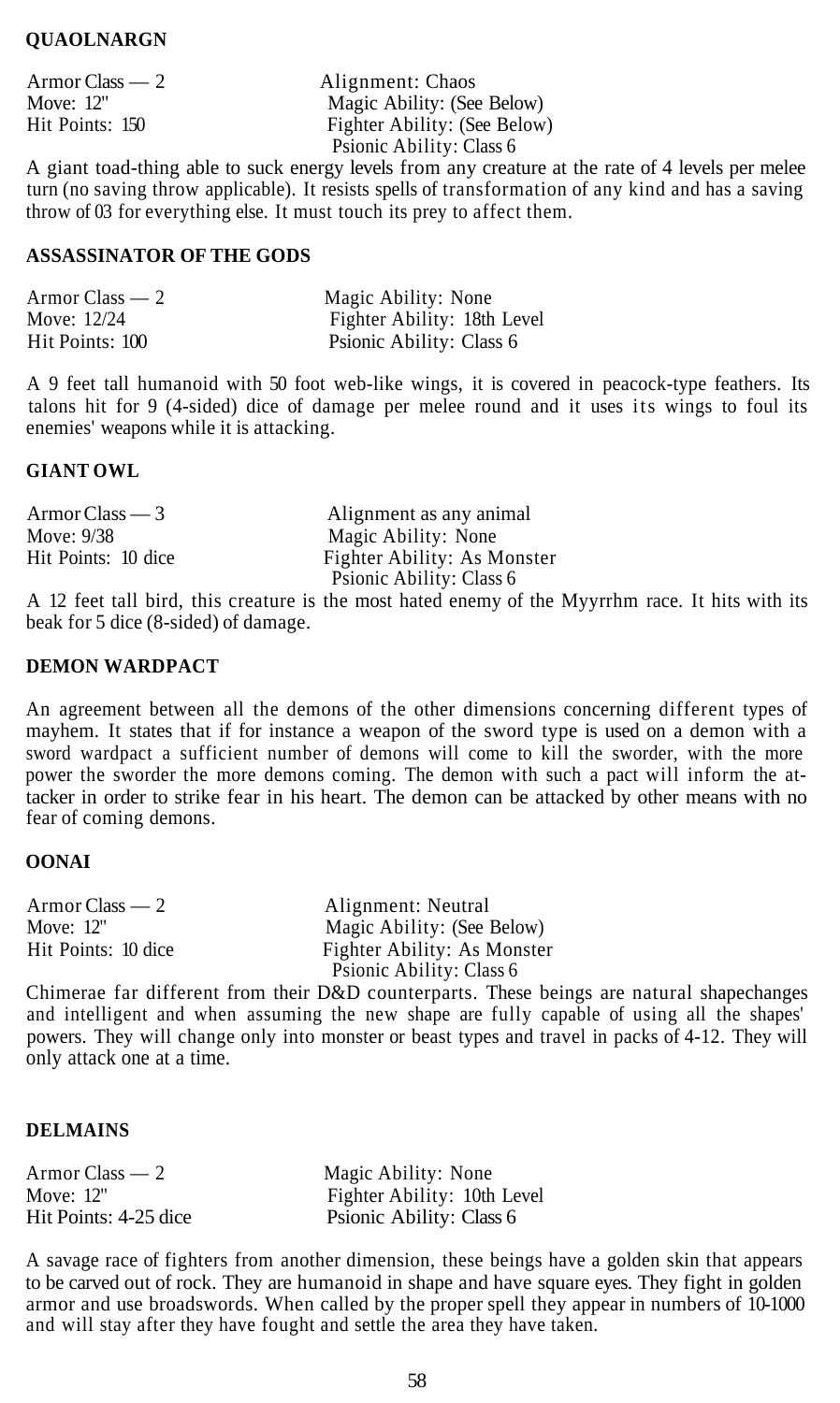## **NIHRAIN HORSES**

| Armor Class $-2$    | Magic Ability: (See Below)  |
|---------------------|-----------------------------|
| Move: $24"$         | Fighter Ability: As Monster |
| Hit Points: 10 dice | Psionic Ability: Class 6    |

A magical horse able to fly and walk on water. It can shift itself into an ethereal state and therefore only 25% of all spells or sword cuts have effect.

#### **VULTURE LIONS**

| Armor Class $-2$    | Magic Ability: None         |
|---------------------|-----------------------------|
| Move: $16"$         | Fighter Ability: As Monster |
| Hit Points: 15 dice | Psionic Ability: Class 6    |

12 feet tall creatures created by Elric's ancestors. These beasts have the body of a lion and the head and talons of a vulture. Their beak strikes for 3 dice (6-sided) of damage and their talons hit for 4 (6-sided) dice. When summoned 8-32 will appear and serve the caller.

#### **VAMPIRE TREES**

treat as ents

While they are as ents they have a unique vampire ability. Their leaves float out and attach themselves to the body, sucking its blood. The leaves will leave the tree to make a kill and when the creature is dead return to the tree. They move at 6" per turn and do 2 dice (4-sided) of damage. There is a range limit of 120 yards and the leaves will die if taken further away than that.

# **PYARAY BLOOD RED OCTOPUS**

| Armor Class $-2$ | Magic Ability: (See Below)  |
|------------------|-----------------------------|
| Move: $10"$      | Fighter Ability: 15th Level |
| Hit Points: 200  | Psionic Ability: Class 6    |

Called the "whisperer of impossible secrets" this creature is one of the strangest lords of Chaos. It is only killable by breaking a gem on the top of its head. The gem naturally has all the hardness of any normal gem. It has 8 tentacles hitting for 5 dice each (8-sided) and its saving throw is 02 on all things.

## **ARROWS OF LAW**

A quiver of 20 arrows which will always, when shot, hit and kill chaotic creatures at normal longbow ranges.

## **BLACK CRYSTAL DOOR**

Made of an interdimensional metal that will not break or be affected by magic and will open only with the proper magic word.

# **NANORION STONES**

These gems are mainly found as the heart of demons. Their function is to awaken a sleeper no matter what put them to sleep or raise the dead no matter how long dead.

## **SPELL: NOOSE OF FLESH**

Spell forms a ring of solid flesh around the area desired and then absorbs all flesh in that area into self, leaving all non-flesh materials alone. It can cover a 30 foot area as a 7th level spell, a 90 foot area as an 8th level spell, and a 120 foot area as a 9th level spell. The spell can also be a powder and any flyer can cover an area of 200 square yards.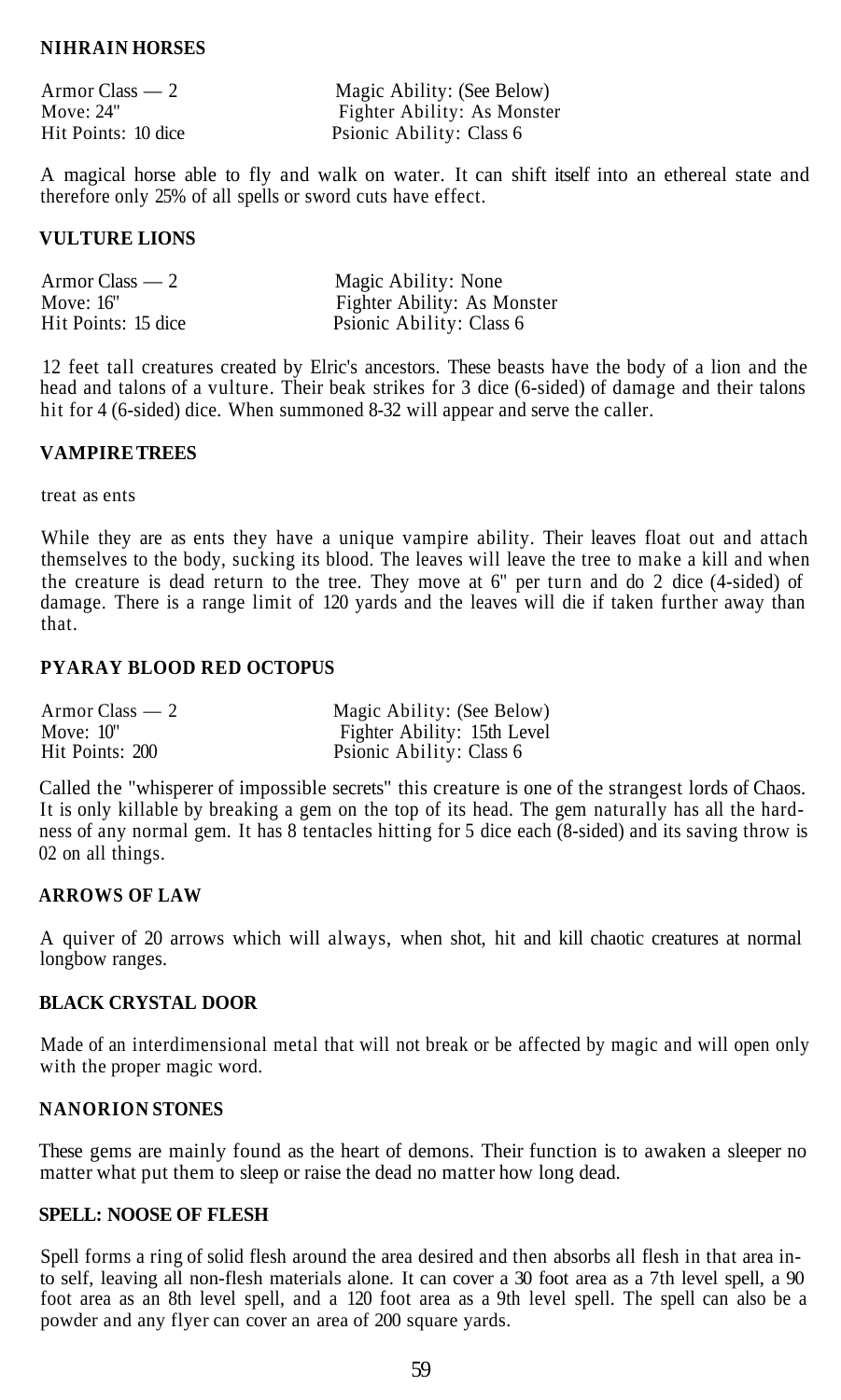## **MEXICAN AND CENTRAL AMERICAN INDIAN MYTHOLOGY**

Due to the lack of space in this booklet we, the authors, are only able to present parts of this mythology. What is listed below will be mainly the gods *&* let it he noted that information on these divinities is scarce.

#### **Quetzacoatl: (Kulkulkan in Incan)**

| Armor Class: 2  | Magical Spell Ability: See Below |
|-----------------|----------------------------------|
| Move: Infinite  | Fighter Ability: 20th Level      |
| Hit Points: 300 | Psionic Ability: Class 2         |

Quetzacoatl is the feathered Serpent-God of Mayan religion. As with all of these Gods, he has an infinite move when and where he wants and at any time.

#### **Quetzacoatl's Powers:**

Shape Change (into any serpent type, including dragons) Windwalk Insect Plague Polymorph others Polymorph self

Hurl Lightning Bolts (as **Call Lightning Spell** in "Eldritch Wizardry" but the Lightning Bolts called down are of the 20th level)

All serpents are subservant to him. He has at his beck and call one of every class (type) of dragon.

Create A Fire Storm (See "Eldritch Wizardry")

#### **Tonatuh:**

| Armor Class: 2  | Magical Spell Ability: See Below |
|-----------------|----------------------------------|
| Move: Infinite  | Fighter Ability: 18th Level      |
| Hit Points: 250 | Psionic Ability: Class 6         |

Tonatuh is the Sun God. As such he dwells near the sun and he is a God which, if summoned, will only appear in full daylight.

#### **Tonatuh's Powers:**

Only fire attacks from the other Gods will damage Tonatuh and any other such punitive methods of attacks from anyone but gods will meet with disaster. (Usually the person so doing burning up in his own fireball or whatever .. .)

He may summon 1-4 fire elementals per turn.

Summon eight class VI Demons per year. (See "Eldritch Wizardry")

He may cause great draughts and Tonatuh can form something like the "Death Valley U.S.A." in about one week's time.

He may summon up fire spells (fireballs, pyrotechnics, etc.) with the level of effect being 24th.

He may eclipse the sun for one month's time per year.

#### **Huitzilopoohtli:**

| Armor Class: 0  | Magical Spell Ability: See Below |
|-----------------|----------------------------------|
| Move: Infinite  | Fighter Ability: 20th Level      |
| Hit Points: 250 | Psionic Ability: Class 6         |

This God is the divinity of War. He will often appear upon the field of battle as a warrior or such, but will rarely consort with humans otherwise.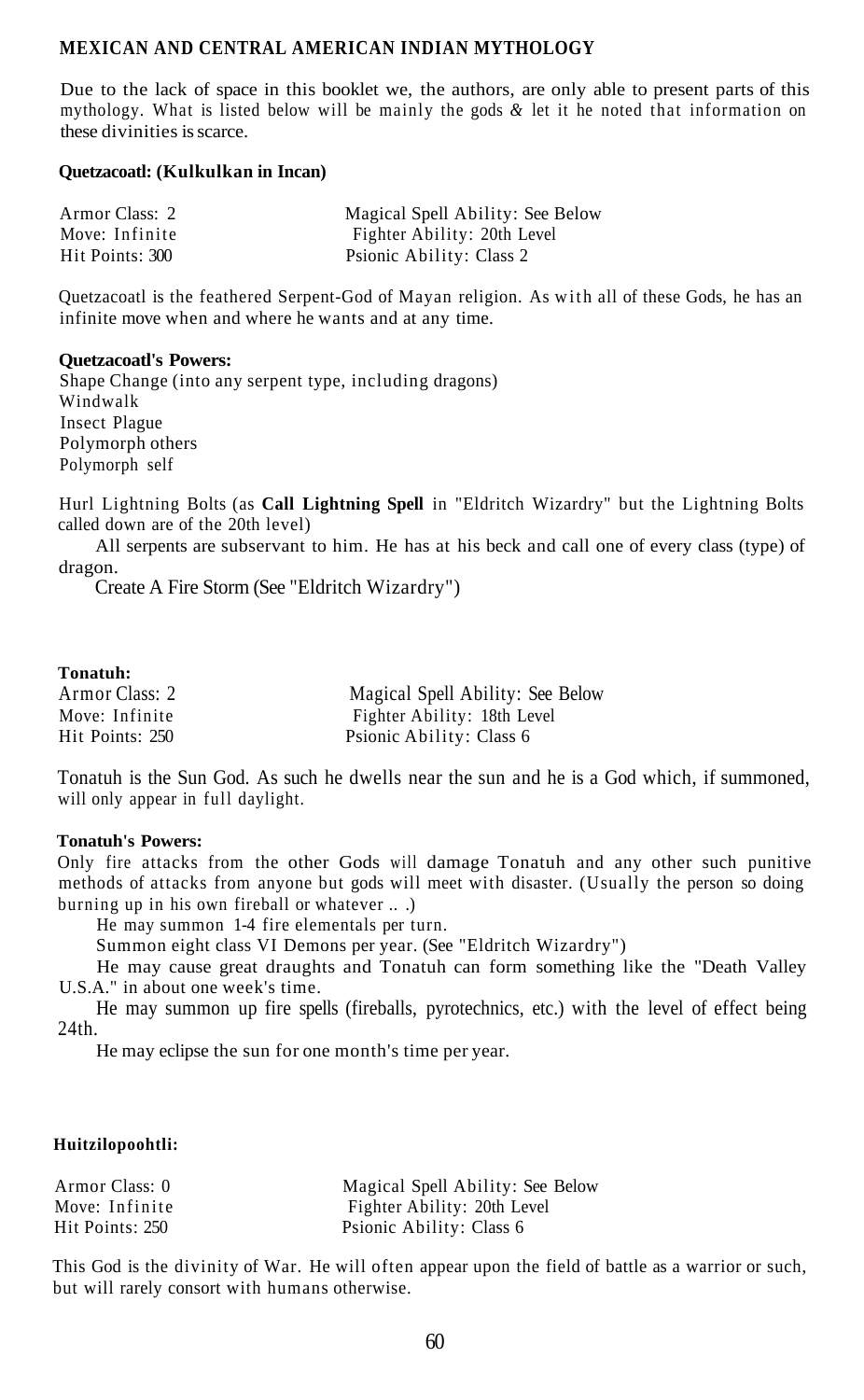#### **Huitzilopoohtli's Powers:**

He may call upon twelve 15-20th level lords to fight whenever he wishes.

Fighters below the seventh level will flee in panic from this god for as long as Huitzilopoohtli is within sight.

All those fighters below the 10th level will fight him as if a **slow** spell had been placed upon them.

Those fighters above the 10th level will see two exact duplicates of this god when engaged in combat with him. This mirror image can never be destroyed although it appears that when struck that the image or likeness **is** taking damage.

This god strikes **four** times a turn for 2-24 points (plus bonuses) of damage.

#### **Goddess of the Jade Petticoat:**

| Armor Class: 2  | Magical Spell Ability: See Below |
|-----------------|----------------------------------|
| Move: Infinite  | Fighter Ability: 8th Level       |
| Hit Points: 100 | Psionic Ability: Class 4         |

#### **Her Powers:**

This Goddess can **Mass-Polymorph** 10-100 beings a turn. She may also Shape change, polymorph self or polymorph any object.

#### **Tezcat:**

| Armor Class: 2  | Magical Spell Ability: None  |
|-----------------|------------------------------|
| Move: Infinite  | Fighter Ability: 11+ Monster |
| Hit Points: 100 | Psionic Ability: Class 3     |

This god appears as a gigantic bat and since he is the Bat God, this befits him well. In attacking, he may either claw twice for 2-24 points of damage per claw, or bite for 2-16 points of damage and cause paralysis if a saving throw versus magic is not made (by the person so bitten). He usually flies in concert with 100-1,000 other bats. This god is very tempted to comply to a summons by a person if he is offered many insects for his followers. Priests can actually appease this God by offering him an insect plague! He is served by three servants:

#### **Water Women:**

Treat as Water Naga. (See SR #4)

#### **Water Monster:**

This is an intelligent Sea Monster of 20 hit dice.

Third Monster: Conch and Cane — (no further information available)

#### **Mictantecuhtli:**

| Armor Class: 2  | Magical Spell Ability: All Destructive spells |
|-----------------|-----------------------------------------------|
| Move: Infinite  | Fighter Ability: 12th Level                   |
| Hit Points: 200 | Psionic Ability: Class 2                      |

This is the God of Death. He dwells beneath the Earth and appears as a skeletal figure of a man. He commands all those that are dead although to use any of these forces requires darkness. He is the ruler of the Undead also and as such immediately commands: 200-2,000 skeletons 100-1,000 ghouls 60-360 wights 20-50 spectres

Any person that worships this God is definitely worshipping Chaos itself, since Mictantecuhtli craves death. Human sacrifice is very prevalent with this god.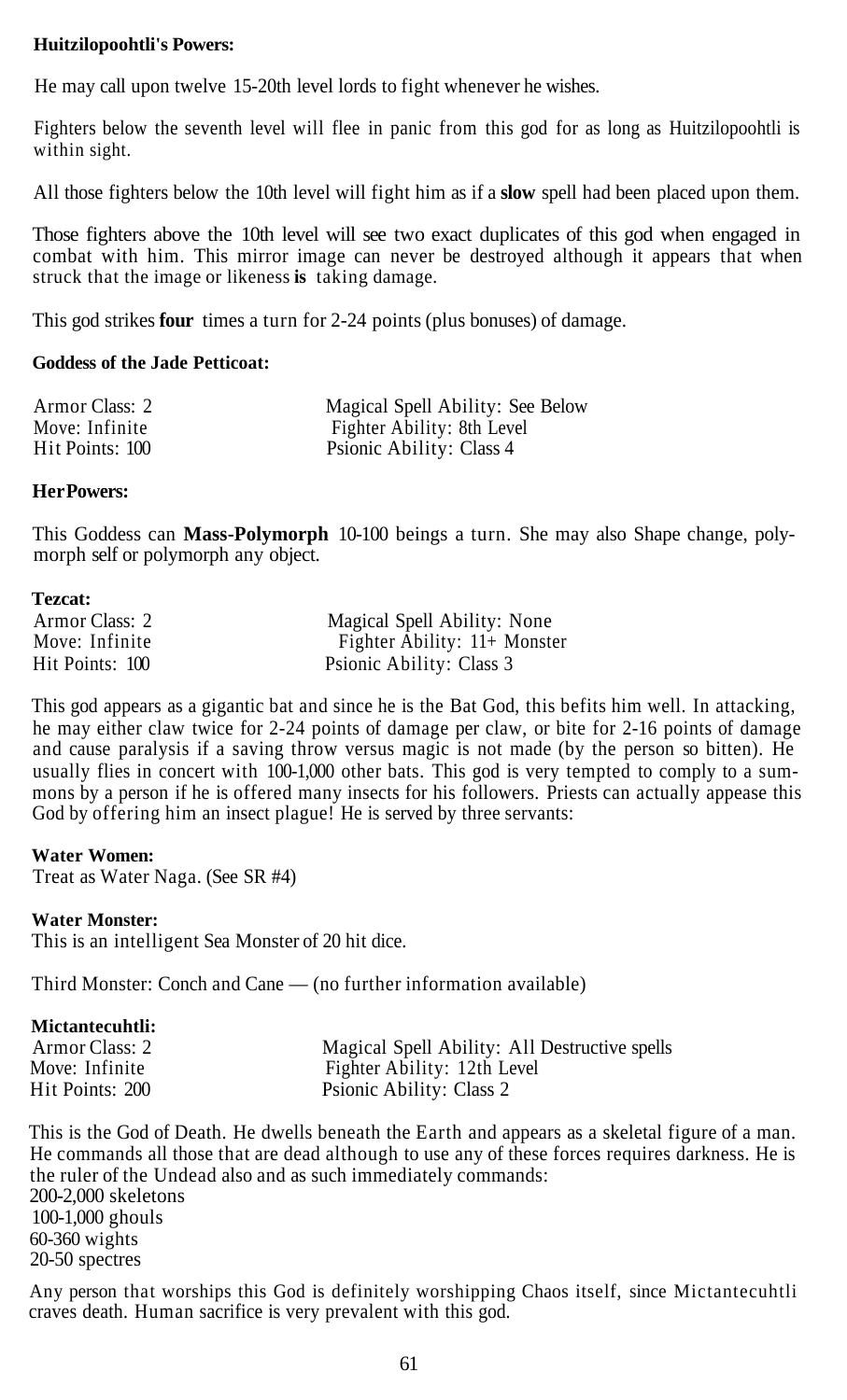#### **EASTERN MYTHOS**

#### *Note: Unless otherwise specified, treat as Psionic Ability: Class 6*

The mythology of the Far East is varied and colorful. In dealing with it, the concepts of Yin and Yang must be defined. These are the Chinese equivalents of bad and good. These opposites are almost beings in themselves and move all Gods and creatures in a war for supremacy. In using eastern Gods one should always think of them as not lawful or chaotic, but having good Yang or bad Yin.

#### **HUAN-TI GOD OF WAR**

| Armor Class $-2$ | Magic Ability: None         |
|------------------|-----------------------------|
| Move: $18"$      | Fighter Ability: 20th Level |
| Hit Points: 300  | Psionic Ability: Class 6    |

Huan-Ti appears as a heavily muscled man standing 6 feet tall. He uses plus 3 armor and a halberd-type weapon of plus 2 that does 3-30 points of damage. When hard pressed, he draws a plus 3 sword with the purpose of slaying all things Yin. He rides in a chariot pulled by 4 Pegasi at 24"/48" per turn. When fighting in this vehicle no magic spell can affect him or the horses.

# **CHIH-CHIANG FYU-YA GOD OF ARCHERS "PUNISHER OF THE GODS"**

| Armor Class $-2$ | Magic Ability: (See Below)  |
|------------------|-----------------------------|
| Move: 12"/30"    | Fighter Ability: 18th Level |
| Hit Points: 250  | Psionic Ability: Class 6    |

Chih-chiang Fyu-ya is 8 feet tall, with fire red skin resembling scales, a demonic head, elephant ears, large leathery wings of a span of 40 feet, a humanoid body, and cloven hooves. His weapon is of course the bow and his primary attribute is the ability to strike at any range in line of sight, his arrows hit for 2-20 points. If any other beings try to use his bow they find the shafts turning on them. He can also teleport and shapechange once a day. The God uses plus 4 armor in battle and when hard pressed in hand to hand combat he teleports away.

#### **SHAN HAI CHING GOD OF WIND AND SEA**

| Armor Class $-2$ | Magic Ability: (See Below)  |
|------------------|-----------------------------|
| Move: 6/48       | Fighter Ability: 15th Level |
| Hit Points: 225  | Psionic Ability: Class 6    |

Shan Hai Ching has a roc's body with the oversized head of a man. He has 2 main attributes: the power to raise up a hurricane wind and the power to call forth any creature of the sea. He also has the ability to reverse to its user anything launched at him through the air, this works with only one thing at a time. While he is perfectly able to fly by himself, he likes to ride on the back of an imperial dragon (explained later).

## **LEI KUNG DUKE OF THUNDER**

| Armor Class: 2  | Magic Ability: None         |
|-----------------|-----------------------------|
| Move: $12"$     | Fighter Ability: 14th Level |
| Hit Points: 225 | Psionic Ability: Class 6    |

Lei Kung appears as a man with smoking skin and eyes that look like lightning bolts. He uses plus 3 armor in battle made of lightning and a plus 4 hammer which casts 25 points of electricity at a touch. In the thick of battle he pulls out a set of drums which act as a Horn of Blasting and Drums of Panic combined.

## **YU SHIH GOD OF RAIN**

| Armor Class $-2$ | Magic Ability: (See Below)  |
|------------------|-----------------------------|
| Move: $12"$      | Fighter Ability: 13th Level |
| Hit Points: 200  | Psionic Ability: Class 6    |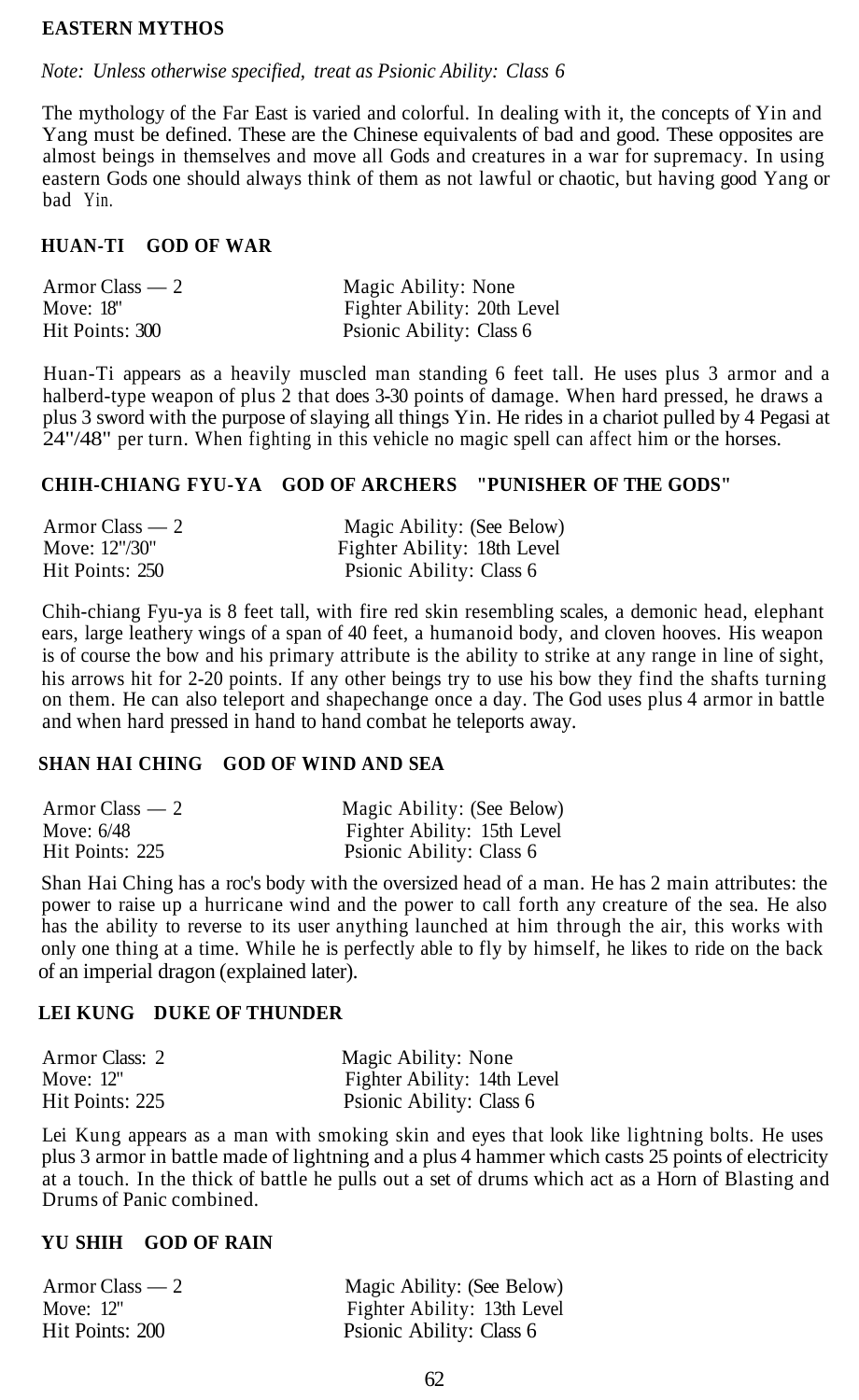Yu Shih looks like a man wearing plus 3 armor which seems to be rusting off of his body. This armor has the property of rusting completely any metal touching it. He wears a blue helm giving him the powers of teleportation and flying. He prefers to ride a storm cloud, at 24" per turn, that supports 10 beings of any size.

#### **FEI LIEN AND FENG PO "COUNTS OF THE WIND" DEMI-GODS**

| $A$ rmor Class — 4 | Magic Ability: None         |
|--------------------|-----------------------------|
| Move: $24"$        | Fighter Ability: 10th Level |
| <b>Hit Points</b>  | Psionic Ability: Class 6    |

These beings appear as men. They use plus 2 armor in battle with lightning bolt swords that have no plus in hitting power but strike for 2-20 points of electrical damage. They ride a piece of the wind which travels 24" per turn and cannot be hit by anything. They have a large sack from which winds (as a staff of wizardry) blow whenever an opening is made.

# **WEN CHUNG "MINISTER OF THUNDER" DEMI-GOD**

| Armor Class $-4$ | Magic Ability: (See Below)  |
|------------------|-----------------------------|
| Move: 28"        | Fighter Ability: 12th Level |
| Hit Points: 125  | Psionic Ability: Class 6    |

Wen Chung appears as a man with 3 eyes in his head. His third eye shoots a 20 point lightning bolt for 180 yards maximum range 10 times per day. He can teleport and control any form of weather.

#### **SPIRITS OF THE AIR**

| $Armor Class - 5$ | Magic Ability: None         |
|-------------------|-----------------------------|
| Move: $24"$       | Fighter Ability: 10th Level |
| Hit Points: 25    | Psionic Ability: Class 6    |

These minions of the Wind Gods can be called on, in numbers of 1-100 at a time. They have black skin, large bat wings, clawed feet, and a monkey head with an eagle's beak. These creatures hit for 2-20 points of damage with their claws.

## **LU YUEH GOD OF EPIDEMICS**

| Armor Class $-2$ | Magic Ability: (See Below)  |  |
|------------------|-----------------------------|--|
| Move: $12"$      | Fighter Ability: 15th Level |  |
| Hit Points: 250  | Psionic Ability: Class 6    |  |

Lu Yueh has 3 demon-like heads, 6 arms ending in claws, green scaled skin, and is 10 feet tall. His main attribute is the ability to cast the rotting sickness as a spell on his enemies killing them in 2 melee turns if they do not make their magic saving throw. He does not bother with armor because all wounds heal themselves instantly and anyone hitting him suffers this rotting sickness with no saving throw applicable.

This God has 5 servants that fight with him in any battle:

#### **BEING CALLED "CENTER"**

| Armor Class $-4$ | Magic Ability: None         |
|------------------|-----------------------------|
| Move: 12"        | Fighter Ability: 10th Level |
| Hit Points: 50   | Psionic Ability: Class 6    |

Center appears as a yellow cloud of gas about 30 square feet in size. She fights with a large silver spoon having the power to cast the rotting sickness which kills in 6 melee turns if they do not make their magic saving throw. In a large battle she brings forth a jug that pours out an endless cloudkill spell. She likes to roam the West.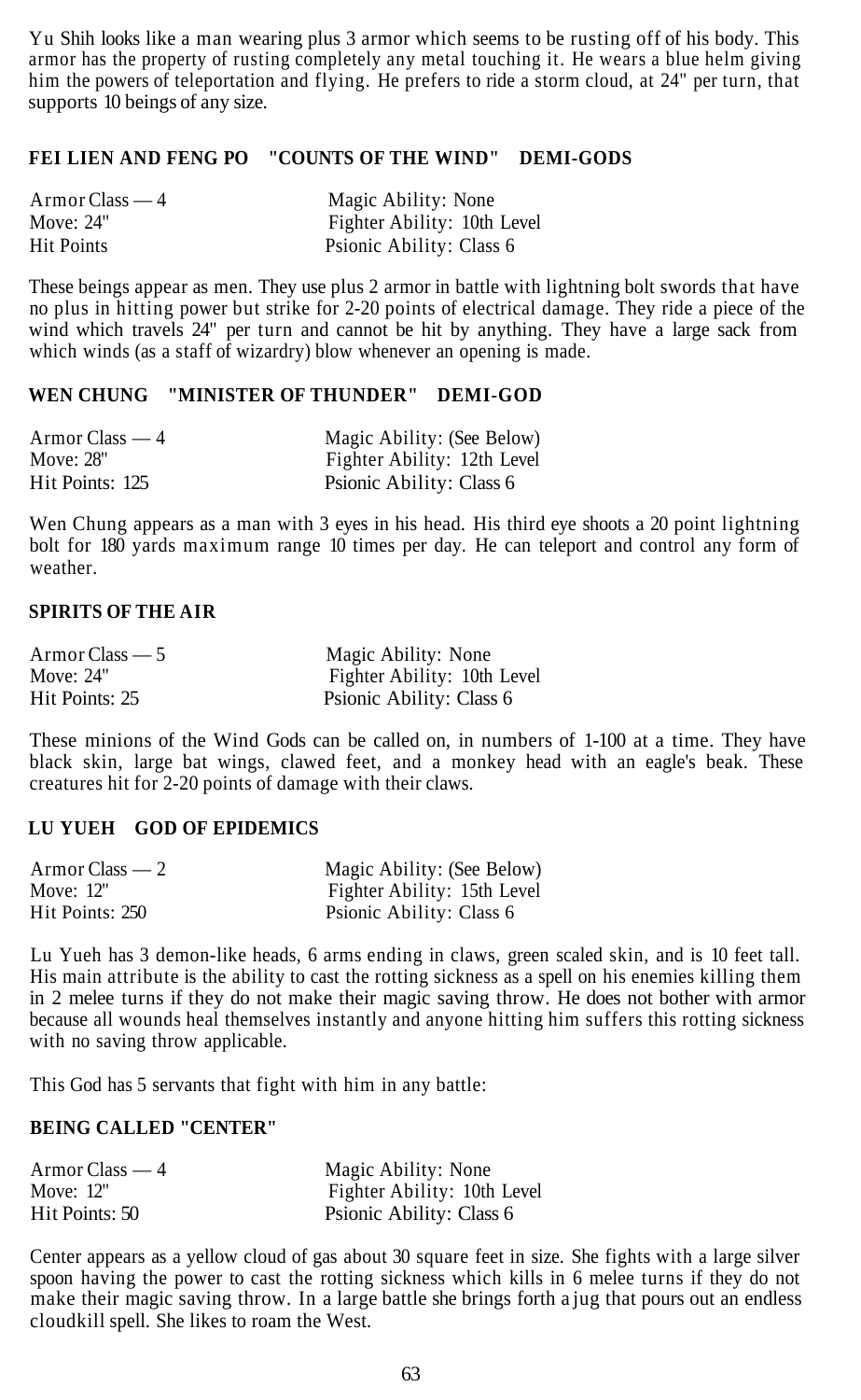#### **BEING CALLED "SPRING"**

| Armor Class $-4$ | Magic Ability: None         |
|------------------|-----------------------------|
| Move: 12"        | Fighter Ability: 10th Level |
| Hit Points: 50   | Psionic Ability: Class 6    |

Spring appears as a green cloud of gas about 30 square feet in size. She fights with a flaming plus 2 sword that is called fever. This sword, whenever touching a being, will give them a rotting sickness that will kill them in 2 melee turns if they do not make their magic saving throw. She uses a leather bag over a large battle that spreads the plague. She likes to roam the East.

#### **BEING CALLED "SUMMER"**

| Armor Class $-4$ | Magic Ability: None         |
|------------------|-----------------------------|
| Move: 12"        | Fighter Ability: 10th Level |
| Hit Points: 50   | Psionic Ability: Class 6    |

Summer appears as a red cloud of gas about 30 square feet in size. She fights with a fan that casts killing fevers to any within 30 yards of her if they do not make their magic saving throw, the fever kills in 3 melee turns. She roams over the South.

# **BEING CALLED "AUTUMN"**

| $A$ rmor Class — 4 | Magic Ability: None         |
|--------------------|-----------------------------|
| Move: 12"          | Fighter Ability: 10th Level |
| Hit Points: 100    | Psionic Ability: Class 6    |

Autumn appears as a white cloud of gas about 60 square feet in size. He fights against all the others and travels the Earth with a small clay jug that pours forth a gas that can counter all the powers of the other form, since sometimes the others affect the Gods in battle.

#### **BEING CALLED "WINTER"**

| Armor Class: 2  | Magic Ability: None         |
|-----------------|-----------------------------|
| Move: $15"$     | Fighter Ability: 10th Level |
| Hit Points: 150 | Psionic Ability: Class 6    |

Winter appears as a grey cloud of gas about 50 feet square. She fights by expelling chilling cold causing killing frost damage in 2 melee turns at anyone within 20 yards of her if they do not make their magic saving throw.

Lu Yueh bestows gifts on those he deems evil enough. This is decided whenever an evil act affects more than 50 people. There is a 5% chance Lu Yueh will give the evil being a present with no strings attached. First a fan which blows killing feverish chills and has the effectiveness of a sleep spell, these chills kill in 5 melee turns. Second, a gourd that pours forth a cloudkill spell once a week. Third, a ring that upon touching the wearer puts the rotting sickness on the toucher much like a mummy's touch. Fourth, a wand made out of Wolves' teeth that causes a deep coma lasting until a remove curse is used on the victim. Fifth, a vial of endless water that when thrown on a being acts as one touch of a Staff of Withering. When deciding which one the God will give the judge rolls a 6 sider and if a 6 is rolled the person gets his choice.

#### **SHANG TI GOD OF THE SKY**

| Armor Class $-2$ | Magic Ability: (See Below)  |  |
|------------------|-----------------------------|--|
| Move: $24"$      | Fighter Ability: 15th Level |  |
| Hit Points: 230  | Psionic Ability: Class 6    |  |

Shang Ti likes to travel among men dressed as an old man in tattered clothes and a long white beard. He also likes to float in the air ethereally, viewing cities and towns. His is the power to use any magic spell and nothing thrown in the air will touch him. He enters battle in plus 3 armor and shield and uses a shaft of light that is a plus 2 in hitting ability and does 3-36 points of damage.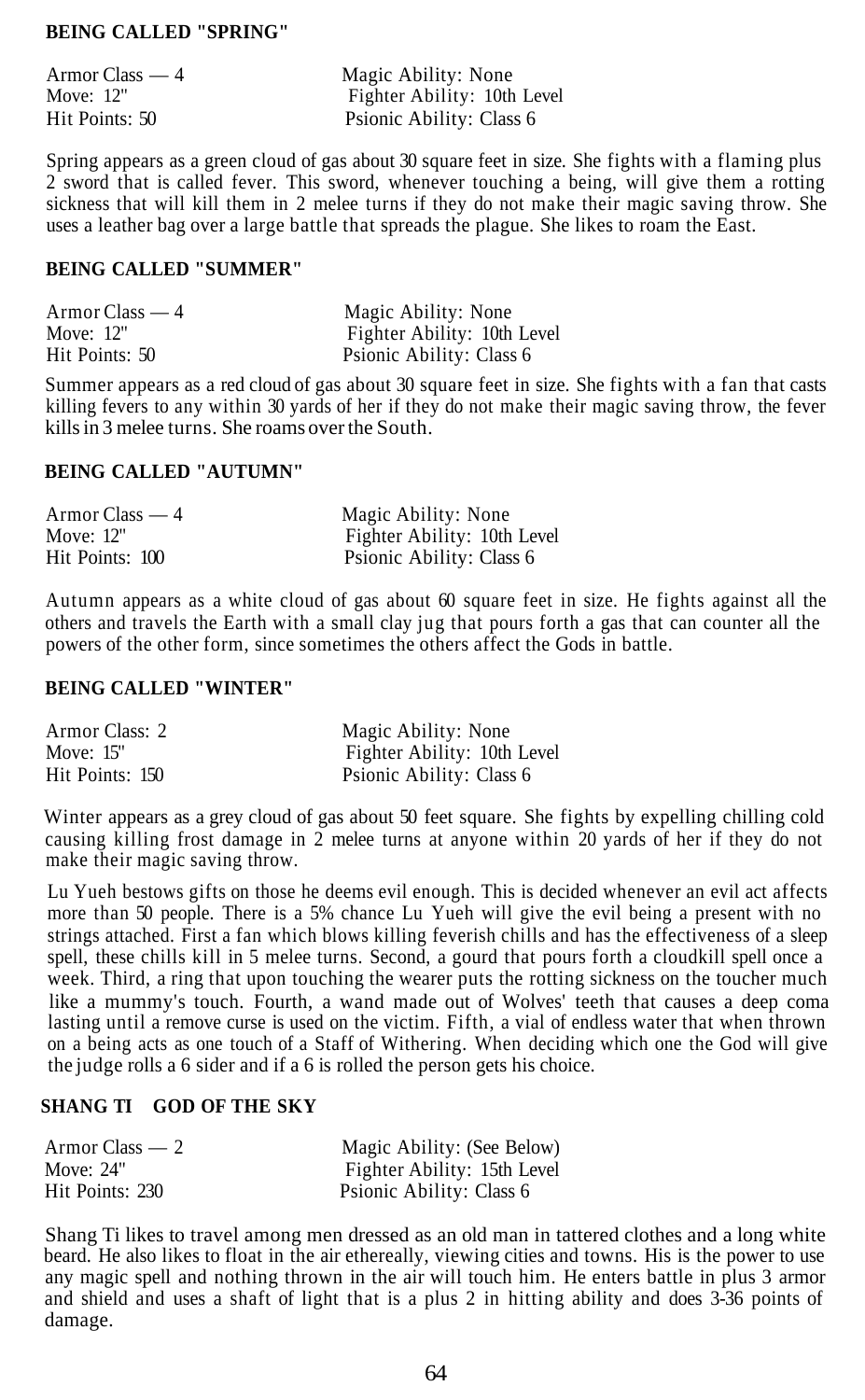## **TAI YANG TI CHUN GOD OF THE SUN**

| Armor Class $-2$ | Magic Ability: (See Below)  |
|------------------|-----------------------------|
| Move: $20"$      | Fighter Ability: 15th Level |
| Hit Points: 275  | Psionic Ability: Class 6    |

This God appears as a noncorporal column of light that stands 20 feet tall and 4 foot wide. He can teleport and coming within 60 yards of his body causes the being to suffer 25 points of heat damage. Any weapon plus 4 or less will melt when hitting him. He fights with a shah or white light that hits for 30 points of fire damage.

#### **YAMA GOD OF DEATH**

| Armor Class $-2$ | Magic Ability: (See Below)  |
|------------------|-----------------------------|
| Move: $12"$      | Fighter Ability: 18th Level |
| Hit Points: 250  | Psionic Ability: Class 6    |

Yama appears as a normal man and his primary attribute is paralyzing anyone touching him with anything if they do not make their magic saving throw. He can also shapechange and cast 2 death rays from his eyes as the spell.

#### **CHUNG KUEL GOD OF TRUTH AND TESTING**

| Armor Class $-2$ | Magic Ability: (See Below)  |
|------------------|-----------------------------|
| Move: $10"$      | Fighter Ability: 20th Level |
| Hit Points: 225  | Psionic Ability: Class 2    |

Chung Kuel travels the earth as a normal richly dressed man. His primary attribute is the ability to beat anyone in any test of any type. Whatever power it takes to defeat his enemies or complete his tasks he has until the job is done.

## **KUAN YIN GODDESS OF MERCY**

| Armor Class $-3$ | Magic Ability: (See Below) |
|------------------|----------------------------|
| Move: 12"        | Fighter Ability: 4th Level |
| Hit Points: 275  | Psionic Ability: Class 6   |

Kuan Yin appears as a slim young woman. Her main attribute is the ability to completely negate the effects of any type of violence, directed at anyone. She heals completely, resurrects, and grants wishes involving the ending of suffering and sadness.

When a person accomplishes some good act affecting 50 or more persons there is a 5% chance that the Goddess will grant that person's wish.

#### **TOU MU GODDESS OF THE NORTH STAR**

| Armor Class $-3$ | Magic Ability: (See Below)  |
|------------------|-----------------------------|
| Move: $24"$      | Fighter Ability: 15th Level |
| Hit Points: 250  | Psionic Ability: Class 2    |

Tou Mu appears on the earth 20 feet tall, with 16 massive arms, and 3 eyes in her barely human head. She fights as well as the male Gods in battle, and has a large array of magical devices of offensive and defensive power. The first of these is a bow that never misses its target within 100 yards, second is a plus 3 spear that hits for 3-30 points of damage, third a plus 3 sword that is able to fight as a dancing sword as per **Greyhawk,** fourth a large red flag that projects 3 death rays from its folds every melee round, fifth a living red dragon's head that breathes fire as a normal dragon, sixth a piece of the moon that is able to intercept one hit directed at her per melee turn and be unaffected by the weapon, seventh 2 amulets of Yin and Yang that protect the Goddess from spells sent from any person of the lawful or evil alignments, eighth, a lotus flower that heals all wounds at a touch; ninth, she owns 5 chariots that fly at 24" per turn without the aid of any creature pulling them. She is able to use all of these at the same time.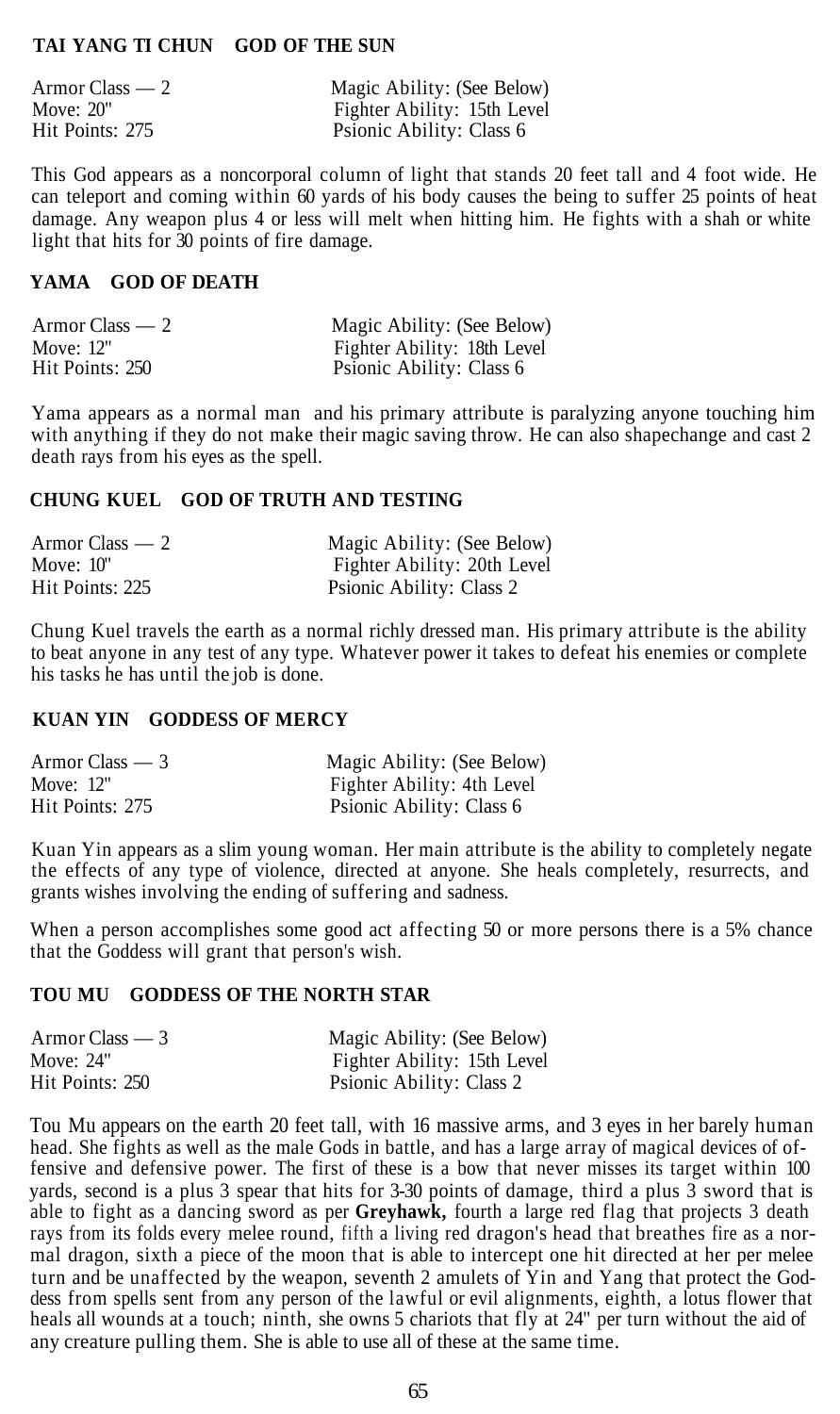If she likes an especially valiant fighter (judge's option) she will give him one of 2 books: the first is a tome of death which allows anyone reading it to use one death ray spell once a day, the second tome allows anyone to raise the dead once a day. The chance of her doing this is 3% in any battle having 1,000 or more persons. It seems that she has an unlimited supply of these books and she will give the fighter his choice. The Tome is made of a very brittle paper, but will remain useable as long as they are not exposed to hard wear and tear.

### **LEI CHEN TZU DEMI-GOD "SON OF LEI KUNG"**

| Armor Class $-2$ | Magic Ability: (See Below)  |
|------------------|-----------------------------|
| Move: 12/24      | Fighter Ability: 12th Level |
| Hit Points: 150  | Psionic Ability: Class 6    |

Lei Chen Tzu stands 10 feet tall, has green scaled skin, 2 large tusks in his one head, an overly long nose, red spotted wings with a span of 30 feet, has the strength and the damaging power of a Storm Giant, and his 2 eyes act as a Mirror of Life Trapping. Anyone daring to kill this darling boy will suffer the revenge of Lei Kung.

## **CHAO KUNG MING DEMI-GOD OF WAR**

| Armor Class $-2$ | Magic Ability: (See Below)  |
|------------------|-----------------------------|
| Move: 12"        | Fighter Ability: 19th Level |
| Hit Points: 150  | Psionic Ability: Class 2    |

This God looks like a very strong man and has the strength of a Storm Giant. He wears plus 3 armor and shield with his weapon being an inexhaustible supply of large black pearls which he hurls into battle exploding for 10-60 points of damage per melee round. He rides a 75 hit point tiger into battle. This cat has jet black skin and can fly through the air at 24" per turn and it strikes for 4-24 points of damage.

#### **NO CHA DEMI-GOD OF THIEVES**

| Armor Class — 2 | Magic Ability: (See Below)  |
|-----------------|-----------------------------|
| Move: 15"       | Fighter Ability: 12th Level |
| Hit Points: 175 | Psionic Ability: Class 6    |

No Cha appears as a 60 foot tall, 3 headed, 8 handed monster, with silver scaled skin, and the strength of a Storm Giant. He can fly at dragon speed, and throw 30 point fireballs, 5 per melee turn. He uses a flaming spear that hits as a disintegrate spell, he has a small brick of gold that he throws for 5-50 points of damage, he has a panther skin bag that when opened blows a wind as a staff of wizardry, and finally he has a bracelet which when thrown, and hitting, attaches itself to his enemies and strangles them. Treat this being has a 20th level master thief.

**SHEN SHU:** powerful spirits that guard portals the most powerful of which are called Yu and Lei.

| Armor Class — 2 | Magic Ability: (See Below)   |
|-----------------|------------------------------|
| Move: $10"$     | Fighting Ability: 10th Level |
| Hit Points: 100 | Psionic Ability: Class 6     |

This spirit seems to be a man until he starts to fight. It stands by a portal summoned by a very powerful wizard or God in ethereal form and when beings of the wrong type try to enter it moves to stop them. It fights in plus 2 armor and shield and uses a halberd.

# **MA YUAN SHUAI**

| Armor Class $-4$ | Magic Ability: None             |
|------------------|---------------------------------|
| Move: $24"$      | Fighter Ability: As Storm Giant |
| Hit Points: 200  | Psionic Ability: Class 6        |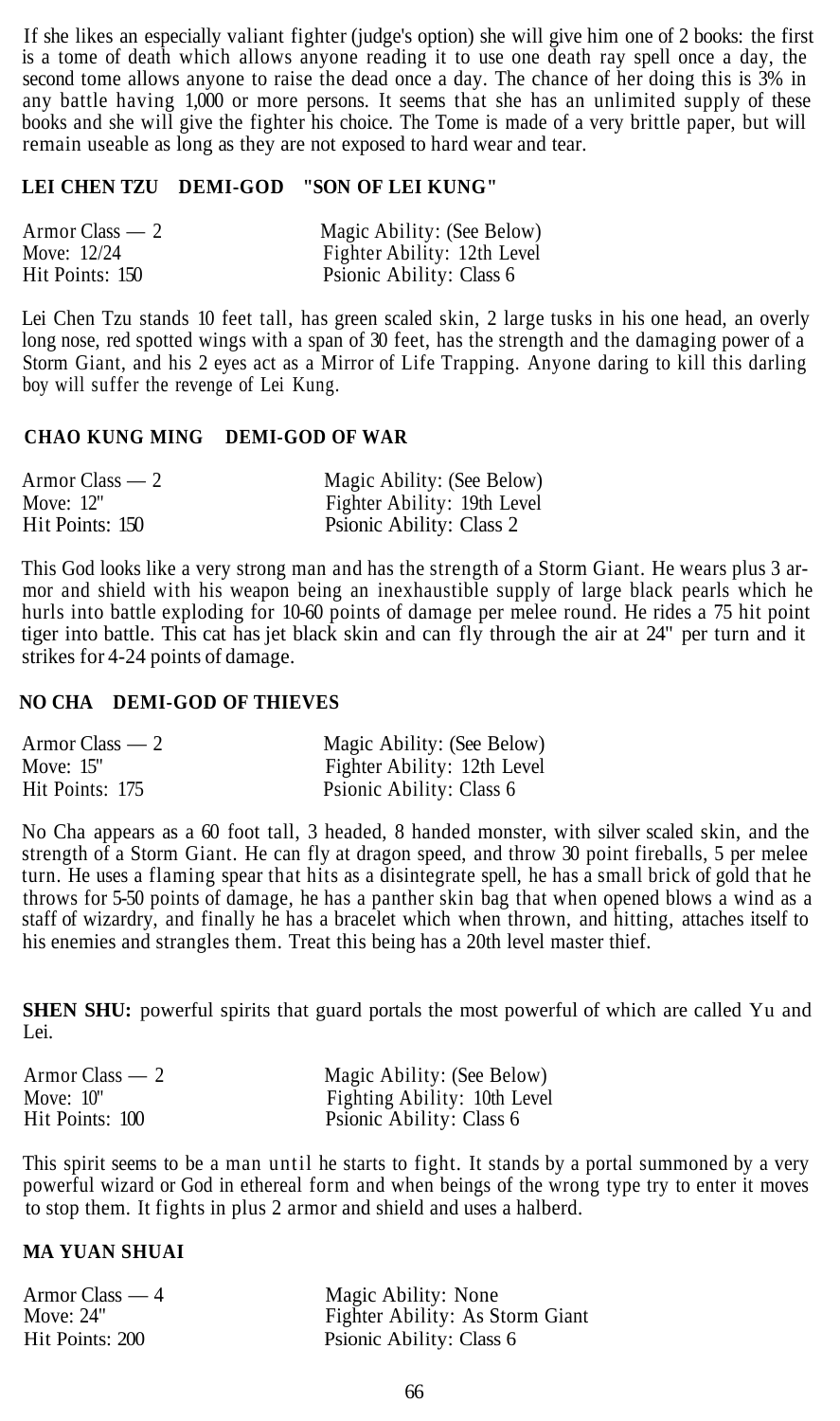This monster got great enjoyment out of killing Gods. It stands 70 feet tall, has a scaled body of rock hard toughness, 3 eyes in his one head shaped like a tyrannosaurus rex, and 4 large arms. This monster has a powerful magical device shaped in the form of a small triangular piece of stone that has the power to turn into any weapon the holder wishes. Ma Yuan Shuais favorite battle tactic is to make a weapon from this stone twice as powerful as the one used against him.

## **DEMONS**

Refer to the India section and the Rakshasas for their powers. While these beings are evil they have been on occasion on the side of the Gods in battle.

# **FAIRIES**

| Armor Class — 7 | Magic Ability: (See Below) |
|-----------------|----------------------------|
| Move: $9"$      | Fighter Ability: 2nd Level |
| Hit Points: 25  | Psionic Ability: Class 4   |

At the top of every large mountain is a group of 1-10 Fairies. These beings stand 1 foot tall with gossamer wings and a delicate elfin appearance. One member of this group is a 15th level wizard and the rest are from the 7th to the 10th. They are very afraid of mortals and will react violently at any incursion of their land.

## **EVIL SPIRITS**

| Armor Class — 2 | Magic Ability: (See Below) |
|-----------------|----------------------------|
| Move: $5"$      | Fighter Ability: None      |
| Hit Points: 25  | Psionic Ability: Class 5   |

These noncorporal creatures of the air roam the earth with the ability to inhabit statues and use them for evil destructive purposes.

*NOTE: The Cods have magic devices that they use in common of which they are vary fond and will react violently at their misuse.*

## **DANCING SWORD OF LIGHTNING**

Behaves as a Dancing Sword as per **Greyhawk** except that it shoots one lightning bolt from its tip per melee turn worth 3-30 points of damage.

## **"CANON OF CHANGES"**

A book of the Gods that deals with redistribution of matter and motion. It allows the reader to create any nonmagical object.

#### **FIRE GEMS**

5 hand-size gems that shoot for 50 yards, a flame worth 6-60 points of damage, once per full turn.

# **JADE SCEPTER OF DEFENDING**

This device will defend the user from any number of material weapons, not permitting any to strike its master.

#### **THE 5 FIRE, 7 FEATHER FAN OF DEFENDING**

This device acts as a Jade Scepter of Defending and also negates all spells used against the holder.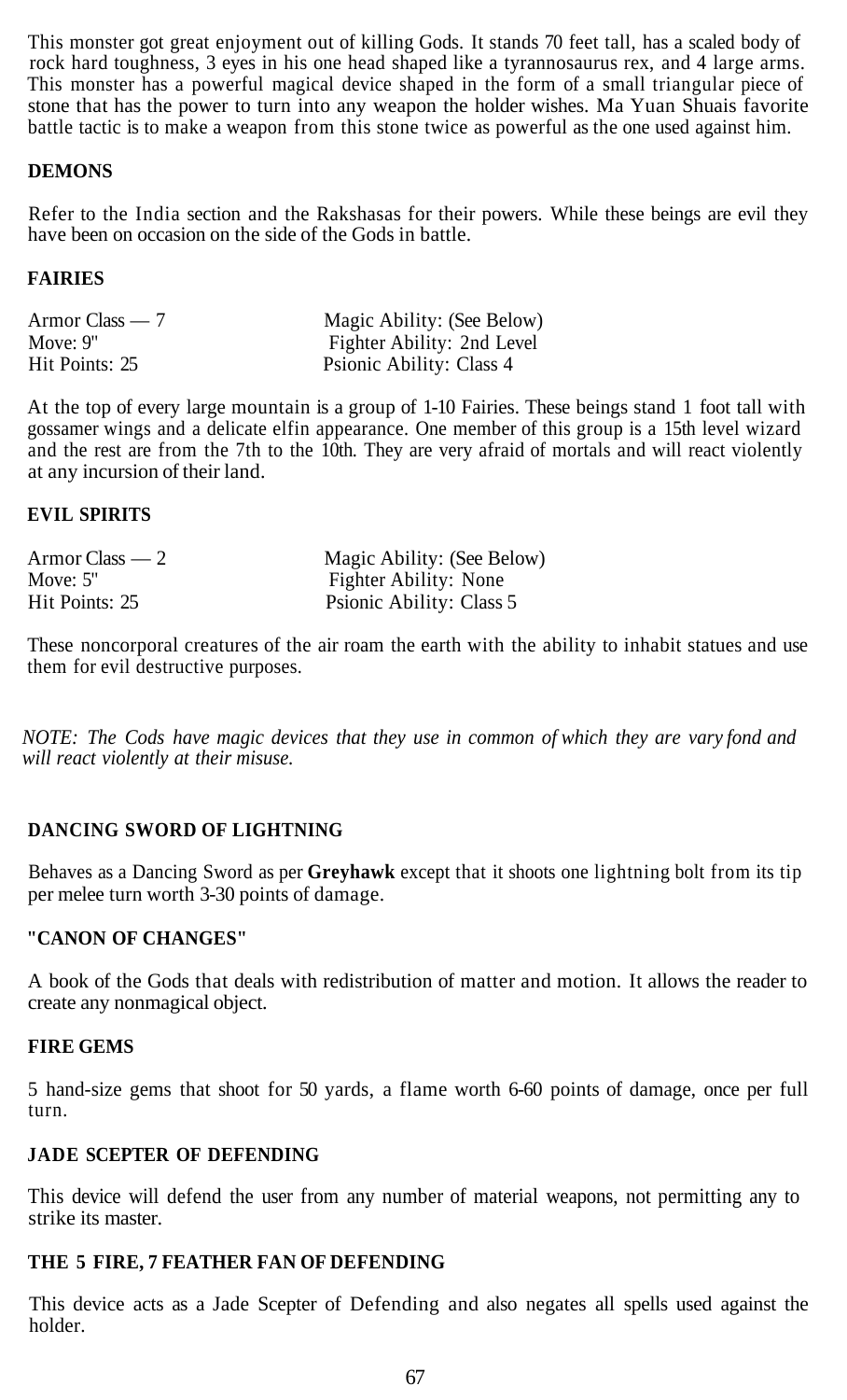### **WIND FIRE WHEELS**

There are 25 of these and they shoot fire and wind at the same time as a staff of wizardry, whenever turned.

# **GIANT BLACK PEARL**

Negates all wind and earth turbulence in a 1 mile radius.

## **THERE ARE 4 PURPOSE WHIPS**

- 1. Slay Demon Whip
- $\mathcal{L}$ Slay God Whip
- 3. Slay Law Whip
- 4. Slay Evil Whip

## **YIN-YANG MIRROR**

Paralyzes all beings of the lawful or evil alignment that look into it: duration - 1 year

## **IRON WAND**

This device makes all invisible things appear if within 30 yards of it. It can make objects disappear as disappearing dust, it acts as a Staff of Striking, and will grow to any length and become roughened for easy climbing.

The Eastern dragon goes through 3 stages of metamorphosis in growing. While young, he has the head of a horse, the body of a lizard, tail of a snake, large red wings, and 4 lion legs ending in talons. In its middle years it has the horns of a deer, head of a camel, eyes of a demon, neck of a snake, scales of metal, claws of an eagle, and legs of a tiger with large yellow spotted wings. In old age it appears as the classical type. All 3 types have breath weapons. The far east dragon also has other powers not usually given to the normal D&D dragon: all can polymorph themselves, become invisible, and use the ESP spell. Evil dragons always live in mountains and hills, whereas good dragons live in water areas. Green dragons are lawful and unaffected by anything with wood in it. Blue dragons are made of the sky and neutral and not affected by anything launched in the air at them. Red dragons are very evil and breathe fire. Gold dragons are found in all 3 alignments. There is a yellow type called the Imperial Dragon that can cause wind and rain storms, breathe fire, and fly, even though it does not have wings, at 48" per melee turn. It is very fond of eating opals and pearls and looks favorably upon any mortal giving these. This dragon lives in, and rules all creatures of, the sea. There is also a dragon of treasure whose skin is made of gems and gold. It attracts treasure to its body like a magnet to iron. Its armor class is -5 because of the great number of gems and gold on its body. It has a breath weapon of double strength, shooting distance, and number of times useable as a gold dragon. It and the imperial dragon take 100 hit points. This dragon's treasure is a triple H, as per D&D.